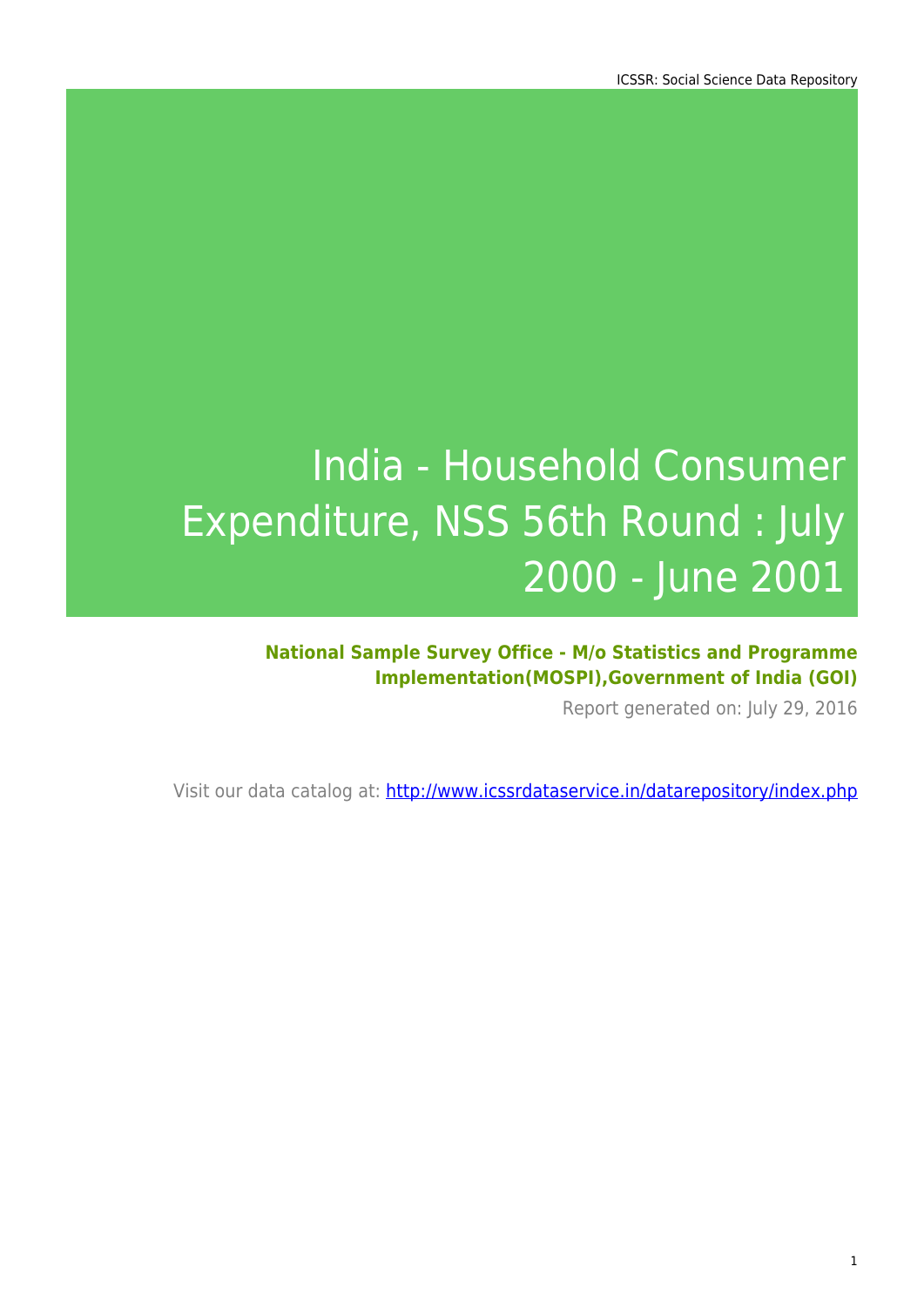### **Overview**

### **Identification**

ID NUMBER DDI-IND-MOSPI-NSSO-56Rnd-Sch1-July2000-June2001

#### **Version**

VERSION DESCRIPTION V1.0; Re-organised anonymised dataset for public distribution.

PRODUCTION DATE 2012-11-11

#### **Overview**

#### **ABSTRACT**

The National Sample Survey Organisation (NSSO) has been carrying out All-India surveys on consumer expenditure. While some of these smaller-scale surveys are spread over a full year and others over six months only, the quinquennial (full-scale) surveys have all been of a full year's duration. Household consumer expenditure is measured as the expenditure incurred by a household on domestic account during a specified period, called reference period. It includes the imputed values of goods and services, which are not purchased but procured otherwise for consumption. In other words, it is the sum total of monetary values of all the items (i.e. goods and services) consumed by the household on domestic account during the reference period. Any expenditure incurred towards the productive enterprises of the households is also excluded from household consumer expenditure. To minimise recall errors, a very detailed item classification is adopted to collect information, including items of food, items of fuel, items of clothing, bedding and footwear, items of educational and medical expenses, items of durable goods and other items. The schedule has also collected some other household particulars including age, sex and educational level etc. of each household member.

KIND OF DATA Sample survey data [ssd]

UNITS OF ANALYSIS Randomly selected households based on sampling procedure and members of the household

#### **Scope**

#### NOTES

Schedule 1.0 of the 56th NSS round consists of the following blocks:

Block 0: Descriptive identification of sample household: This block is meant for recording descriptive identification particulars of a sample household.

Block 1: Identification of sample household

Block 2: Particulars of field operation: The identity of the Investigator, Assistant Superintendent and Superintendent associated, date of survey/inspection/scrutiny of schedules, despatch, etc., has been recorded in this block against the appropriate items in the relevant columns.

Block 3: Household characteristics:

Characteristics which are mainly intended to be used to classify the households for tabulation has been recorded in this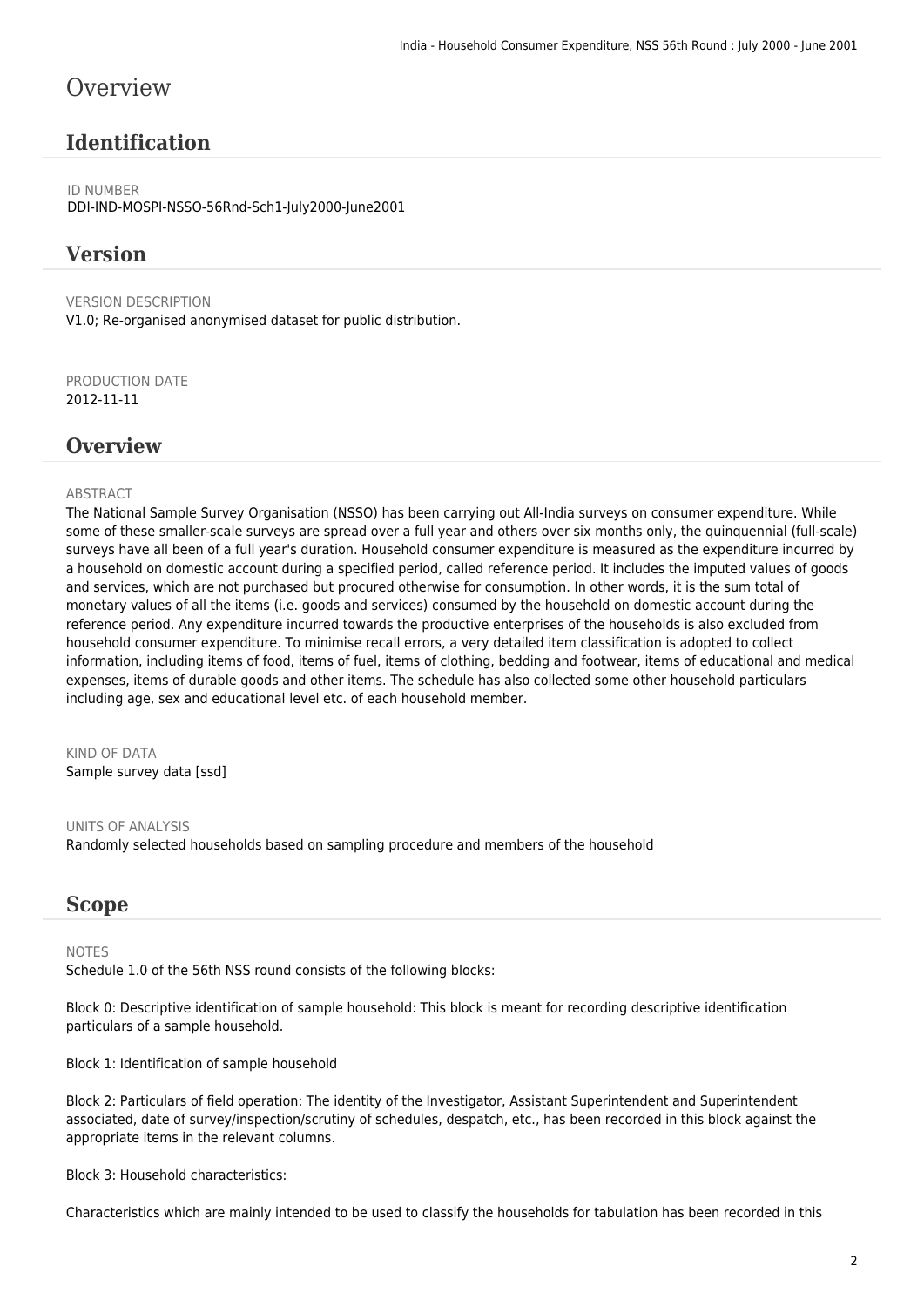block.

Block 4: Demographic and other particulars of household members: All members of the sample household will be listed in this block. Demographic particulars (viz., relation to head, sex, age, marital status and general education), working status, type of income received and number of meals taken will be recorded for each member using one line for one member.

Block 5: Consumption of food, pan, tobacco and intoxicants. Information on an item has been recorded only if it is consumed.

Block 5.1: Consumption of fuel and light. Information on an item has been recorded only if it is consumed.

Block 6: Consumption of clothing, bedding, etc. Value of an item has been recorded only if it is brought into first-use during the reference period.

Block 7: Consumption of footwear. Value of an item has been recorded only if it is brought into first-use during the reference period.

Block 8.1: Expenditure on education & medical (institutional) goods and services. Expenditure has been recorded if it is incurred on any item during the reference period.

Block 8.2: Expenditure on miscellaneous goods and services including medical (non-institutional), rents and taxes. Expenditure has been recorded if it is incurred on any item during the reference period.

Block 9: Expenditure for purchase and construction (including repair and maintenance) of durable goods for domestic use. Expenditure has been recorded if it is incurred on any item during the reference period.

Block 10: Perception of household regarding sufficiency of food

Block 11: Summary of consumer expenditure: This block is meant to derive the value of household per capita consumption expenditure for a period of 30 days. Most entries in this block are transfer entries from blocks 5 to 9.

#### **Coverage**

#### GEOGRAPHIC COVERAGE

The survey covered the whole of the Indian Union except (i) Leh and Kargil districts of Jammu & Kashmir, (ii) interior villages of Nagaland situated beyond five kilometres of the bus route and (iii) villages in Andaman and Nicobar Islands which remain inaccessible throughout the year.

#### UNIVERSE

The survey used the interview method of data collection from a sample of randomly selected households and members of the household.

### **Producers and Sponsors**

#### PRIMARY INVESTIGATOR(S)

| <b>Name</b>                   | <b>Affiliation</b>                                                            |
|-------------------------------|-------------------------------------------------------------------------------|
| National Sample Survey Office | M/o Statistics and Programme Implementation(MOSPI), Government of India (GOI) |

#### OTHER PRODUCER(S)

| <b>Name</b>                              | <b>Affiliation</b>            | Role                                                                                                                                                                                       |  |
|------------------------------------------|-------------------------------|--------------------------------------------------------------------------------------------------------------------------------------------------------------------------------------------|--|
| Survey Design<br><b>Reearch Division</b> | National Sample Survey Office | Questionnaire Desgn, Sampling<br>methodology, Survey Reports Questionnaire<br>Desgn, Sampling methodology, Survey<br>Reports Questionnaire Design, Sampling<br>methodology, Survey Reports |  |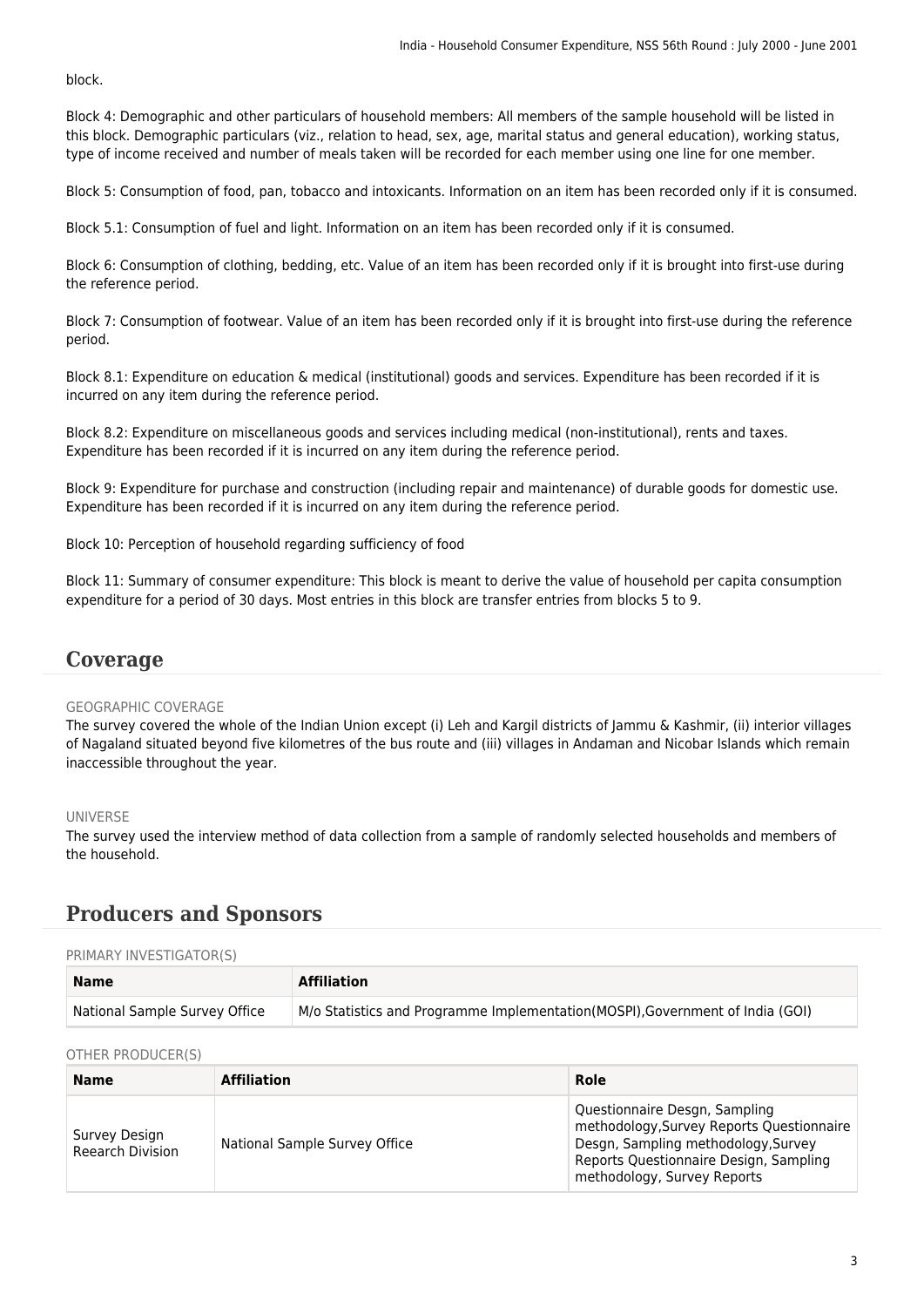| <b>Name</b>                                | <b>Affiliation</b>                                                               | Role                                |
|--------------------------------------------|----------------------------------------------------------------------------------|-------------------------------------|
| <b>Field Operations</b><br><b>Division</b> | National Sample Survey Office                                                    | Field Work                          |
| Data Processing<br><b>Division</b>         | National Sample Survey Office                                                    | Data Processing                     |
| <b>Computer Centre</b>                     | M/o Statistics and Programme<br>Implementation(MOSPI), Government of India (GOI) | <b>Tabulation and Dissemination</b> |

FUNDING

| <b>Name</b>                                    | <b>Abbreviation</b> | Role |
|------------------------------------------------|---------------------|------|
| M/o Statistics & Programme Implementation, GOI | <b>MOSPI</b>        |      |

OTHER ACKNOWLEDGEMENTS

| <b>Name</b>                         | <b>Affiliation</b> | Role                         |
|-------------------------------------|--------------------|------------------------------|
| Governing council and Working Group | GOI                | Finalisation of survey study |

### **Metadata Production**

METADATA PRODUCED BY

| <b>Name</b>                 | Abbreviation Affiliation |                                           | Role                       |
|-----------------------------|--------------------------|-------------------------------------------|----------------------------|
| Computer Centre   MOSPI, CC |                          | M/O Statistics & Programme Implementation | Documentation of the study |

DATE OF METADATA PRODUCTION 2012-11-11

DDI DOCUMENT VERSION Version 1.0 (Nov 2012)

DDI DOCUMENT ID DDI-IND-MOSPI-NSSO-56Rnd-Sch1-July2000-June2001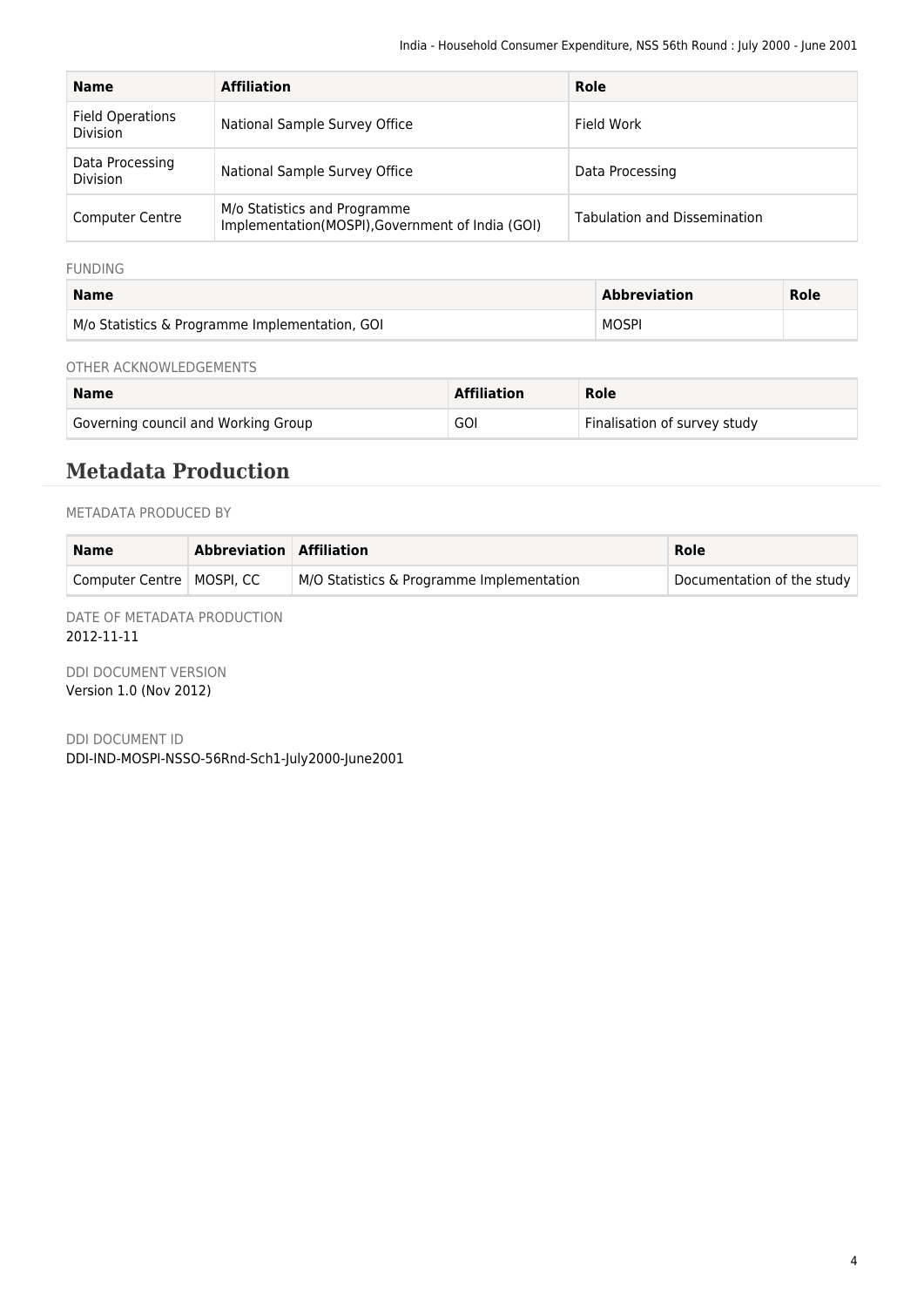# Sampling

### **Sampling Procedure**

#### An outline of sampling design:

A stratified sampling design has been adopted for selection of the sample first-stage units (FSU's). The FSU's are villages (panchayat wards for Kerala) for rural areas and Urban Frame Survey (UFS) blocks for urban areas. The Ultimate stage units (USU's) are households which are selected by the method of circular systematic sampling from the corresponding frame in the FSU. Large FSU's are subdivided into hamlet groups (rural)/ sub-blocks (urban), that are grouped into two segments, and USU's are selected independently from each of these segments.

#### Sampling Frame:

List of villages (panchayat wards for Kerala) as per 1991Census and latest lists of UFS blocks are respectively used for selection of rural and urban sample FSU's. For selection of sample villages from the State of Jammu & Kashmir, list of villages as per 1981Census has been used as the sampling frame.

#### Sample size (FSU's):

The total sample size for Central Sample was fixed at 15032. Total State sample size was fixed at 17096 taking care of prevalent matching pattern for almost all states. Sample size for the whole round for each State/UT x Sector (i.e. rural/ urban) are allocated equally among the 4 sub-rounds. Sample FSU's for each sub-round are selected afresh in the form of 2 independent sub-samples.

#### Selection of FSU's:

For each sub-round, sample FSU's from each stratum are selected in the form of 2 independent sub-samples by following circular systematic sampling with (a) probability proportional to population for all rural strata other than stratum 1, and (b) equal probability for rural stratum 1 as well as all urban strata.

### **Deviations from Sample Design**

There was no deviation from the original sampling design.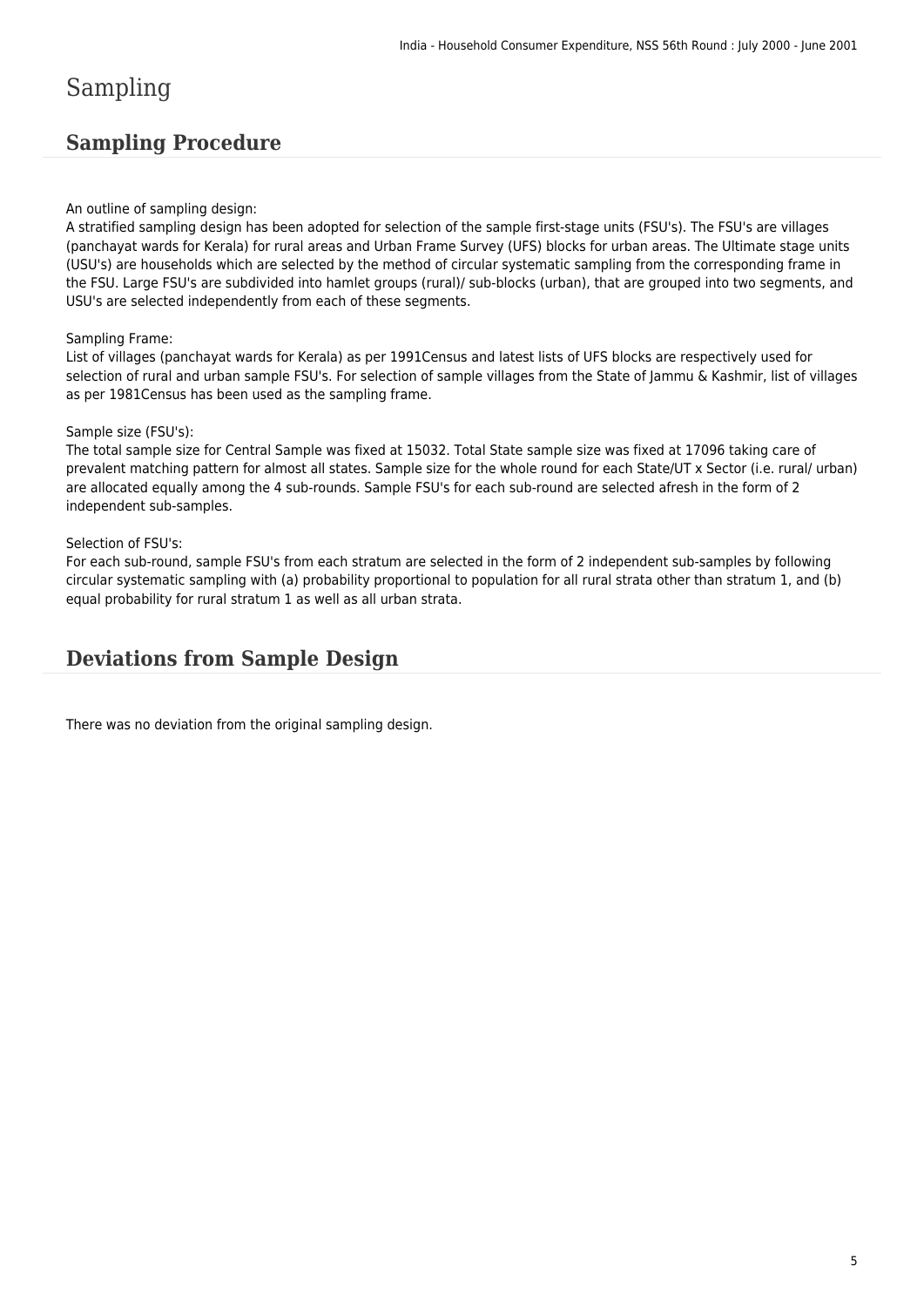# Questionnaires

### **Overview**

Schedule 1.0 of the 56th NSS round consists of the following blocks:

Block 0: Descriptive identification of sample household: This block is meant for recording descriptive identification particulars of a sample household.

Block 1: Identification of sample household

Block 2: Particulars of field operation: The identity of the Investigator, Assistant Superintendent and Superintendent associated, date of survey/inspection/scrutiny of schedules, despatch, etc., has been recorded in this block against the appropriate items in the relevant columns.

Block 3: Household characteristics:

Characteristics which are mainly intended to be used to classify the households for tabulation has been recorded in this block.

Block 4: Demographic and other particulars of household members: All members of the sample household will be listed in this block. Demographic particulars (viz., relation to head, sex, age, marital status and general education), working status, type of income received and number of meals taken will be recorded for each member using one line for one member. Block 5: Consumption of food, pan, tobacco and intoxicants. Information on an item has been recorded only if it is consumed. Block 5.1: Consumption of fuel and light. Information on an item has been recorded only if it is consumed.

Block 6: Consumption of clothing, bedding, etc. Value of an item has been recorded only if it is brought into first-use during the reference period.

Block 7: Consumption of footwear. Value of an item has been recorded only if it is brought into first-use during the reference period.

Block 8.1: Expenditure on education & medical (institutional) goods and services. Expenditure has been recorded if it is incurred on any item during the reference period.

Block 8.2: Expenditure on miscellaneous goods and services including medical (non-institutional), rents and taxes. Expenditure has been recorded if it is incurred on any item during the reference period.

Block 9: Expenditure for purchase and construction (including repair and maintenance) of durable goods for domestic use. Expenditure has been recorded if it is incurred on any item during the reference period.

Block 10: Perception of household regarding sufficiency of food

Block 11: Summary of consumer expenditure: This block is meant to derive the value of household per capita consumption expenditure for a period of 30 days. Most entries in this block are transfer entries from blocks 5 to 9.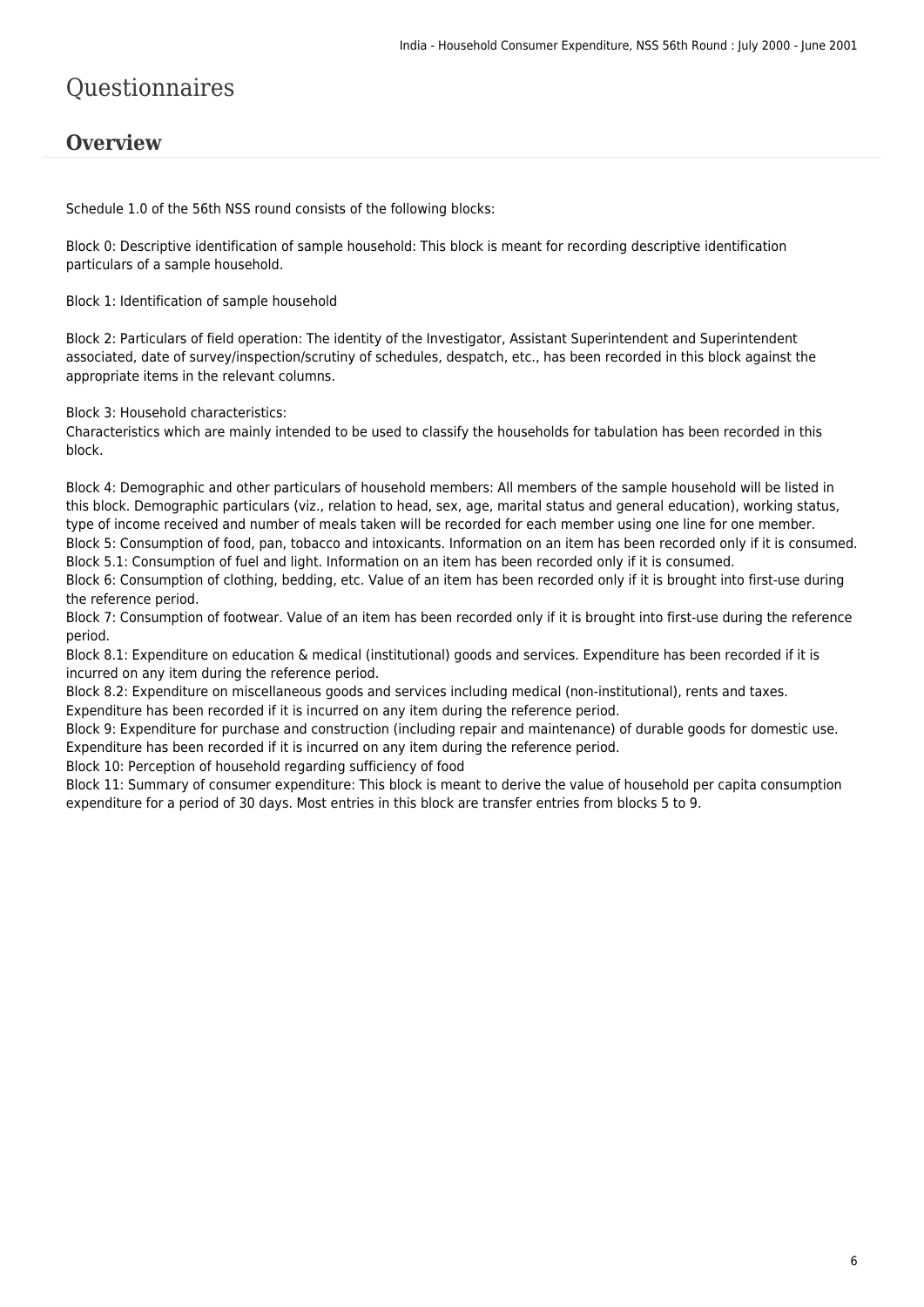# Data Collection

### **Data Collection Dates**

| <b>Start</b> | End        | Cycle       |
|--------------|------------|-------------|
| 2000-07-01   | 2000-09-30 | Sub round 1 |
| 2000-10-01   | 2000-12-31 | Sub round 2 |
| 2001-01-01   | 2001-03-31 | Sub round 3 |
| 2001-04-01   | 2001-06-30 | Sub round 4 |

### **Data Collection Mode**

Face-to-face [f2f]

### **Questionnaires**

Schedule 1.0 of the 56th NSS round consists of the following blocks:

Block 0: Descriptive identification of sample household: This block is meant for recording descriptive identification particulars of a sample household.

Block 1: Identification of sample household

Block 2: Particulars of field operation: The identity of the Investigator, Assistant Superintendent and Superintendent associated, date of survey/inspection/scrutiny of schedules, despatch, etc., has been recorded in this block against the appropriate items in the relevant columns.

Block 3: Household characteristics:

Characteristics which are mainly intended to be used to classify the households for tabulation has been recorded in this block.

Block 4: Demographic and other particulars of household members: All members of the sample household will be listed in this block. Demographic particulars (viz., relation to head, sex, age, marital status and general education), working status, type of income received and number of meals taken will be recorded for each member using one line for one member. Block 5: Consumption of food, pan, tobacco and intoxicants. Information on an item has been recorded only if it is consumed. Block 5.1: Consumption of fuel and light. Information on an item has been recorded only if it is consumed.

Block 6: Consumption of clothing, bedding, etc. Value of an item has been recorded only if it is brought into first-use during the reference period.

Block 7: Consumption of footwear. Value of an item has been recorded only if it is brought into first-use during the reference period.

Block 8.1: Expenditure on education & medical (institutional) goods and services. Expenditure has been recorded if it is incurred on any item during the reference period.

Block 8.2: Expenditure on miscellaneous goods and services including medical (non-institutional), rents and taxes.

Expenditure has been recorded if it is incurred on any item during the reference period.

Block 9: Expenditure for purchase and construction (including repair and maintenance) of durable goods for domestic use. Expenditure has been recorded if it is incurred on any item during the reference period.

Block 10: Perception of household regarding sufficiency of food

Block 11: Summary of consumer expenditure: This block is meant to derive the value of household per capita consumption expenditure for a period of 30 days. Most entries in this block are transfer entries from blocks 5 to 9.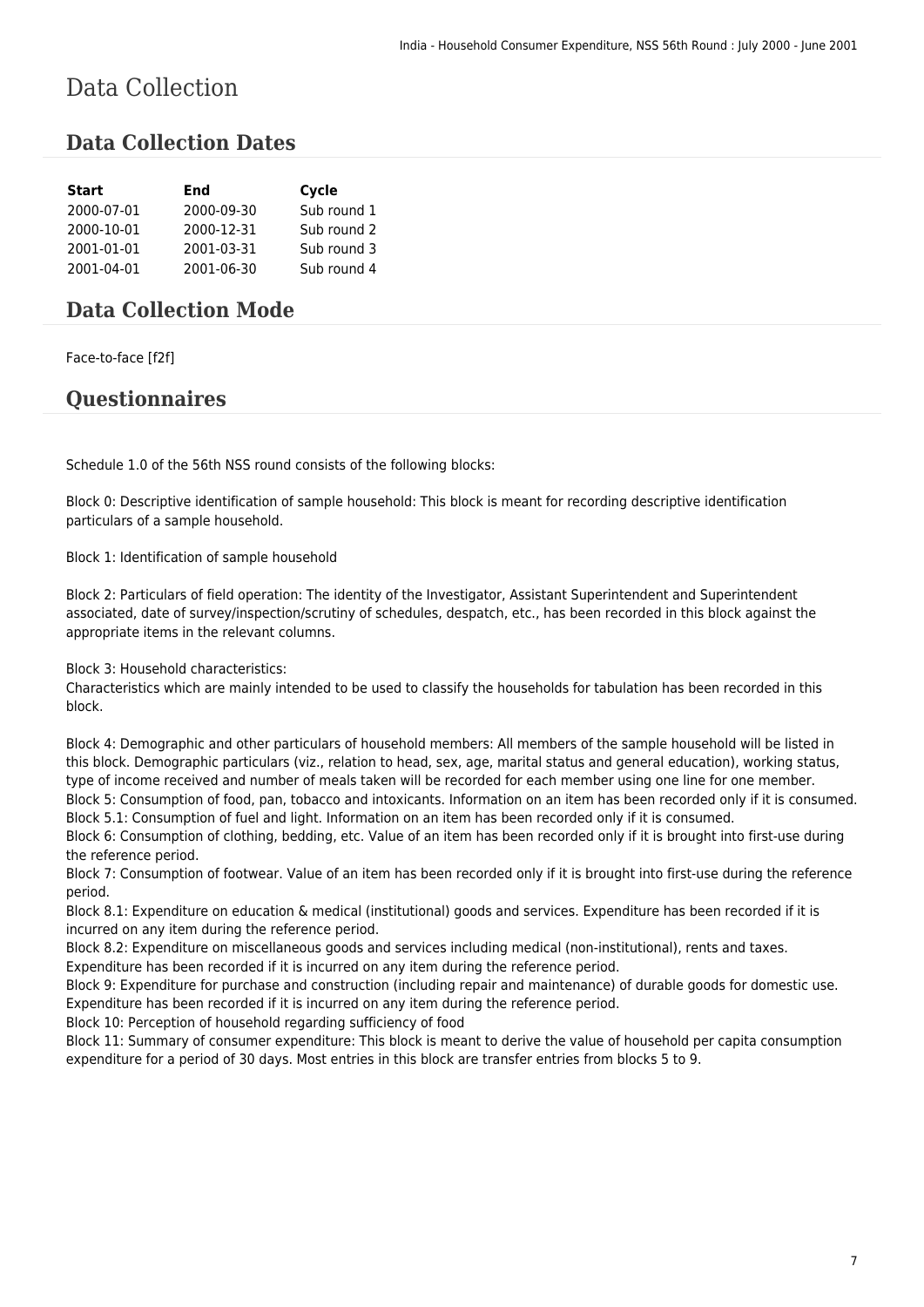# Data Processing

No content available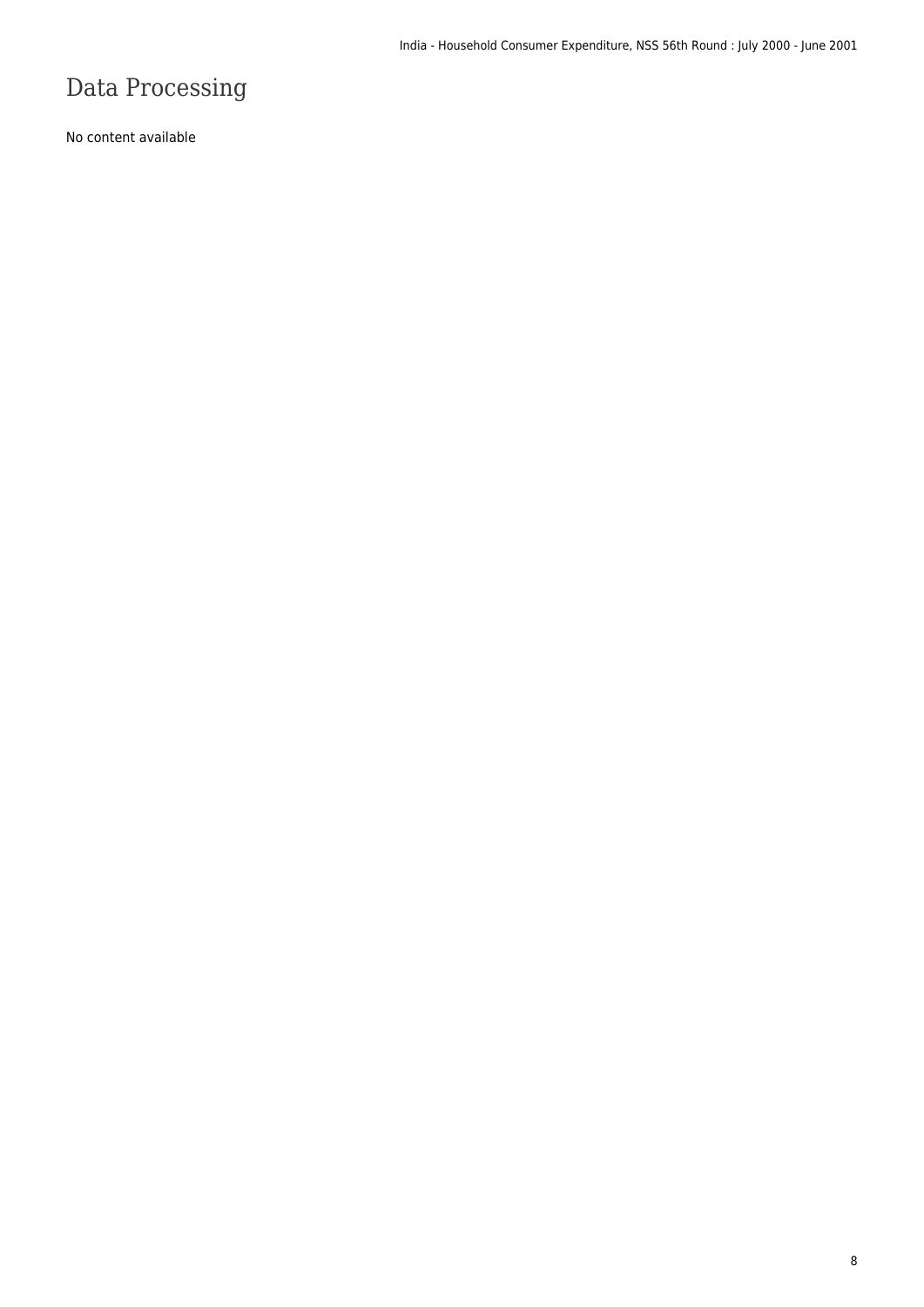# Data Appraisal

No content available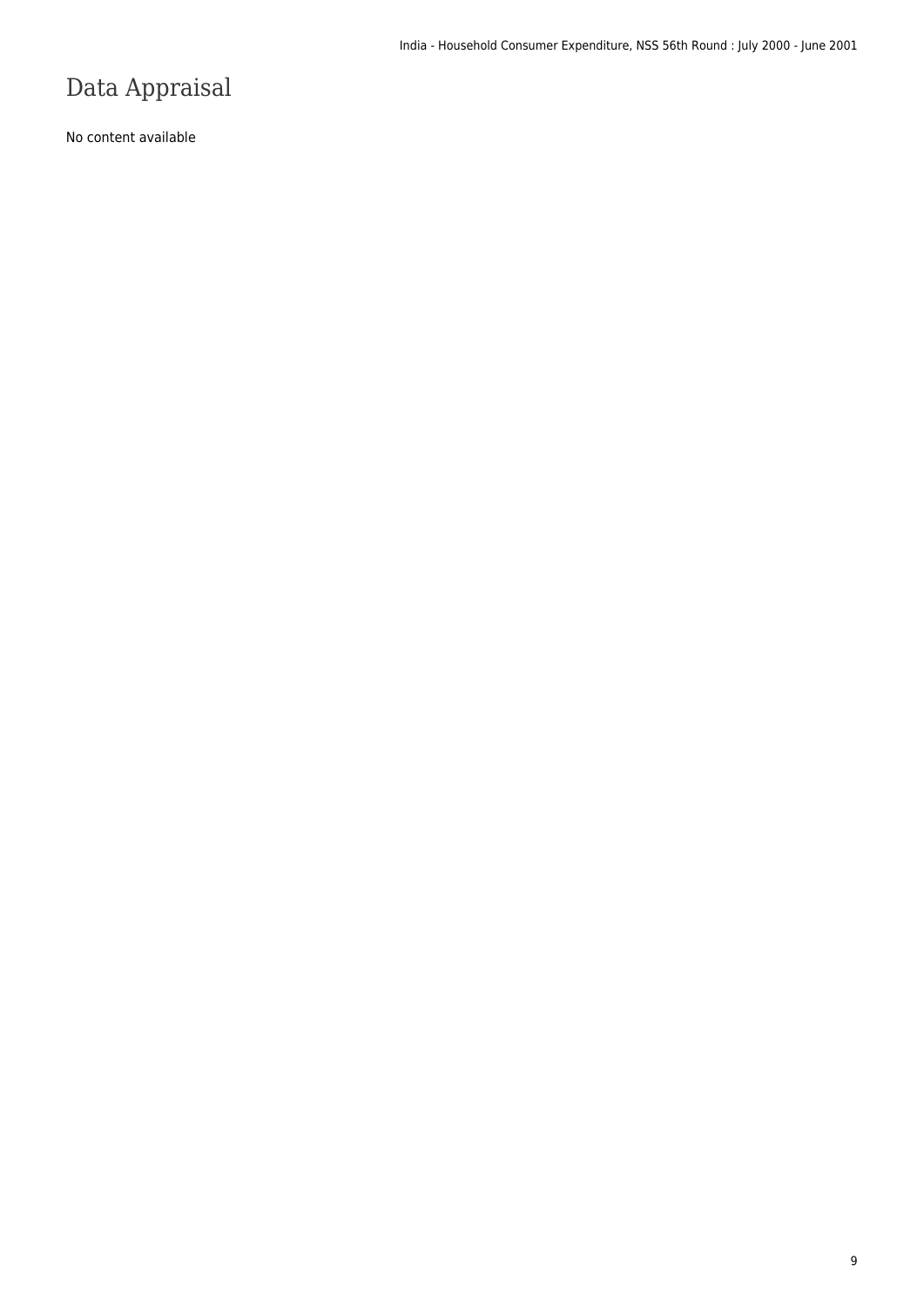# **File Description**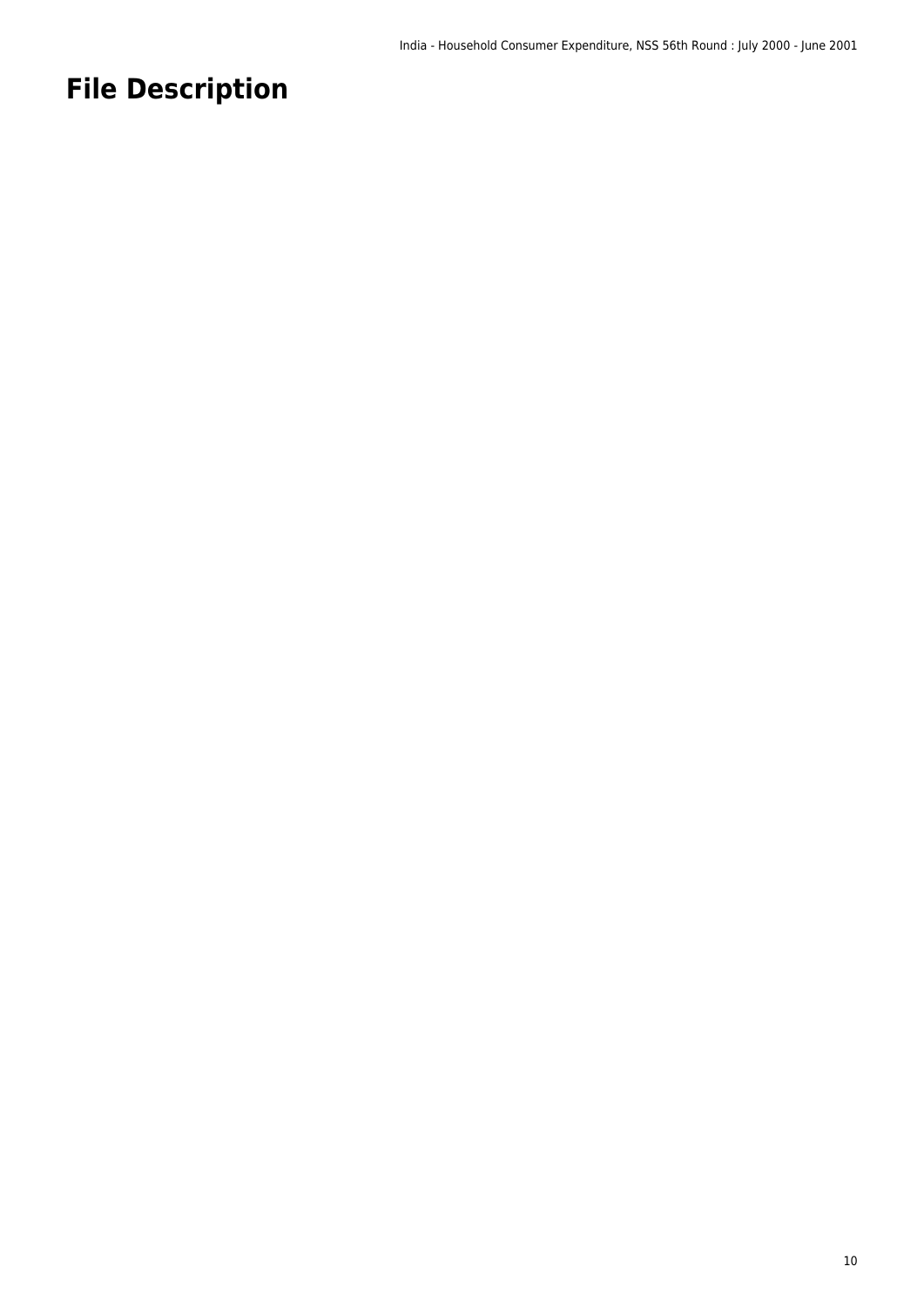# **Variable List**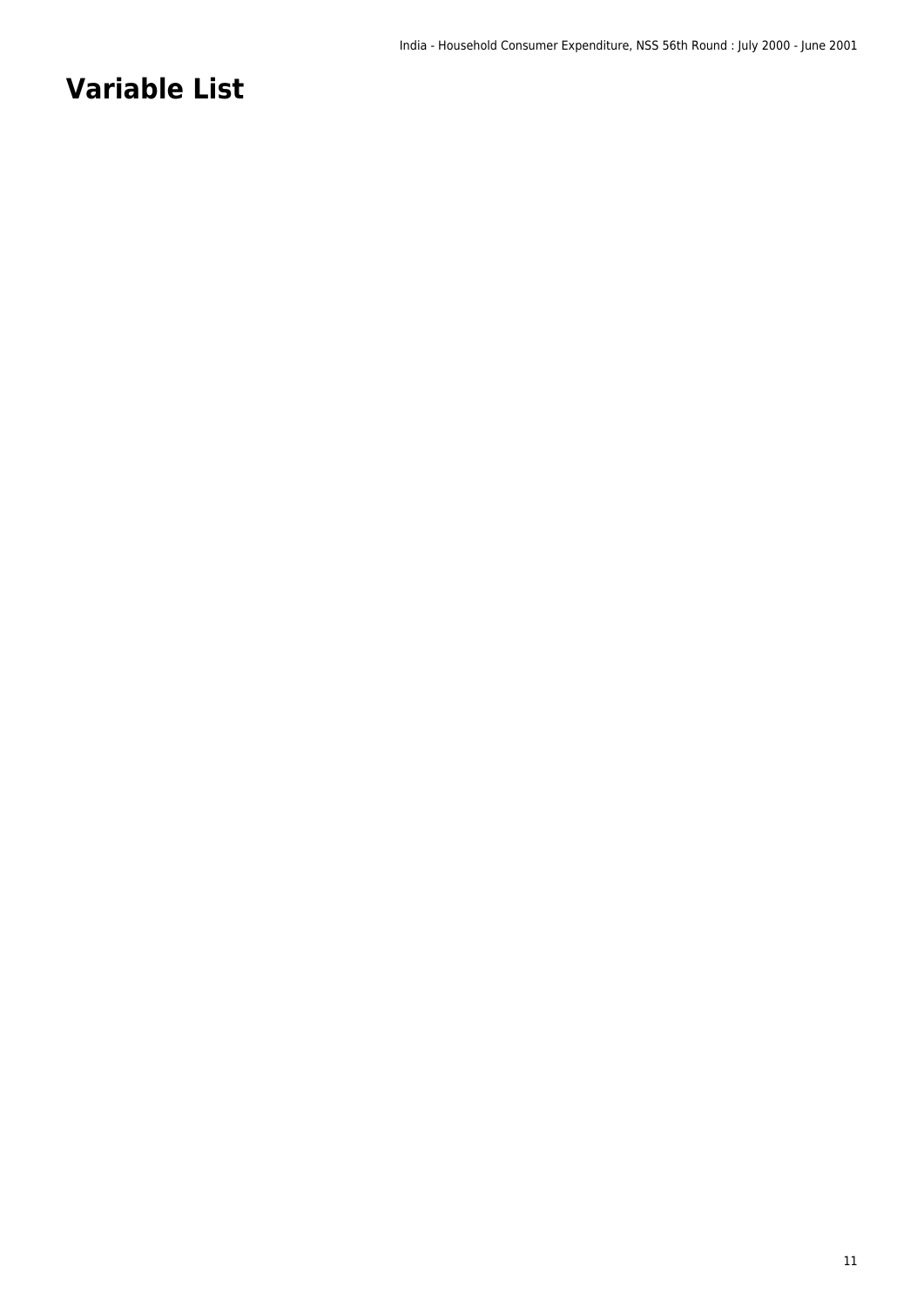### **Blocks 1,3,10\_Household characteristics and perception of household regarding sufficiency of food**

| Content      | This file contains information about household characteristics and perception of household regarding<br>sufficiency of food. |
|--------------|------------------------------------------------------------------------------------------------------------------------------|
| Cases        | 81500                                                                                                                        |
| Variable(s)  | 56                                                                                                                           |
| Structure    | Type: relational<br>Keys: ()                                                                                                 |
| Version      |                                                                                                                              |
| Producer     |                                                                                                                              |
| Missing Data |                                                                                                                              |

| ID              | <b>Name</b>   | <b>Label</b>                      | <b>Type</b> | <b>Format</b> | Question                                        |
|-----------------|---------------|-----------------------------------|-------------|---------------|-------------------------------------------------|
| V304            | <b>HHID</b>   | Key to identify a household       | discrete    | character     |                                                 |
| V1              | ID            | ID                                | discrete    | character     |                                                 |
| V <sub>2</sub>  | RoundSchedule | Round Schedule                    | discrete    | character     |                                                 |
| V3              | SS_Original   | SS_Original                       | discrete    | character     |                                                 |
| V <sub>4</sub>  | Sector        | Sector                            | discrete    | character     |                                                 |
| V <sub>5</sub>  | State_region  | State region                      | discrete    | character     |                                                 |
| V <sub>54</sub> | <b>State</b>  | <b>State</b>                      | discrete    | character     |                                                 |
| V <sub>6</sub>  | Stratum       | Stratum number                    | discrete    | character     |                                                 |
| V <sub>7</sub>  | SubStratum    | Sub Stratum                       | discrete    | character     |                                                 |
| V8              | District      | District                          | discrete    | character     |                                                 |
| V9              | SubRound      | Sub Round                         | discrete    | character     |                                                 |
| V10             | SS Revised    | <b>SS Revised</b>                 | discrete    | character     |                                                 |
| V11             | Vill_Blk_Slno | Serial no of village / Block      | discrete    | character     |                                                 |
| V12             | SegmentNo     | Segment number                    | discrete    | character     |                                                 |
| V13             | Hhold_no      | Sample Household number           | discrete    | character     |                                                 |
| V14             | Survey_Code   | Survey Code                       | discrete    | character     |                                                 |
| V15             | Substn_Code   | Substitution Code                 | discrete    | character     |                                                 |
| V16             | <b>NSS</b>    | <b>NSS</b>                        | discrete    | character     |                                                 |
| V17             | <b>NSC</b>    | <b>NSC</b>                        | discrete    | character     |                                                 |
| V18             | MULT_SS       | MULT_SS                           | contin      | numeric       |                                                 |
| V303            | $B3_q1$       | <b>Household Size</b>             | contin      | numeric       | How many members are there<br>in the household? |
| V20             | B3_q17        | Monthly per capita<br>expenditure | contin      | numeric       |                                                 |
| V <sub>21</sub> | MPCE CODE     | MPCE CODE                         | discrete    | character     |                                                 |
| V <sub>22</sub> | CMPCE CODE    | CMPCE CODE                        | discrete    | character     |                                                 |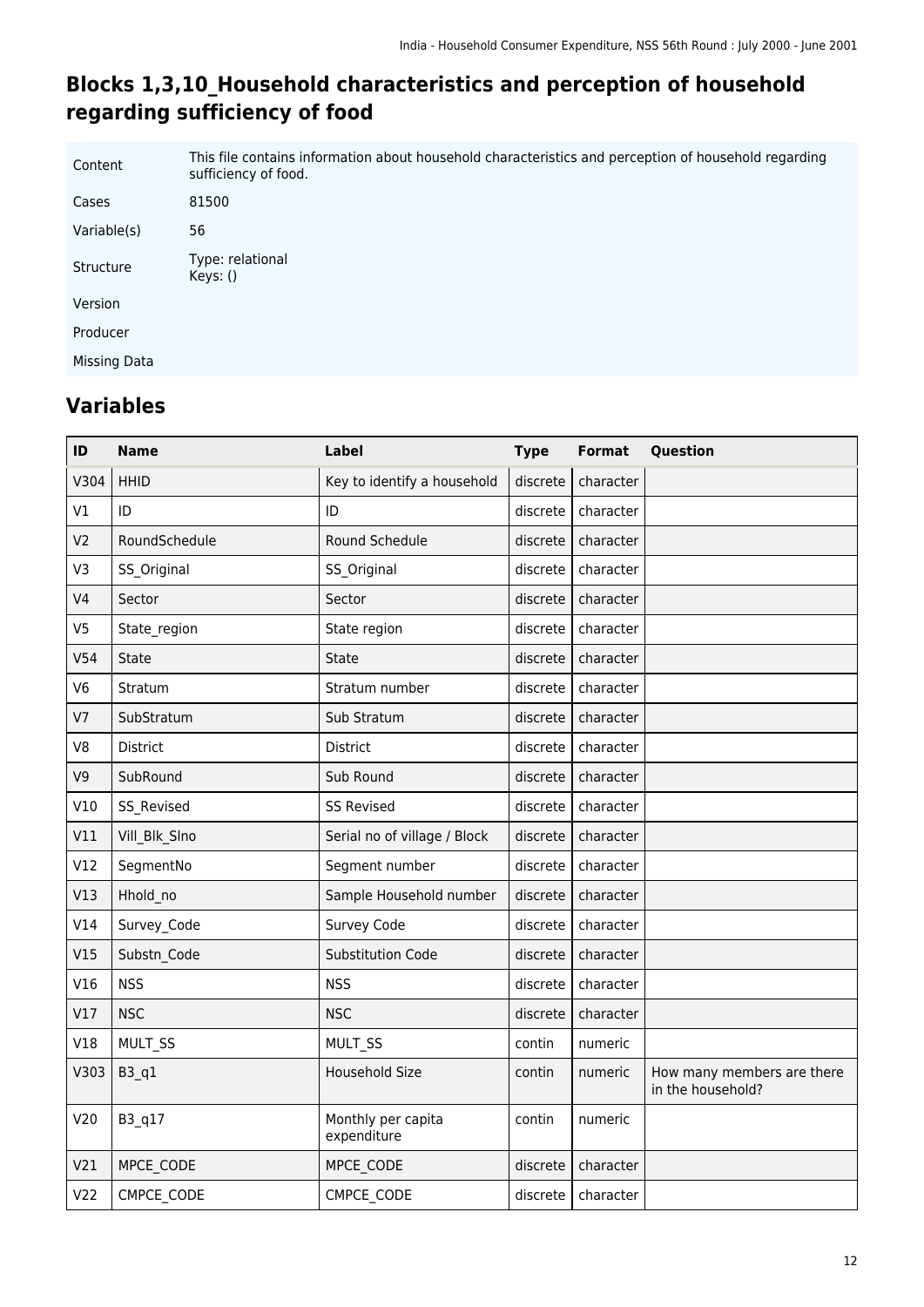| ID              | <b>Name</b> | <b>Label</b>                       | <b>Type</b> | Format    | Question                                                                                                                    |
|-----------------|-------------|------------------------------------|-------------|-----------|-----------------------------------------------------------------------------------------------------------------------------|
| V <sub>23</sub> | $B3_q4$     | Household type                     | discrete    | character |                                                                                                                             |
| V <sub>53</sub> | HH_Type     | Sector wise household type         | discrete    | character |                                                                                                                             |
| V24             | $B3_q5$     | Religion                           | discrete    | character | Which religion does the<br>household belong to?                                                                             |
| V <sub>25</sub> | $B3_q6$     | Social Group                       | discrete    | character | Which social group does the<br>household belong to?                                                                         |
| V <sub>26</sub> | $B3_q7$     | Land possessed code                | discrete    | character | How much land does the<br>household possess?                                                                                |
| V <sub>27</sub> | B3 q8       | Dwelling unit code                 | discrete    | character | Do you own the dwelling unit?<br>Or is it hired or otherwise<br>occupied?                                                   |
| V28             | B3 q9       | Type of dwelling code              | discrete    | character | What is the type of dwelling of<br>the household? Is it an<br>independent house or a flat or<br>any other type of dwelling? |
| V29             | B3 q10      | Type of structure                  | discrete    | character | What is the type of structure of<br>the dwelling?                                                                           |
| V30             | B3 q11      | Covered area (sq. metre)           | contin      | numeric   | How much is the covered area<br>of the dwelling?                                                                            |
| V31             | B3 q12      | Cooking code                       | discrete    | character | What is the primary source of<br>energy that is being used by<br>the household for cooking?                                 |
| V <sub>32</sub> | B3 q13      | Lighting code                      | discrete    | character | What is the primary source of<br>energy that is being used by<br>the household for lighting?                                |
| V33             | B3 q14      | Whether Meals outside?             | discrete    | character |                                                                                                                             |
| V34             | B3_q15      | Whether Ceremony?                  | discrete    | character | Did the household perform any<br>ceremony during the last 30<br>days?                                                       |
| V35             | B3_q16      | <b>Whether Ration?</b>             | discrete    | character |                                                                                                                             |
| V36             | B10 q1      | Whether Enough food?               | discrete    | character | Whether household usually<br>eats enough food?                                                                              |
| V37             | B10_q2_1    | Month code when not<br>enough food | discrete    | character | In which months of the year<br>the household does not get<br>enough food?                                                   |
| V38             | B10_q2_2    | Month code when not<br>enough food | discrete    | character | In which months of the year<br>the household does not get<br>enough food?                                                   |
| V39             | B10 q2 3    | Month code when not<br>enough food | discrete    | character | In which months of the year<br>the household does not get<br>enough food?                                                   |
| V40             | B10_q2_4    | Month code when not<br>enough food | discrete    | character | In which months of the year<br>the household does not get<br>enough food?                                                   |
| V41             | B10_q2_5    | Month code when not<br>enough food | discrete    | character | In which months of the year<br>the household does not get<br>enough food?                                                   |
| V42             | B10_q2_6    | Month code when not<br>enough food | discrete    | character | In which months of the year<br>the household does not get<br>enough food?                                                   |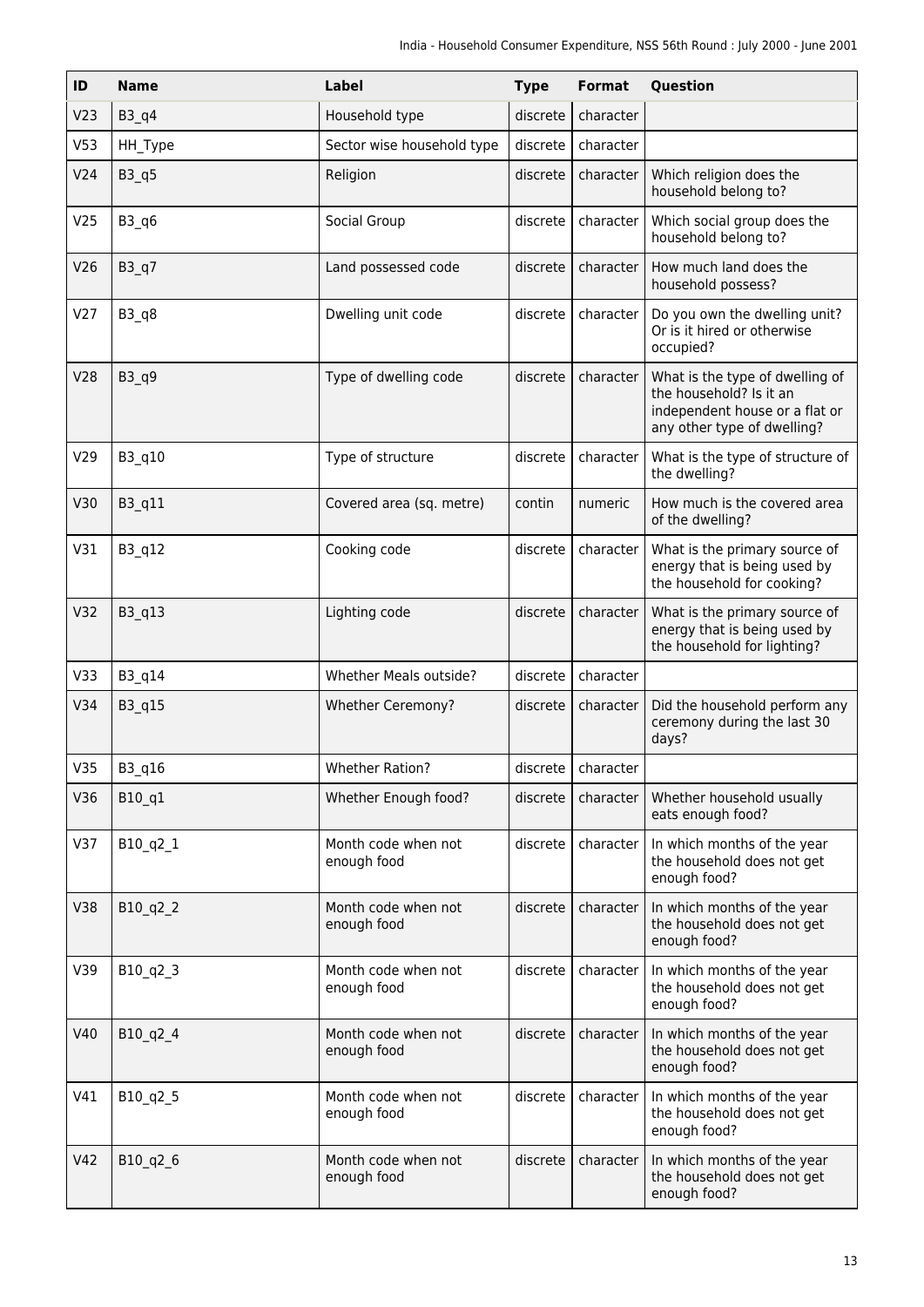| ID              | <b>Name</b>                | <b>Label</b>                                                        | <b>Type</b> | <b>Format</b> | Question                                                                  |
|-----------------|----------------------------|---------------------------------------------------------------------|-------------|---------------|---------------------------------------------------------------------------|
| V43             | B10_q2_7                   | Month code when not<br>enough food                                  | discrete    | character     | In which months of the year<br>the household does not get<br>enough food? |
| V44             | B10 q2 8                   | Month code when not<br>enough food                                  | discrete    | character     | In which months of the year<br>the household does not get<br>enough food? |
| V45             | B10_q2_9                   | Month code when not<br>enough food                                  | discrete    | character     | In which months of the year<br>the household does not get<br>enough food? |
| V46             | B10 q2 10                  | Month code when not<br>enough food                                  | discrete    | character     | In which months of the year<br>the household does not get<br>enough food? |
| V47             | B10_q2_11                  | Month code when not<br>enough food                                  | discrete    | character     | In which months of the year<br>the household does not get<br>enough food? |
| V48             | B10 q2 12                  | Month code when not<br>enough food                                  | discrete    | character     | In which months of the year<br>the household does not get<br>enough food? |
| V49             | TotalNoMonthsNotEnoughFood | Total number of months<br>when not enough food                      | discrete    | numeric       |                                                                           |
| V50             | B10 q3                     | <b>Whether Question</b><br>(Whether Enough food)<br>actually asked? | discrete    | character     | Whether the question<br>(Whether enough food)<br>actually asked?          |
| V51             | TimeToCanvass              | Time to canvass (mins.)                                             | discrete    | character     |                                                                           |
| V <sub>55</sub> | Wgt SubSample              | Sub sample Multiplier                                               | contin      | numeric       |                                                                           |
| V56             | Wgt Combined               | <b>Combined Multiplier</b>                                          | contin      | numeric       |                                                                           |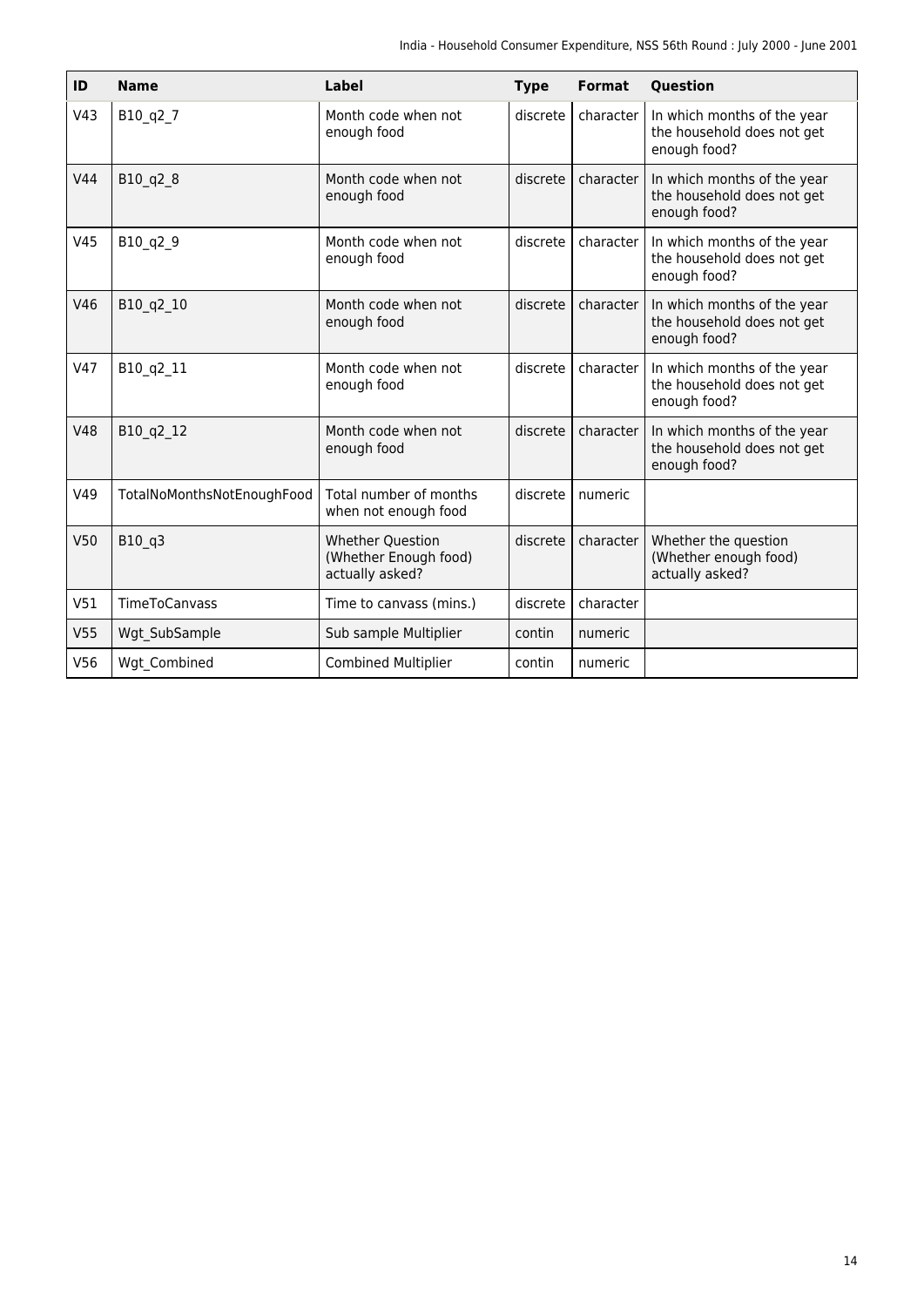# **Block 4\_Person records**

| Content      | This file contains information about demographic and other particulars of household members. |
|--------------|----------------------------------------------------------------------------------------------|
| Cases        | 388836                                                                                       |
| Variable(s)  | 44                                                                                           |
| Structure    | Type: relational<br>Keys: Person key(Key to identify a person in a household)                |
| Version      |                                                                                              |
| Producer     |                                                                                              |
| Missing Data |                                                                                              |

| ID              | <b>Name</b>     | <b>Label</b>                               | <b>Type</b> | <b>Format</b> | Question                                           |
|-----------------|-----------------|--------------------------------------------|-------------|---------------|----------------------------------------------------|
| V305            | <b>HHID</b>     | Key to Household                           | discrete    | character     |                                                    |
| V97             | Person_key      | Key to identify a person in a<br>household | discrete    | character     |                                                    |
| V <sub>57</sub> | ID              | ID                                         | discrete    | character     |                                                    |
| V58             | RoundSchedule   | Round Schedule                             | discrete    | character     |                                                    |
| V59             | SS Original     | SS_Original                                | discrete    | character     |                                                    |
| V60             | Sector          | Sector                                     | discrete    | character     |                                                    |
| V61             | State_region    | State region                               | discrete    | character     |                                                    |
| V98             | <b>State</b>    | <b>State</b>                               | discrete    | character     |                                                    |
| V62             | Stratum         | Stratum number                             | discrete    | character     |                                                    |
| V63             | SubStratum      | Sub Stratum                                | discrete    | character     |                                                    |
| V64             | <b>District</b> | District                                   | discrete    | character     |                                                    |
| V65             | SubRound        | Sub Round                                  | discrete    | character     |                                                    |
| <b>V66</b>      | SS_Revised      | <b>SS Revised</b>                          | discrete    | character     |                                                    |
| V67             | Vill Blk Slno   | Serial no of village / Block               | discrete    | character     |                                                    |
| <b>V68</b>      | SegmentNo       | Segment number                             | discrete    | character     |                                                    |
| V69             | Hhold no        | Sample Household number                    | discrete    | character     |                                                    |
| V70             | Survey Code     | Survey Code                                | discrete    | character     |                                                    |
| V71             | Substn_Code     | Substitution Code                          | discrete    | character     |                                                    |
| V72             | <b>NSS</b>      | <b>NSS</b>                                 | discrete    | character     |                                                    |
| V73             | <b>NSC</b>      | <b>NSC</b>                                 | discrete    | character     |                                                    |
| V74             | MULT SS         | MULT_SS                                    | contin      | numeric       |                                                    |
| V75             | MPCE CODE       | MPCE_CODE                                  | discrete    | character     |                                                    |
| V76             | CMPCE CODE      | CMPCE CODE                                 | discrete    | character     |                                                    |
| V77             | $B4_q1$         | Serial No. of members                      | discrete    | character     |                                                    |
| V78             | B4 q3           | Relation to Head Code                      | discrete    | character     | What is your relation to head of the<br>household? |
| V79             | $B4_q$          | Sex Code                                   | discrete    | character     | Sex of the member                                  |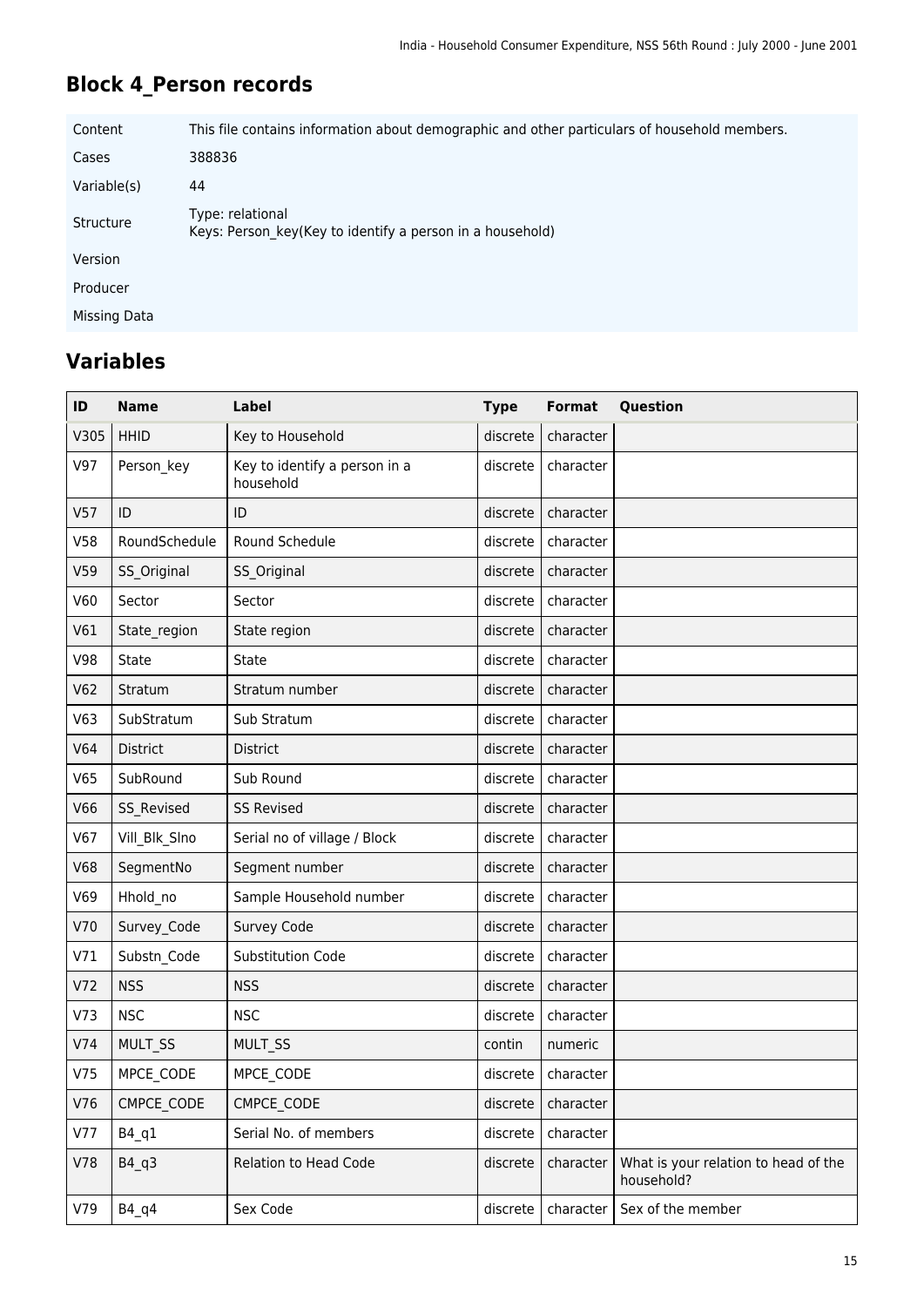| ID         | <b>Name</b>   | Label                               | <b>Type</b> | <b>Format</b> | Question                                                                                                                                      |
|------------|---------------|-------------------------------------|-------------|---------------|-----------------------------------------------------------------------------------------------------------------------------------------------|
| <b>V80</b> | B4 q5         | Age                                 | contin      | numeric       | Age of the member                                                                                                                             |
| V81        | $B4_q6$       | <b>Marital Status Code</b>          | discrete    | character     | Marital status of the member                                                                                                                  |
| <b>V82</b> | $B4_q7$       | <b>General Education Code</b>       | discrete    | character     | Education of the member                                                                                                                       |
| V83        | $B4_q8$       | Usual Activity. Principal Status    | discrete    | character     |                                                                                                                                               |
| V84        | B4_q9         | Usual Activity. Principal NIC code  | discrete    | character     |                                                                                                                                               |
| <b>V85</b> | B4_q10        | Usual Activity. Subsidiary Status   | discrete    | character     |                                                                                                                                               |
| <b>V86</b> | B4_q11        | Usual Activity. Subsidiary NIC code | discrete    | character     |                                                                                                                                               |
| <b>V87</b> | B4_q12        | Weekly Activity. Status             | discrete    | character     |                                                                                                                                               |
| <b>V88</b> | B4 q13        | Weekly Activity NIC code            | discrete    | character     |                                                                                                                                               |
| V89        | B4_q14        | Days Stayed away                    | contin      | numeric       | How many days a member has<br>stayed away from the household?                                                                                 |
| V90        | B4_q15        | No. of Meals per day                | contin      | numeric       | How many meals do you usually<br>take in a day?                                                                                               |
| V91        | B4 q16        | Meals (School)                      | contin      | numeric       | If you or any member of the<br>household take meals free of cost<br>from school, balwadi etc, then how<br>many such meals are taken in a day? |
| V92        | B4_q17        | Meals (Employer)                    | contin      | numeric       | If you or any member of the<br>household take meals free of cost<br>from employer, then how many<br>such meals do you take in a day?          |
| V93        | B4 q18        | Meals (Others)                      | contin      | numeric       | If you or any member of the<br>household take meals free of cost<br>from others, then how many such<br>meals do you take in a day?            |
| V94        | B4 q19        | Meals (Payment)                     | contin      | numeric       | If you or any member of the<br>household take meals away from<br>home on payment, then how many<br>such meals do you take?                    |
| V95        | B4 q20        | Meals(At Home)                      | contin      | numeric       | How many meals are taken at home<br>in a day?                                                                                                 |
| V99        | Wgt_SubSample | Sub sample Multiplier               | contin      | numeric       |                                                                                                                                               |
| V100       | Wgt Combined  | <b>Combined Multiplier</b>          | contin      | numeric       |                                                                                                                                               |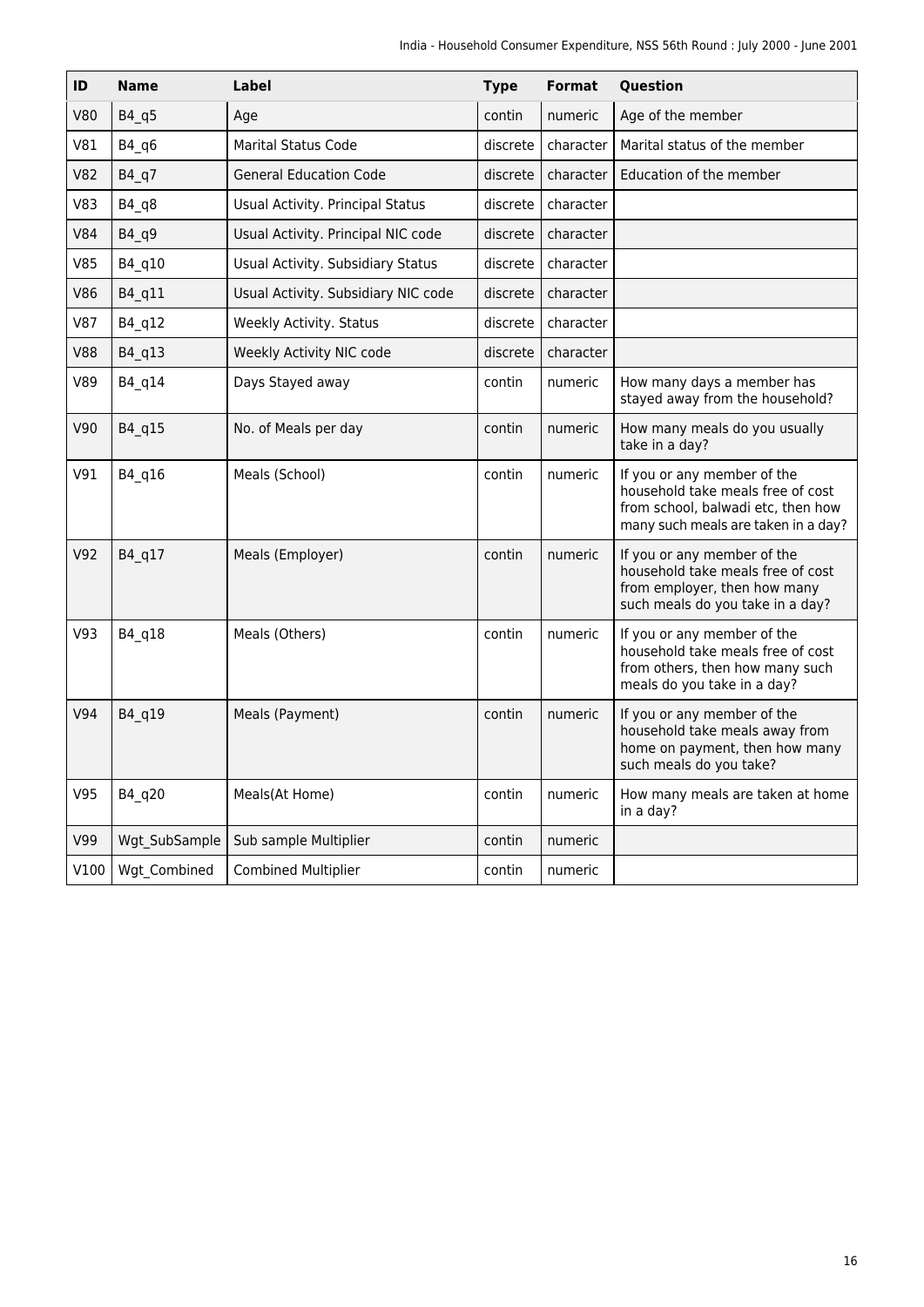### **Block 5\_Monthly household expenditure on food and non-food items**

Content This file contains information about monthly household expenditure on food and non-food items. Cases 3707564 Variable(s) 29 Structure Type: relational Keys: () Version Producer Missing Data

| ID   | Name              | Label                        | <b>Type</b> | Format    | Question                                                                               |
|------|-------------------|------------------------------|-------------|-----------|----------------------------------------------------------------------------------------|
| V306 | HHID <sub>2</sub> | Key to identify a household  | discrete    | character |                                                                                        |
| V101 | ID                | ID                           | discrete    | character |                                                                                        |
| V102 | RoundSchedule     | Round Schedule               | discrete    | character |                                                                                        |
| V103 | SS Original       | SS Original                  | discrete    | character |                                                                                        |
| V104 | Sector            | Sector                       | discrete    | character |                                                                                        |
| V105 | State region      | State region                 | discrete    | character |                                                                                        |
| V127 | State             | <b>State</b>                 | discrete    | character |                                                                                        |
| V106 | Stratum           | Stratum number               | discrete    | character |                                                                                        |
| V107 | SubStratum        | Sub Stratum                  | discrete    | character |                                                                                        |
| V108 | District          | <b>District</b>              | discrete    | character |                                                                                        |
| V109 | SubRound          | Sub Round                    | discrete    | character |                                                                                        |
| V110 | SS Revised        | <b>SS Revised</b>            | discrete    | character |                                                                                        |
| V111 | Vill Blk Slno     | Serial no of village / Block | discrete    | character |                                                                                        |
| V112 | SegmentNo         | Segment number               | discrete    | character |                                                                                        |
| V113 | Hhold no          | Sample Household number      | discrete    | character |                                                                                        |
| V114 | Survey Code       | Survey Code                  | discrete    | character |                                                                                        |
| V115 | Substn Code       | <b>Substitution Code</b>     | discrete    | character |                                                                                        |
| V116 | <b>NSS</b>        | <b>NSS</b>                   | discrete    | character |                                                                                        |
| V117 | <b>NSC</b>        | <b>NSC</b>                   | discrete    | character |                                                                                        |
| V118 | MULT_SS           | MULT_SS                      | contin      | numeric   |                                                                                        |
| V119 | MPCE_CODE         | MPCE CODE                    | discrete    | character |                                                                                        |
| V120 | CMPCE_CODE        | CMPCE CODE                   | discrete    | character |                                                                                        |
| V121 | $B5_q1$           | Block 5 Item code            | discrete    | character |                                                                                        |
| V122 | $B5_q3$           | Quantity (0.00)              | contin      | numeric   | How much quantity of the item was<br>consumed by the household in the last 30<br>days? |
| V123 | $B5_q4$           | Value (Rs. 0.00)             | contin      | numeric   | What was the value of the items consumed<br>by the household in the last 30 days?      |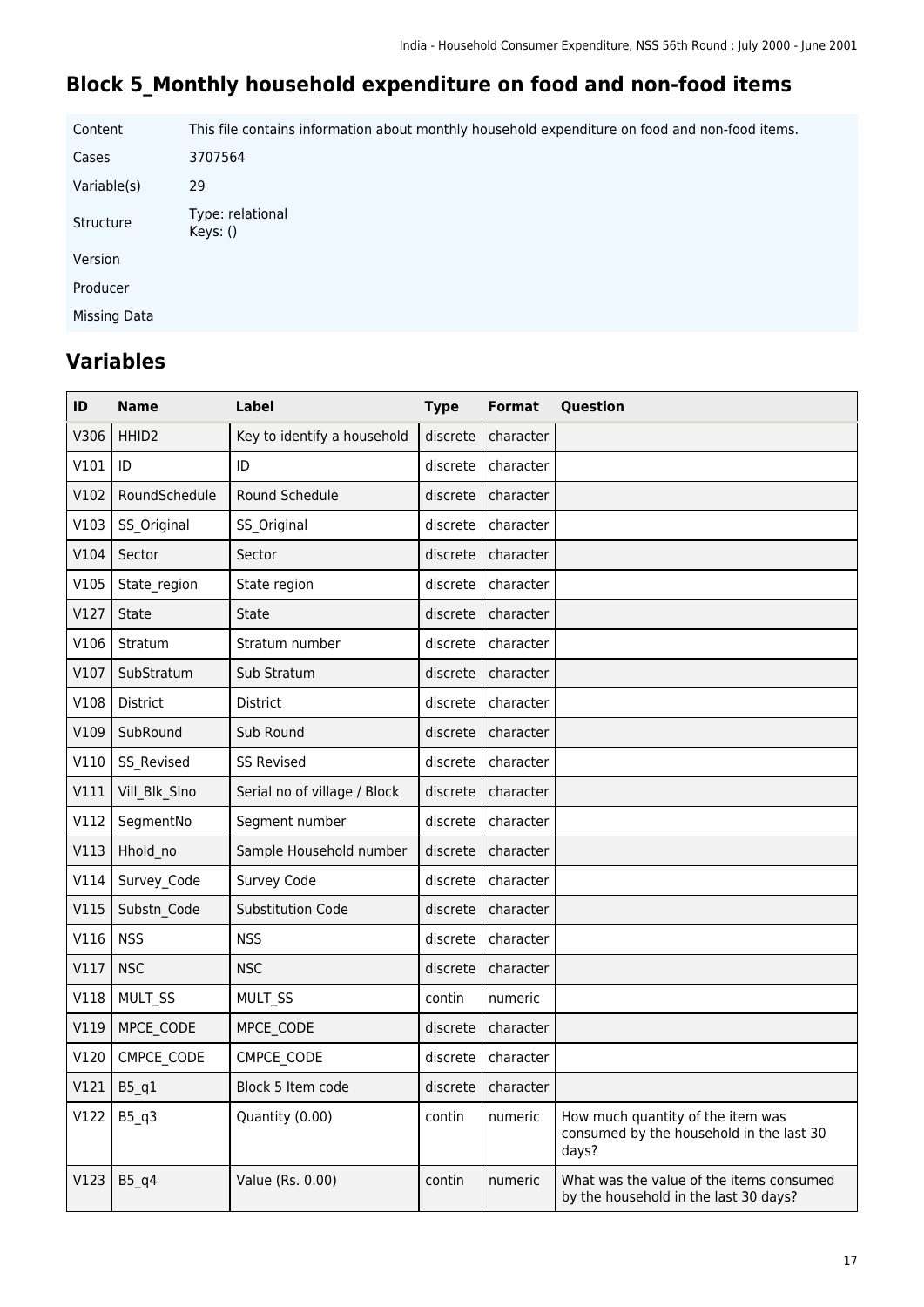| ID   | <b>Name</b>   | Label                           | <b>Type</b> | <b>Format</b> | <b>Ouestion</b> |
|------|---------------|---------------------------------|-------------|---------------|-----------------|
| V124 | FoodCode      | FoodCode                        | discrete    | character     |                 |
| V125 |               | OnUseOfDurable   OnUseOfDurable | discrete    | character     |                 |
| V128 | Wgt SubSample | Sub sample Multiplier           | contin      | numeric       |                 |
| V129 | Wgt Combined  | <b>Combined Multiplier</b>      | contin      | numeric       |                 |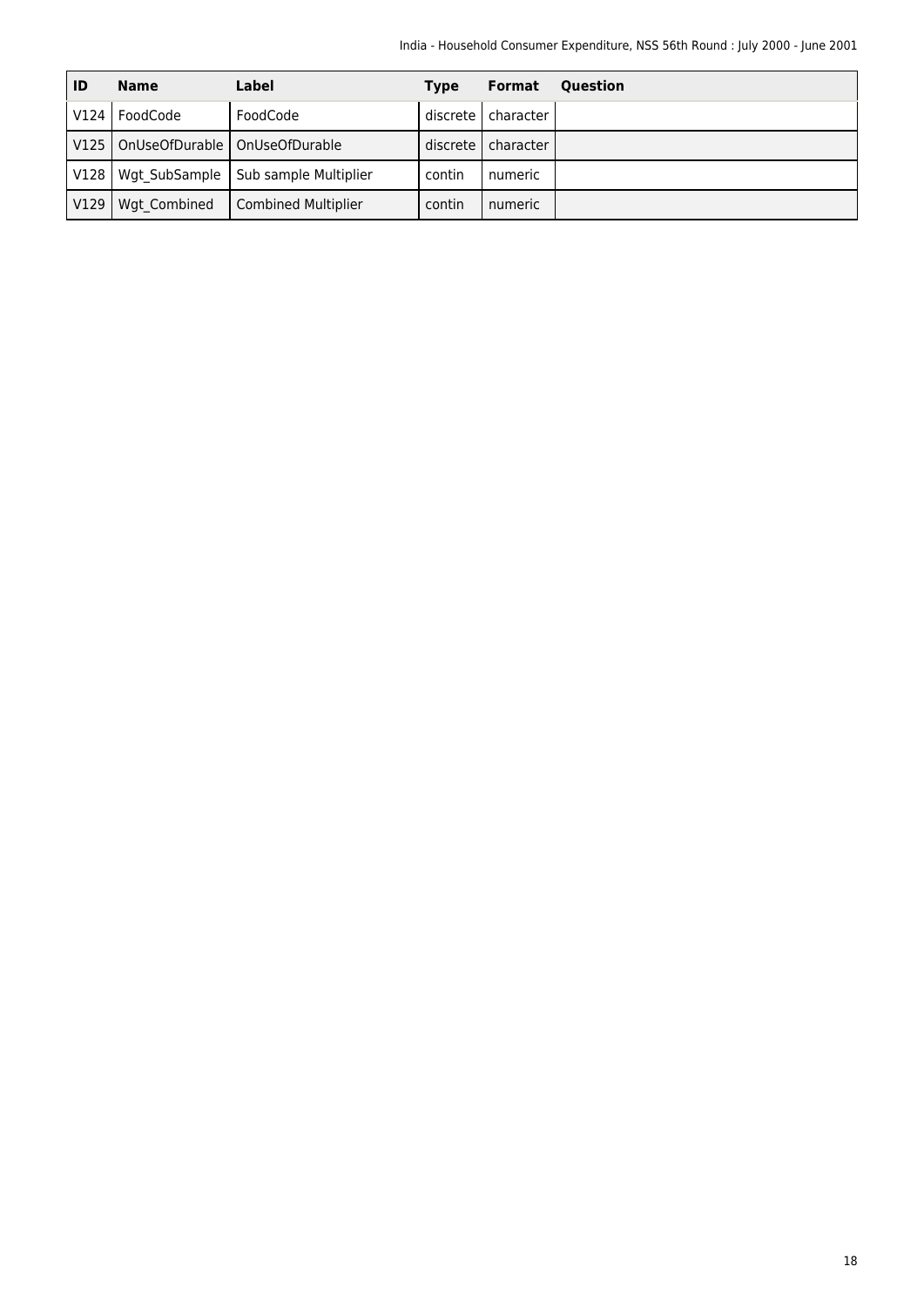# **Block 5pt1\_Monthly household expenditure on fuel and light**

Content This file contains information about monthly household expenditure on fuel and light. Cases 400000 Variable(s) 29 Structure Type: relational Keys: () Version Producer Missing Data

| ID   | <b>Name</b>   | Label                        | <b>Type</b> | <b>Format</b> | Question                                                                               |
|------|---------------|------------------------------|-------------|---------------|----------------------------------------------------------------------------------------|
| V307 | <b>HHID</b>   | Key to identify a household  | discrete    | character     |                                                                                        |
| V130 | ID            | ID                           | discrete    | character     |                                                                                        |
| V131 | RoundSchedule | Round Schedule               | discrete    | character     |                                                                                        |
| V132 | SS Original   | SS Original                  | discrete    | character     |                                                                                        |
| V133 | Sector        | Sector                       | discrete    | character     |                                                                                        |
| V134 | State_region  | State region                 | discrete    | character     |                                                                                        |
| V156 | State         | State                        | discrete    | character     |                                                                                        |
| V135 | Stratum       | Stratum number               | discrete    | character     |                                                                                        |
| V136 | SubStratum    | Sub Stratum                  | discrete    | character     |                                                                                        |
| V137 | District      | District                     | discrete    | character     |                                                                                        |
| V138 | SubRound      | Sub Round                    | discrete    | character     |                                                                                        |
| V139 | SS Revised    | <b>SS Revised</b>            | discrete    | character     |                                                                                        |
| V140 | Vill_Blk_Slno | Serial no of village / Block | discrete    | character     |                                                                                        |
| V141 | SegmentNo     | Segment number               | discrete    | character     |                                                                                        |
| V142 | Hhold no      | Sample Household number      | discrete    | character     |                                                                                        |
| V143 | Survey Code   | Survey Code                  | discrete    | character     |                                                                                        |
| V144 | Substn_Code   | <b>Substitution Code</b>     | discrete    | character     |                                                                                        |
| V145 | <b>NSS</b>    | <b>NSS</b>                   | discrete    | character     |                                                                                        |
| V146 | <b>NSC</b>    | <b>NSC</b>                   | discrete    | character     |                                                                                        |
| V147 | MULT_SS       | MULT_SS                      | contin      | numeric       |                                                                                        |
| V148 | MPCE CODE     | MPCE CODE                    | discrete    | character     |                                                                                        |
| V149 | CMPCE CODE    | CMPCE CODE                   | discrete    | character     |                                                                                        |
| V150 | B5_1_q1       | Block 5.1 Item Code          | discrete    | character     |                                                                                        |
| V151 | $B5_1_q3$     | Quantity (0.00)              | contin      | numeric       | How much quantity of the item was<br>consumed by the household in the last 30<br>days? |
| V152 | $B5_1_q4$     | Value (Rs. 0.00)             | contin      | numeric       | What was the value of the items consumed<br>by the household in the last 30 days?      |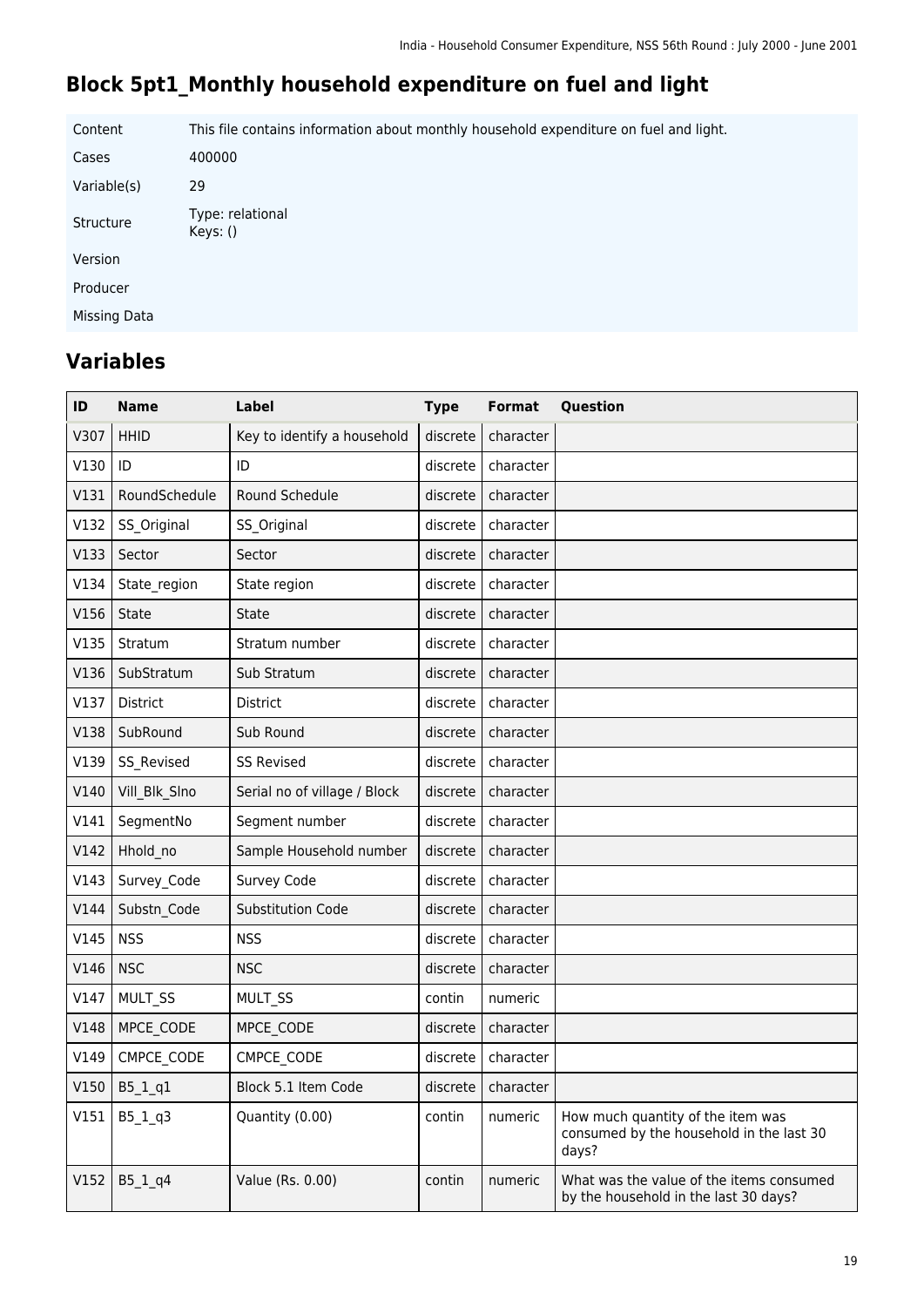| ID   | <b>Name</b>   | Label                           | <b>Type</b> | <b>Format</b> | <b>Ouestion</b> |
|------|---------------|---------------------------------|-------------|---------------|-----------------|
| V153 | FoodCode      | FoodCode                        | discrete l  | character     |                 |
| V154 |               | OnUseOfDurable   OnUseOfDurable | discrete    | character     |                 |
| V157 | Wgt SubSample | Sub sample Multiplier           | contin      | numeric       |                 |
| V158 | Wgt Combined  | <b>Combined Multiplier</b>      | contin      | numeric       |                 |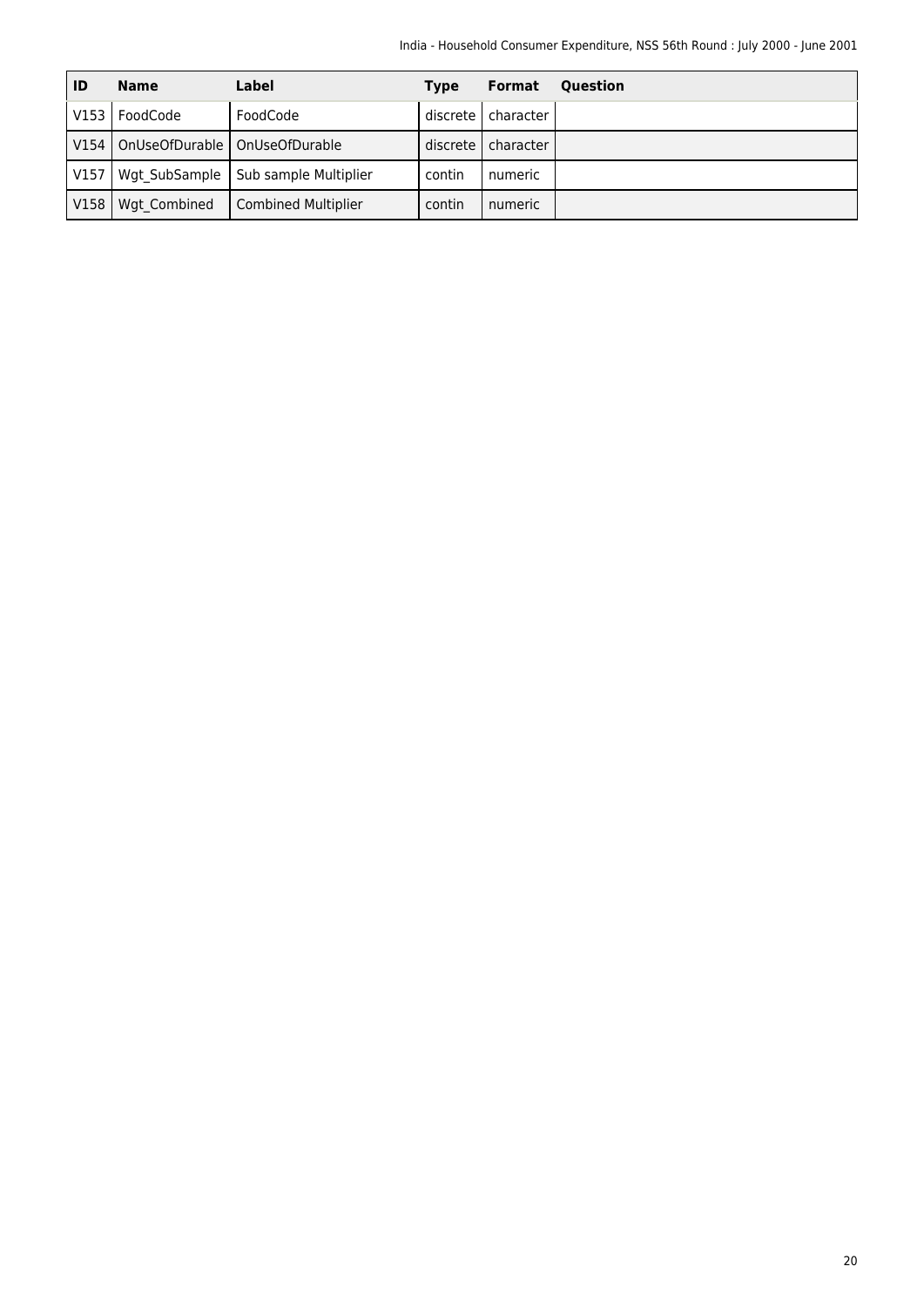# **Block 6\_Annual household expenditure on clothing**

Content This file contains information about annual household expenditure on clothing. Cases 719734 Variable(s) 29 Structure Type: relational Keys: () Version Producer Missing Data

| ID   | <b>Name</b>   | Label                        | <b>Type</b> | <b>Format</b>        | Question                                                                                |
|------|---------------|------------------------------|-------------|----------------------|-----------------------------------------------------------------------------------------|
| V308 | <b>HHID</b>   | Key to identify a household  | discrete    | character            |                                                                                         |
| V159 | ID            | ID                           | discrete    | character            |                                                                                         |
| V160 | RoundSchedule | Round Schedule               | discrete    | character            |                                                                                         |
| V161 | SS Original   | SS_Original                  | discrete    | character            |                                                                                         |
| V162 | Sector        | Sector                       | discrete    | character            |                                                                                         |
| V163 | State region  | State region                 | discrete    | character            |                                                                                         |
| V185 | State         | State                        | discrete    | character            |                                                                                         |
| V164 | Stratum       | Stratum number               | discrete    | character            |                                                                                         |
| V165 | SubStratum    | Sub Stratum                  | discrete    | character            |                                                                                         |
| V166 | District      | <b>District</b>              | discrete    | character            |                                                                                         |
| V167 | SubRound      | Sub Round                    | discrete    | character            |                                                                                         |
| V168 | SS_Revised    | <b>SS Revised</b>            | discrete    | character            |                                                                                         |
| V169 | Vill_Blk_SIno | Serial no of village / Block | discrete    | character            |                                                                                         |
| V170 | SegmentNo     | Segment number               | discrete    | character            |                                                                                         |
| V171 | Hhold no      | Sample Household number      | discrete    | character            |                                                                                         |
| V172 | Survey Code   | Survey Code                  | discrete    | character            |                                                                                         |
| V173 | Substn Code   | <b>Substitution Code</b>     | discrete    | character            |                                                                                         |
| V174 | <b>NSS</b>    | <b>NSS</b>                   | discrete    | character            |                                                                                         |
| V175 | <b>NSC</b>    | <b>NSC</b>                   | discrete    | character            |                                                                                         |
| V176 | MULT_SS       | MULT_SS                      | contin      | numeric              |                                                                                         |
| V177 | MPCE CODE     | MPCE CODE                    | discrete    | character            |                                                                                         |
| V178 | CMPCE CODE    | CMPCE CODE                   | discrete    | character            |                                                                                         |
|      | V179   B6_q1  | Block 6 item code            |             | discrete   character |                                                                                         |
| V180 | B6 q3         | Quantity (0.00)              | contin      | numeric              | How much quantity of the item was<br>consumed by the household in the last 365<br>days? |
| V181 | B6 q4         | Value (Rs. 0.00)             | contin      | numeric              | What was the value of the items consumed<br>by the household in the last 365 days?      |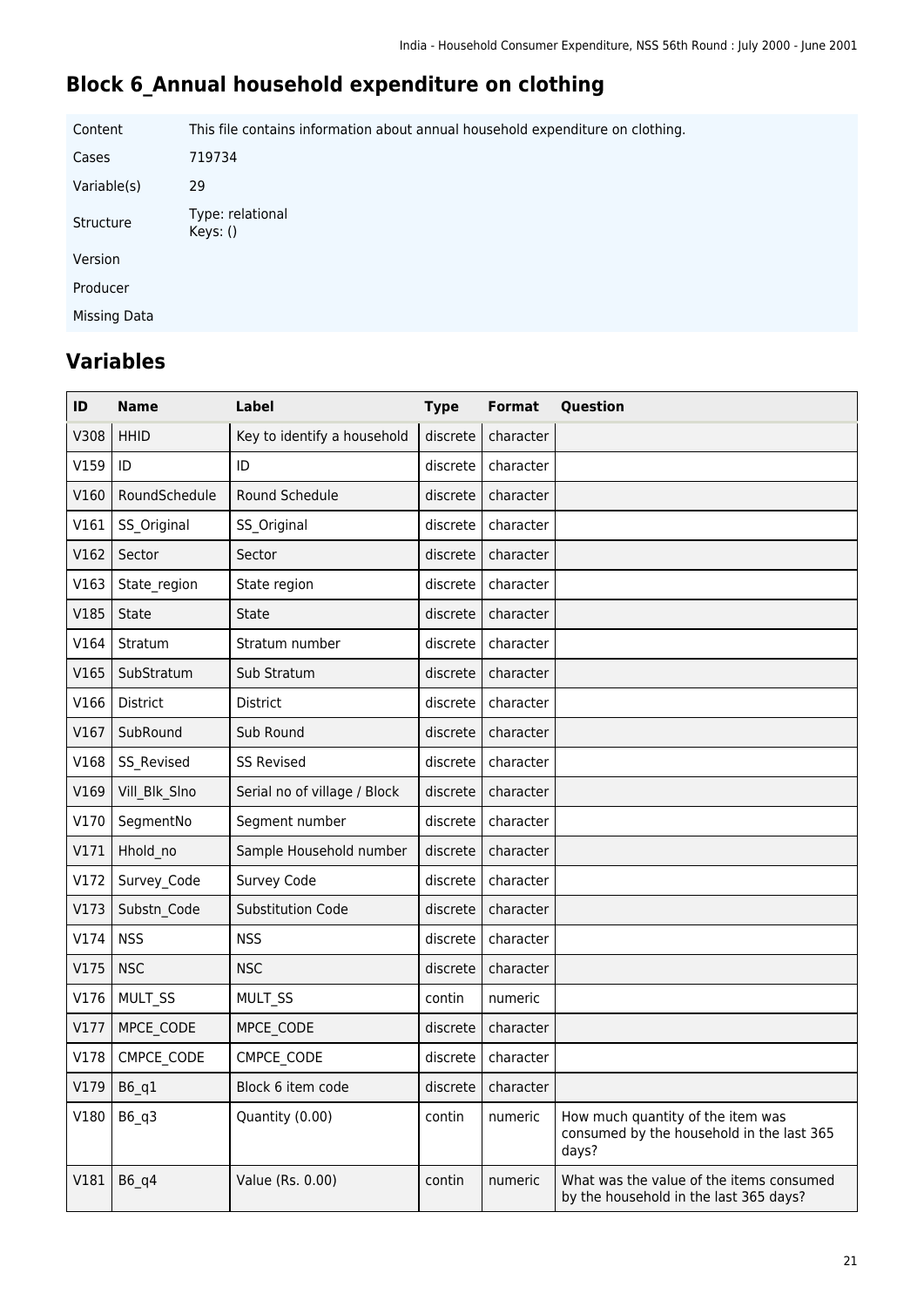| ID   | <b>Name</b>   | Label                           | <b>Type</b> | <b>Format</b> | <b>Ouestion</b> |
|------|---------------|---------------------------------|-------------|---------------|-----------------|
| V182 | FoodCode      | FoodCode                        | discrete    | character     |                 |
| V183 |               | OnUseOfDurable   OnUseOfDurable | discrete    | character     |                 |
| V186 | Wgt SubSample | Sub sample Multiplier           | contin      | numeric       |                 |
| V187 | Wgt Combined  | <b>Combined Multiplier</b>      | contin      | numeric       |                 |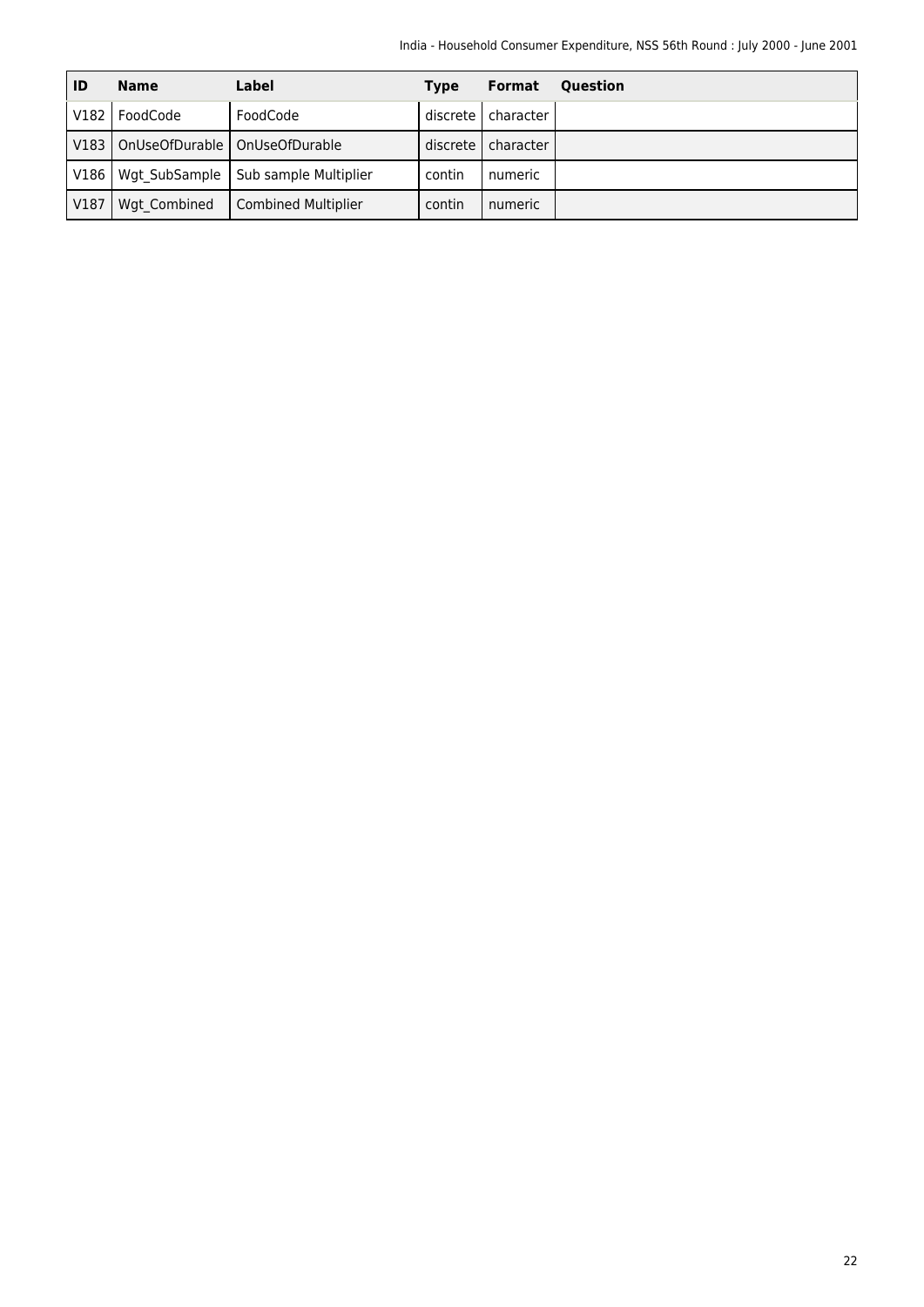### **Block 7\_Annual household expenditure on footwear**

Content This file contains information about annual household expenditure on footwear. Cases 243446 Variable(s) 29 Structure Type: relational Keys: () Version Producer Missing Data

| ID   | <b>Name</b>   | Label                        | <b>Type</b> | <b>Format</b>          | Question                                                                           |
|------|---------------|------------------------------|-------------|------------------------|------------------------------------------------------------------------------------|
| V309 | <b>HHID</b>   | Key to identify a household  | discrete    | character              |                                                                                    |
| V188 | ID            | ID                           | discrete    | character              |                                                                                    |
| V189 | RoundSchedule | Round Schedule               | discrete    | character              |                                                                                    |
| V190 | SS Original   | SS_Original                  | discrete    | character              |                                                                                    |
| V191 | Sector        | Sector                       | discrete    | character              |                                                                                    |
| V192 | State region  | State region                 | discrete    | character              |                                                                                    |
| V214 | State         | State                        | discrete    | character              |                                                                                    |
| V193 | Stratum       | Stratum number               | discrete    | character              |                                                                                    |
| V194 | SubStratum    | Sub Stratum                  | discrete    | character              |                                                                                    |
| V195 | District      | <b>District</b>              | discrete    | character              |                                                                                    |
| V196 | SubRound      | Sub Round                    | discrete    | character              |                                                                                    |
| V197 | SS_Revised    | <b>SS Revised</b>            | discrete    | character              |                                                                                    |
| V198 | Vill_Blk_Slno | Serial no of village / Block | discrete    | character              |                                                                                    |
| V199 | SegmentNo     | Segment number               | discrete    | character              |                                                                                    |
| V200 | Hhold no      | Sample Household number      | discrete    | character              |                                                                                    |
| V201 | Survey Code   | Survey Code                  | discrete    | character              |                                                                                    |
| V202 | Substn Code   | <b>Substitution Code</b>     | discrete    | character              |                                                                                    |
| V203 | <b>NSS</b>    | <b>NSS</b>                   | discrete    | character              |                                                                                    |
| V204 | <b>NSC</b>    | <b>NSC</b>                   | discrete    | character              |                                                                                    |
| V205 | MULT_SS       | MULT_SS                      | contin      | numeric                |                                                                                    |
| V206 | MPCE CODE     | MPCE CODE                    | discrete    | character              |                                                                                    |
| V207 | CMPCE CODE    | CMPCE_CODE                   | discrete    | character              |                                                                                    |
|      | V208   B7_q1  | Footwear item code           |             | discrete   character   |                                                                                    |
| V209 | B7 q3         | No. of pairs                 | contin      | numeric                | How many pairs of the item were consumed<br>by the household in the last 365 days? |
| V210 | B7 q4         | Value (Rs.)                  | contin      | numeric                | What was the value of the items consumed<br>by the household in the last 365 days? |
| V211 | FoodCode      | FoodCode                     |             | $discrete$   character |                                                                                    |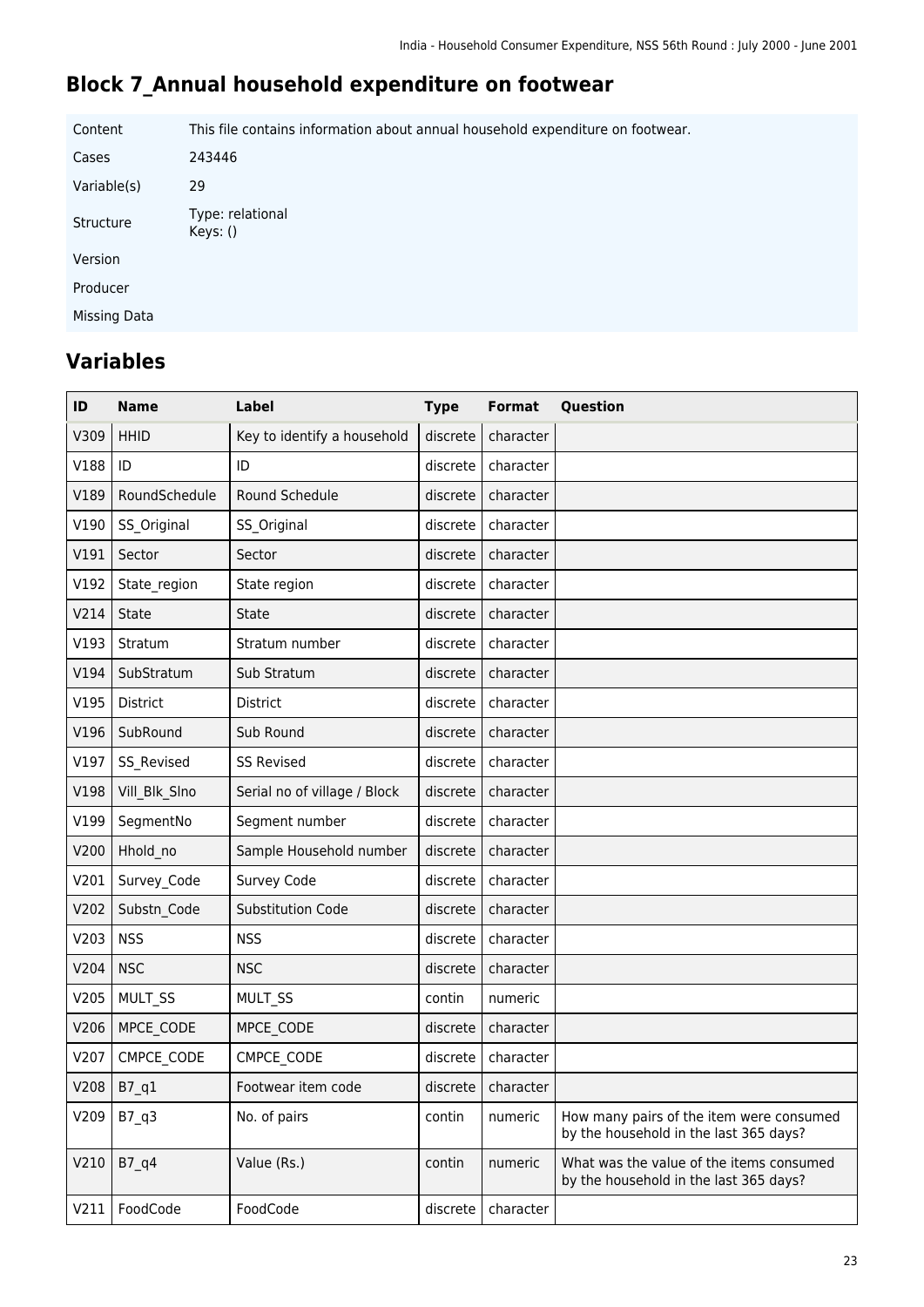| ID    | <b>Name</b>                            | Label                                        | <b>Type</b> | Format               | <b>Ouestion</b> |
|-------|----------------------------------------|----------------------------------------------|-------------|----------------------|-----------------|
|       | V212   OnUseOfDurable   OnUseOfDurable |                                              |             | discrete   character |                 |
|       |                                        | V215   Wgt SubSample   Sub sample Multiplier | contin      | numeric              |                 |
| V216I | Wgt Combined                           | Combined Multiplier                          | contin      | numeric              |                 |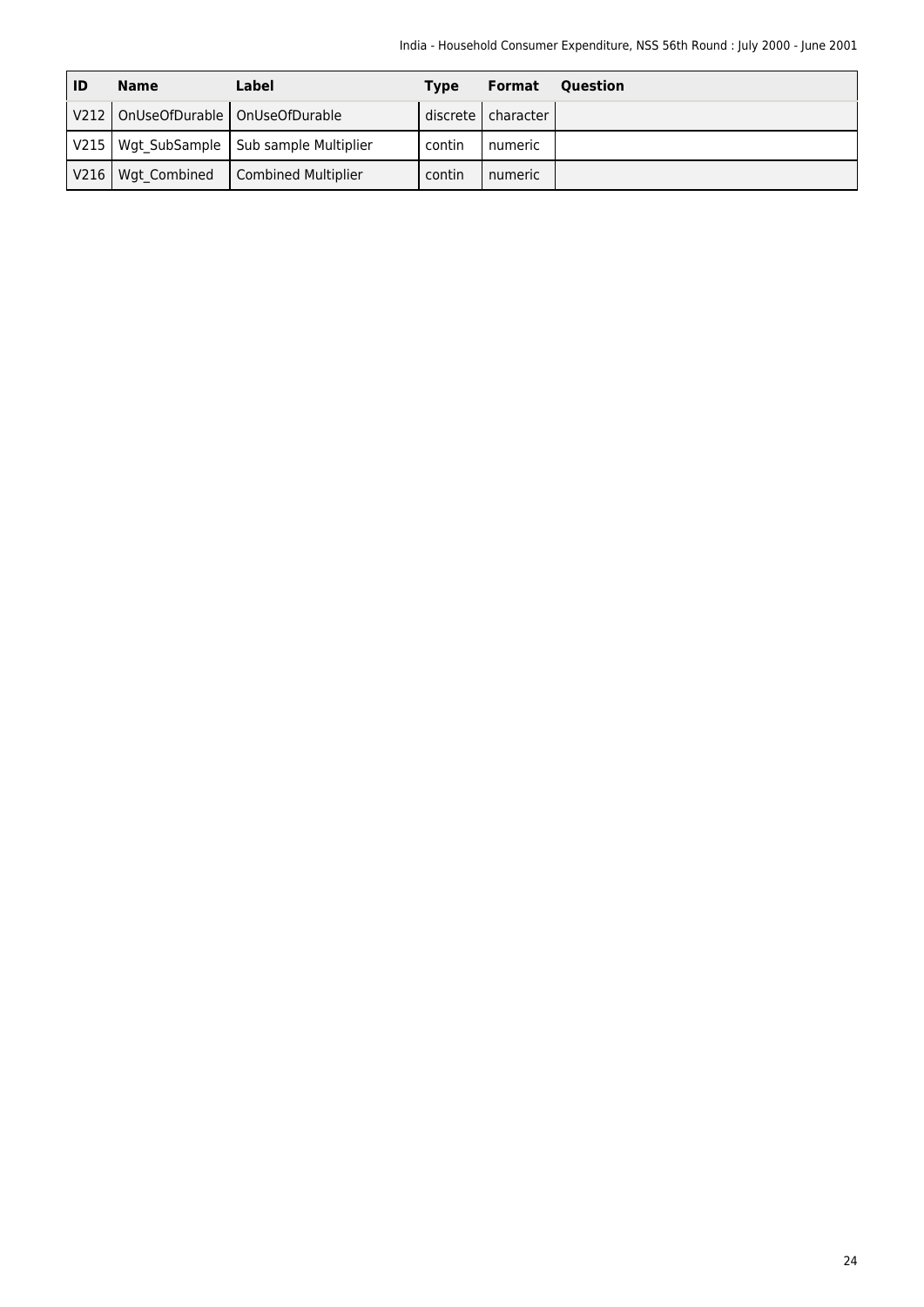### **Block 8pt1\_Annual household expenditure on education and medical (institutional) goods and services**

| Content      | This file contains information about annual household expenditure on education and medical<br>(institutional) goods and services. |
|--------------|-----------------------------------------------------------------------------------------------------------------------------------|
| Cases        | 279144                                                                                                                            |
| Variable(s)  | 28                                                                                                                                |
| Structure    | Type: relational<br>Keys: ()                                                                                                      |
| Version      |                                                                                                                                   |
| Producer     |                                                                                                                                   |
| Missing Data |                                                                                                                                   |

| ID   | <b>Name</b>   | Label                        | <b>Type</b> | <b>Format</b> | Question                                                                           |
|------|---------------|------------------------------|-------------|---------------|------------------------------------------------------------------------------------|
| V310 | <b>HHID</b>   | Key to identify a household  | discrete    | character     |                                                                                    |
| V217 | ID            | ID                           | discrete    | character     |                                                                                    |
| V218 | RoundSchedule | Round Schedule               | discrete    | character     |                                                                                    |
| V219 | SS Original   | SS Original                  | discrete    | character     |                                                                                    |
| V220 | Sector        | Sector                       | discrete    | character     |                                                                                    |
| V221 | State region  | State region                 | discrete    | character     |                                                                                    |
| V242 | State         | <b>State</b>                 | discrete    | character     |                                                                                    |
| V222 | Stratum       | Stratum number               | discrete    | character     |                                                                                    |
| V223 | SubStratum    | Sub Stratum                  | discrete    | character     |                                                                                    |
| V224 | District      | <b>District</b>              | discrete    | character     |                                                                                    |
| V225 | SubRound      | Sub Round                    | discrete    | character     |                                                                                    |
| V226 | SS Revised    | <b>SS Revised</b>            | discrete    | character     |                                                                                    |
| V227 | Vill Blk Slno | Serial no of village / Block | discrete    | character     |                                                                                    |
| V228 | SegmentNo     | Segment number               | discrete    | character     |                                                                                    |
| V229 | Hhold no      | Sample Household number      | discrete    | character     |                                                                                    |
| V230 | Survey Code   | Survey Code                  | discrete    | character     |                                                                                    |
| V231 | Substn Code   | <b>Substitution Code</b>     | discrete    | character     |                                                                                    |
| V232 | <b>NSS</b>    | <b>NSS</b>                   | discrete    | character     |                                                                                    |
| V233 | <b>NSC</b>    | <b>NSC</b>                   | discrete    | character     |                                                                                    |
| V234 | MULT SS       | MULT SS                      | contin      | numeric       |                                                                                    |
| V235 | MPCE CODE     | MPCE CODE                    | discrete    | character     |                                                                                    |
| V236 | CMPCE CODE    | CMPCE_CODE                   | discrete    | character     |                                                                                    |
| V237 | B8_1_q1       | Block 8.1 item code          | discrete    | character     |                                                                                    |
| V238 | B8 1 3        | Value (Rs. 0.00)             | contin      | numeric       | What was the value of the items consumed<br>by the household in the last 365 days? |
| V239 | FoodCode      | FoodCode                     | discrete    | character     |                                                                                    |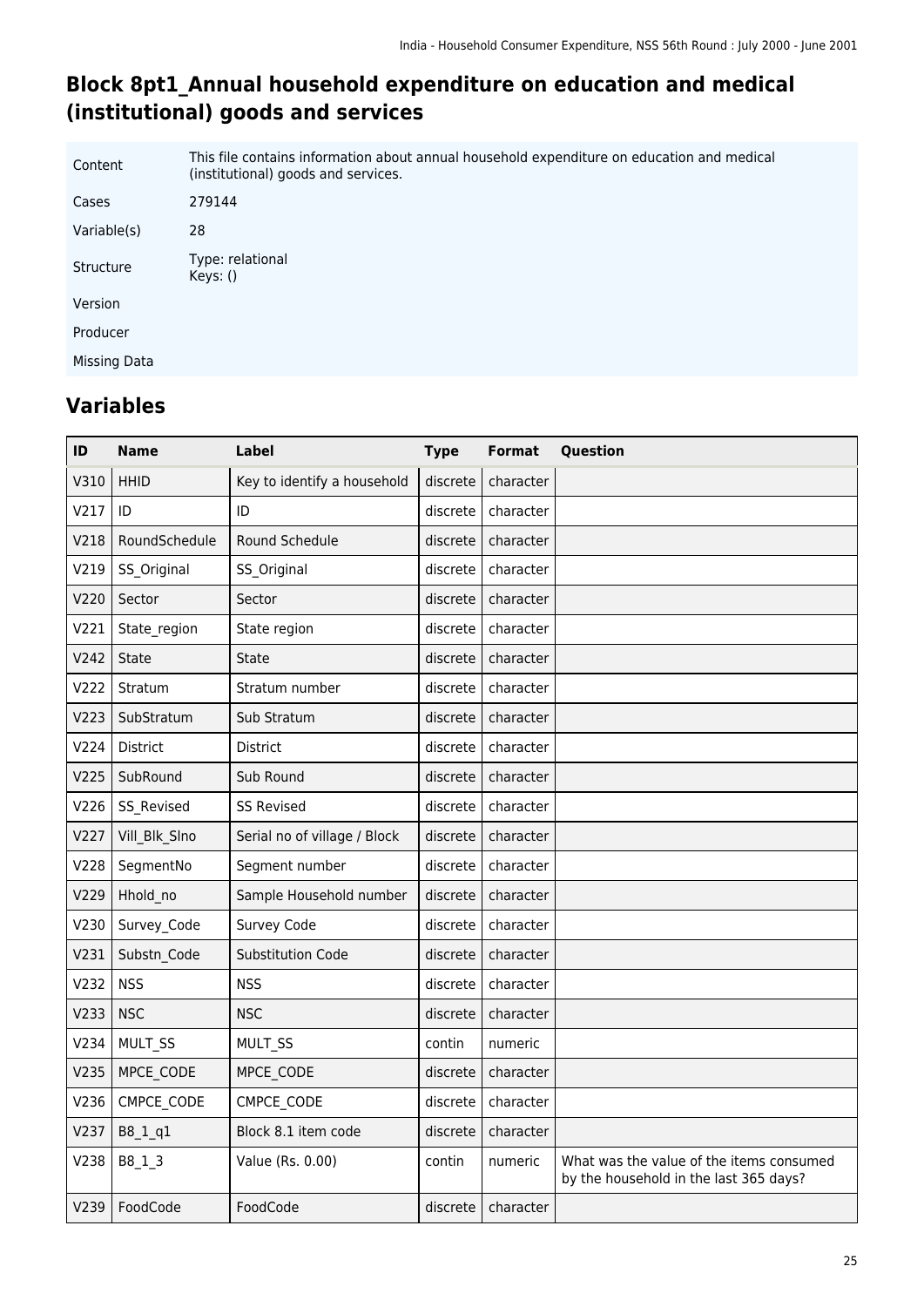| ID               | Name                                   | Label                                        | <b>Type</b> | Format               | Ouestion |
|------------------|----------------------------------------|----------------------------------------------|-------------|----------------------|----------|
|                  | V240   OnUseOfDurable   OnUseOfDurable |                                              |             | discrete   character |          |
|                  |                                        | V243   Wgt SubSample   Sub sample Multiplier | contin      | numeric              |          |
| V <sub>244</sub> | Wgt Combined                           | Combined Multiplier                          | contin      | numeric              |          |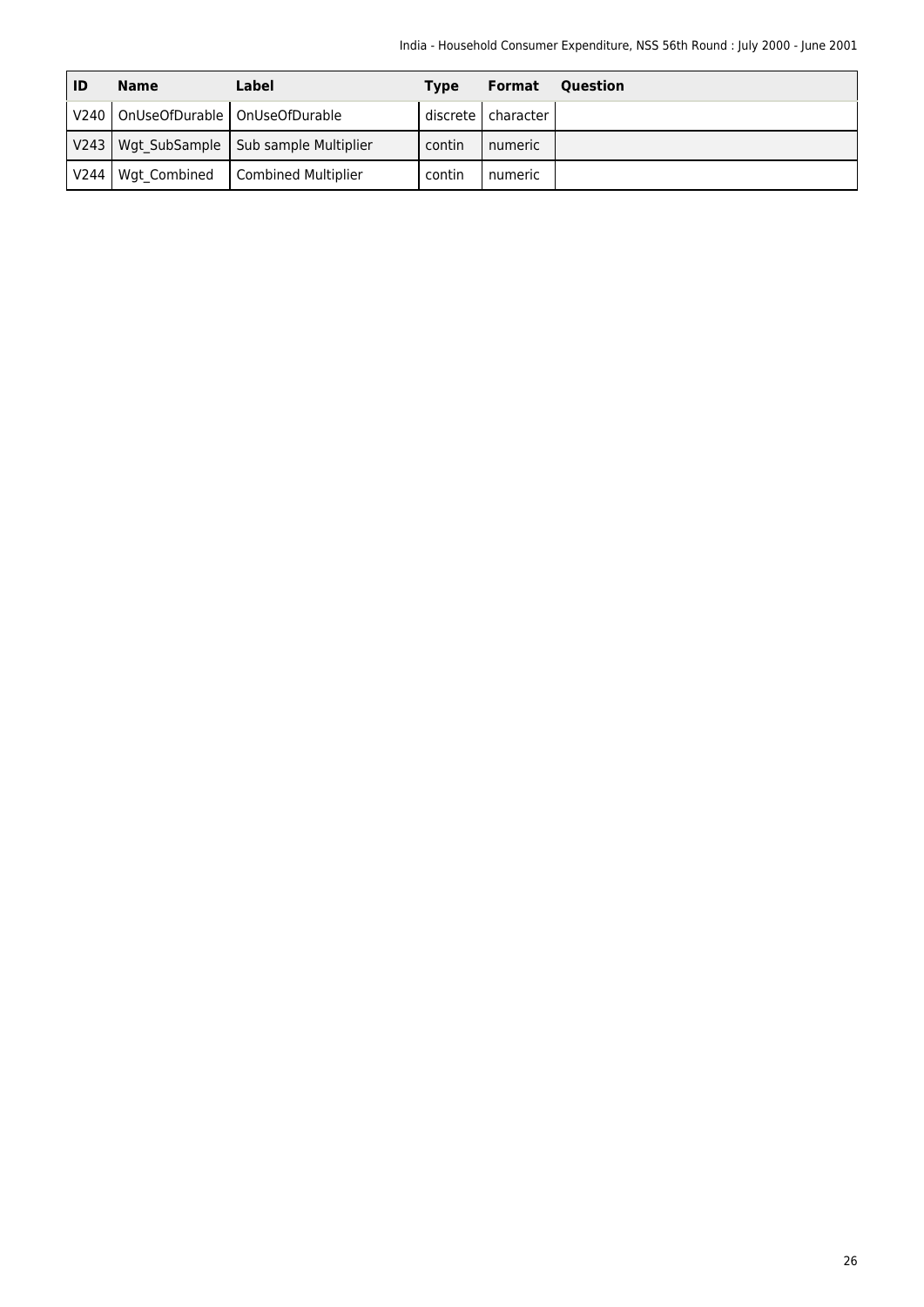### **Block 8pt2\_Monthly household expenditure on medical (non-institutional) goods and services**

| Content      | This file contains information about monthly household expenditure on medical (non-institutional) goods<br>and services. |
|--------------|--------------------------------------------------------------------------------------------------------------------------|
| Cases        | 1563537                                                                                                                  |
| Variable(s)  | 28                                                                                                                       |
| Structure    | Type: relational<br>Keys: ()                                                                                             |
| Version      |                                                                                                                          |
| Producer     |                                                                                                                          |
| Missing Data |                                                                                                                          |
|              |                                                                                                                          |

| ID   | <b>Name</b>     | <b>Label</b>                 | <b>Type</b> | <b>Format</b> | Question                                                                          |
|------|-----------------|------------------------------|-------------|---------------|-----------------------------------------------------------------------------------|
| V311 | <b>HHID</b>     | Key to identify a household  | discrete    | character     |                                                                                   |
| V245 | ID              | ID                           | discrete    | character     |                                                                                   |
| V246 | RoundSchedule   | <b>Round Schedule</b>        | discrete    | character     |                                                                                   |
| V247 | SS Original     | SS Original                  | discrete    | character     |                                                                                   |
| V248 | Sector          | Sector                       | discrete    | character     |                                                                                   |
| V249 | State_region    | State region                 | discrete    | character     |                                                                                   |
| V270 | <b>State</b>    | <b>State</b>                 | discrete    | character     |                                                                                   |
| V250 | Stratum         | Stratum number               | discrete    | character     |                                                                                   |
| V251 | SubStratum      | Sub Stratum                  | discrete    | character     |                                                                                   |
| V252 | <b>District</b> | <b>District</b>              | discrete    | character     |                                                                                   |
| V253 | SubRound        | Sub Round                    | discrete    | character     |                                                                                   |
| V254 | SS Revised      | <b>SS Revised</b>            | discrete    | character     |                                                                                   |
| V255 | Vill_Blk_Slno   | Serial no of village / Block | discrete    | character     |                                                                                   |
| V256 | SegmentNo       | Segment number               | discrete    | character     |                                                                                   |
| V257 | Hhold_no        | Sample Household number      | discrete    | character     |                                                                                   |
| V258 | Survey Code     | Survey Code                  | discrete    | character     |                                                                                   |
| V259 | Substn Code     | <b>Substitution Code</b>     | discrete    | character     |                                                                                   |
| V260 | <b>NSS</b>      | <b>NSS</b>                   | discrete    | character     |                                                                                   |
| V261 | <b>NSC</b>      | <b>NSC</b>                   | discrete    | character     |                                                                                   |
| V262 | MULT SS         | MULT SS                      | contin      | numeric       |                                                                                   |
| V263 | MPCE_CODE       | MPCE_CODE                    | discrete    | character     |                                                                                   |
| V264 | CMPCE CODE      | CMPCE CODE                   | discrete    | character     |                                                                                   |
| V265 | B8_2_q1         | Block 8.2 item code          | discrete    | character     |                                                                                   |
| V266 | B8_2_q2         | Value (Rs. 0.00)             | contin      | numeric       | What was the value of the items consumed<br>by the household in the last 30 days? |
| V267 | FoodCode        | FoodCode                     | discrete    | character     |                                                                                   |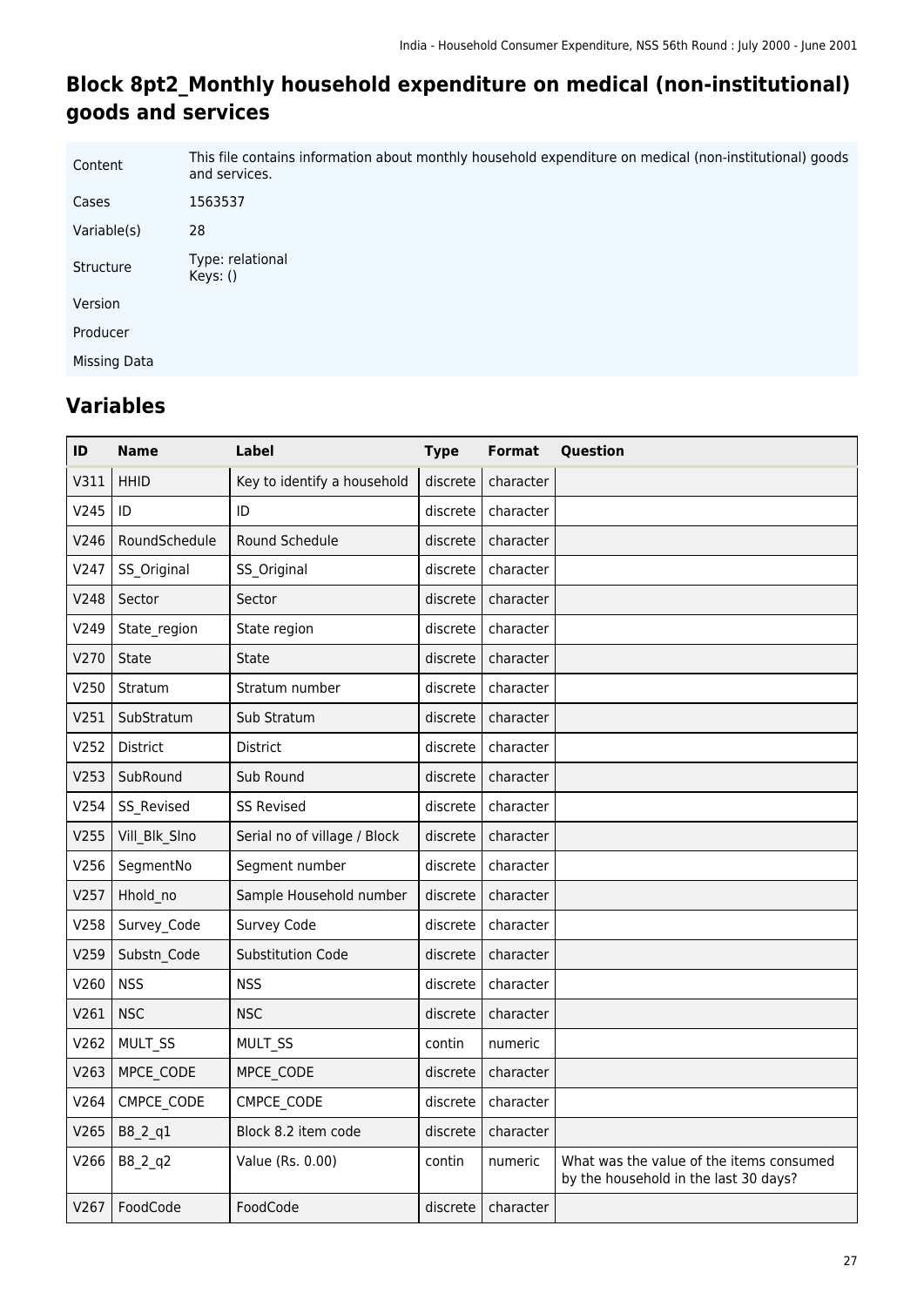| ID               | <b>Name</b>                            | Label                                 | <b>Type</b> | Format               | <b>Ouestion</b> |
|------------------|----------------------------------------|---------------------------------------|-------------|----------------------|-----------------|
|                  | V268   OnUseOfDurable   OnUseOfDurable |                                       |             | discrete   character |                 |
| V271             |                                        | Wgt SubSample   Sub sample Multiplier | contin      | numeric              |                 |
| V <sub>272</sub> | Wgt Combined                           | Combined Multiplier                   | contin      | numeric              |                 |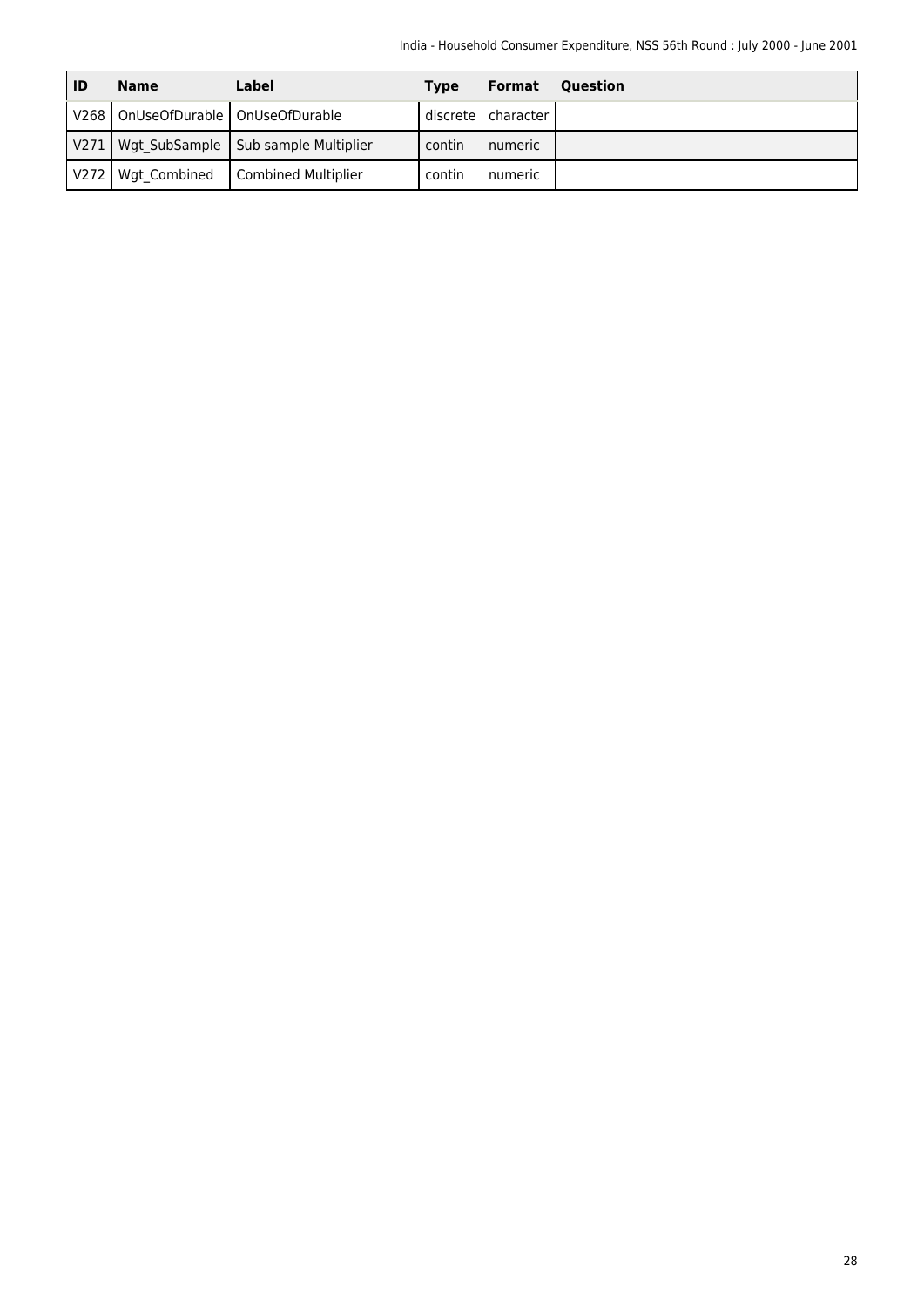### **Block 9\_Annual household expenditure on durables**

Content This file contains information about annual household expenditure on durables. Cases 902441 Variable(s) 30 Structure Type: relational Keys: () Version Producer Missing Data

| ID   | Name            | Label                        | <b>Type</b> | Format    | Question                                                     |
|------|-----------------|------------------------------|-------------|-----------|--------------------------------------------------------------|
| V312 | <b>HHID</b>     | Key to identify a household  | discrete    | character |                                                              |
| V273 | ID              | ID                           | discrete    | character |                                                              |
| V274 | RoundSchedule   | Round Schedule               | discrete    | character |                                                              |
| V275 | SS Original     | SS Original                  | discrete    | character |                                                              |
| V276 | Sector          | Sector                       | discrete    | character |                                                              |
| V277 | State region    | State region                 | discrete    | character |                                                              |
| V300 | <b>State</b>    | State                        | discrete    | character |                                                              |
| V278 | Stratum         | Stratum number               | discrete    | character |                                                              |
| V279 | SubStratum      | Sub Stratum                  | discrete    | character |                                                              |
| V280 | <b>District</b> | <b>District</b>              | discrete    | character |                                                              |
| V281 | SubRound        | Sub Round                    | discrete    | character |                                                              |
| V282 | SS_Revised      | <b>SS Revised</b>            | discrete    | character |                                                              |
| V283 | Vill_Blk_Slno   | Serial no of village / Block | discrete    | character |                                                              |
| V284 | SegmentNo       | Segment number               | discrete    | character |                                                              |
| V285 | Hhold no        | Sample Household number      | discrete    | character |                                                              |
| V286 | Survey Code     | Survey Code                  | discrete    | character |                                                              |
| V287 | Substn Code     | <b>Substitution Code</b>     | discrete    | character |                                                              |
| V288 | <b>NSS</b>      | <b>NSS</b>                   | discrete    | character |                                                              |
| V289 | <b>NSC</b>      | <b>NSC</b>                   | discrete    | character |                                                              |
| V290 | MULT SS         | MULT_SS                      | contin      | numeric   |                                                              |
| V291 | MPCE_CODE       | MPCE CODE                    | discrete    | character |                                                              |
| V292 | CMPCE CODE      | CMPCE CODE                   | discrete    | character |                                                              |
| V293 | Item Code       | Block 9 item code            | discrete    | character |                                                              |
| V294 | B9 q6           | First hand value             | contin      | numeric   | How much was the value of the first hand<br>purchased item?  |
| V295 | $B9_q9$         | Second hand value            | contin      | numeric   | How much was the value of the second hand<br>purchased item? |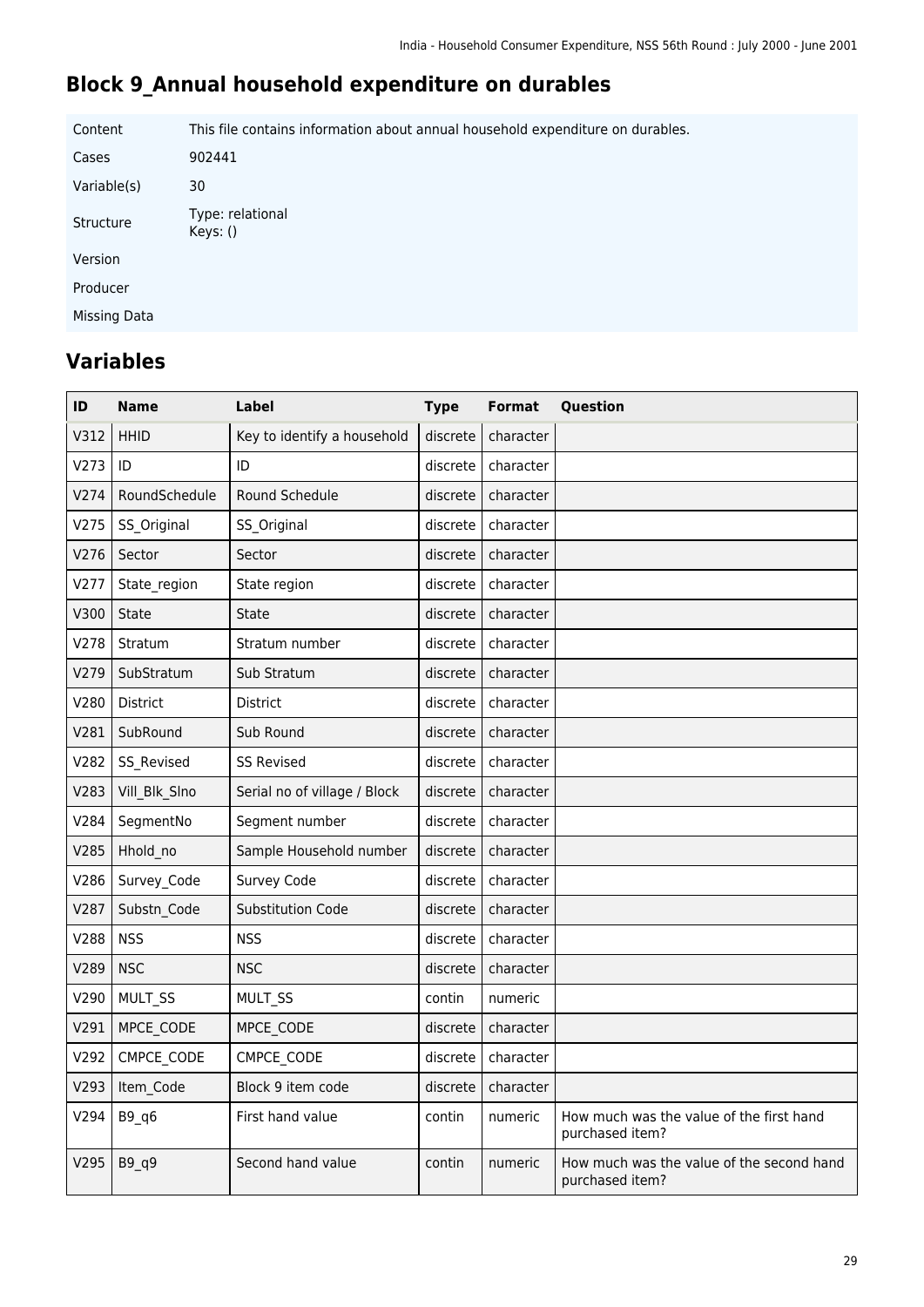| ID   | <b>Name</b>    | Label                      | <b>Type</b> | <b>Format</b> | <b>Ouestion</b>                                                                    |
|------|----------------|----------------------------|-------------|---------------|------------------------------------------------------------------------------------|
| V296 | B9 q10         | Total value                | contin      | numeric       | What was the value of the items consumed<br>by the household in the last 365 days? |
| V297 | FoodCode       | FoodCode                   | discrete    | character     |                                                                                    |
| V298 | OnUseOfDurable | OnUseOfDurable             | discrete    | character     |                                                                                    |
| V301 | Wgt SubSample  | Sub sample Multiplier      | contin      | numeric       |                                                                                    |
| V302 | Wgt Combined   | <b>Combined Multiplier</b> | contin      | numeric       |                                                                                    |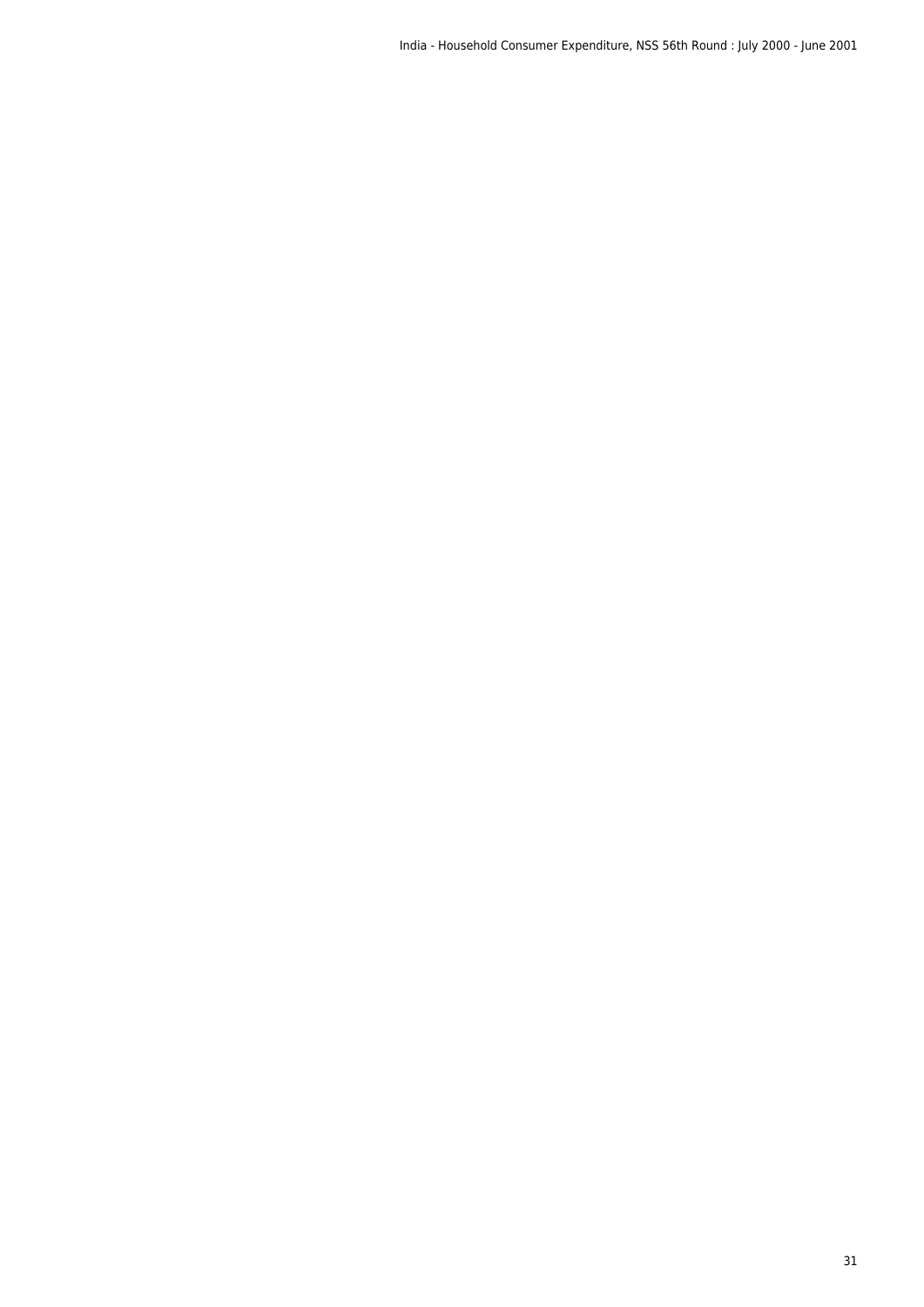# Key to identify a household (HHID) File: Blocks 1,3,10\_Household characteristics and perception of household regarding sufficiency of food

#### **Overview**

Type: Discrete Format: character Width: 8

Valid cases: 81500 Invalid: 0

### ID (ID) File: Blocks 1,3,10\_Household characteristics and perception of household regarding sufficiency of food

#### **Overview**

Type: Discrete Format: character Width: 2

Valid cases: 81500 Invalid: 0

### Round Schedule (RoundSchedule) File: Blocks 1,3,10\_Household characteristics and perception of household regarding sufficiency of food

#### **Overview**

Type: Discrete Format: character Width: 3

Valid cases: 81500 Invalid: 0

#### **Description**

Indicates the NSS round and schedule number of this survey.

### SS Original (SS Original) File: Blocks 1,3,10\_Household characteristics and perception of household regarding sufficiency of food

#### **Overview**

Type: Discrete Format: character Width: 1

Valid cases: 81500 Invalid: 0

### Sector (Sector) File: Blocks 1,3,10\_Household characteristics and perception of household regarding sufficiency of food

#### **Overview**

**Description**

Type: Discrete Format: character Width: 1

Valid cases: 81500 Invalid: 0

Sector : A word used for the rural-urban demarcation.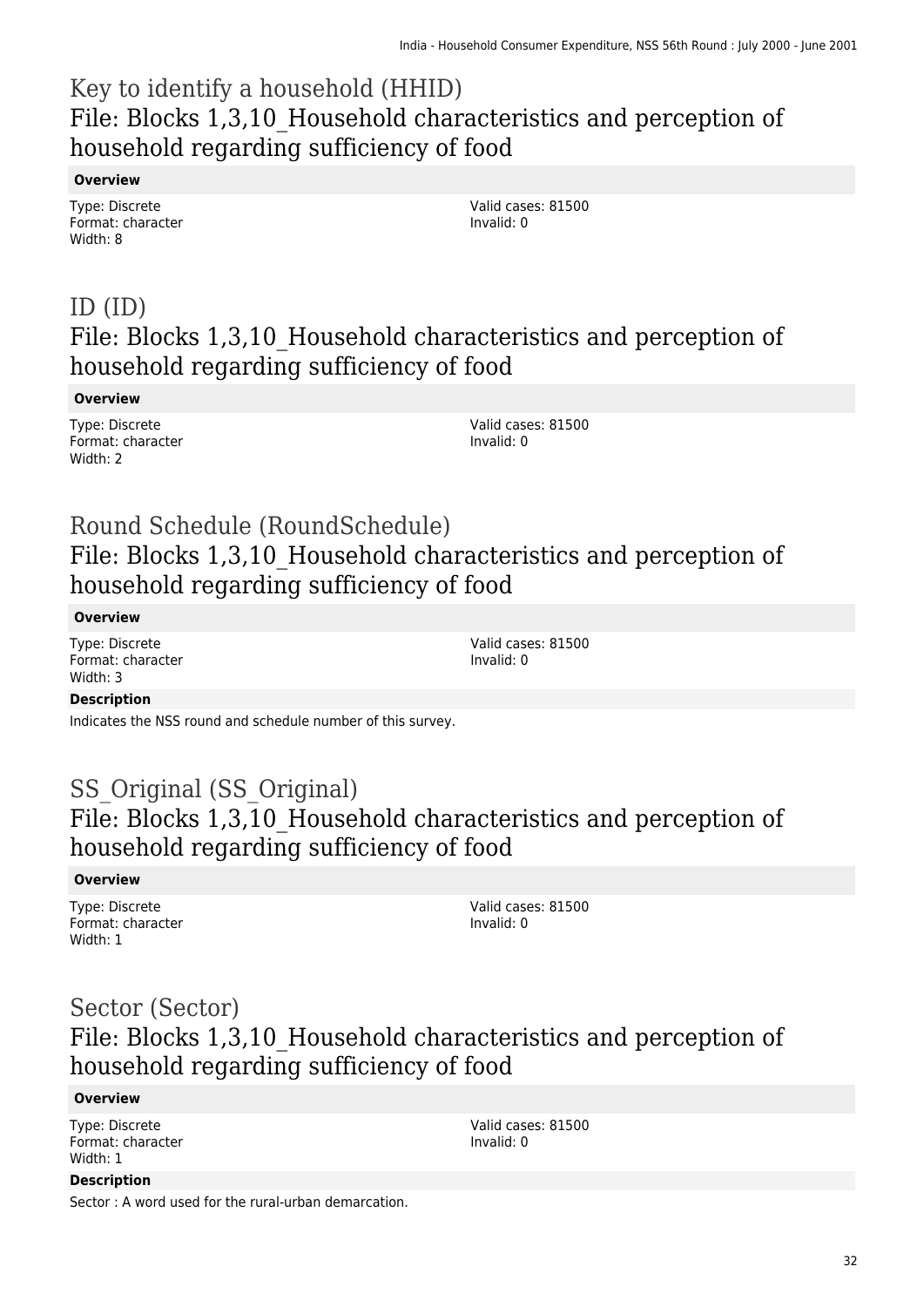# State region (State\_region) File: Blocks 1,3,10\_Household characteristics and perception of household regarding sufficiency of food

#### **Overview**

Type: Discrete Format: character Width: 3

Valid cases: 81500 Invalid: 0

#### **Description**

Regions are hierarchical domains of study below the level of State/ Union Territory in the NSS.

### State (State) File: Blocks 1,3,10\_Household characteristics and perception of household regarding sufficiency of food

#### **Overview**

Type: Discrete Format: character Width: 2

Valid cases: 81500 Invalid: 0

### Stratum number (Stratum) File: Blocks 1,3,10\_Household characteristics and perception of household regarding sufficiency of food

#### **Overview**

Type: Discrete Format: character Width: 2

Valid cases: 81500 Invalid: 0

#### **Description**

Within each district of a State/ UT, two basic strata were formed: (i) rural stratum comprising of all rural areas of the district and (ii) urban stratum comprising of all the urban areas of the district.

### Sub Stratum (SubStratum) File: Blocks 1,3,10\_Household characteristics and perception of household regarding sufficiency of food

#### **Overview**

Type: Discrete Format: character Width: 1

Valid cases: 81500 Invalid: 0

# District (District) File: Blocks 1,3,10\_Household characteristics and perception of household regarding sufficiency of food

#### **Overview**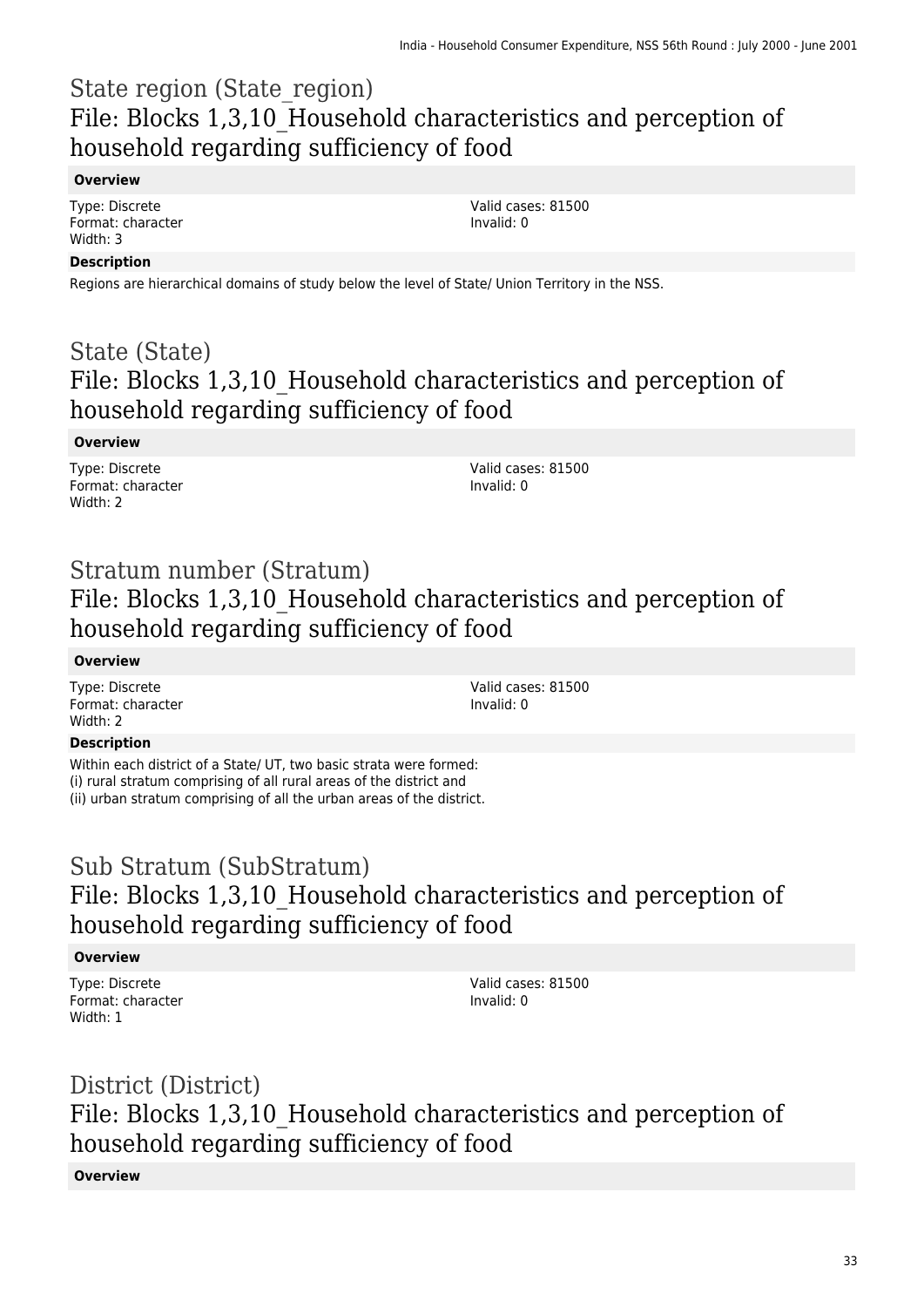### District (District) File: Blocks 1,3,10\_Household characteristics and perception of household regarding sufficiency of food

Type: Discrete Format: character Width: 2

Valid cases: 81500 Invalid: 0

### Sub Round (SubRound) File: Blocks 1,3,10\_Household characteristics and perception of household regarding sufficiency of food

#### **Overview**

Type: Discrete Format: character Width: 1

Valid cases: 81500 Invalid: 0

#### **Description**

The survey period of one year of this round was divided into four sub-rounds of three months duration. Equal number of sample villages and blocks were allotted for survey in each of these four sub-rounds.

# SS Revised (SS\_Revised) File: Blocks 1,3,10\_Household characteristics and perception of household regarding sufficiency of food

#### **Overview**

Type: Discrete Format: character Width: 1

Valid cases: 81500 Invalid: 0

#### **Description**

An important feature of the NSS sampling design is that the total sample of first stage units is drawn in the form of two or more independent and parallel samples, termed as interpenetrating sub-samples. Each sub- sample is drawn by the same sampling scheme and is capable of providing valid estimates of the population parameters. The comparison of sub-sample wise estimates shows the margin of uncertainty associated with the combined sample estimate.

Interpenetrating sub-samples have been used in NSS (i) to obtain valid estimates from each sub-round (season) of the survey round, and (ii) to ensure that Central and State samples for any State/ UT cover independent and equally valid samples of units.

The samples surveyed by the NSSO staff are termed as Central sample and the matched samples surveyed by State Government staff are termed as State sample.

# Serial no of village / Block (Vill\_Blk\_Slno) File: Blocks 1,3,10\_Household characteristics and perception of household regarding sufficiency of food

#### **Overview**

Type: Discrete Format: character Width: 5

Valid cases: 81500 Invalid: 0

#### **Description**

The first-stage units are census villages in the rural sector and the NSSO urban frame survey (UFS) blocks in the urban sector. This variable indicates the serial number assigned to such units.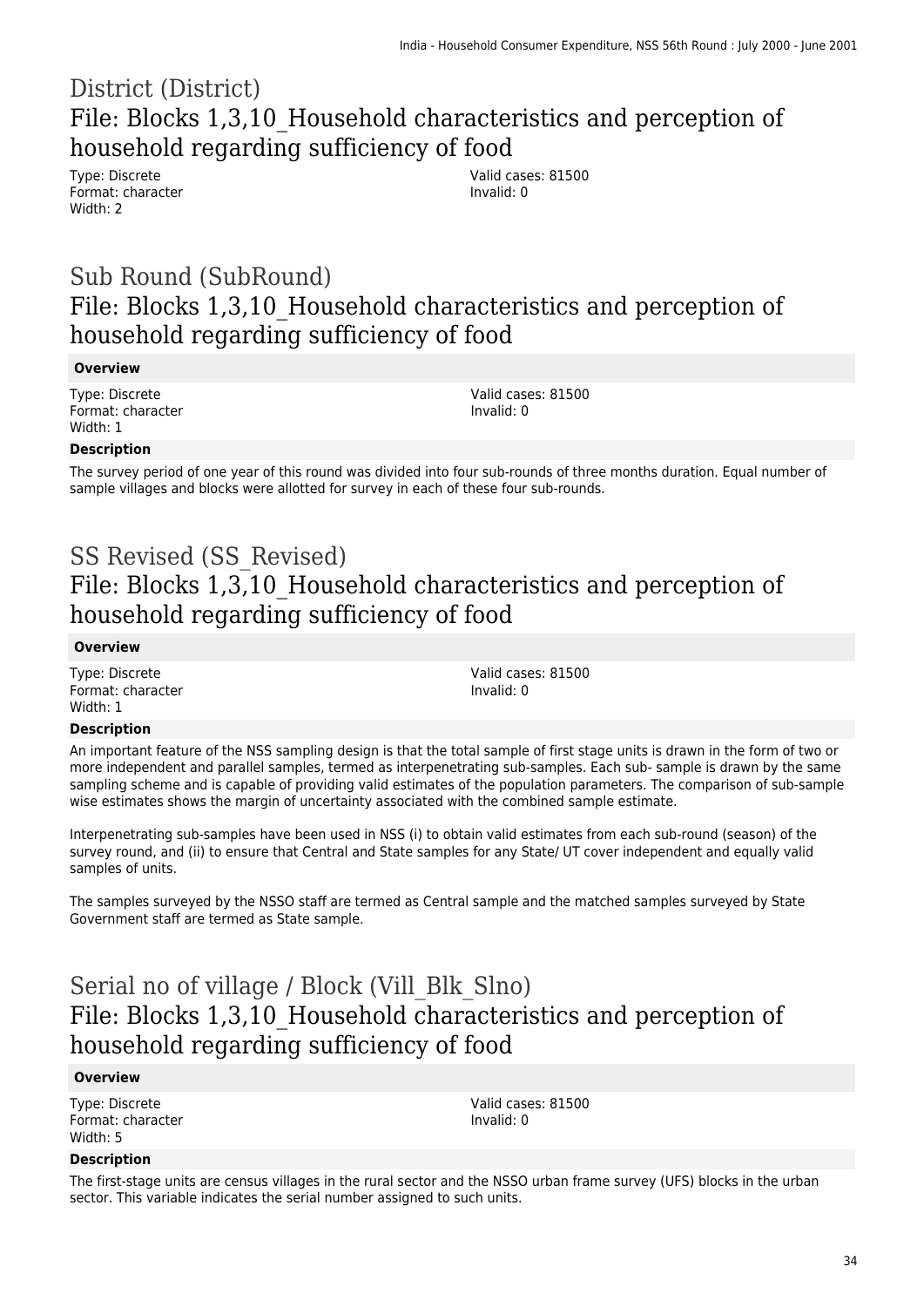### Segment number (SegmentNo) File: Blocks 1,3,10\_Household characteristics and perception of household regarding sufficiency of food

#### **Overview**

Type: Discrete Format: character Width: 1

Valid cases: 81500 Invalid: 0

### Sample Household number (Hhold\_no) File: Blocks 1,3,10\_Household characteristics and perception of household regarding sufficiency of food

#### **Overview**

Type: Discrete Format: character Width: 2

Valid cases: 81500 Invalid: 0

### Survey Code (Survey\_Code) File: Blocks 1,3,10\_Household characteristics and perception of household regarding sufficiency of food

#### **Overview**

Type: Discrete Format: character Width: 1

Valid cases: 81434 Invalid: 0

#### **Description**

The item records whether the originally selected household or a substitute household has been surveyed or no household could be surveyed. The entries have been made in terms of codes.

#### **Interviewer instructions**

Whether the originally selected sample household has been surveyed or a substituted household has been surveyed will be indicated against this item by recording '1' if it is the originally selected sample household, and '2' if it is the substituted one. If neither the originally selected household nor the substituted household can be surveyed i.e., if the sample household is a casualty, code '3' will be recorded. In such cases only blocks 0, 1, 2, 12 and 13 will be filled-in and on the top of the front page of the schedule the word 'CASUALTY' will be written and underlined.

### Substitution Code (Substn\_Code) File: Blocks 1,3,10\_Household characteristics and perception of household regarding sufficiency of food

#### **Overview**

Type: Discrete Format: character Width: 1

Valid cases: 4029 Invalid: 0

#### **Description**

If the originally selected household could not be surveyed, irrespective of whether a substituted household could be surveyed or not, the reason for the one originally selected becoming a casualty has been recorded against this item in terms of codes.

#### **Interviewer instructions**

For an originally selected sample household which could not be surveyed, irrespective of whether a substituted household could be surveyed or not, the reason for not surveying the original household will be recorded against item 18 in terms of the specified codes.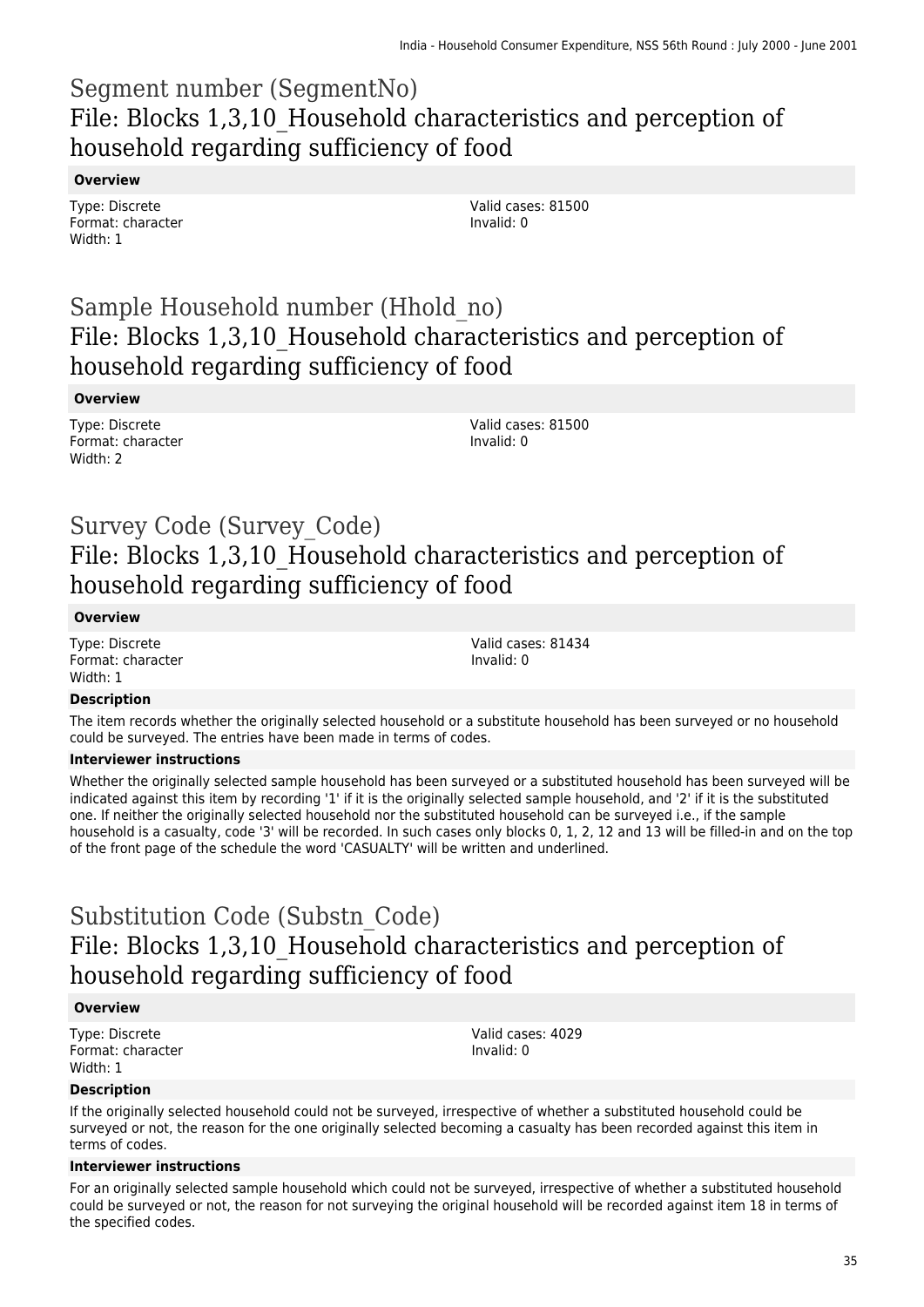### NSS (NSS) File: Blocks 1,3,10\_Household characteristics and perception of household regarding sufficiency of food

#### **Overview**

Type: Discrete Format: character Width: 2

Valid cases: 81500 Invalid: 0

### NSC (NSC) File: Blocks 1,3,10\_Household characteristics and perception of household regarding sufficiency of food

#### **Overview**

Type: Discrete Format: character Width: 3

Valid cases: 81500 Invalid: 0

### MULT\_SS (MULT\_SS) File: Blocks 1,3,10\_Household characteristics and perception of household regarding sufficiency of food

#### **Overview**

Type: Continuous Format: numeric Width: 9 Decimals: 0 Range: 100-136235700 Valid cases: 81500 Invalid: 0 Minimum: 100 Maximum: 136235700 Mean: 459891.1 Standard deviation: 1900570.6

### Household Size (B3\_q1) File: Blocks 1,3,10\_Household characteristics and perception of household regarding sufficiency of food

#### **Overview**

Type: Continuous Format: numeric Width: 2 Decimals: 0

Valid cases: 81500 Invalid: 0

#### **Description**

A group of persons normally living together and taking food from a common kitchen constitutes a household. The word "normally" means that temporary visitors are excluded but temporary stay-aways are included. Thus a son or daughter residing in a hostel for studies is excluded from the household of his/her parents, but a resident employee or resident domestic servant or paying guest (but not just a tenant in the house) is included in the employer/host's household. "Living together" is usually given more importance than "sharing food from a common kitchen" in drawing the boundaries of a household in case the two criteria are in conflict; however, in the special case of a person taking food with his family but sleeping elsewhere (say in a shop or a different house) due to space shortage, the household formed by such a person's family members is taken to include the person also. Each inmate of a mess, hotel, boarding and lodging house, hostel, etc. is considered as a single-member household except that a family living in a hotel (say) is considered as one household only; the same applies to residential staff of such establishments.

#### **Literal question**

How many members are there in the household?

**Interviewer instructions**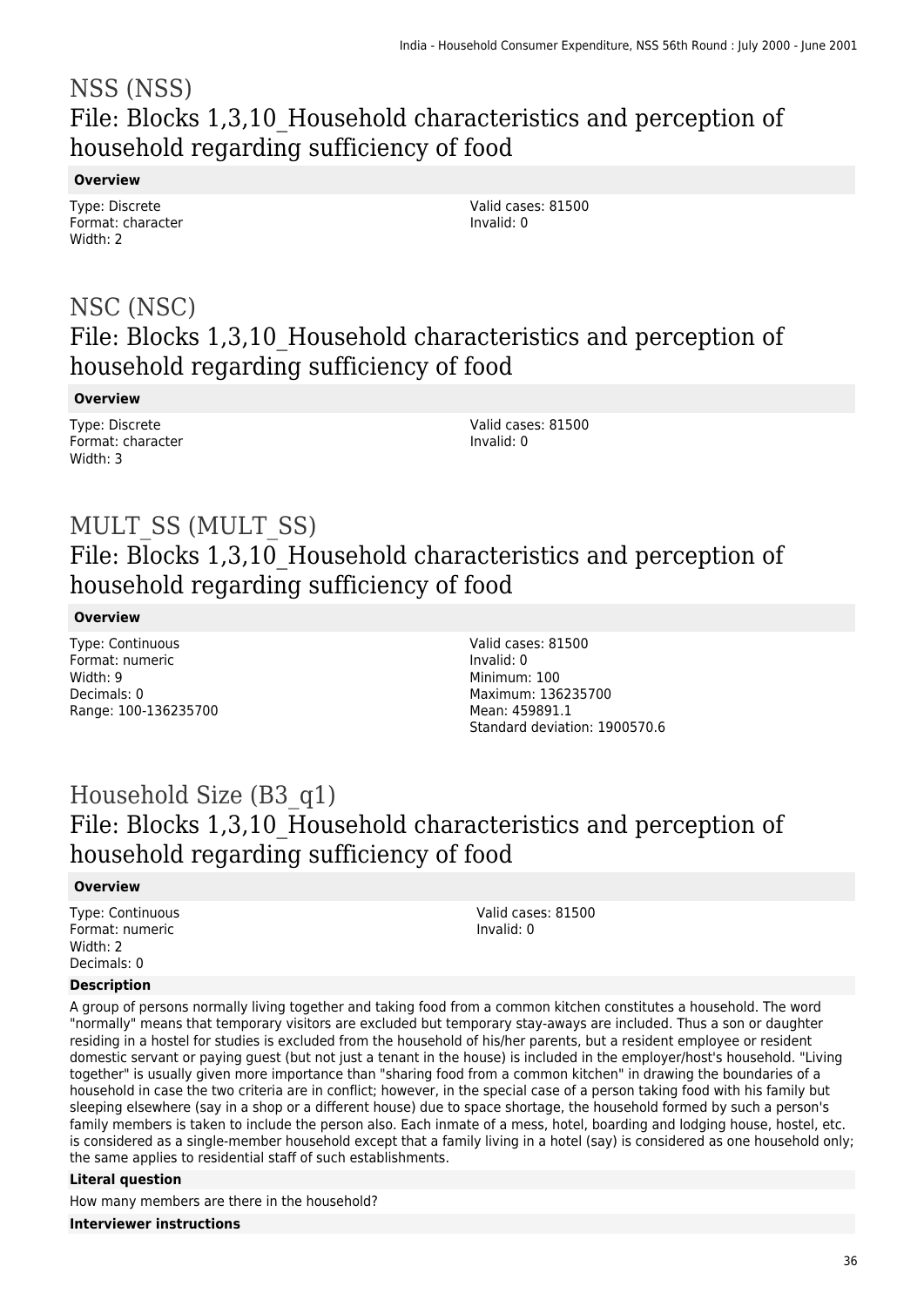## Household Size (B3\_q1) File: Blocks 1,3,10\_Household characteristics and perception of household regarding sufficiency of food

The size of the sample household i.e., the total number of persons normally residing together (i.e., under the same roof) and taking food from the same kitchen (including temporary stayaways and excluding temporary visitors) will be recorded against this item. This number will be same as the last serial number recorded in column 1 of block 4.

# Monthly per capita expenditure (B3 q17) File: Blocks 1,3,10\_Household characteristics and perception of household regarding sufficiency of food

### **Overview**

Type: Continuous Format: numeric Width: 8 Decimals: 2 Range: 5.5-66761.88 Valid cases: 81500 Invalid: 0 Minimum: 5.5 Maximum: 66761.9 Mean: 843.6 Standard deviation: 823.1

# MPCE\_CODE (MPCE\_CODE)

File: Blocks 1,3,10 Household characteristics and perception of household regarding sufficiency of food

### **Overview**

Type: Discrete Format: character Width: 2

Valid cases: 81500 Invalid: 0

## CMPCE\_CODE (CMPCE\_CODE) File: Blocks 1,3,10\_Household characteristics and perception of household regarding sufficiency of food

### **Overview**

Type: Discrete Format: character Width: 2

Valid cases: 81500 Invalid: 0

## Household type (B3\_q4) File: Blocks 1,3,10\_Household characteristics and perception of household regarding sufficiency of food

### **Overview**

Type: Discrete Format: character Width: 1

Valid cases: 81347 Invalid: 0

**Interviewer instructions**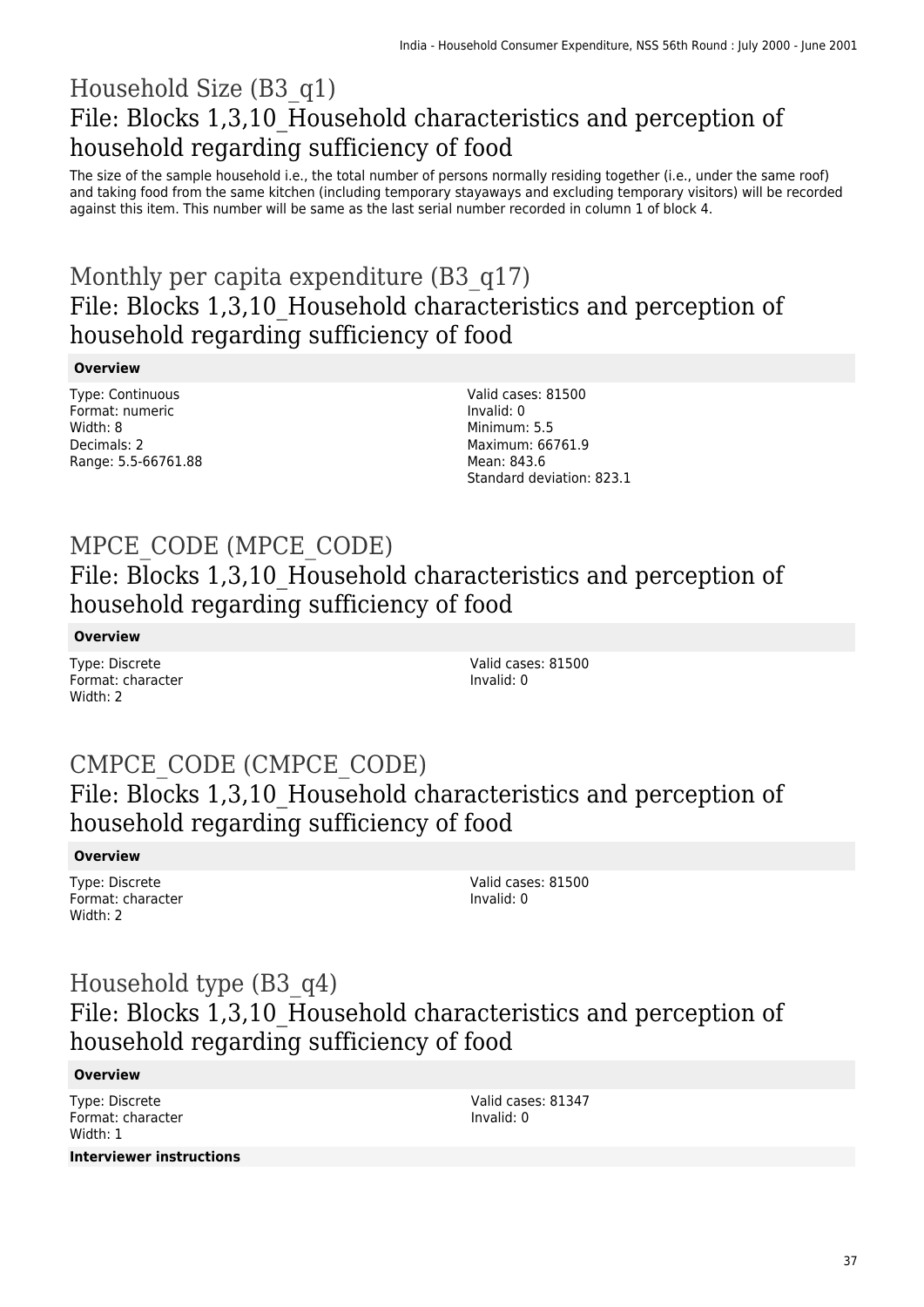## Household type (B3\_q4) File: Blocks 1,3,10\_Household characteristics and perception of household regarding sufficiency of food

The household type code based on the means of livelihood of a household will be decided on the basis of the source of the household's income during the 365 days preceding the date of survey. For this purpose, only the household's income (net income and not gross income) from economic activities will be considered; but the incomes of servants and paying guests will not be taken into account.

## Sector wise household type (HH\_Type) File: Blocks 1,3,10\_Household characteristics and perception of household regarding sufficiency of food

### **Overview**

Type: Discrete Format: character Width: 2

Valid cases: 81500 Invalid: 0

## Religion (B3\_q5) File: Blocks 1,3,10\_Household characteristics and perception of household regarding sufficiency of food

### **Overview**

Type: Discrete Format: character Width: 1

Valid cases: 81489 Invalid: 0

### **Literal question**

Which religion does the household belong to?

### **Interviewer instructions**

The religion of the household will be recorded against this item in codes. If different members of the household claim to belong to different religions, the religion of the head of the household will be considered as the religion of the household.

## Social Group (B3\_q6) File: Blocks 1,3,10\_Household characteristics and perception of household regarding sufficiency of food

#### **Overview**

Type: Discrete Format: character Width: 1

Valid cases: 81462 Invalid: 0

### **Literal question**

Which social group does the household belong to?

#### **Interviewer instructions**

Whether or not the household belongs to scheduled tribe, scheduled caste or other backward class will be indicated against this item in terms of the specified codes which are:

scheduled tribe - 1, scheduled caste - 2, other backward class - 3, others - 9.

Those who do not come under any one of the first three social groups will be assigned code 9 meant to cover all other categories. In case different members belong to different social groups, the group to which the head of the household belongs will be considered as the 'social group' of the household.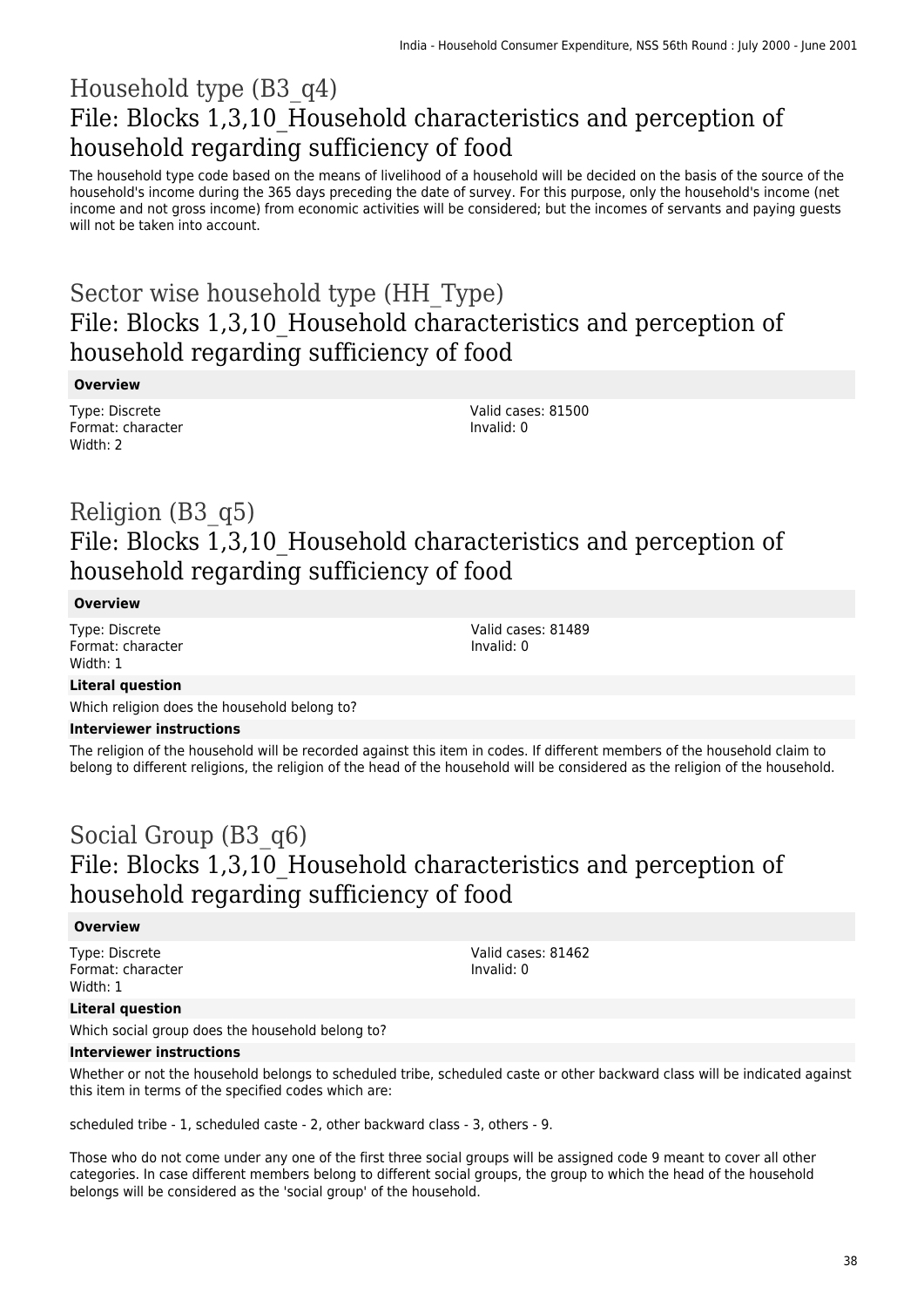## Land possessed code (B3\_q7) File: Blocks 1,3,10\_Household characteristics and perception of household regarding sufficiency of food

#### **Overview**

Type: Discrete Format: character Width: 2

#### **Literal question**

How much land does the household possess?

#### **Interviewer instructions**

The area of land possessed will include land 'owned', 'leased in' and (encroached) 'land neither owned nor leased in' by the household but exclude land 'leased out'. The total land area possessed by the household as on the date of survey will be worked out and recorded against this item in code.

## Dwelling unit code (B3\_q8) File: Blocks 1,3,10\_Household characteristics and perception of household regarding sufficiency of food

#### **Overview**

Type: Discrete Format: character Width: 1

Valid cases: 81479 Invalid: 0

Valid cases: 81141

Invalid: 0

#### **Description**

This item refers only to the dwelling unit or the actual residence of the sample household. The dwelling unit may be an entire structure or may be only a part of a structure.

#### **Literal question**

Do you own the dwelling unit? Or is it hired or otherwise occupied?

#### **Interviewer instructions**

This item of the block refers only to the dwelling unit or the actual residence of the sample household. The dwelling unit may be the entire structure for one household or may be only a part of it. Accordingly, the investigator will ask the informant if it is owned, hired or otherwise occupied. If the dwelling unit is owned by the occupant, code 1 will be recorded against item 8. If it is taken on rent, code 2 will be entered and if it is occupied otherwise, code 9 will apply. However, if any household is found living under trees, bridges, in pipes, etc. it will not be treated as living in dwelling unit. For such households code 3 will be recorded and in such cases a cross 'x' mark will be put against the items 9, 10 and 11 of the block. It may be noted that a dwelling unit constructed on a plot of land which is taken under long-term lease, usually 30 years or more, will be considered as being held under owner-like possession. Similarly, a dwelling unit itself possessed by a household under a long-term lease may be treated as under owner-like possession and code 1 will be applicable in such cases also.

## Type of dwelling code (B3\_q9) File: Blocks 1,3,10\_Household characteristics and perception of household regarding sufficiency of food

#### **Overview**

Type: Discrete Format: character Width: 1

Valid cases: 81314 Invalid: 0

#### **Literal question**

What is the type of dwelling of the household? Is it an independent house or a flat or any other type of dwelling?

#### **Interviewer instructions**

A dwelling unit may be in a chawl or bustee, or an independent house or a flat. Code for each type of dwelling is given in the schedule and the applicable code will be entered against this item.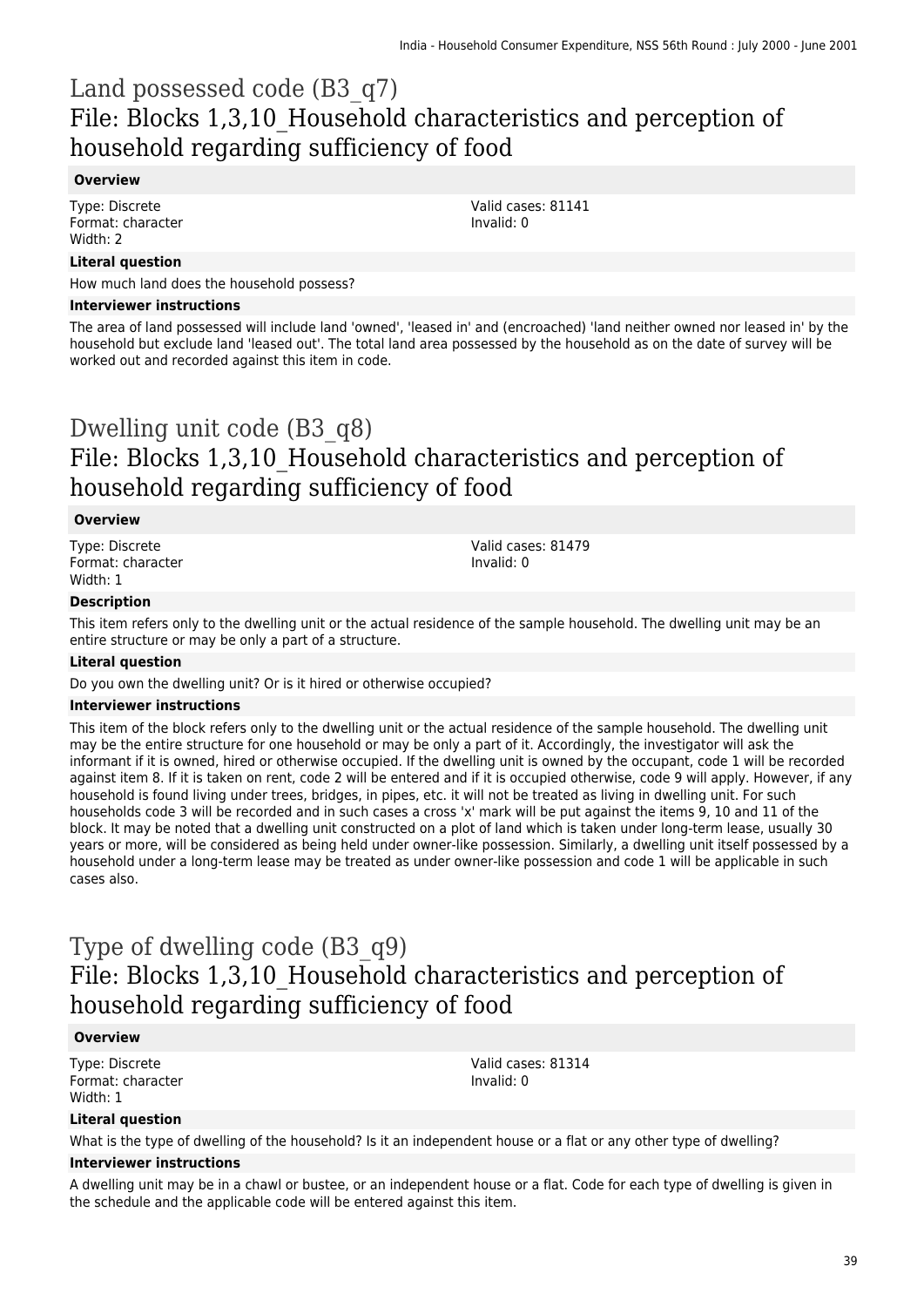## Type of structure (B3\_q10) File: Blocks 1,3,10\_Household characteristics and perception of household regarding sufficiency of food

### **Overview**

Type: Discrete Format: character Width: 1

Valid cases: 81314 Invalid: 0

### **Literal question**

What is the type of structure of the dwelling?

#### **Interviewer instructions**

The structures have been classified into three categories, namely, pucca, semi-pucca and katcha on the basis of materials used for construction.

## Covered area (sq. metre) (B3\_q11) File: Blocks 1,3,10\_Household characteristics and perception of household regarding sufficiency of food

#### **Overview**

Type: Continuous Format: numeric Width: 5 Decimals: 0 Range: 0-92136

Valid cases: 81500 Invalid: 0 Minimum: 0 Maximum: 92136 Mean: 45.2 Standard deviation: 465.8

#### **Literal question**

How much is the covered area of the dwelling?

#### **Interviewer instructions**

This will be the sum of the floor areas of all the rooms, kitchen, etc., and verandah of the building. The area will be recorded (to nearest integer) in square metres. The verandah will mean a roofed space adjacent to living/other rooms and not walled from all sides. In other words, at least one side of such space is either open or walled only to some height or protected by grille, net, etc.

### Cooking code (B3\_q12) File: Blocks 1,3,10\_Household characteristics and perception of household regarding sufficiency of food

#### **Overview**

Type: Discrete Format: character Width: 2

Valid cases: 81434 Invalid: 0

#### **Literal question**

What is the primary source of energy that is being used by the household for cooking?

#### **Interviewer instructions**

Against these two items, the code corresponding to the primary source of energy that is used by the household for cooking and lighting during last 30 days preceding the date of survey, will be recorded. If more than one type of energy is utilised, the primary or principal one on the basis of its use will have to be identified and the corresponding code will be noted in the appropriate box.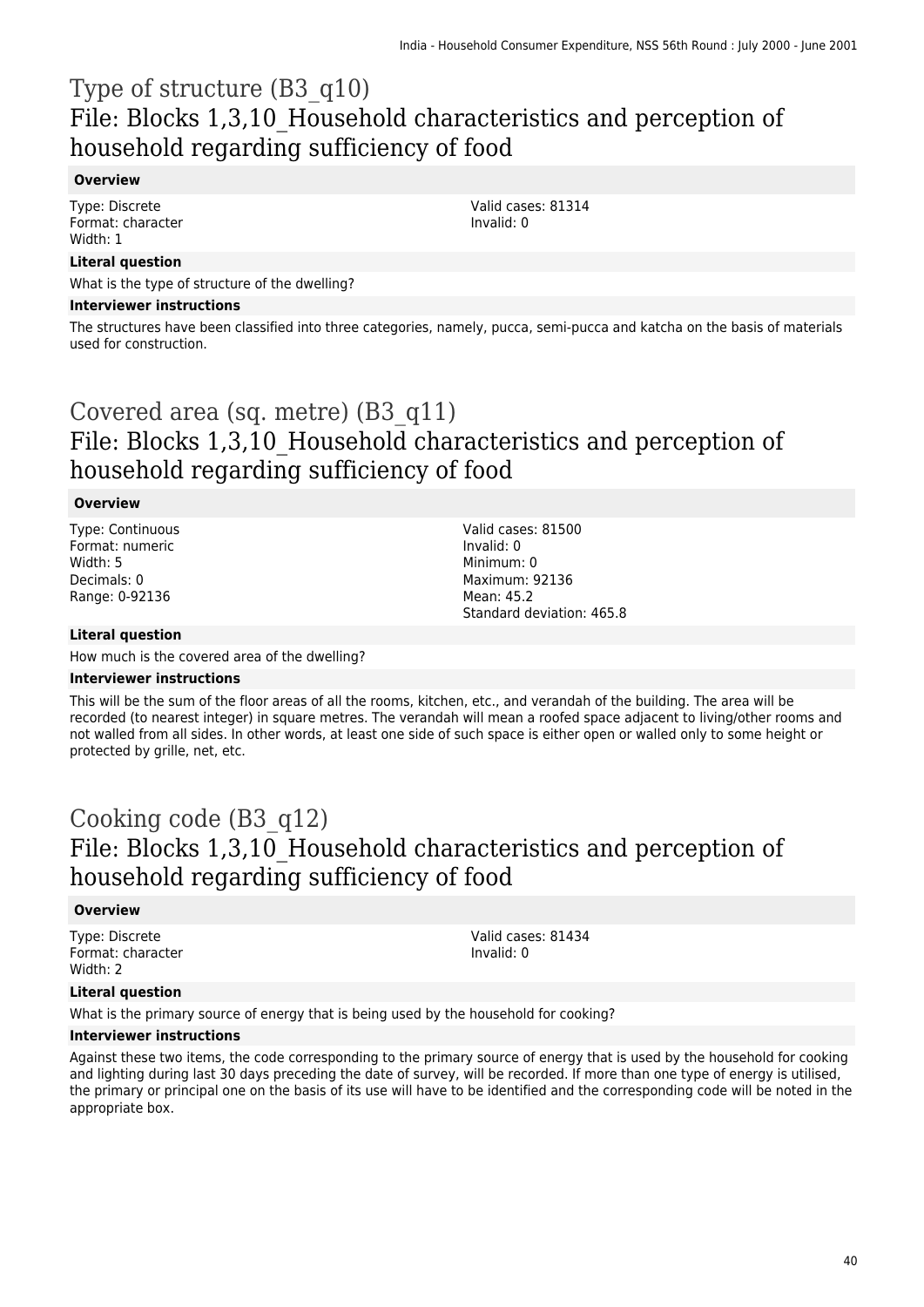## Lighting code (B3\_q13) File: Blocks 1,3,10\_Household characteristics and perception of household regarding sufficiency of food

### **Overview**

Type: Discrete Format: character Width: 1

### **Literal question**

What is the primary source of energy that is being used by the household for lighting?

#### **Interviewer instructions**

Against these two items, the code corresponding to the primary source of energy that is used by the household for cooking and lighting during last 30 days preceding the date of survey, will be recorded. If more than one type of energy is utilised, the primary or principal one on the basis of its use will have to be identified and the corresponding code will be noted in the appropriate box.

## Whether Meals outside? (B3\_q14) File: Blocks 1,3,10\_Household characteristics and perception of household regarding sufficiency of food

#### **Overview**

Type: Discrete Format: character Width: 1

Valid cases: 81478 Invalid: 0

Valid cases: 81427

Invalid: 0

#### **Interviewer instructions**

If any member of the household has taken meals from outside, with or without payment, during last 30 days preceding the date of enquiry, code 1 will be recorded against this item, otherwise code 2 will be entered.

## Whether Ceremony? (B3\_q15) File: Blocks 1,3,10\_Household characteristics and perception of household regarding sufficiency of food

#### **Overview**

Type: Discrete Format: character Width: 1

Valid cases: 81482 Invalid: 0

#### **Description**

Ceremonies are performed to solemnise some events of life, e.g. birth, marriage, etc. Members of a household may have to perform some religious rites consequent upon the death of a person. For various religions, faiths, there are some days in a yea, which are observed with ceremonial performances like offering puja, prayer, ritual performances, etc. Some of such ceremonies may be performed by household members as required under the social/religious customs without incurring expenditure for entertaining guests. On the other hand, some households may spend some amount of money for entertaining guests with meals, which are considered as an essential part of the ceremonies performed by them.

#### **Literal question**

Did the household perform any ceremony during the last 30 days?

#### **Interviewer instructions**

Code 1 will be entered in the box space provided against this item if the household had performed at least one ceremony during the last 30 days preceding the date of enquiry, and code 2 will be entered if the household performed no such ceremony.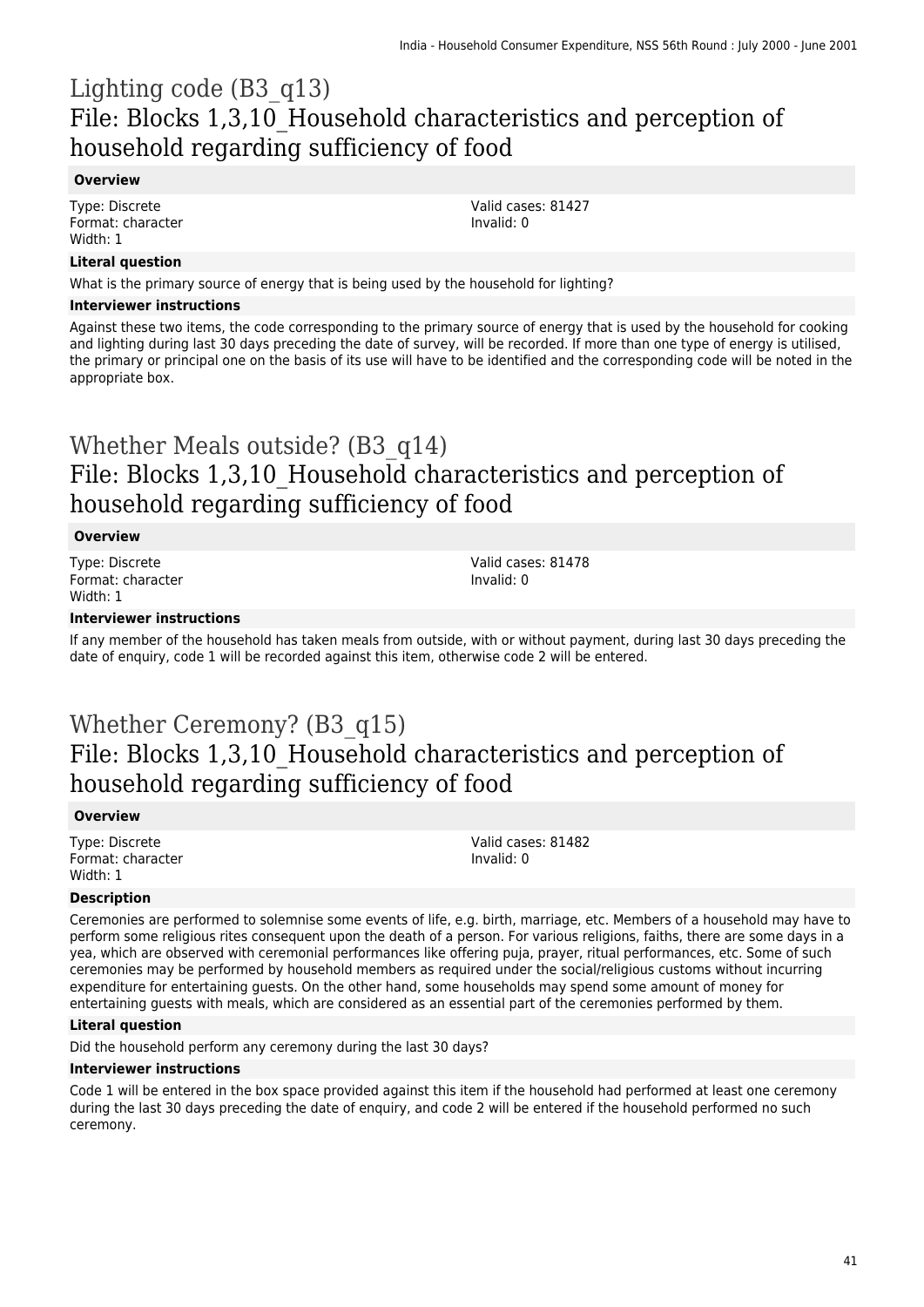## Whether Ration? (B3\_q16) File: Blocks 1,3,10\_Household characteristics and perception of household regarding sufficiency of food

### **Overview**

Type: Discrete Format: character Width: 1

**Interviewer instructions**

4.3.25 The answer against this question will be recorded in codes. The codes are yes-1, no-2. Purchase of foodgrains by workers from shops run by their employer at concessional or subsidised rates (this is prevalent, for example, in tea garden areas) will not be considered as purchase from ration/fair price shop.

## Whether Enough food? (B10\_q1) File: Blocks 1,3,10\_Household characteristics and perception of household regarding sufficiency of food

### **Overview**

Type: Discrete Format: character Width: 1

Valid cases: 81351 Invalid: 0

Valid cases: 81477

Invalid: 0

#### **Literal question**

Whether household usually eats enough food?

#### **Interviewer instructions**

This block will be filled after completion of the enquiry on all the preceding blocks. The expression in item 1 - 'getting enough food everyday' - as used in common parlance, conveys that the concerned person gets, by and large, sufficient food to eat. This question is asked in order to know the perception of the household regarding sufficiency of food. While putting this question to the informant, it is thus presumed that the informant has a clear understanding of its meaning. There are equivalent phrases conveying the same meaning in regional languages. It is, therefore, important to put the proper question in the local language and record the answer given by the informant in the appropriate code.

Care should be taken to see that the informant is not offended by this question. The question should, in fact, not be asked to those whose reported consumption would obviously indicate that they get sufficient food to eat. In item 1, if the members of the household are reported as getting enough food everyday throughout the year, the code to be entered in the box space of this block is 1. If adequate food is available in only a few months of the year code 2 will be noted. Code 3 will indicate that the household does not usually get enough food everyday for all its members. Here the reference period is last 12 calendar months preceding the date of enquiry.

## Month code when not enough food (B10 q2 1) File: Blocks 1,3,10\_Household characteristics and perception of household regarding sufficiency of food

#### **Overview**

Type: Discrete Format: character Width: 2

Valid cases: 58 Invalid: 0

### **Literal question**

In which months of the year the household does not get enough food?

#### **Interviewer instructions**

If adequate food was available in only some months of the year i.e. if code 2 is recorded in item 1, those calendar months in which all members of the household did not have enough food everyday will be recorded in the cells provided against item 2 in codes. For example, suppose all members of a sample household did not have enough food everyday in the months of January and March during the reference period. The entries to be made are 01 & 03 in the first two cells of the first row out of the 11 cells provided in the block against item 2.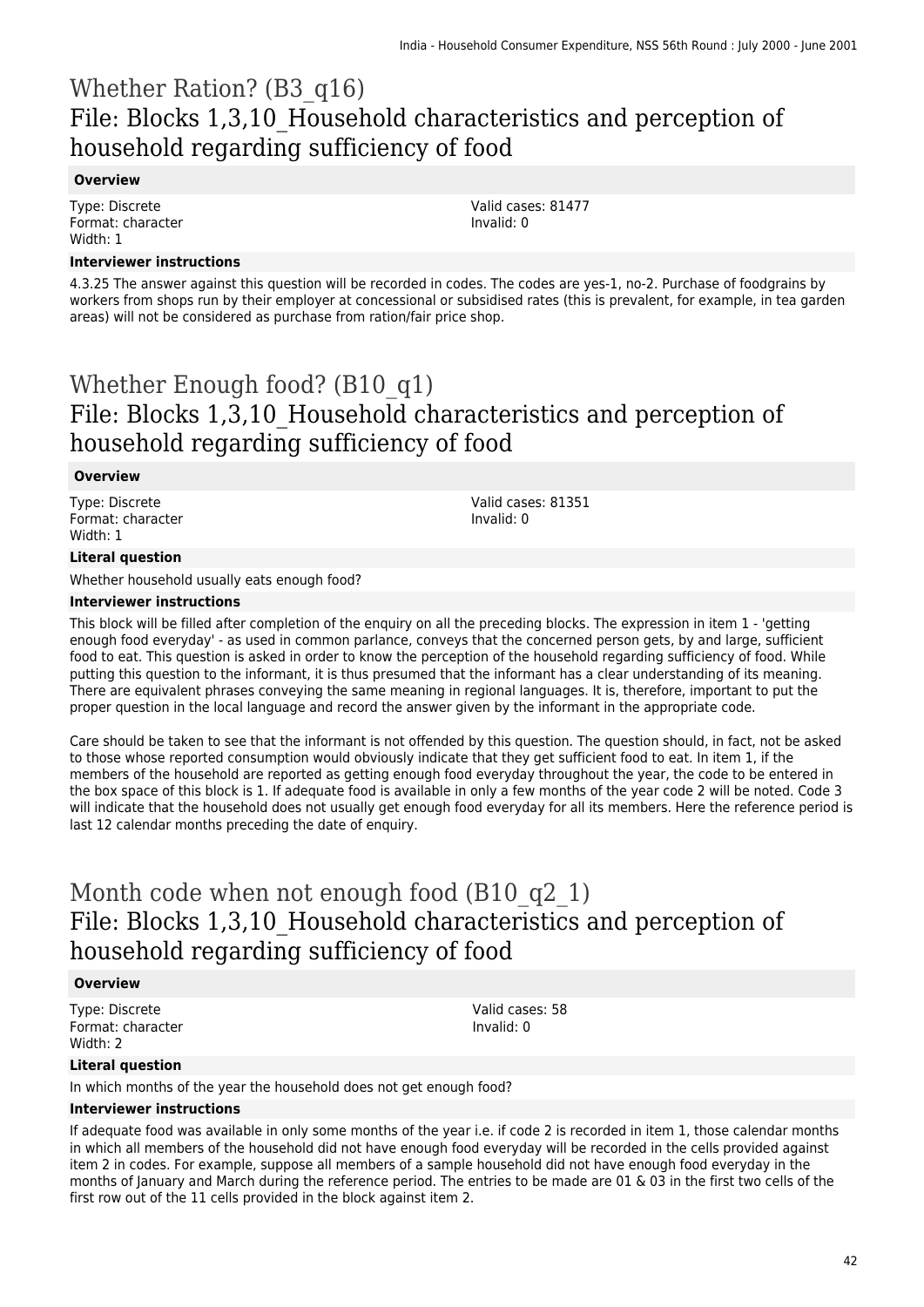## Month code when not enough food (B10 q2 2) File: Blocks 1,3,10\_Household characteristics and perception of household regarding sufficiency of food

#### **Overview**

Type: Discrete Format: character Width: 2

#### **Literal question**

In which months of the year the household does not get enough food?

#### **Interviewer instructions**

If adequate food was available in only some months of the year i.e. if code 2 is recorded in item 1, those calendar months in which all members of the household did not have enough food everyday will be recorded in the cells provided against item 2 in codes. For example, suppose all members of a sample household did not have enough food everyday in the months of January and March during the reference period. The entries to be made are 01 & 03 in the first two cells of the first row out of the 11 cells provided in the block against item 2.

## Month code when not enough food (B10 q2 3) File: Blocks 1,3,10\_Household characteristics and perception of household regarding sufficiency of food

#### **Overview**

Type: Discrete Format: character Width: 2

Valid cases: 53 Invalid: 0

### **Literal question**

In which months of the year the household does not get enough food?

#### **Interviewer instructions**

If adequate food was available in only some months of the year i.e. if code 2 is recorded in item 1, those calendar months in which all members of the household did not have enough food everyday will be recorded in the cells provided against item 2 in codes. For example, suppose all members of a sample household did not have enough food everyday in the months of January and March during the reference period. The entries to be made are 01 & 03 in the first two cells of the first row out of the 11 cells provided in the block against item 2.

## Month code when not enough food (B10 q2 4) File: Blocks 1,3,10\_Household characteristics and perception of household regarding sufficiency of food

#### **Overview**

Type: Discrete Format: character Width: 2

Valid cases: 86 Invalid: 0

#### **Literal question**

In which months of the year the household does not get enough food?

#### **Interviewer instructions**

If adequate food was available in only some months of the year i.e. if code 2 is recorded in item 1, those calendar months in which all members of the household did not have enough food everyday will be recorded in the cells provided against item 2 in codes. For example, suppose all members of a sample household did not have enough food everyday in the months of January and March during the reference period. The entries to be made are 01 & 03 in the first two cells of the first row out of the 11 cells provided in the block against item 2.

Valid cases: 63 Invalid: 0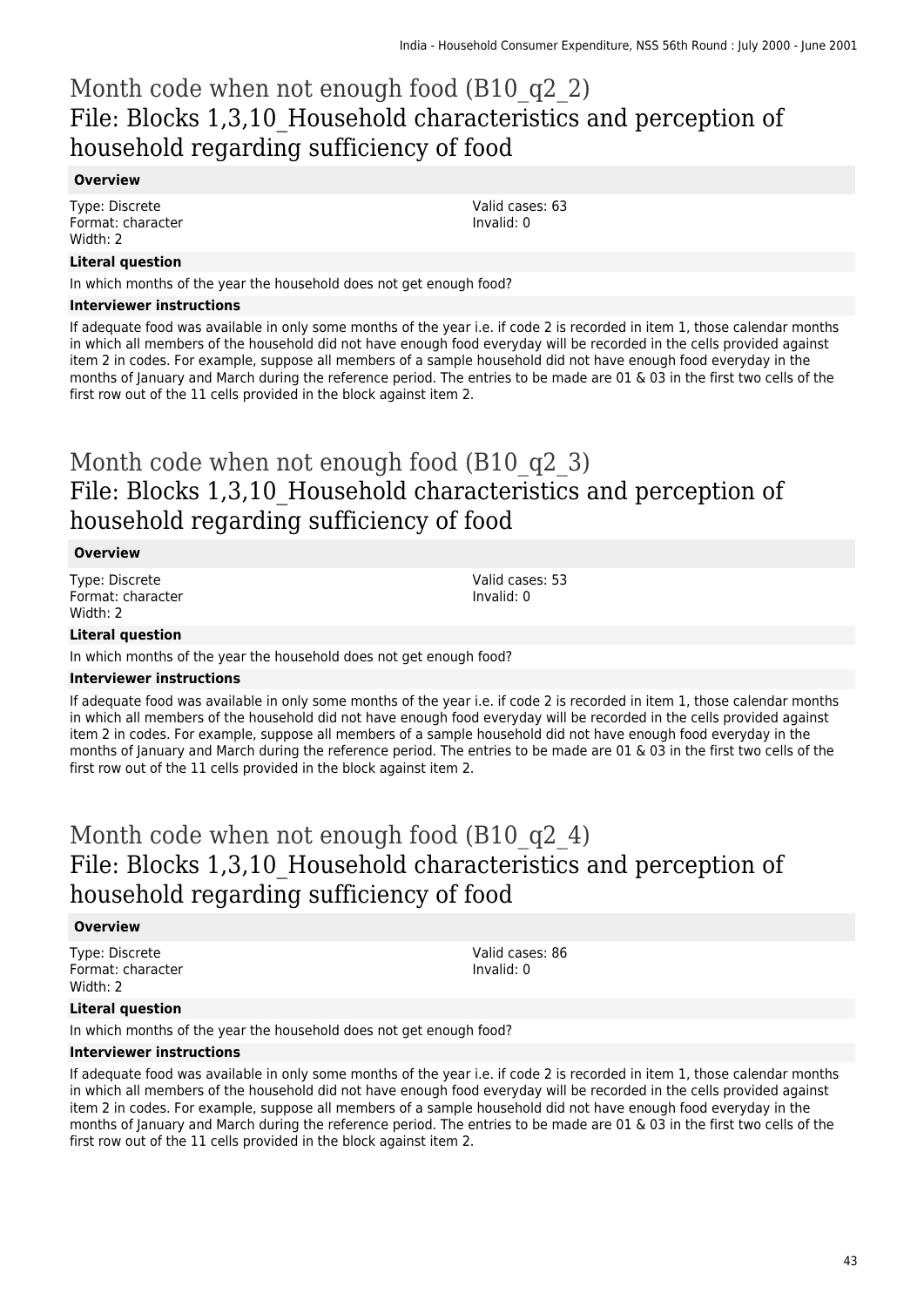## Month code when not enough food (B10 q2 5) File: Blocks 1,3,10\_Household characteristics and perception of household regarding sufficiency of food

### **Overview**

Type: Discrete Format: character Width: 2

### **Literal question**

In which months of the year the household does not get enough food?

#### **Interviewer instructions**

If adequate food was available in only some months of the year i.e. if code 2 is recorded in item 1, those calendar months in which all members of the household did not have enough food everyday will be recorded in the cells provided against item 2 in codes. For example, suppose all members of a sample household did not have enough food everyday in the months of January and March during the reference period. The entries to be made are 01 & 03 in the first two cells of the first row out of the 11 cells provided in the block against item 2.

## Month code when not enough food (B10 q2 6) File: Blocks 1,3,10\_Household characteristics and perception of household regarding sufficiency of food

#### **Overview**

Type: Discrete Format: character Width: 2

Valid cases: 293 Invalid: 0

### **Literal question**

In which months of the year the household does not get enough food?

#### **Interviewer instructions**

If adequate food was available in only some months of the year i.e. if code 2 is recorded in item 1, those calendar months in which all members of the household did not have enough food everyday will be recorded in the cells provided against item 2 in codes. For example, suppose all members of a sample household did not have enough food everyday in the months of January and March during the reference period. The entries to be made are 01 & 03 in the first two cells of the first row out of the 11 cells provided in the block against item 2.

## Month code when not enough food (B10 q2 7) File: Blocks 1,3,10\_Household characteristics and perception of household regarding sufficiency of food

#### **Overview**

Type: Discrete Format: character Width: 2

Valid cases: 378 Invalid: 0

#### **Literal question**

In which months of the year the household does not get enough food?

#### **Interviewer instructions**

If adequate food was available in only some months of the year i.e. if code 2 is recorded in item 1, those calendar months in which all members of the household did not have enough food everyday will be recorded in the cells provided against item 2 in codes. For example, suppose all members of a sample household did not have enough food everyday in the months of January and March during the reference period. The entries to be made are 01 & 03 in the first two cells of the first row out of the 11 cells provided in the block against item 2.

Valid cases: 168 Invalid: 0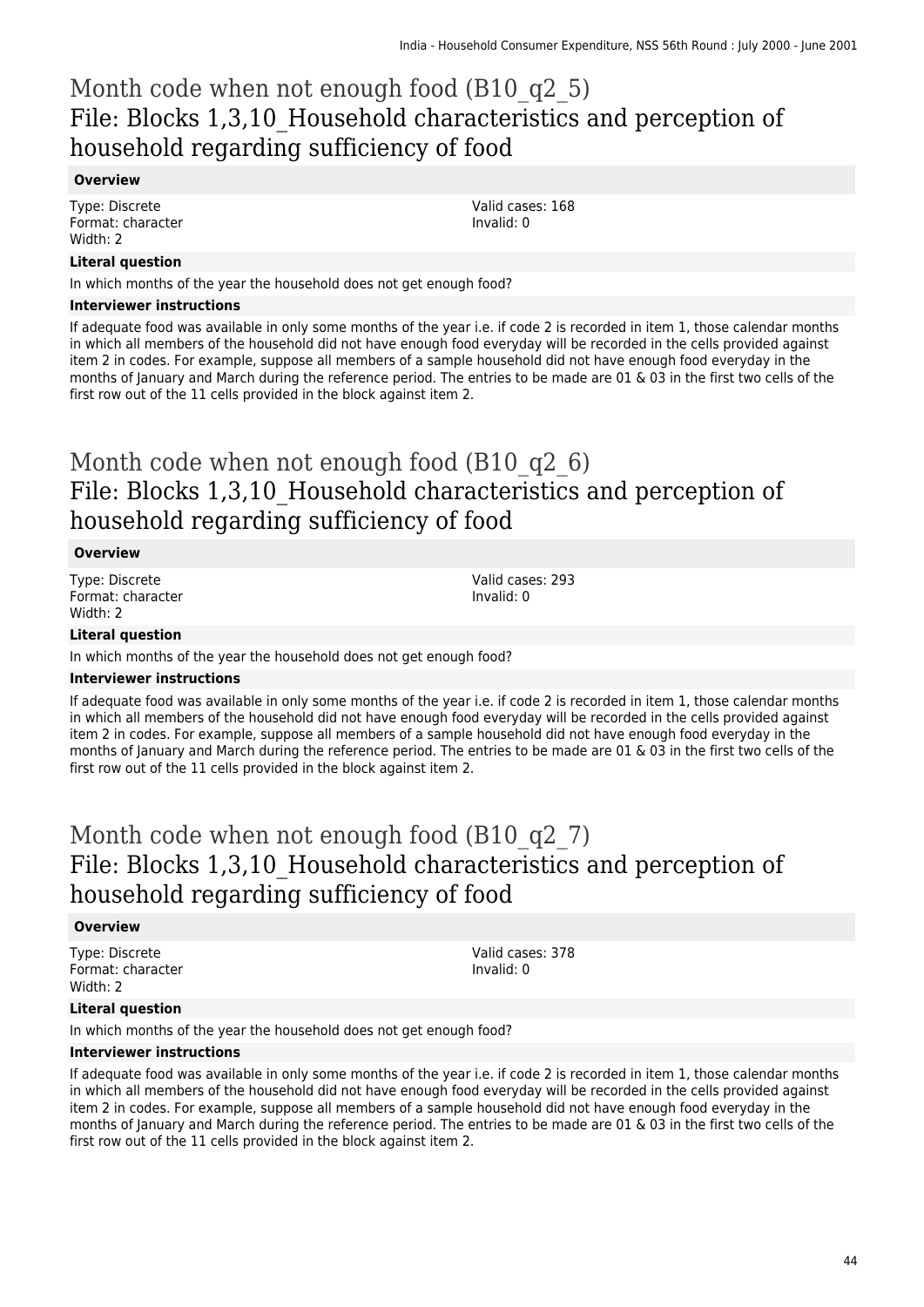## Month code when not enough food (B10 q2 8) File: Blocks 1,3,10\_Household characteristics and perception of household regarding sufficiency of food

#### **Overview**

Type: Discrete Format: character Width: 2

#### **Literal question**

In which months of the year the household does not get enough food?

#### **Interviewer instructions**

If adequate food was available in only some months of the year i.e. if code 2 is recorded in item 1, those calendar months in which all members of the household did not have enough food everyday will be recorded in the cells provided against item 2 in codes. For example, suppose all members of a sample household did not have enough food everyday in the months of January and March during the reference period. The entries to be made are 01 & 03 in the first two cells of the first row out of the 11 cells provided in the block against item 2.

## Month code when not enough food (B10 q2 9) File: Blocks 1,3,10\_Household characteristics and perception of household regarding sufficiency of food

#### **Overview**

Type: Discrete Format: character Width: 2

Valid cases: 336 Invalid: 0

### **Literal question**

In which months of the year the household does not get enough food?

#### **Interviewer instructions**

If adequate food was available in only some months of the year i.e. if code 2 is recorded in item 1, those calendar months in which all members of the household did not have enough food everyday will be recorded in the cells provided against item 2 in codes. For example, suppose all members of a sample household did not have enough food everyday in the months of January and March during the reference period. The entries to be made are 01 & 03 in the first two cells of the first row out of the 11 cells provided in the block against item 2.

## Month code when not enough food (B10 q2 10) File: Blocks 1,3,10\_Household characteristics and perception of household regarding sufficiency of food

#### **Overview**

Type: Discrete Format: character Width: 2

Valid cases: 191 Invalid: 0

#### **Literal question**

In which months of the year the household does not get enough food?

#### **Interviewer instructions**

If adequate food was available in only some months of the year i.e. if code 2 is recorded in item 1, those calendar months in which all members of the household did not have enough food everyday will be recorded in the cells provided against item 2 in codes. For example, suppose all members of a sample household did not have enough food everyday in the months of January and March during the reference period. The entries to be made are 01 & 03 in the first two cells of the first row out of the 11 cells provided in the block against item 2.

Valid cases: 398 Invalid: 0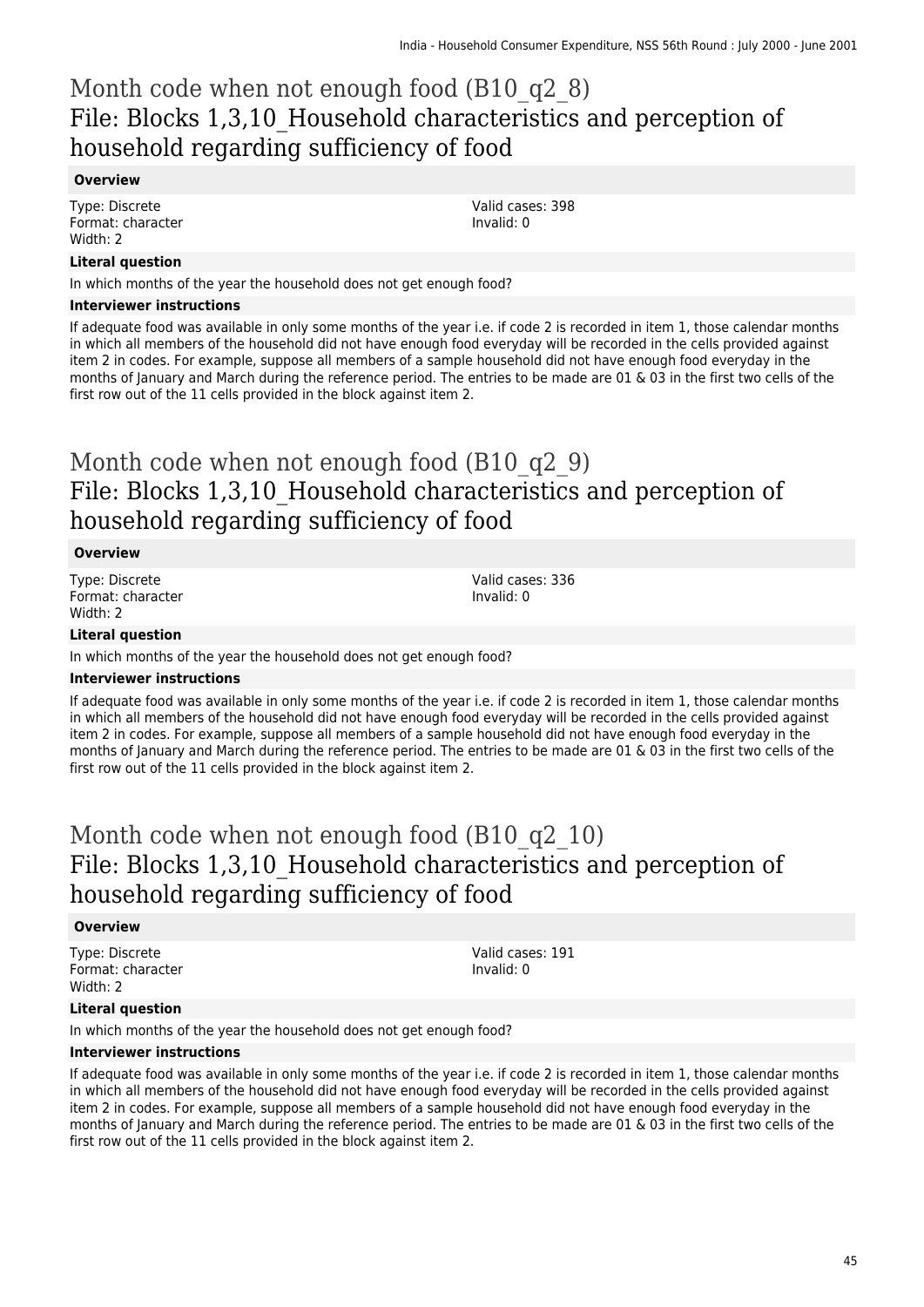## Month code when not enough food (B10 q2 11) File: Blocks 1,3,10\_Household characteristics and perception of household regarding sufficiency of food

### **Overview**

Type: Discrete Format: character Width: 2

### **Literal question**

In which months of the year the household does not get enough food?

#### **Interviewer instructions**

If adequate food was available in only some months of the year i.e. if code 2 is recorded in item 1, those calendar months in which all members of the household did not have enough food everyday will be recorded in the cells provided against item 2 in codes. For example, suppose all members of a sample household did not have enough food everyday in the months of January and March during the reference period. The entries to be made are 01 & 03 in the first two cells of the first row out of the 11 cells provided in the block against item 2.

## Month code when not enough food (B10 q2 12) File: Blocks 1,3,10\_Household characteristics and perception of household regarding sufficiency of food

#### **Overview**

Type: Discrete Format: character Width: 2

Valid cases: 35 Invalid: 0

### **Literal question**

In which months of the year the household does not get enough food?

#### **Interviewer instructions**

If adequate food was available in only some months of the year i.e. if code 2 is recorded in item 1, those calendar months in which all members of the household did not have enough food everyday will be recorded in the cells provided against item 2 in codes. For example, suppose all members of a sample household did not have enough food everyday in the months of January and March during the reference period. The entries to be made are 01 & 03 in the first two cells of the first row out of the 11 cells provided in the block against item 2.

## Total number of months when not enough food (TotalNoMonthsNotEnoughFood) File: Blocks 1,3,10\_Household characteristics and perception of household regarding sufficiency of food

#### **Overview**

Type: Discrete Format: numeric Width: 2 Decimals: 0 Range: 0-11

Valid cases: 81500 Invalid: 0

Whether Question (Whether Enough food) actually asked? (B10\_q3) File: Blocks 1,3,10\_Household characteristics and perception of household regarding sufficiency of food

**Overview**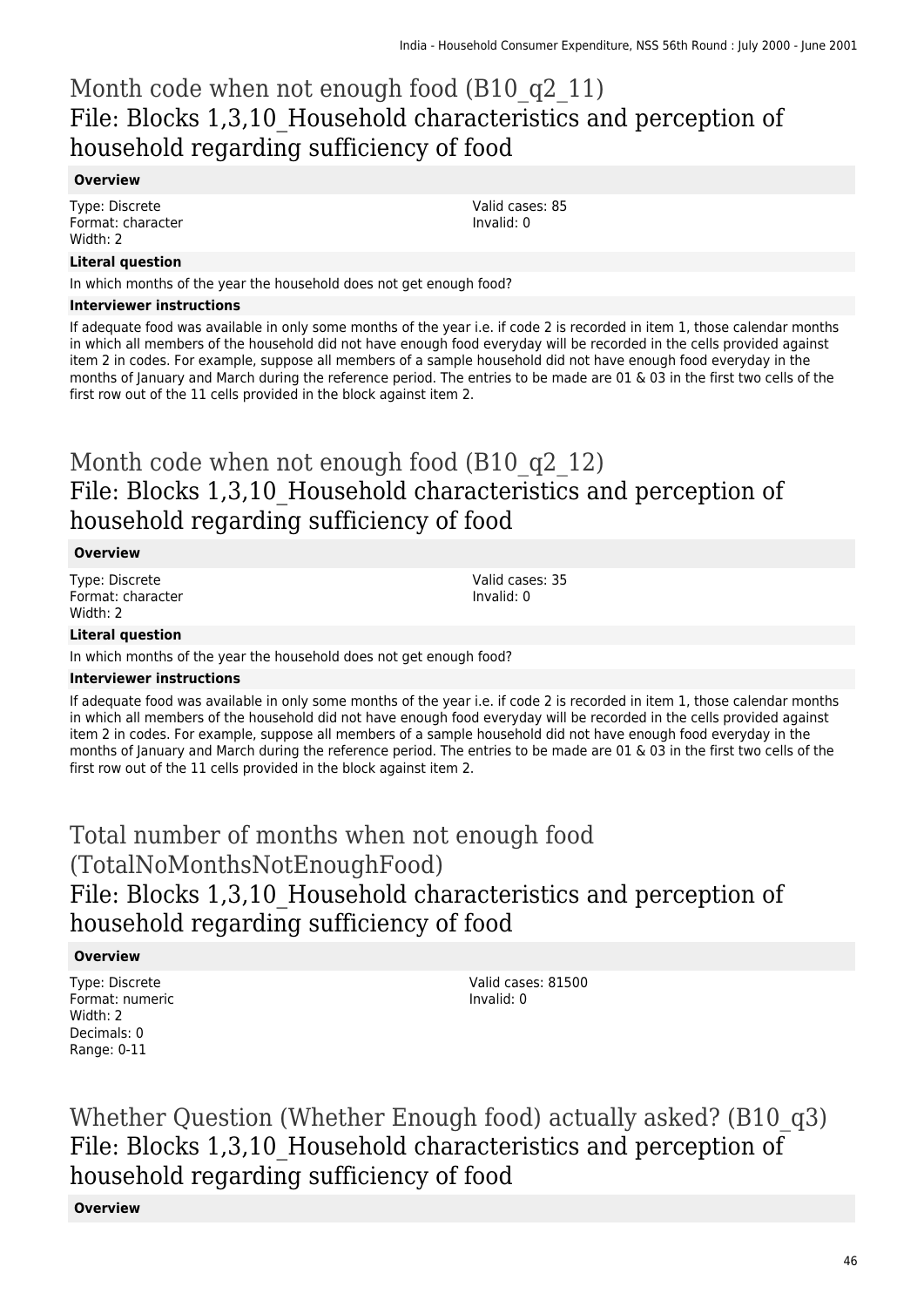## Whether Question (Whether Enough food) actually asked? (B10\_q3) File: Blocks 1,3,10\_Household characteristics and perception of household regarding sufficiency of food

Type: Discrete Format: character Width: 1

Valid cases: 81278 Invalid: 0

### **Literal question**

Whether the question (Whether enough food) actually asked?

### **Interviewer instructions**

If for the purpose of making an entry in item 1, the investigator has actually put the relevant question to the informant and got his answer, then code 1 will be entered in item 3. Otherwise, i.e., if he has inferred the answer to item 1 from the schedule entries or otherwise without actually asking the informant, code 2 will be recorded against item 3.

## Time to canvass (mins.) (TimeToCanvass) File: Blocks 1,3,10\_Household characteristics and perception of household regarding sufficiency of food

### **Overview**

Type: Discrete Format: character Width: 3

Valid cases: 81164 Invalid: 0

## Sub sample Multiplier (Wgt\_SubSample) File: Blocks 1,3,10\_Household characteristics and perception of household regarding sufficiency of food

### **Overview**

Type: Continuous Format: numeric Width: 10 Decimals: 2 Range: 1-1362357 Valid cases: 81500 Invalid: 0 Minimum: 1 Maximum: 1362357 Mean: 4598.9 Standard deviation: 19005.7

## Combined Multiplier (Wgt\_Combined) File: Blocks 1,3,10\_Household characteristics and perception of household regarding sufficiency of food

### **Overview**

Type: Continuous Format: numeric Width: 9 Decimals: 2 Range: 0.5-681178.5 Valid cases: 81500 Invalid: 0 Minimum: 0.5 Maximum: 681178.5 Mean: 2300.5 Standard deviation: 9503.3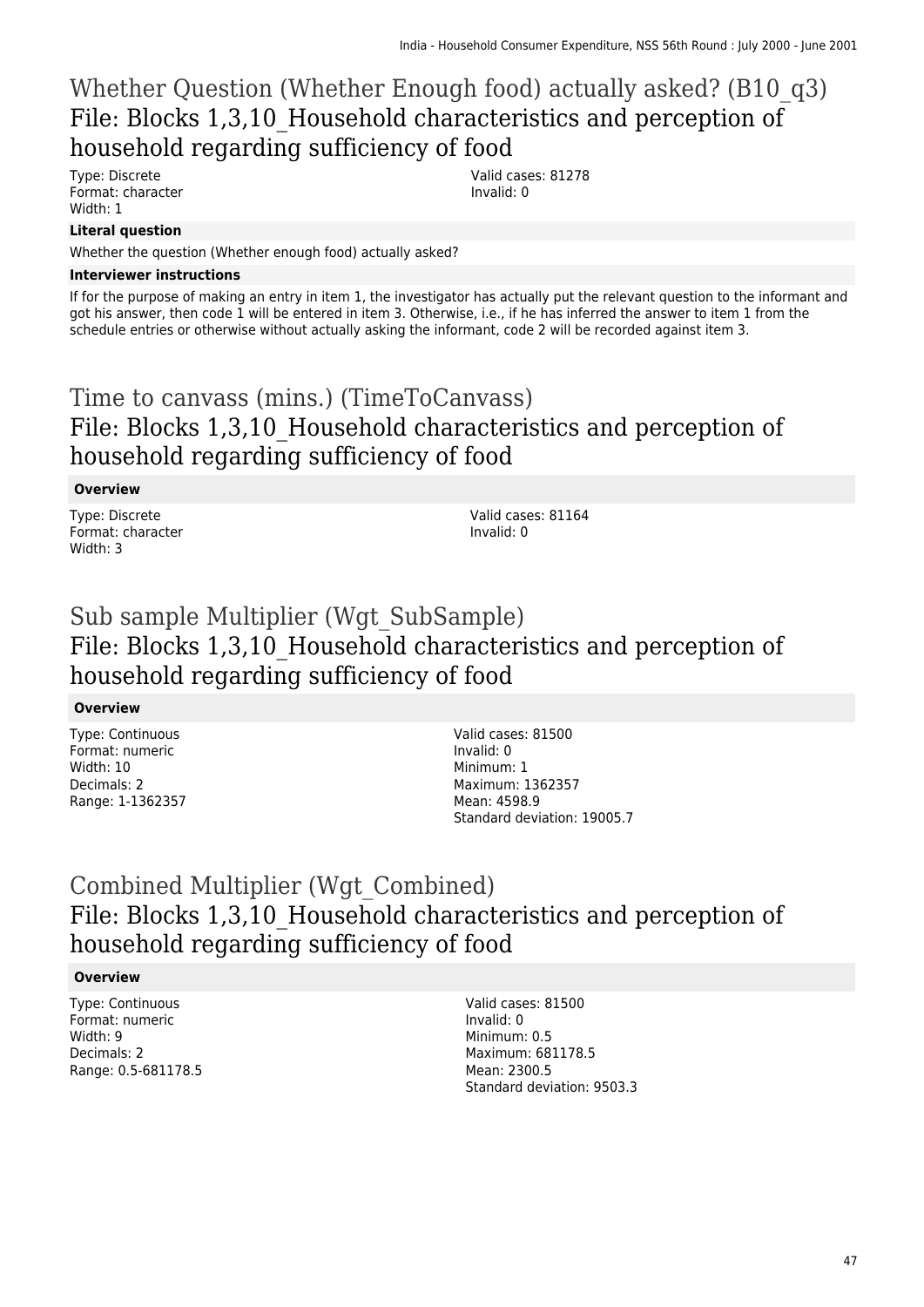## Key to Household (HHID) File: Block 4\_Person records

### **Overview**

Type: Discrete Format: character Width: 8

Valid cases: 388836 Invalid: 0

## Key to identify a person in a household (Person\_key) File: Block 4\_Person records

#### **Overview**

Type: Discrete Format: character Width: 12

Valid cases: 388836 Invalid: 0

## ID (ID) File: Block 4\_Person records

#### **Overview**

Type: Discrete Format: character Width: 2

Valid cases: 388836 Invalid: 0

### Round Schedule (RoundSchedule) File: Block 4\_Person records

#### **Overview**

Type: Discrete Format: character Width: 3

Valid cases: 388836 Invalid: 0

### **Description**

Indicates the NSS round and schedule number of this survey.

## SS Original (SS Original) File: Block 4\_Person records

#### **Overview**

Type: Discrete Format: character Width: 1

Valid cases: 388836 Invalid: 0

## Sector (Sector) File: Block 4\_Person records

### **Overview**

Type: Discrete Format: character Width: 1

### **Description**

Valid cases: 388836 Invalid: 0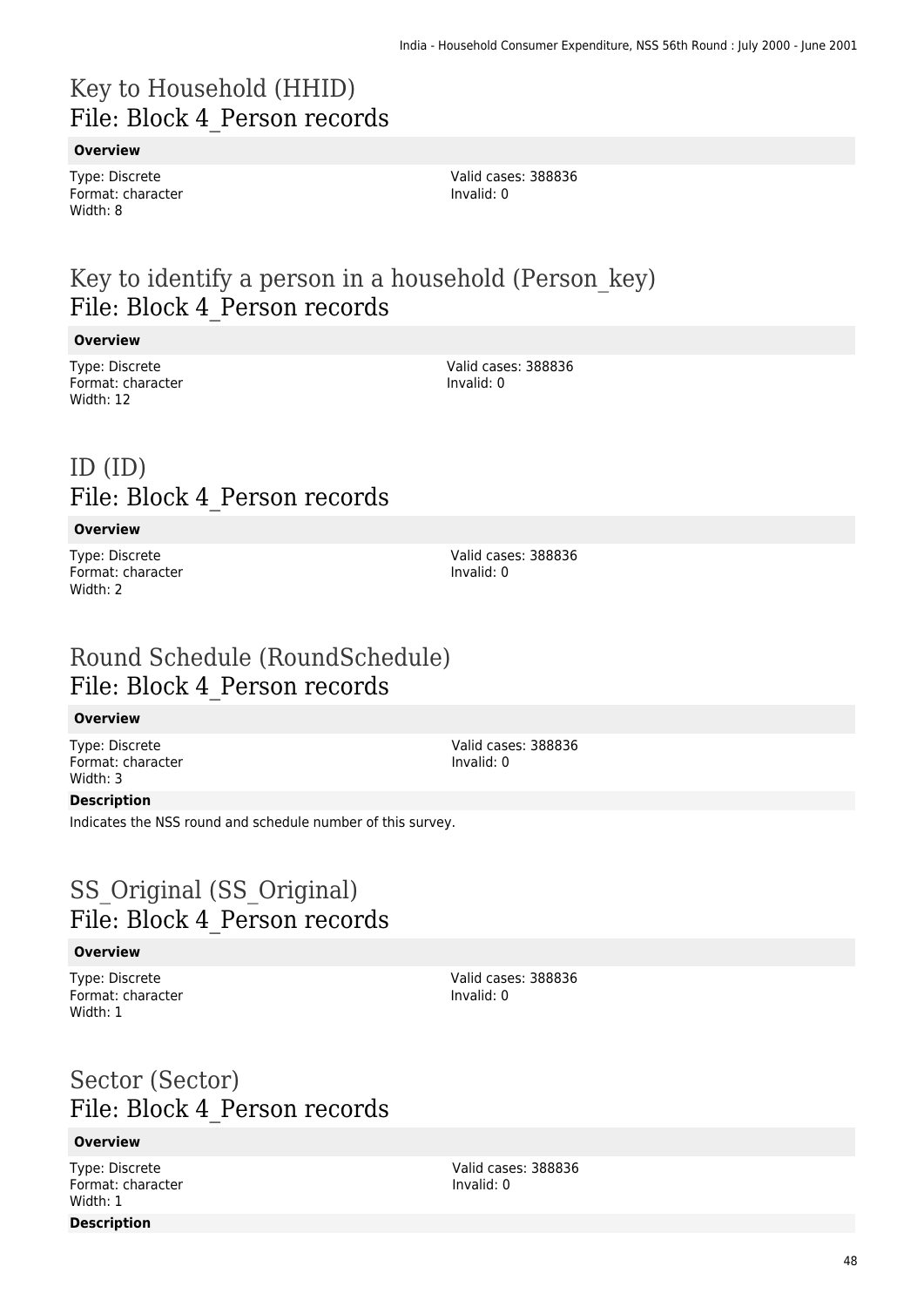## Sector (Sector) File: Block 4\_Person records

Sector : A word used for the rural-urban demarcation.

## State region (State\_region) File: Block 4\_Person records

### **Overview**

Type: Discrete Format: character Width: 3

Valid cases: 388836 Invalid: 0

#### **Description**

Regions are hierarchical domains of study below the level of State/ Union Territory in the NSS.

### State (State) File: Block 4\_Person records

#### **Overview**

Type: Discrete Format: character Width: 2

Valid cases: 388836 Invalid: 0

## Stratum number (Stratum) File: Block 4\_Person records

#### **Overview**

Type: Discrete Format: character Width: 2

#### Valid cases: 388836 Invalid: 0

#### **Description**

Within each district of a State/ UT, two basic strata were formed: (i) rural stratum comprising of all rural areas of the district and (ii) urban stratum comprising of all the urban areas of the district.

## Sub Stratum (SubStratum) File: Block 4\_Person records

### **Overview**

Type: Discrete Format: character Width: 1

Valid cases: 388836 Invalid: 0

## District (District) File: Block 4\_Person records

#### **Overview**

Type: Discrete Format: character Width: 2

Valid cases: 388836 Invalid: 0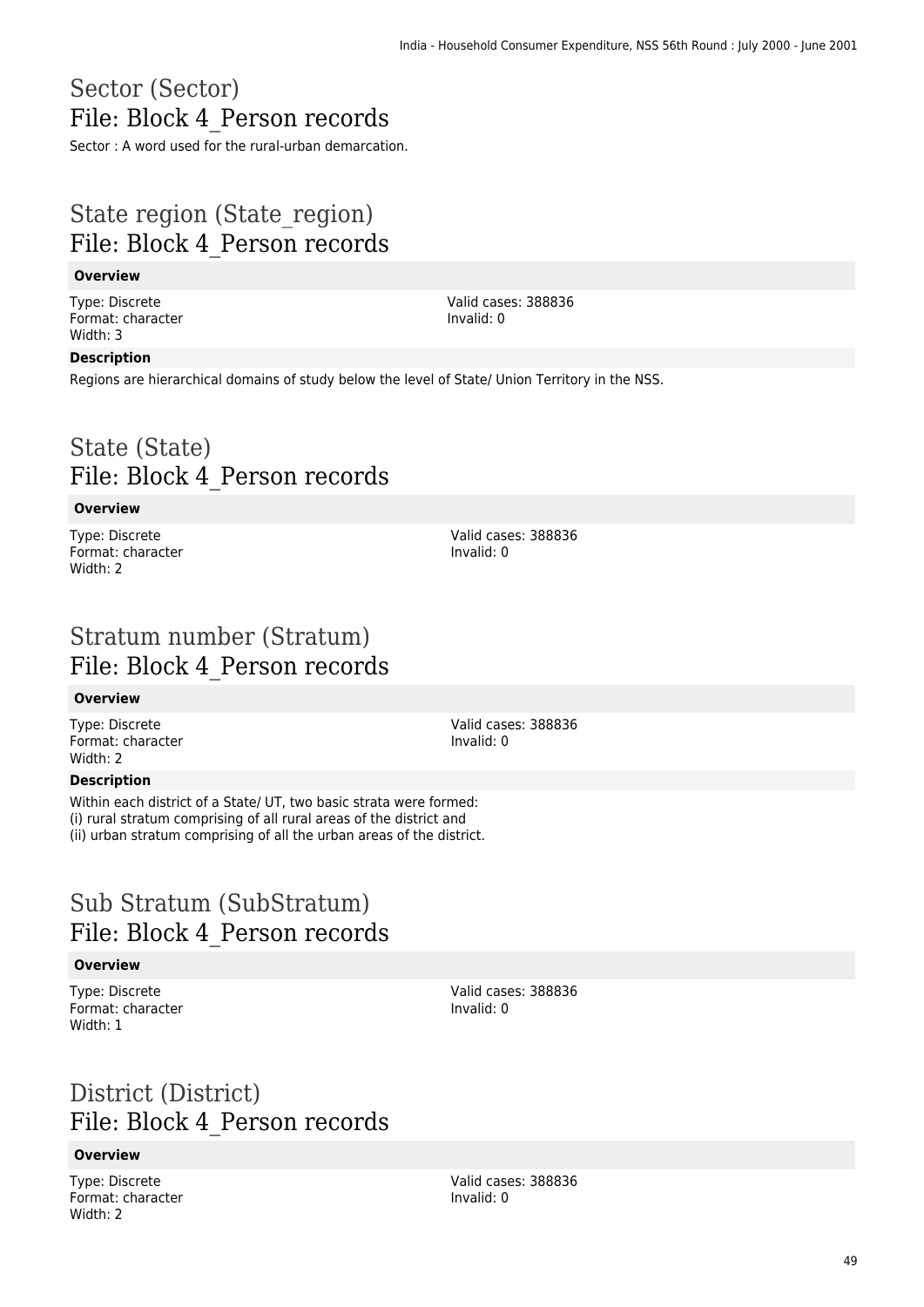## Sub Round (SubRound) File: Block 4\_Person records

#### **Overview**

Type: Discrete Format: character Width: 1

#### **Description**

The survey period of one year of this round was divided into four sub-rounds of three months duration. Equal number of sample villages and blocks were allotted for survey in each of these four sub-rounds.

## SS Revised (SS\_Revised) File: Block 4\_Person records

#### **Overview**

Type: Discrete Format: character Width: 1

Valid cases: 388836 Invalid: 0

Valid cases: 388836

Invalid: 0

#### **Description**

An important feature of the NSS sampling design is that the total sample of first stage units is drawn in the form of two or more independent and parallel samples, termed as interpenetrating sub-samples. Each sub- sample is drawn by the same sampling scheme and is capable of providing valid estimates of the population parameters. The comparison of sub-sample wise estimates shows the margin of uncertainty associated with the combined sample estimate.

Interpenetrating sub-samples have been used in NSS (i) to obtain valid estimates from each sub-round (season) of the survey round, and (ii) to ensure that Central and State samples for any State/ UT cover independent and equally valid samples of units.

The samples surveyed by the NSSO staff are termed as Central sample and the matched samples surveyed by State Government staff are termed as State sample.

## Serial no of village / Block (Vill\_Blk\_Slno) File: Block 4\_Person records

#### **Overview**

Type: Discrete Format: character Width: 5

Valid cases: 388836 Invalid: 0

#### **Description**

The first-stage units are census villages in the rural sector and the NSSO urban frame survey (UFS) blocks in the urban sector. This variable indicates the serial number assigned to such units.

### Segment number (SegmentNo) File: Block 4\_Person records

#### **Overview**

Type: Discrete Format: character Width: 1

Valid cases: 388836 Invalid: 0

Sample Household number (Hhold\_no) File: Block 4\_Person records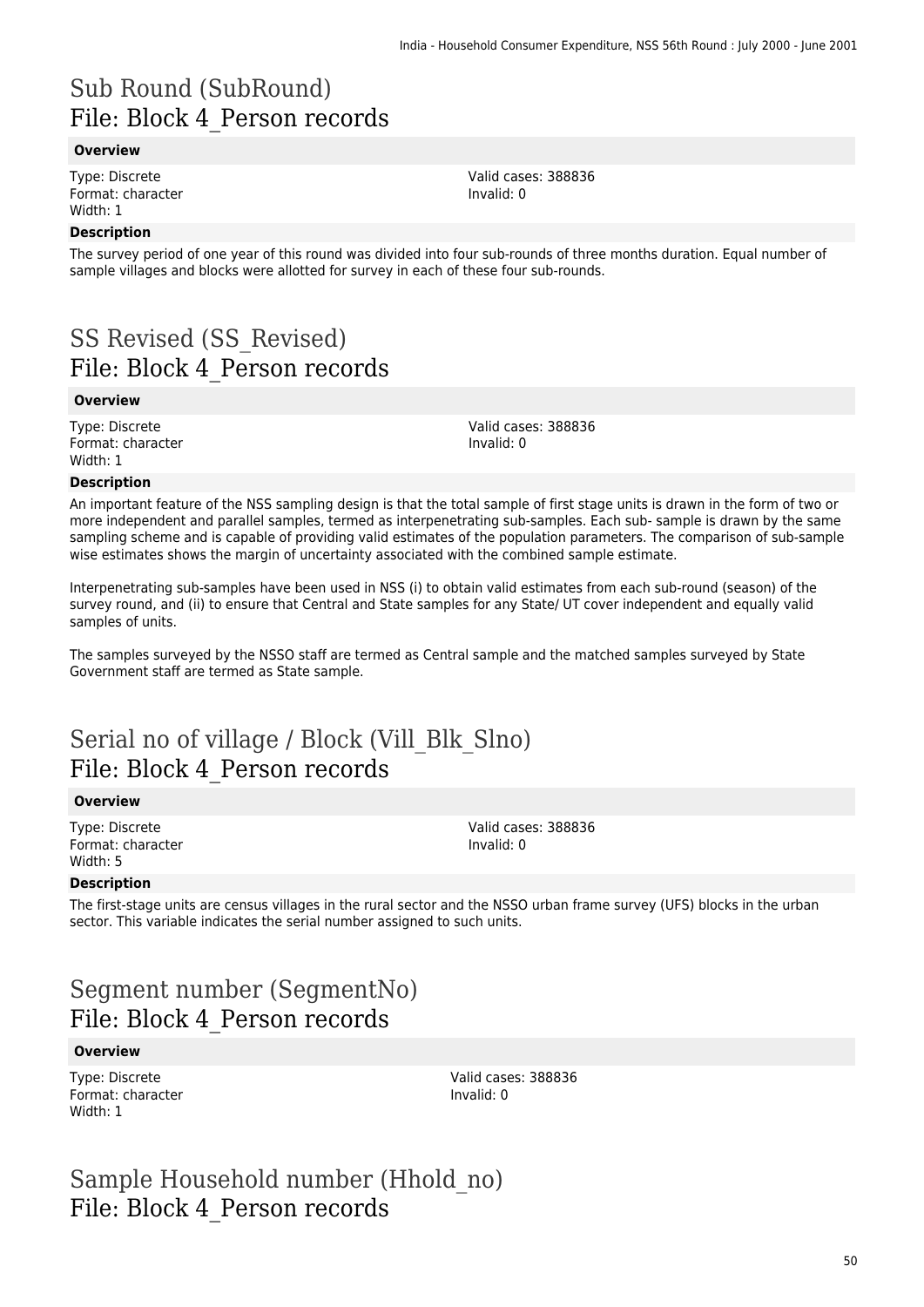### Sample Household number (Hhold\_no) File: Block 4\_Person records

### **Overview**

Type: Discrete Format: character Width: 2

Valid cases: 388836 Invalid: 0

## Survey Code (Survey\_Code) File: Block 4\_Person records

#### **Overview**

Type: Discrete Format: character Width: 1

Valid cases: 388515 Invalid: 0

Valid cases: 18145

Valid cases: 388836

Invalid: 0

Invalid: 0

### Substitution Code (Substn\_Code) File: Block 4\_Person records

#### **Overview**

Type: Discrete Format: character Width: 1

### NSS (NSS) File: Block 4\_Person records

#### **Overview**

Type: Discrete Format: character Width: 2

### NSC (NSC) File: Block 4\_Person records

#### **Overview**

Type: Discrete Format: character Width: 3

Valid cases: 388836 Invalid: 0

### MULT\_SS (MULT\_SS) File: Block 4\_Person records

#### **Overview**

Type: Continuous Format: numeric Width: 9 Decimals: 0 Range: 100-136235700 Valid cases: 388836 Invalid: 0 Minimum: 100 Maximum: 136235700 Mean: 473886.7 Standard deviation: 1971906

51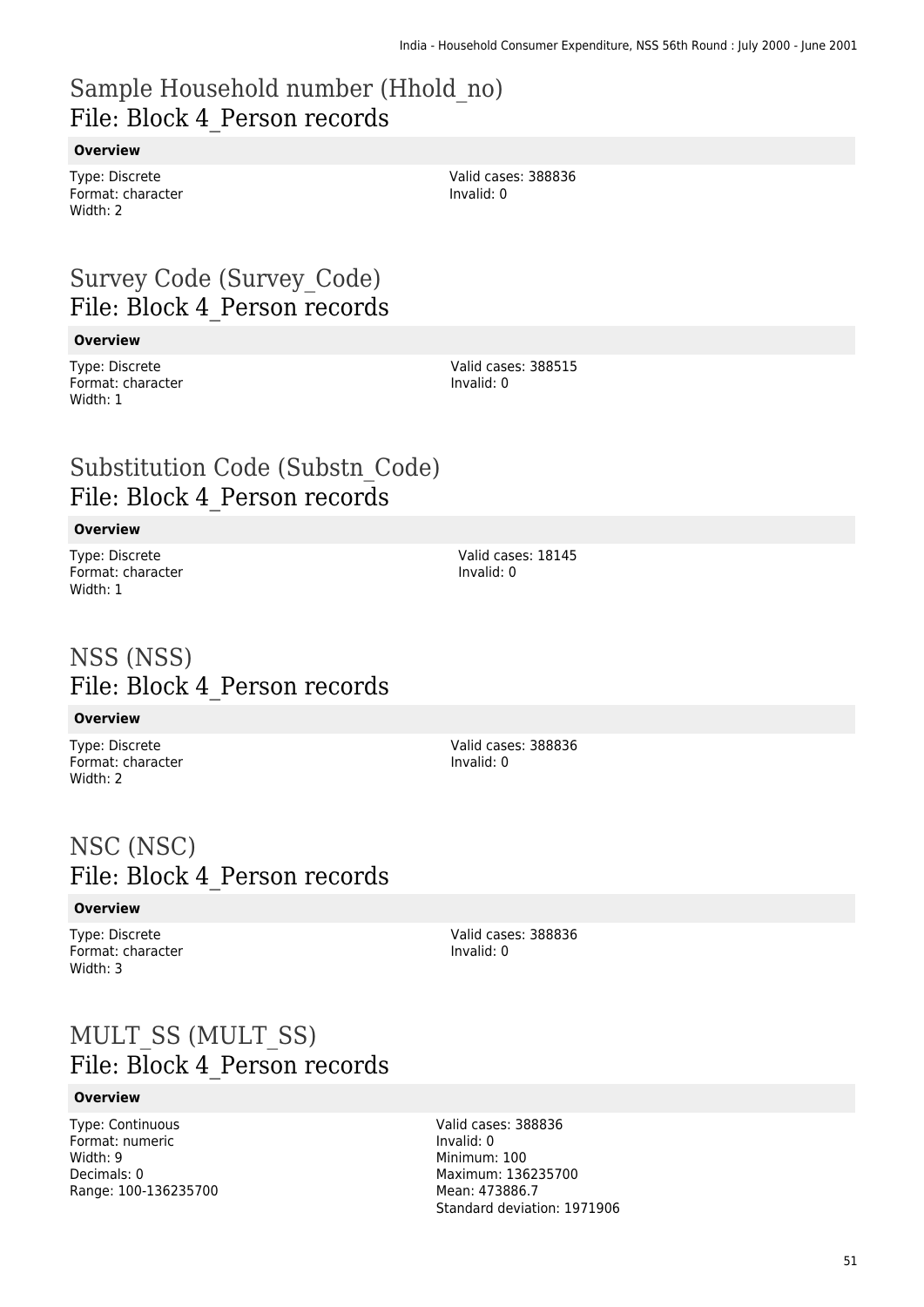## MPCE\_CODE (MPCE\_CODE) File: Block 4\_Person records

### **Overview**

Type: Discrete Format: character Width: 2

## CMPCE\_CODE (CMPCE\_CODE) File: Block 4\_Person records

#### **Overview**

Type: Discrete Format: character Width: 2

## Serial No. of members (B4\_q1) File: Block 4\_Person records

#### **Overview**

Type: Discrete Format: character Width: 3

#### **Interviewer instructions**

All the members of the sample household will be listed in block 4 using a continuous serial number in column (1). In the list, the head of the household will appear first followed by head's spouse, the first son, first son's wife and their children, second son, second son's wife and their children & so on. After the sons are enumerated, the daughters will be listed followed by other relations, dependants, servants, etc.

## Relation to Head Code (B4\_q3) File: Block 4\_Person records

#### **Overview**

Type: Discrete Format: character Width: 1

### **Literal question**

What is your relation to head of the household?

#### **Interviewer instructions**

The family relationship of each member of the household with the head of the household (for the head, the relationship is 'self') expressed in terms of specified codes will be recorded in this column.

# Sex Code (B4\_q4) File: Block 4\_Person records

#### **Overview**

Type: Discrete Format: character Width: 1

Valid cases: 388836 Invalid: 0

Valid cases: 388836 Invalid: 0

Valid cases: 388191 Invalid: 0

**Literal question** Sex of the member

52

Valid cases: 388836 Invalid: 0

Valid cases: 388836

Invalid: 0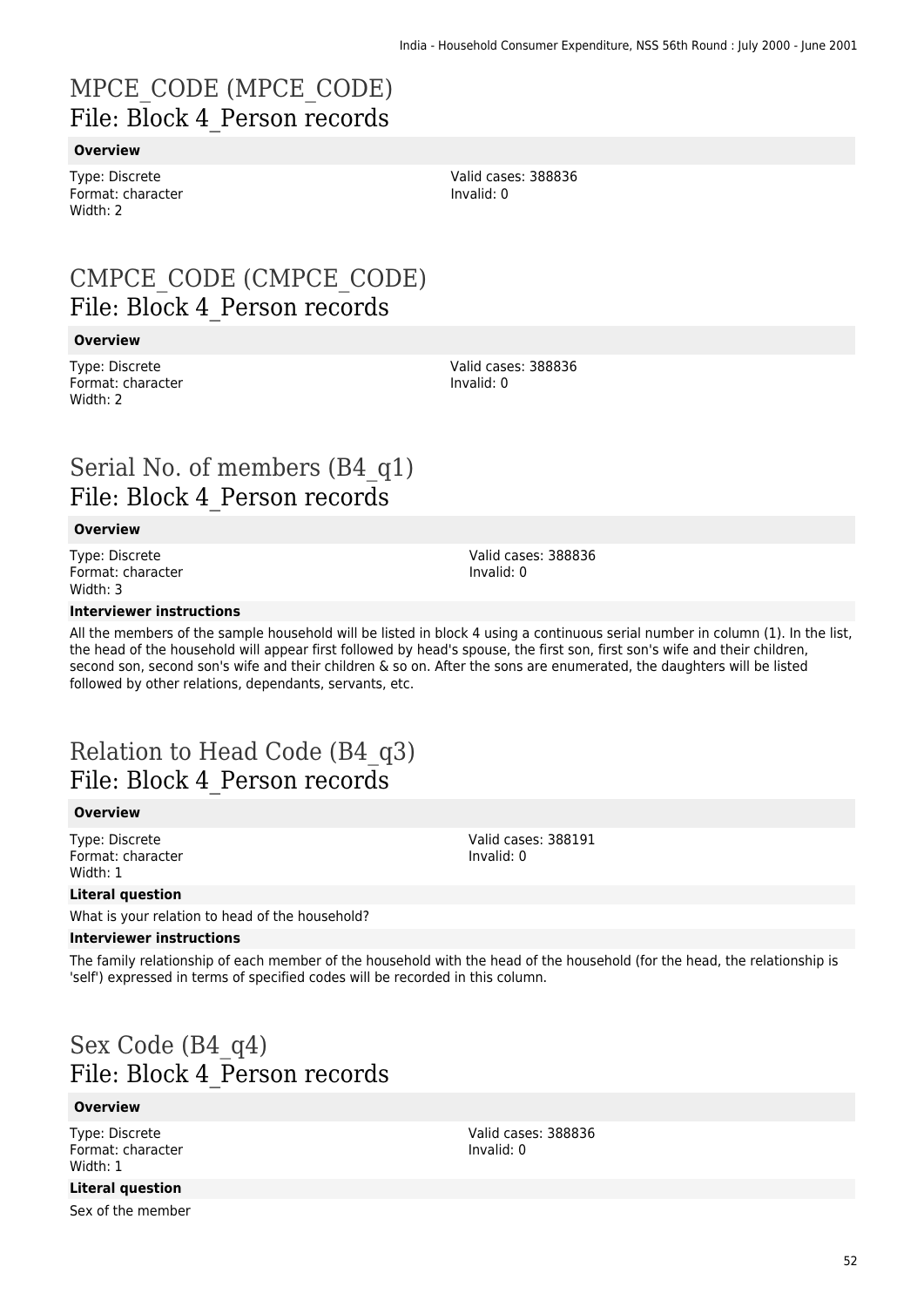## Sex Code (B4\_q4) File: Block 4\_Person records

### **Interviewer instructions**

For each and every member of the household, sex in terms of the code (male-1, female-2) will be recorded in this column. For eunuch, code '1' will be recorded.

## Age  $(B4\ q5)$ File: Block 4\_Person records

#### **Overview**

Type: Continuous Format: numeric Width: 2 Decimals: 0 Range: 0-99

Valid cases: 388756 Invalid: 80 Minimum: 0 Maximum: 99 Mean: 26.3 Standard deviation: 18.7

#### **Literal question**

Age of the member

#### **Interviewer instructions**

The age in completed years of all the members listed will be ascertained and recorded in column (5). For infants below one year of age at the time of listing, '0' will be entered in column (5). Similarly, for persons of age 99 years or more, 99 will be entered in this column.

## Marital Status Code (B4\_q6) File: Block 4\_Person records

#### **Overview**

Type: Discrete Format: character Width: 1

Valid cases: 388763 Invalid: 0

Valid cases: 388836

Invalid: 0

### **Literal question**

Marital status of the member

#### **Interviewer instructions**

The marital status of each member will be recorded in terms of the specified code in this column.

## General Education Code (B4\_q7) File: Block 4\_Person records

#### **Overview**

Type: Discrete Format: character Width: 2

### **Literal question**

Education of the member

### **Interviewer instructions**

Information regarding the level of general education attained by the members of the household listed will be recorded in column (7) in terms of the specified code. For the purpose of making entries in this column, only the course successfully completed will be considered. For instance, for a person who has studied up to say, first year B.A., his/her educational attainment will be considered as higher secondary (code 9). For a person who has studied up to 12th standard but has not appeared for the final examination or has failed, his/her educational attainment will be considered under 'secondary' (code 8).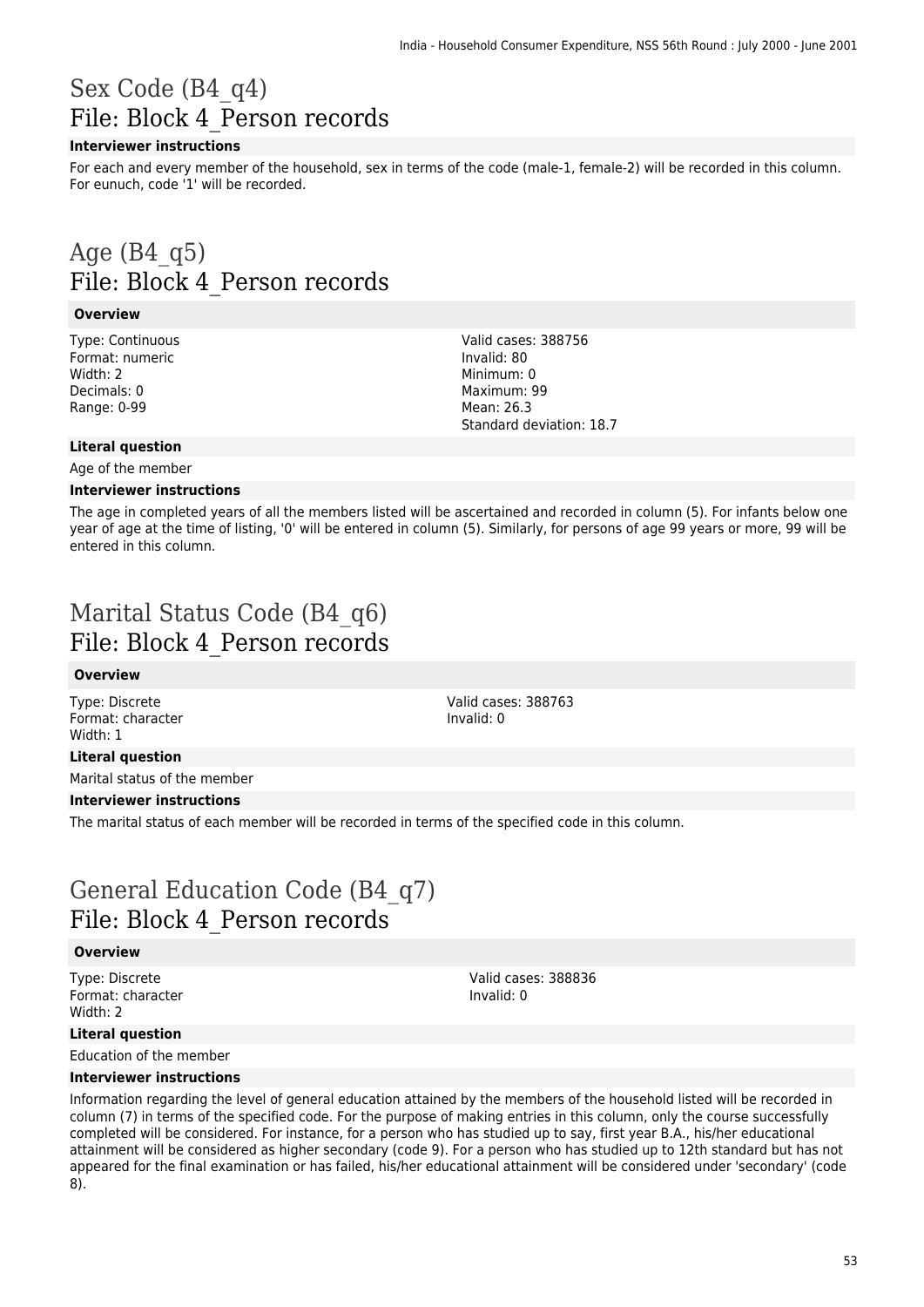## Usual Activity. Principal Status (B4\_q8) File: Block 4\_Person records

#### **Overview**

Type: Discrete Format: character Width: 2

#### **Interviewer instructions**

Classification of each individual into a unique status poses a problem when more than one of the three activity statuses listed above concurrently obtain for a person. In such an eventuality, the identification uniquely under any one of the three activity statuses is done by adopting either the major time or priority criterion. The former is used for classification of persons under 'usual activity status' and the latter for classification of persons under 'current activity status'. The three major activity statuses have been further sub-divided into several detailed activity categories. If a person categorised as engaged in economic/non-economic activity, by adopting one of the two criteria mentioned above, is found to be pursuing more than one economic/non-economic activity during the reference period, the appropriate detailed status code will relate to the activity in which relatively more time has been spent.

## Usual Activity. Principal NIC code (B4\_q9) File: Block 4\_Person records

#### **Overview**

Type: Discrete Format: character Width: 2

Valid cases: 137510 Invalid: 0

Valid cases: 388836

Invalid: 0

#### **Interviewer instructions**

Classification of each individual into a unique status poses a problem when more than one of the three activity statuses listed above concurrently obtain for a person. In such an eventuality, the identification uniquely under any one of the three activity statuses is done by adopting either the major time or priority criterion. The former is used for classification of persons under 'usual activity status' and the latter for classification of persons under 'current activity status'. The three major activity statuses have been further sub-divided into several detailed activity categories. If a person categorised as engaged in economic/non-economic activity, by adopting one of the two criteria mentioned above, is found to be pursuing more than one economic/non-economic activity during the reference period, the appropriate detailed status code will relate to the activity in which relatively more time has been spent.

## Usual Activity. Subsidiary Status (B4\_q10) File: Block 4\_Person records

#### **Overview**

Type: Discrete Format: character Width: 2

Valid cases: 30326 Invalid: 0

#### **Interviewer instructions**

Classification of each individual into a unique status poses a problem when more than one of the three activity statuses listed above concurrently obtain for a person. In such an eventuality, the identification uniquely under any one of the three activity statuses is done by adopting either the major time or priority criterion. The former is used for classification of persons under 'usual activity status' and the latter for classification of persons under 'current activity status'. The three major activity statuses have been further sub-divided into several detailed activity categories. If a person categorised as engaged in economic/non-economic activity, by adopting one of the two criteria mentioned above, is found to be pursuing more than one economic/non-economic activity during the reference period, the appropriate detailed status code will relate to the activity in which relatively more time has been spent.

## Usual Activity. Subsidiary NIC code (B4\_q11) File: Block 4\_Person records

**Overview**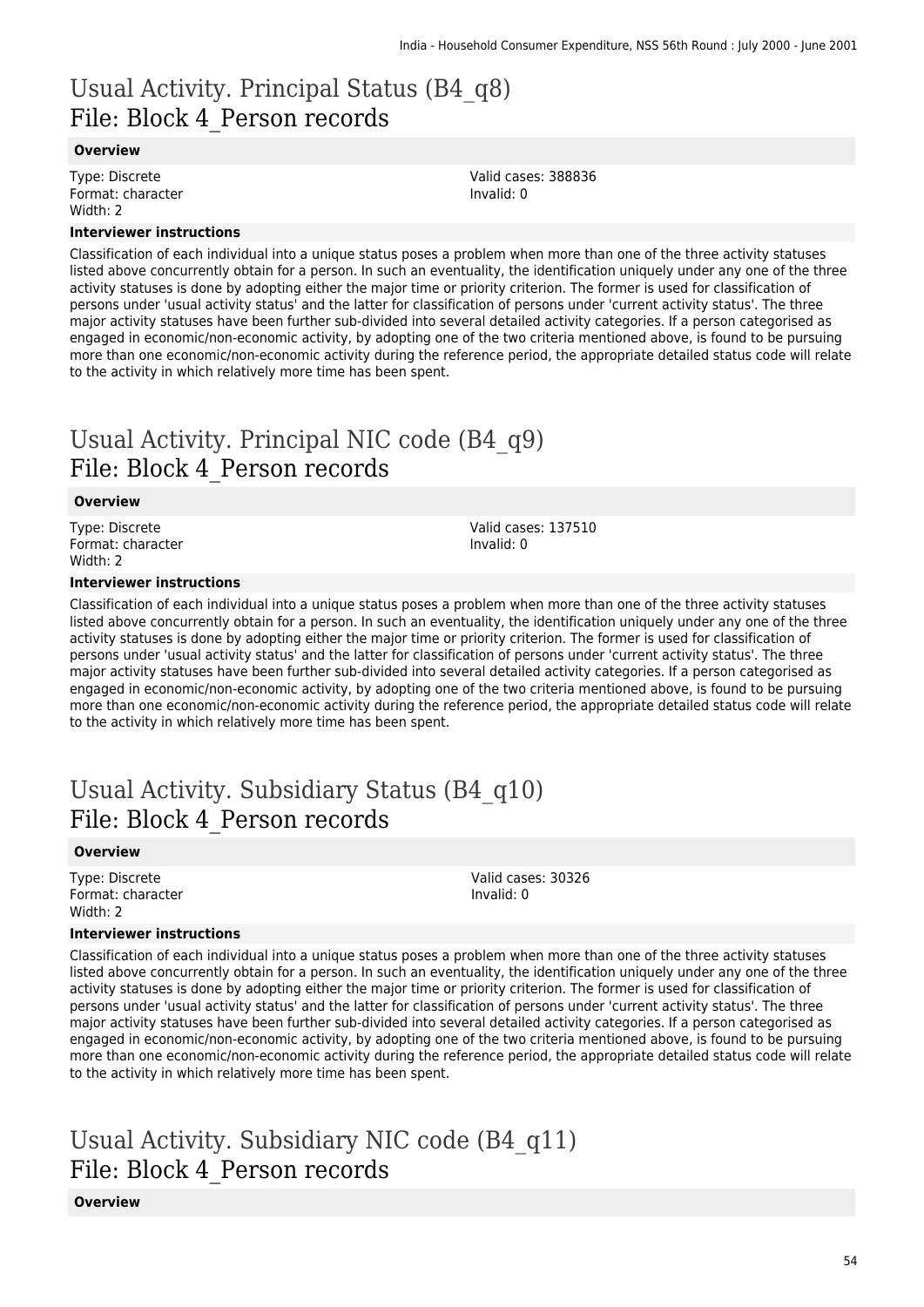## Usual Activity. Subsidiary NIC code (B4\_q11) File: Block 4\_Person records

Type: Discrete Format: character Width: 2

**Interviewer instructions**

Classification of each individual into a unique status poses a problem when more than one of the three activity statuses listed above concurrently obtain for a person. In such an eventuality, the identification uniquely under any one of the three activity statuses is done by adopting either the major time or priority criterion. The former is used for classification of persons under 'usual activity status' and the latter for classification of persons under 'current activity status'. The three major activity statuses have been further sub-divided into several detailed activity categories. If a person categorised as engaged in economic/non-economic activity, by adopting one of the two criteria mentioned above, is found to be pursuing more than one economic/non-economic activity during the reference period, the appropriate detailed status code will relate to the activity in which relatively more time has been spent.

# Weekly Activity. Status (B4\_q12) File: Block 4\_Person records

#### **Overview**

Type: Discrete Format: character Width: 2

#### **Interviewer instructions**

Valid cases: 388836 Invalid: 0

Valid cases: 136760

Invalid: 0

Valid cases: 30326

Invalid: 0

Classification of each individual into a unique status poses a problem when more than one of the three activity statuses listed above concurrently obtain for a person. In such an eventuality, the identification uniquely under any one of the three activity statuses is done by adopting either the major time or priority criterion. The former is used for classification of persons under 'usual activity status' and the latter for classification of persons under 'current activity status'. The three major activity statuses have been further sub-divided into several detailed activity categories. If a person categorised as engaged in economic/non-economic activity, by adopting one of the two criteria mentioned above, is found to be pursuing more than one economic/non-economic activity during the reference period, the appropriate detailed status code will relate to the activity in which relatively more time has been spent.

### Weekly Activity NIC code (B4\_q13) File: Block 4\_Person records

#### **Overview**

Type: Discrete Format: character Width: 2

#### **Interviewer instructions**

Classification of each individual into a unique status poses a problem when more than one of the three activity statuses listed above concurrently obtain for a person. In such an eventuality, the identification uniquely under any one of the three activity statuses is done by adopting either the major time or priority criterion. The former is used for classification of persons under 'usual activity status' and the latter for classification of persons under 'current activity status'. The three major activity statuses have been further sub-divided into several detailed activity categories. If a person categorised as engaged in economic/non-economic activity, by adopting one of the two criteria mentioned above, is found to be pursuing more than one economic/non-economic activity during the reference period, the appropriate detailed status code will relate to the activity in which relatively more time has been spent.

## Days Stayed away (B4\_q14) File: Block 4\_Person records

#### **Overview**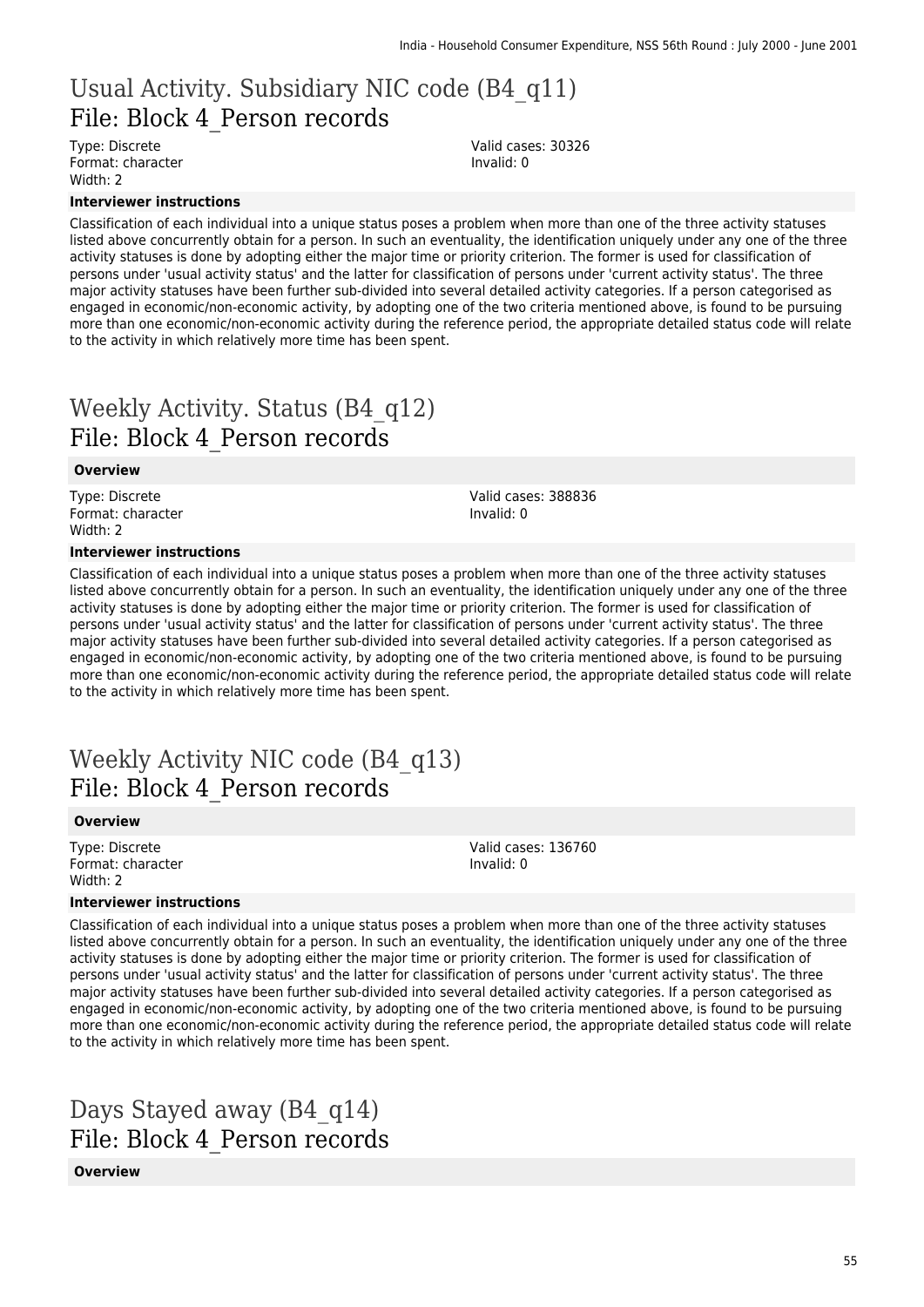## Days Stayed away (B4\_q14) File: Block 4\_Person records

Type: Continuous Format: numeric Width: 2 Decimals: 0 Range: 0-30

Valid cases: 108018 Invalid: 280818 Minimum: 0 Maximum: 30 Mean: 2 Standard deviation: 5.1

#### **Literal question**

How many days a member has stayed away from the household?

#### **Interviewer instructions**

The number of days for which the member 'stayed away from home' during the 30 days preceding the date of enquiry should be recorded here. A continuous absence from home for 24 hours will be reckoned as a 'day stayed away'. That is, the entry will be made in completed number of days and any fraction of a day will be ignored. The location of the place where the person stayed, having been away from his/her own household, may also be within the same village/town and staying away will not only mean physical absence but also non- participation in food consumption from his/her own household.

## No. of Meals per day (B4\_q15) File: Block 4\_Person records

#### **Overview**

Type: Continuous Format: numeric Width: 1 Decimals: 0 Range: 0-3

Valid cases: 387737 Invalid: 1099 Minimum: 0 Maximum: 3  $Mean: 2.4$ Standard deviation: 0.6

#### **Description**

A 'meal' is composed of one or more readily eatable (generally cooked) items of food, the usually major constituent of which is cereals. The meals consumed by a person twice or thrice a day provide him/her the required energy (calorie) and other nutrients for living and for pursuing his/her normal avocations. A 'meal', as opposed to 'snacks', 'nashta' or 'high tea', contains larger quantum and variety of food. In rare cases, a full meal may contain larger quantity of non-cereal food. Even then, if the quantum of food in a plate is heavy as a meal, the contents of the food plate will also be considered as a 'meal'. Sometimes the contents of a 'nashta' may not be very different from the contents of a 'meal'. The difference in quantity will therefore be the guiding factor for deciding whether the plate is to be labelled as a 'meal' or a 'nashta'.

#### **Literal question**

How many meals do you usually take in a day?

#### **Interviewer instructions**

The number of meals consumed by a person is usually reported as 2 or 3. In rare cases, one may come across a person who may be taking food only once in a day or more than three times a day. While in the former case the number of meals for the person will be 1 per day, in the latter case, however, only 3 should be entered. That is, in this column, the recorded number of meals taken in a day, even if it is reported to be higher, should not exceed 3. A breast-fed baby does not directly share the food consumed by members of the household. Hence for such babies the entry in this column will be '0'. To have a clear idea of what constitutes a meal, the following three paragraphs may be referred to.

### Meals (School) (B4\_q16) File: Block 4\_Person records

#### **Overview**

Type: Continuous Format: numeric Width: 2 Decimals: 0 Range: 0-90

Valid cases: 41573 Invalid: 347263 Minimum: 0 Maximum: 90 Mean: 1.9 Standard deviation: 6.9

**Literal question**

56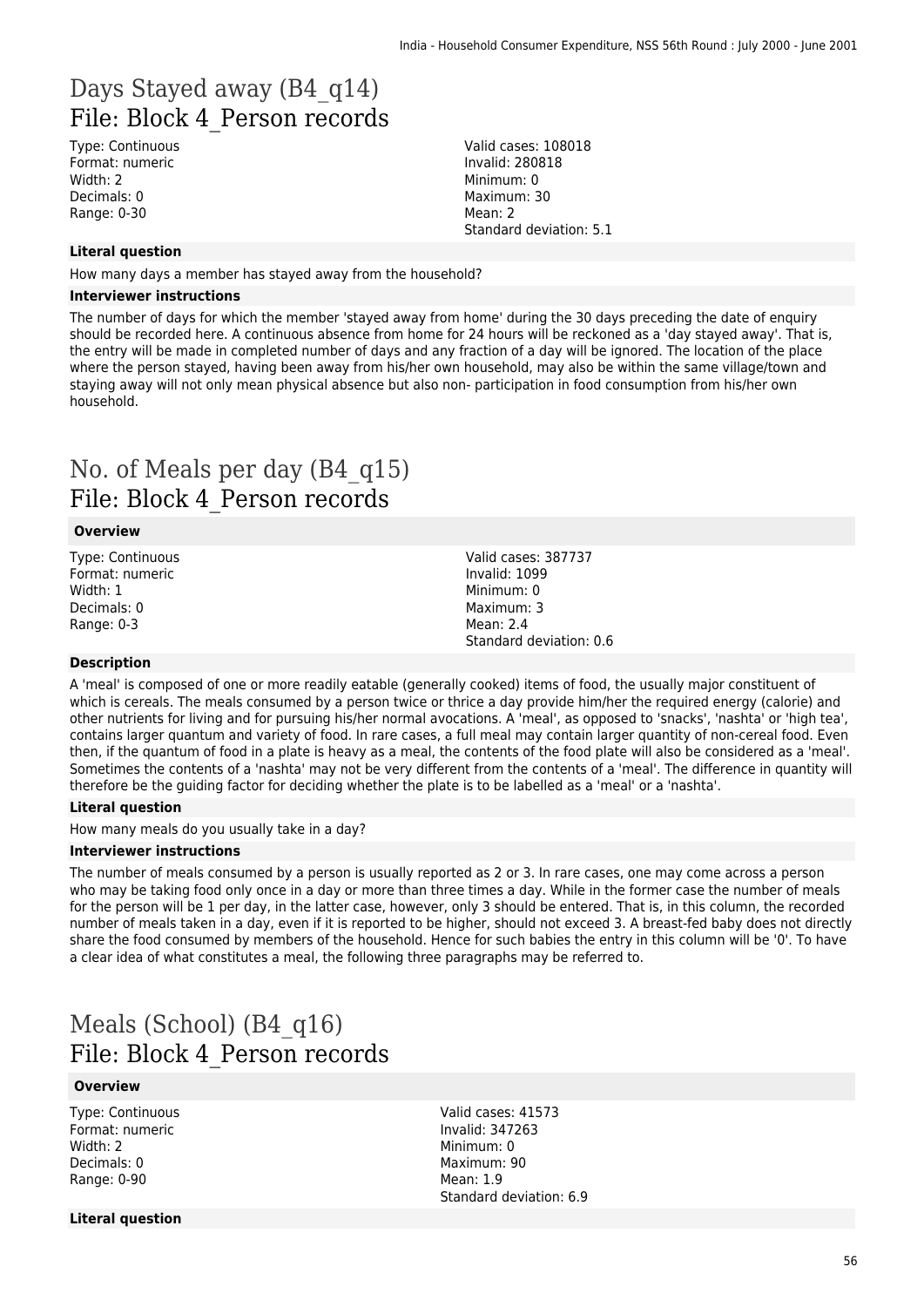### Meals (School) (B4\_q16) File: Block 4\_Person records

If you or any member of the household take meals free of cost from school, balwadi etc, then how many such meals are taken in a day?

### **Interviewer instructions**

Columns (16), (17)  $\&$  (18) pertain to meals taken away from home without payment.

## Meals (Employer) (B4\_q17) File: Block 4\_Person records

#### **Overview**

Type: Continuous Format: numeric Width: 2 Decimals: 0 Range: 0-90

Valid cases: 39800 Invalid: 349036 Minimum: 0 Maximum: 90 Mean: 1.6 Standard deviation: 8.8

### **Literal question**

If you or any member of the household take meals free of cost from employer, then how many such meals do you take in a day?

### **Interviewer instructions**

Columns (16), (17) & (18) pertain to meals taken away from home without payment.

## Meals (Others) (B4\_q18) File: Block 4\_Person records

### **Overview**

Type: Continuous Format: numeric Width: 2 Decimals: 0 Range: 0-90

Valid cases: 68504 Invalid: 320332 Minimum: 0 Maximum: 90 Mean: 6.6 Standard deviation: 13.8

### **Literal question**

If you or any member of the household take meals free of cost from others, then how many such meals do you take in a day?

### **Interviewer instructions**

Columns (16), (17) & (18) pertain to meals taken away from home without payment.

## Meals (Payment) (B4\_q19) File: Block 4\_Person records

#### **Overview**

Type: Continuous Format: numeric Width: 2 Decimals: 0 Range: 0-90

Valid cases: 48344 Invalid: 340492 Minimum: 0 Maximum: 90  $M$ ean: 44 Standard deviation: 13.2

### **Literal question**

If you or any member of the household take meals away from home on payment, then how many such meals do you take?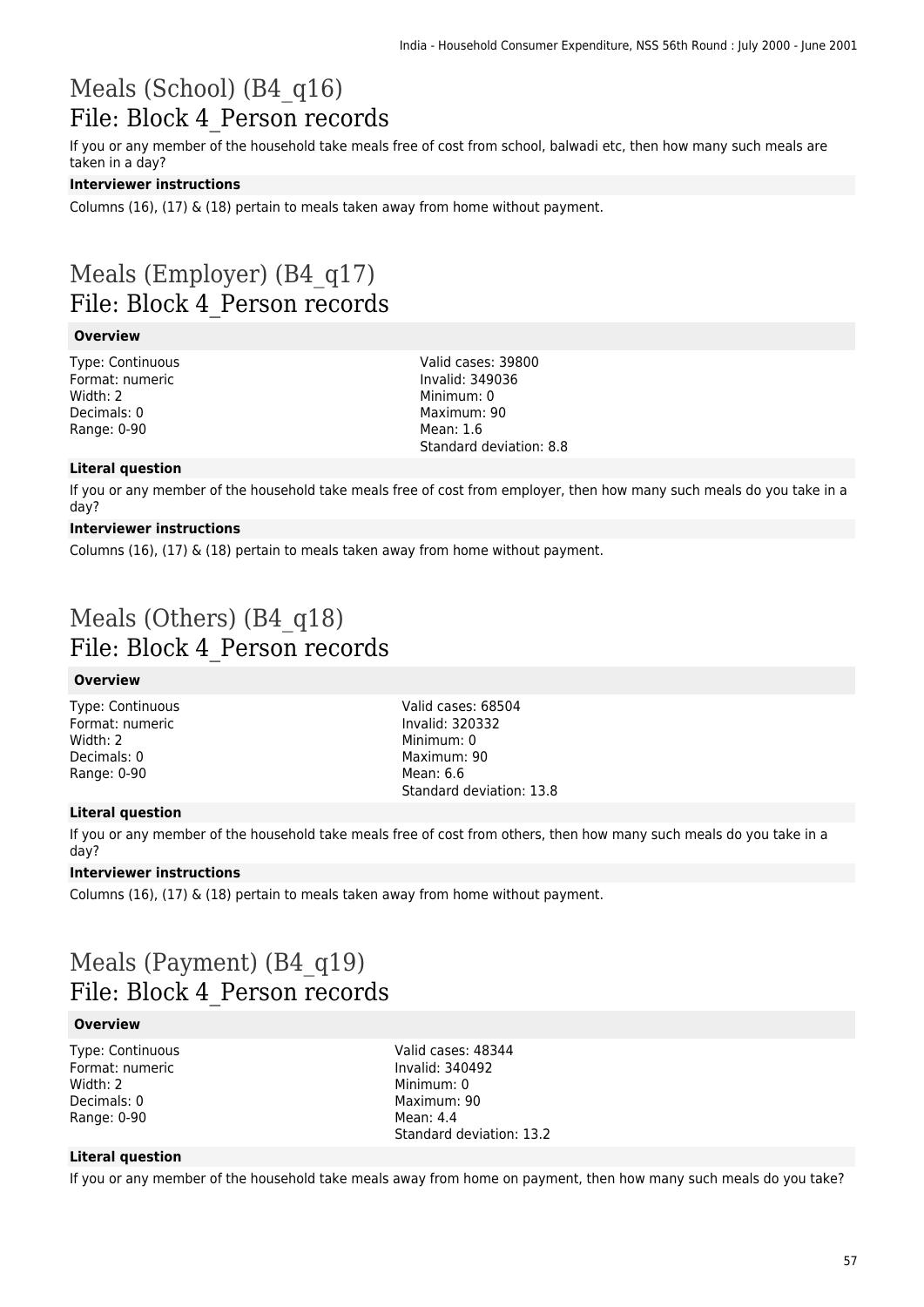## Meals(At Home) (B4\_q20) File: Block 4\_Person records

### **Overview**

Type: Continuous Format: numeric Width: 2 Decimals: 0 Range: 0-99

#### **Literal question**

How many meals are taken at home in a day?

## Sub sample Multiplier (Wgt\_SubSample) File: Block 4\_Person records

#### **Overview**

Type: Continuous Format: numeric Width: 10 Decimals: 2 Range: 1-1362357

Valid cases: 388836 Invalid: 0 Minimum: 1 Maximum: 1362357 Mean: 4738.9 Standard deviation: 19719.1

Valid cases: 384450 Invalid: 4386 Minimum: 0 Maximum: 99 Mean: 70.3

Standard deviation: 17.3

## Combined Multiplier (Wgt\_Combined) File: Block 4\_Person records

#### **Overview**

Type: Continuous Format: numeric Width: 9 Decimals: 2 Range: 0.5-681178.5 Valid cases: 388836 Invalid: 0 Minimum: 0.5 Maximum: 681178.5 Mean: 2370.6 Standard deviation: 9860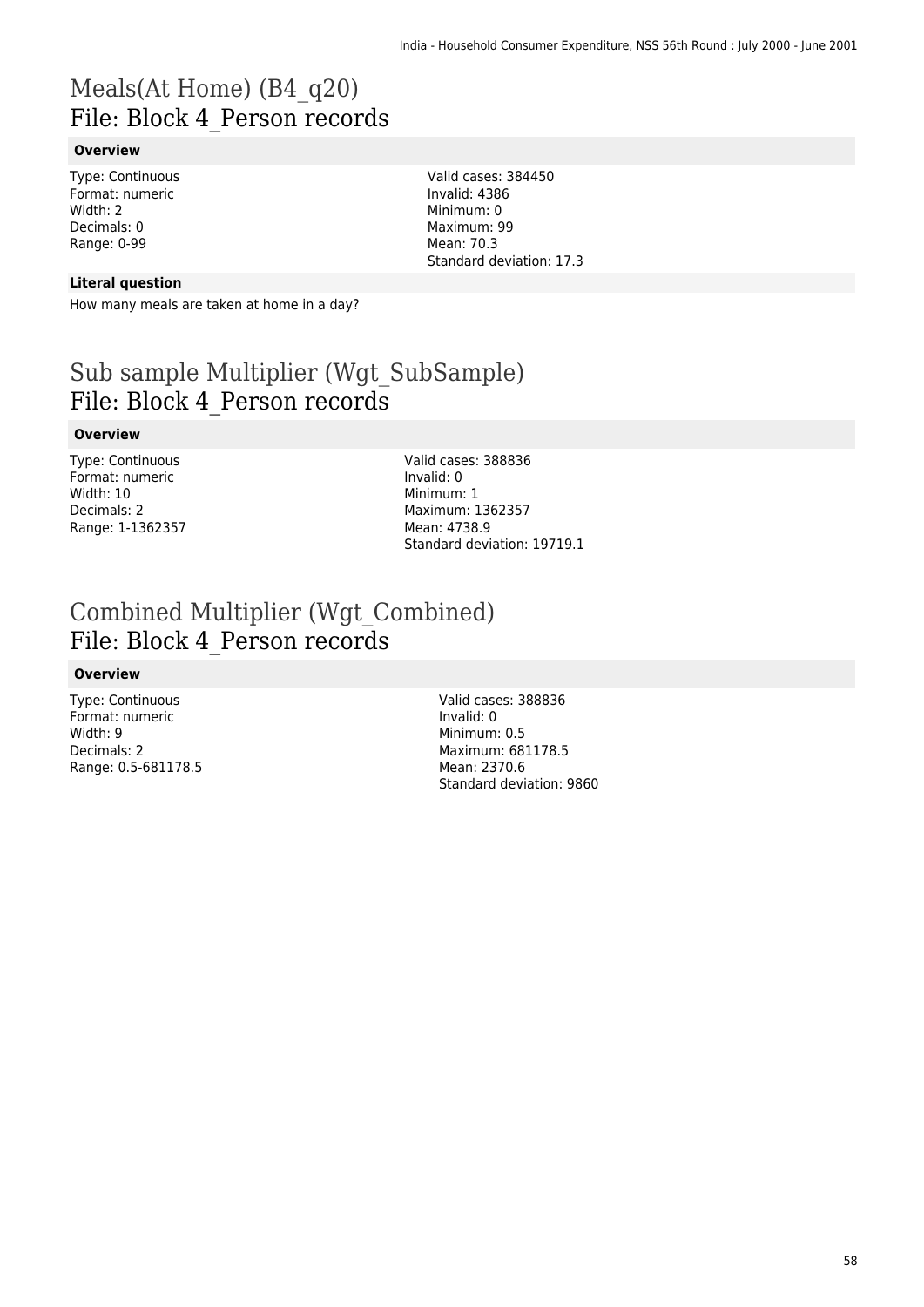## Key to identify a household (HHID2) File: Block 5\_Monthly household expenditure on food and non-food items

### **Overview**

Type: Discrete Format: character Width: 8

Valid cases: 3707564 Invalid: 0

### ID (ID) File: Block 5\_Monthly household expenditure on food and non-food items

### **Overview**

Type: Discrete Format: character Width: 2

Valid cases: 3707564 Invalid: 0

## Round Schedule (RoundSchedule) File: Block 5\_Monthly household expenditure on food and non-food items

### **Overview**

Type: Discrete Format: character Width: 3

Valid cases: 3707564 Invalid: 0

### **Description**

Indicates the NSS round and schedule number of this survey.

### SS Original (SS Original) File: Block 5\_Monthly household expenditure on food and non-food items

### **Overview**

Type: Discrete Format: character Width: 1

Valid cases: 3707564 Invalid: 0

### Sector (Sector) File: Block 5\_Monthly household expenditure on food and non-food items

### **Overview**

Type: Discrete Format: character Width: 1

Valid cases: 3707564 Invalid: 0

### **Description**

Sector : A word used for the rural-urban demarcation.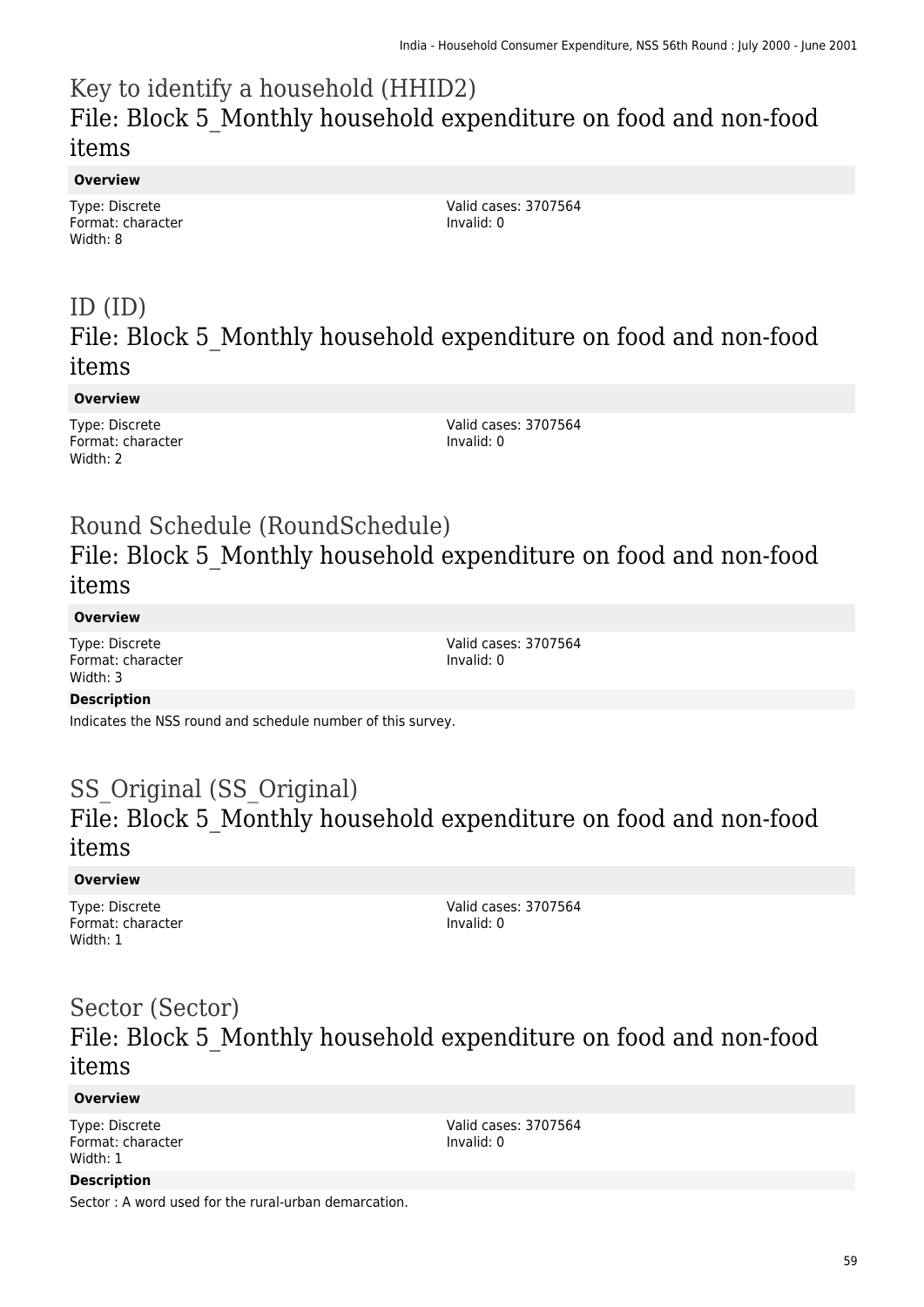## State region (State\_region) File: Block 5\_Monthly household expenditure on food and non-food items

### **Overview**

Type: Discrete Format: character Width: 3

Valid cases: 3707564 Invalid: 0

### **Description**

Regions are hierarchical domains of study below the level of State/ Union Territory in the NSS.

### State (State) File: Block 5\_Monthly household expenditure on food and non-food items

### **Overview**

Type: Discrete Format: character Width: 2

Valid cases: 3707564 Invalid: 0

### Stratum number (Stratum) File: Block 5\_Monthly household expenditure on food and non-food items

### **Overview**

Type: Discrete Format: character Width: 2

Valid cases: 3707564 Invalid: 0

### **Description**

Within each district of a State/ UT, two basic strata were formed: (i) rural stratum comprising of all rural areas of the district and (ii) urban stratum comprising of all the urban areas of the district.

## Sub Stratum (SubStratum) File: Block 5\_Monthly household expenditure on food and non-food items

### **Overview**

Type: Discrete Format: character Width: 1

Valid cases: 3707564 Invalid: 0

## District (District) File: Block 5\_Monthly household expenditure on food and non-food items

### **Overview**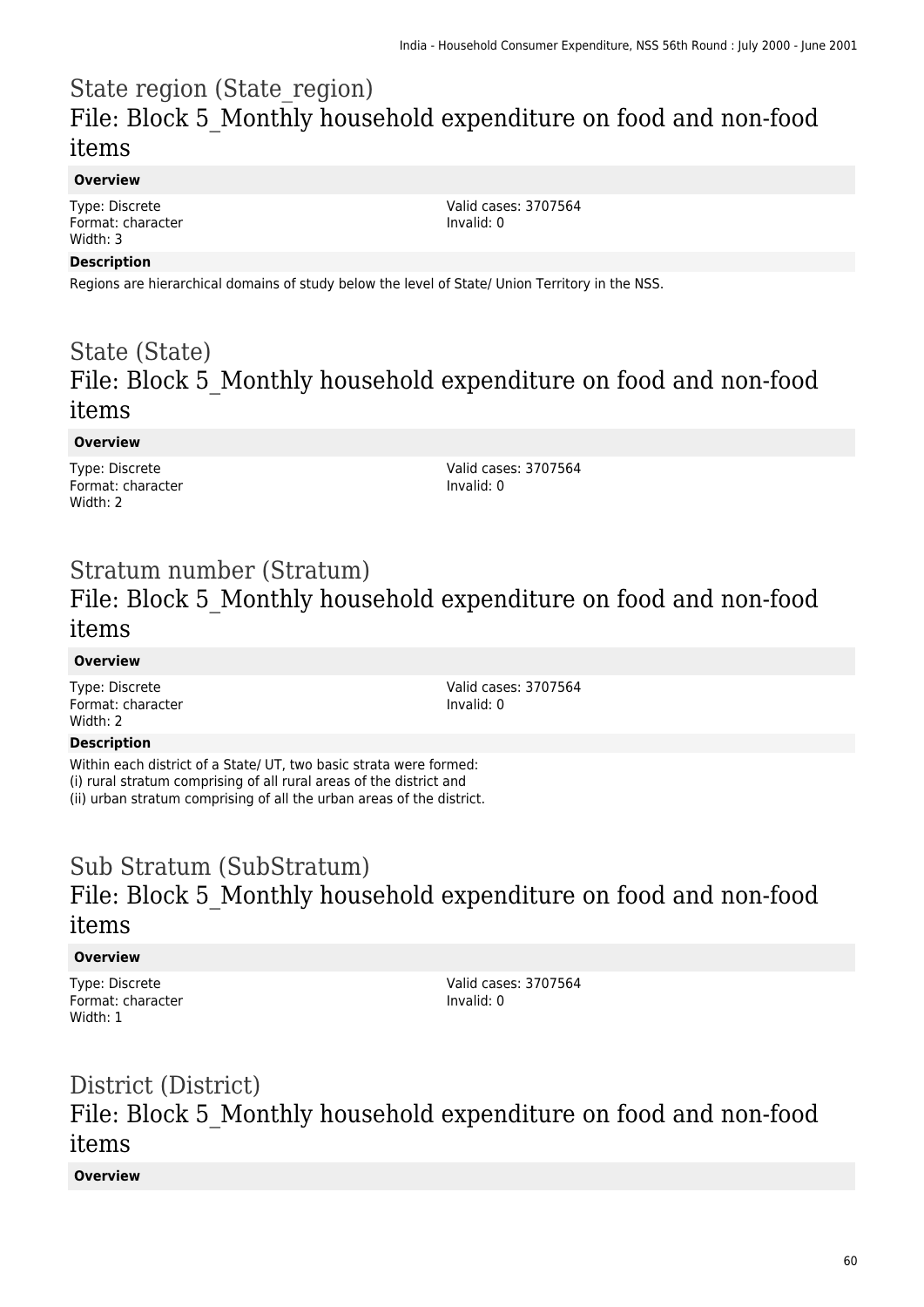## District (District) File: Block 5\_Monthly household expenditure on food and non-food items

Type: Discrete Format: character Width: 2

Valid cases: 3707564 Invalid: 0

### Sub Round (SubRound) File: Block 5\_Monthly household expenditure on food and non-food items

#### **Overview**

Type: Discrete Format: character Width: 1

Valid cases: 3707564 Invalid: 0

### **Description**

The survey period of one year of this round was divided into four sub-rounds of three months duration. Equal number of sample villages and blocks were allotted for survey in each of these four sub-rounds.

# SS Revised (SS\_Revised) File: Block 5\_Monthly household expenditure on food and non-food items

#### **Overview**

Type: Discrete Format: character Width: 1

Valid cases: 3707564 Invalid: 0

### **Description**

An important feature of the NSS sampling design is that the total sample of first stage units is drawn in the form of two or more independent and parallel samples, termed as interpenetrating sub-samples. Each sub- sample is drawn by the same sampling scheme and is capable of providing valid estimates of the population parameters. The comparison of sub-sample wise estimates shows the margin of uncertainty associated with the combined sample estimate.

Interpenetrating sub-samples have been used in NSS (i) to obtain valid estimates from each sub-round (season) of the survey round, and (ii) to ensure that Central and State samples for any State/ UT cover independent and equally valid samples of units.

The samples surveyed by the NSSO staff are termed as Central sample and the matched samples surveyed by State Government staff are termed as State sample.

## Serial no of village / Block (Vill\_Blk\_Slno) File: Block 5\_Monthly household expenditure on food and non-food items

#### **Overview**

Type: Discrete Format: character Width: 5

Valid cases: 3707564 Invalid: 0

#### **Description**

The first-stage units are census villages in the rural sector and the NSSO urban frame survey (UFS) blocks in the urban sector. This variable indicates the serial number assigned to such units.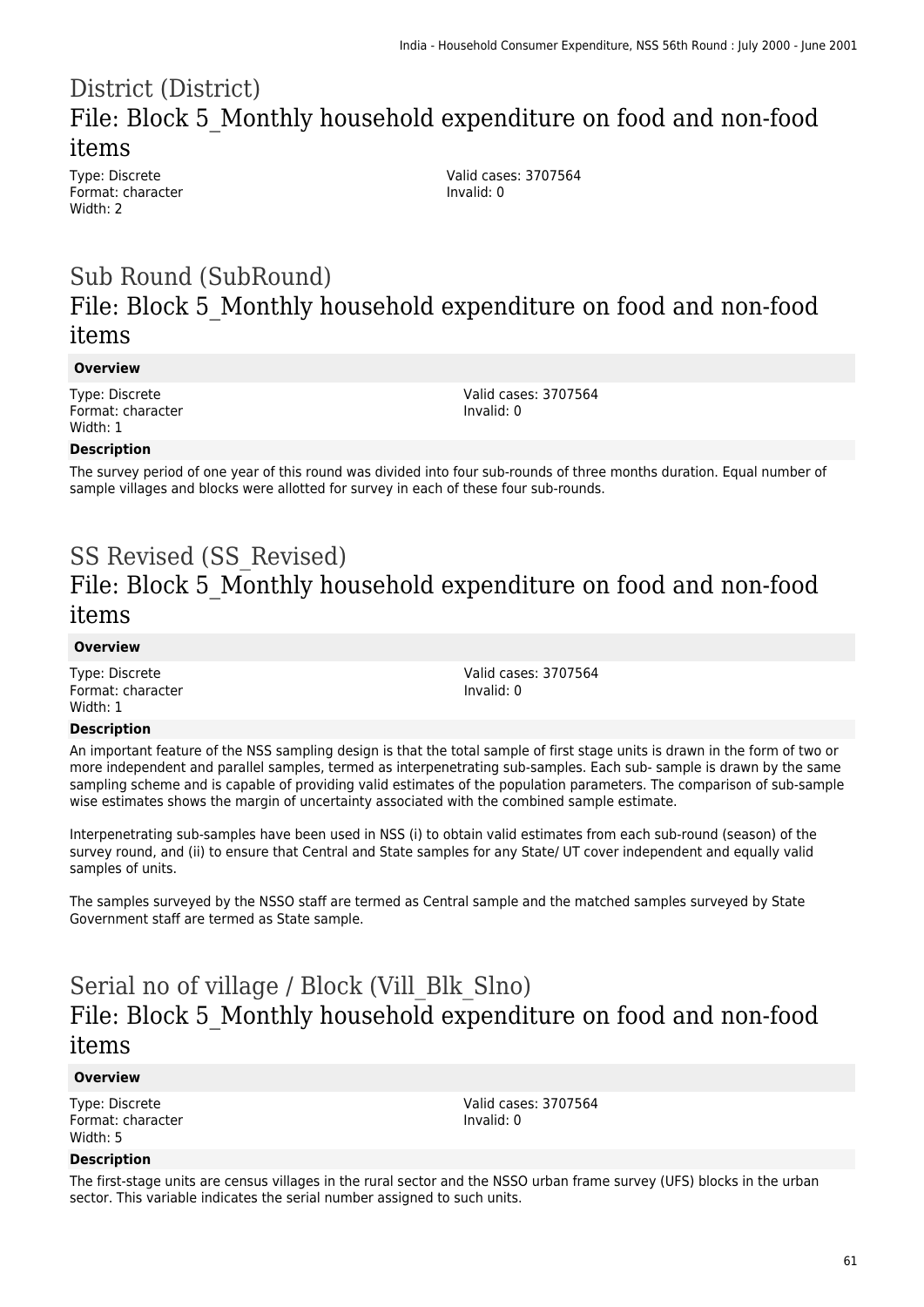## Segment number (SegmentNo) File: Block 5\_Monthly household expenditure on food and non-food items

### **Overview**

Type: Discrete Format: character Width: 1

Valid cases: 3707564 Invalid: 0

## Sample Household number (Hhold\_no) File: Block 5\_Monthly household expenditure on food and non-food items

### **Overview**

Type: Discrete Format: character Width: 2

Valid cases: 3707564 Invalid: 0

### Survey Code (Survey\_Code) File: Block 5\_Monthly household expenditure on food and non-food items

### **Overview**

Type: Discrete Format: character Width: 1

Valid cases: 3704826 Invalid: 0

### Substitution Code (Substn\_Code) File: Block 5\_Monthly household expenditure on food and non-food items

### **Overview**

Type: Discrete Format: character Width: 1

Valid cases: 194340 Invalid: 0

### NSS (NSS) File: Block 5\_Monthly household expenditure on food and non-food items

### **Overview**

Type: Discrete Format: character Width: 2

Valid cases: 3707564 Invalid: 0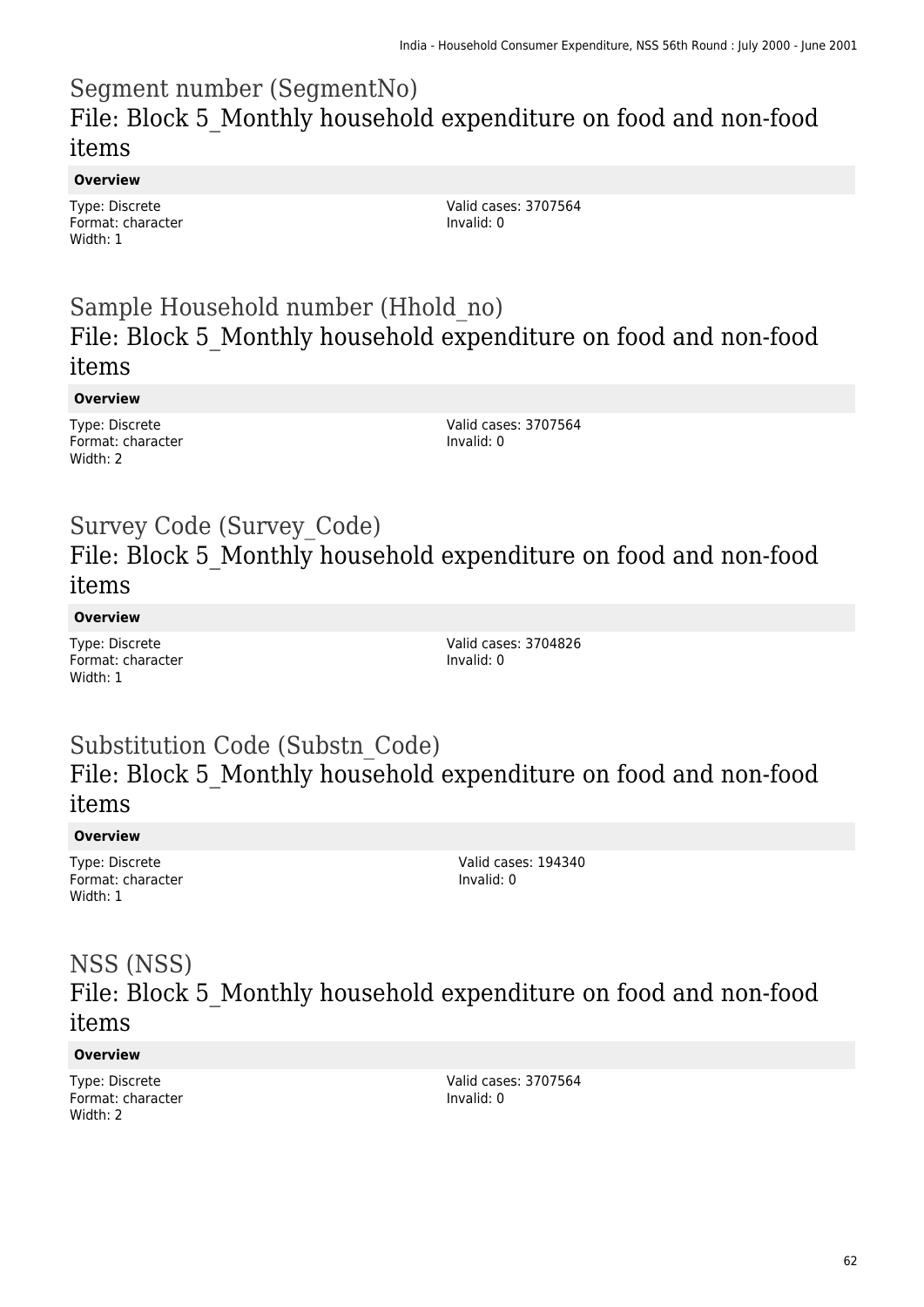## NSC (NSC) File: Block 5\_Monthly household expenditure on food and non-food items

### **Overview**

Type: Discrete Format: character Width: 3

Valid cases: 3707564 Invalid: 0

## MULT\_SS (MULT\_SS) File: Block 5\_Monthly household expenditure on food and non-food items

### **Overview**

Type: Continuous Format: numeric Width: 9 Decimals: 0 Range: 100-136235700 Valid cases: 3707564 Invalid: 0 Minimum: 100 Maximum: 136235700 Mean: 451208.3 Standard deviation: 1880131.4

# MPCE\_CODE (MPCE\_CODE)

### File: Block 5\_Monthly household expenditure on food and non-food items

### **Overview**

Type: Discrete Format: character Width: 2

Valid cases: 3707564 Invalid: 0

## CMPCE\_CODE (CMPCE\_CODE) File: Block 5\_Monthly household expenditure on food and non-food items

### **Overview**

Type: Discrete Format: character Width: 2

Valid cases: 3707564 Invalid: 0

## Block 5 Item code (B5\_q1) File: Block 5\_Monthly household expenditure on food and non-food items

### **Overview**

Type: Discrete Format: character Width: 3

Valid cases: 3707564 Invalid: 0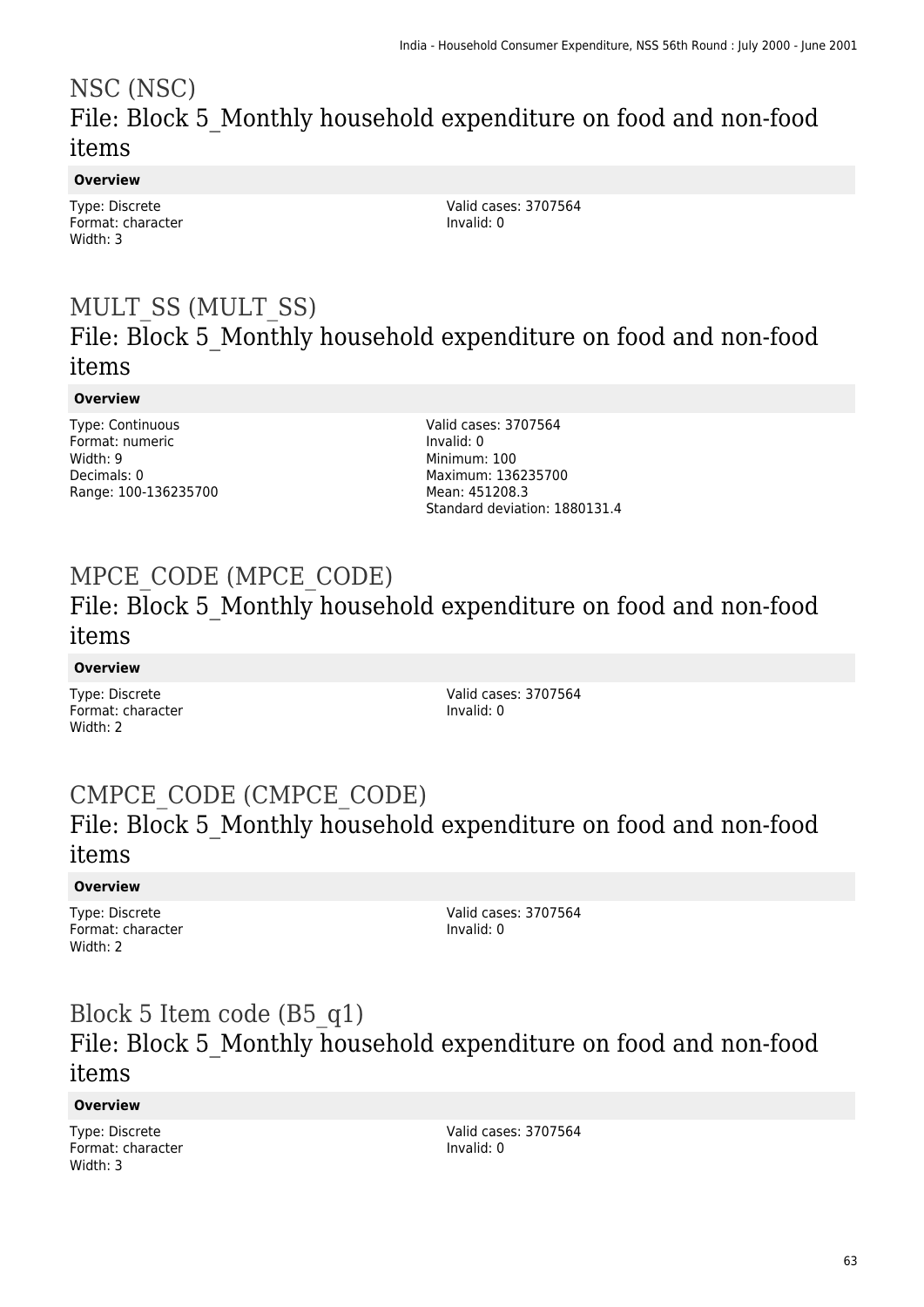## Quantity  $(0.00)$  (B5 $q3$ ) File: Block 5\_Monthly household expenditure on food and non-food items

### **Overview**

Type: Continuous Format: numeric Width: 9 Decimals: 2 Range: 0-115125

Valid cases: 3707564 Invalid: 0 Minimum: 0 Maximum: 115125 Mean: 69.8 Standard deviation: 259.1

### **Literal question**

How much quantity of the item was consumed by the household in the last 30 days?

## Value (Rs. 0.00) (B5\_q4) File: Block 5\_Monthly household expenditure on food and non-food items

#### **Overview**

Type: Continuous Format: numeric Width: 8 Decimals: 2 Range: 0-28257

Valid cases: 3707564 Invalid: 0 Minimum: 0 Maximum: 28257 Mean: 79 Standard deviation: 164.7

#### **Literal question**

What was the value of the items consumed by the household in the last 30 days?

## FoodCode (FoodCode) File: Block 5\_Monthly household expenditure on food and non-food items

#### **Overview**

Type: Discrete Format: character Width: 1

Valid cases: 3707564 Invalid: 0

## OnUseOfDurable (OnUseOfDurable) File: Block 5\_Monthly household expenditure on food and non-food items

#### **Overview**

Type: Discrete Format: character Width: 1

Valid cases: 0 Invalid: 0

Sub sample Multiplier (Wgt\_SubSample) File: Block 5\_Monthly household expenditure on food and non-food items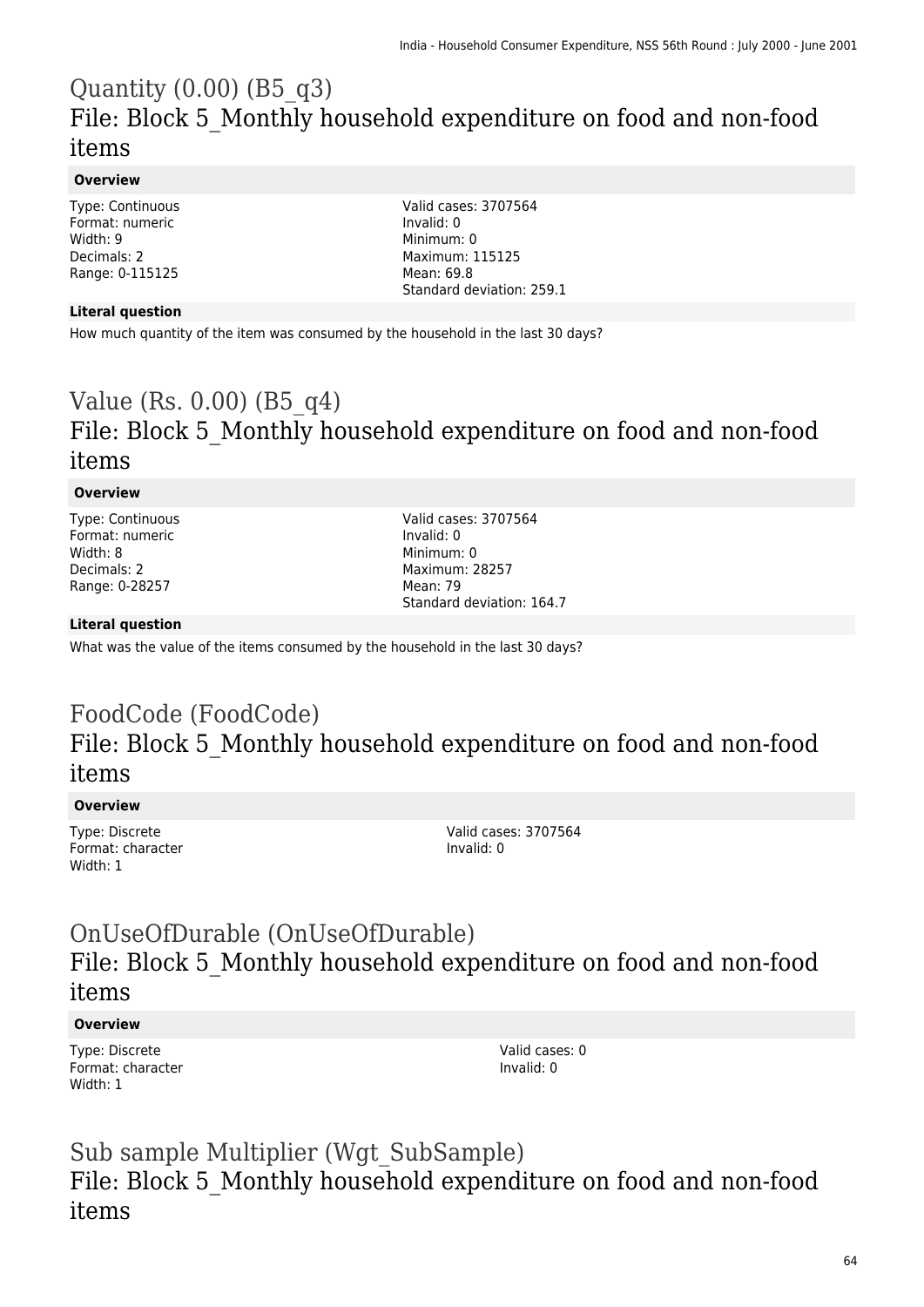## Sub sample Multiplier (Wgt\_SubSample) File: Block 5\_Monthly household expenditure on food and non-food items

### **Overview**

Type: Continuous Format: numeric Width: 10 Decimals: 2 Range: 1-1362357 Valid cases: 3707564 Invalid: 0 Minimum: 1 Maximum: 1362357 Mean: 4512.1 Standard deviation: 18801.3

## Combined Multiplier (Wgt\_Combined) File: Block 5\_Monthly household expenditure on food and non-food items

#### **Overview**

Type: Continuous Format: numeric Width: 9 Decimals: 2 Range: 0.5-681178.5

Valid cases: 3707564 Invalid: 0 Minimum: 0.5 Maximum: 681178.5 Mean: 2257 Standard deviation: 9401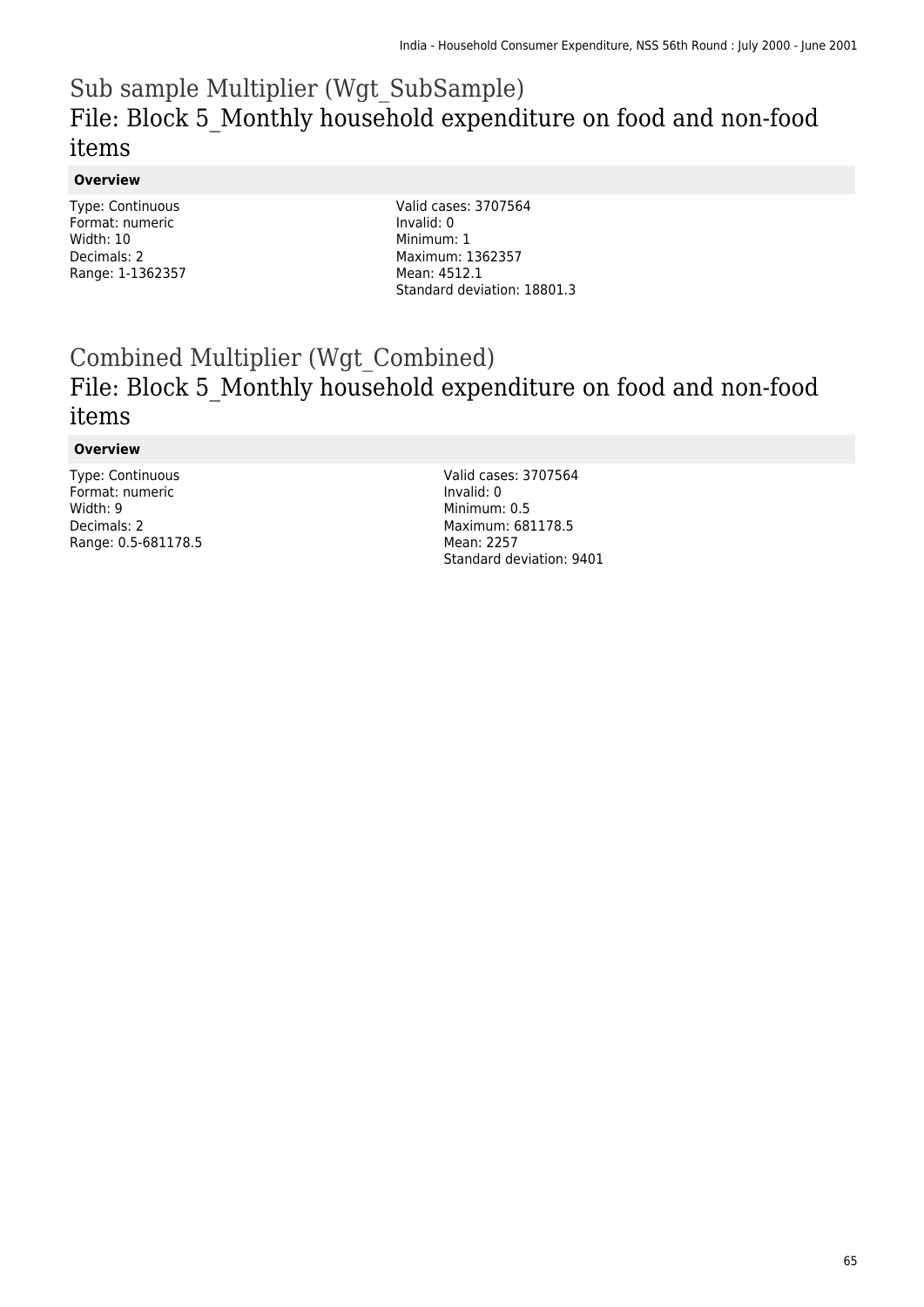# Key to identify a household (HHID) File: Block 5pt1\_Monthly household expenditure on fuel and light

### **Overview**

Type: Discrete Format: character Width: 8

Valid cases: 400000 Invalid: 0

# ID (ID) File: Block 5pt1 Monthly household expenditure on fuel and light

### **Overview**

Type: Discrete Format: character Width: 2

Valid cases: 400000 Invalid: 0

# Round Schedule (RoundSchedule) File: Block 5pt1 Monthly household expenditure on fuel and light

### **Overview**

Type: Discrete Format: character Width: 3

Valid cases: 400000 Invalid: 0

### **Description**

Indicates the NSS round and schedule number of this survey.

# SS Original (SS Original) File: Block 5pt1 Monthly household expenditure on fuel and light

### **Overview**

Type: Discrete Format: character Width: 1

Valid cases: 400000 Invalid: 0

## Sector (Sector) File: Block 5pt1 Monthly household expenditure on fuel and light

### **Overview**

Type: Discrete Format: character Width: 1

Valid cases: 400000 Invalid: 0

### **Description**

Sector : A word used for the rural-urban demarcation.

## State region (State\_region) File: Block 5pt1 Monthly household expenditure on fuel and light **Overview**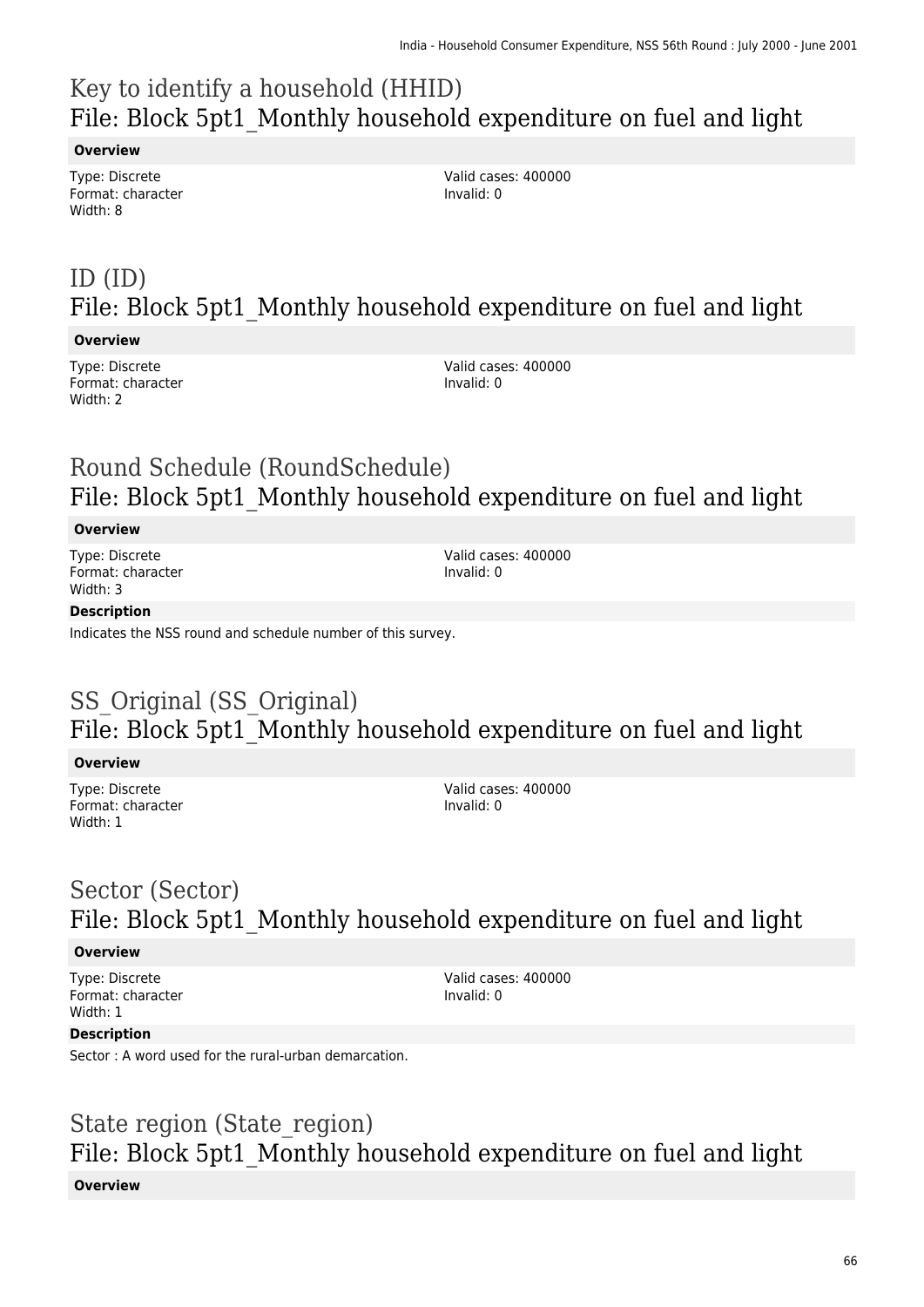## State region (State\_region) File: Block 5pt1 Monthly household expenditure on fuel and light

Type: Discrete Format: character Width: 3

Valid cases: 400000 Invalid: 0

### **Description**

Regions are hierarchical domains of study below the level of State/ Union Territory in the NSS.

## State (State) File: Block 5pt1 Monthly household expenditure on fuel and light

### **Overview**

Type: Discrete Format: character Width: 2

Valid cases: 400000 Invalid: 0

## Stratum number (Stratum) File: Block 5pt1 Monthly household expenditure on fuel and light

#### **Overview**

Type: Discrete Format: character Width: 2

Valid cases: 400000 Invalid: 0

#### **Description**

Within each district of a State/ UT, two basic strata were formed: (i) rural stratum comprising of all rural areas of the district and (ii) urban stratum comprising of all the urban areas of the district.

## Sub Stratum (SubStratum) File: Block 5pt1 Monthly household expenditure on fuel and light

#### **Overview**

Type: Discrete Format: character Width: 1

Valid cases: 400000 Invalid: 0

## District (District) File: Block 5pt1\_Monthly household expenditure on fuel and light

#### **Overview**

Type: Discrete Format: character Width: 2

Valid cases: 400000 Invalid: 0

# Sub Round (SubRound) File: Block 5pt1 Monthly household expenditure on fuel and light

### **Overview**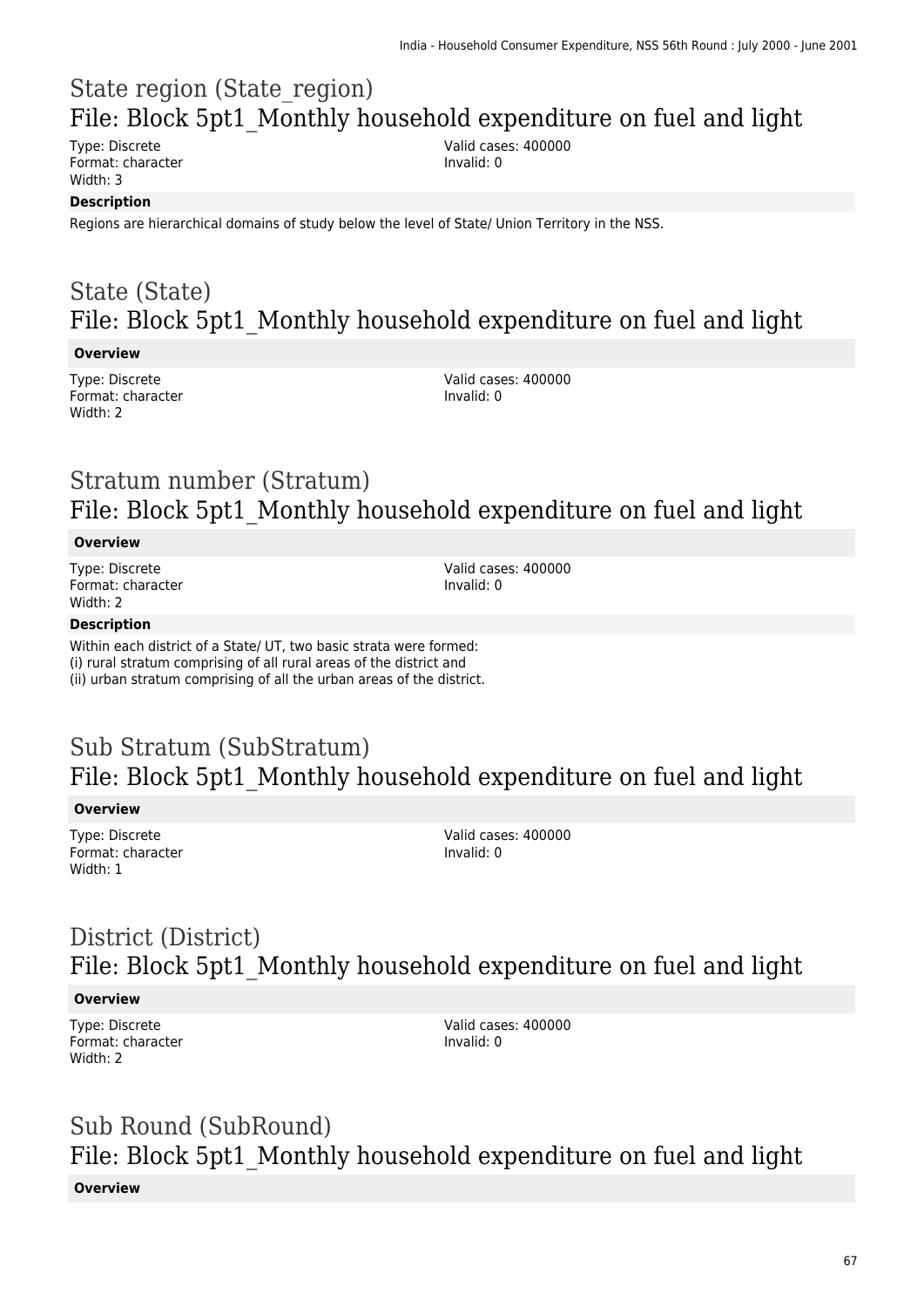# Sub Round (SubRound) File: Block 5pt1 Monthly household expenditure on fuel and light

Type: Discrete Format: character Width: 1

Valid cases: 400000 Invalid: 0

### **Description**

The survey period of one year of this round was divided into four sub-rounds of three months duration. Equal number of sample villages and blocks were allotted for survey in each of these four sub-rounds.

# SS Revised (SS\_Revised) File: Block 5pt1\_Monthly household expenditure on fuel and light

#### **Overview**

Type: Discrete Format: character Width: 1

Valid cases: 400000 Invalid: 0

#### **Description**

An important feature of the NSS sampling design is that the total sample of first stage units is drawn in the form of two or more independent and parallel samples, termed as interpenetrating sub-samples. Each sub- sample is drawn by the same sampling scheme and is capable of providing valid estimates of the population parameters. The comparison of sub-sample wise estimates shows the margin of uncertainty associated with the combined sample estimate.

Interpenetrating sub-samples have been used in NSS (i) to obtain valid estimates from each sub-round (season) of the survey round, and (ii) to ensure that Central and State samples for any State/ UT cover independent and equally valid samples of units.

The samples surveyed by the NSSO staff are termed as Central sample and the matched samples surveyed by State Government staff are termed as State sample.

## Serial no of village / Block (Vill\_Blk\_Slno) File: Block 5pt1 Monthly household expenditure on fuel and light

#### **Overview**

Type: Discrete Format: character Width: 5

Valid cases: 400000 Invalid: 0

### **Description**

The first-stage units are census villages in the rural sector and the NSSO urban frame survey (UFS) blocks in the urban sector. This variable indicates the serial number assigned to such units.

## Segment number (SegmentNo) File: Block 5pt1\_Monthly household expenditure on fuel and light

#### **Overview**

Type: Discrete Format: character Width: 1

Valid cases: 400000 Invalid: 0

# Sample Household number (Hhold\_no) File: Block 5pt1\_Monthly household expenditure on fuel and light

#### **Overview**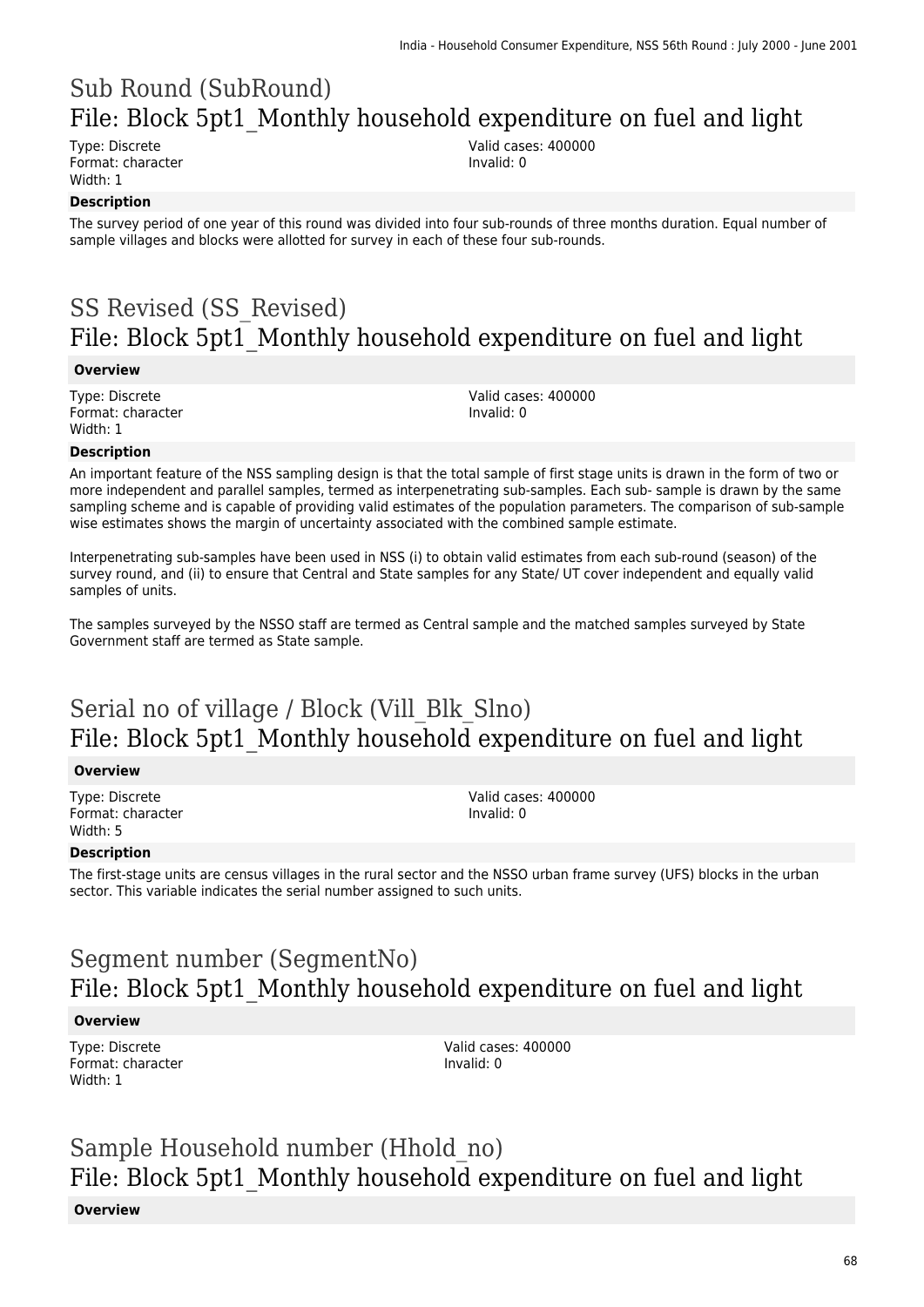# Sample Household number (Hhold\_no) File: Block 5pt1\_Monthly household expenditure on fuel and light

Type: Discrete Format: character Width: 2

Valid cases: 400000 Invalid: 0

## Survey Code (Survey\_Code) File: Block 5pt1 Monthly household expenditure on fuel and light

### **Overview**

Type: Discrete Format: character Width: 1

Valid cases: 399682 Invalid: 0

## Substitution Code (Substn\_Code) File: Block 5pt1 Monthly household expenditure on fuel and light

### **Overview**

Type: Discrete Format: character Width: 1

Valid cases: 19128 Invalid: 0

# NSS (NSS) File: Block 5pt1 Monthly household expenditure on fuel and light

### **Overview**

Type: Discrete Format: character Width: 2

Valid cases: 400000 Invalid: 0

# NSC (NSC) File: Block 5pt1 Monthly household expenditure on fuel and light

### **Overview**

Type: Discrete Format: character Width: 3

Valid cases: 400000 Invalid: 0

## MULT\_SS (MULT\_SS) File: Block 5pt1\_Monthly household expenditure on fuel and light

### **Overview**

Type: Continuous Format: numeric Width: 9 Decimals: 0 Range: 100-136235700 Valid cases: 400000 Invalid: 0 Minimum: 100 Maximum: 136235700 Mean: 464369.5 Standard deviation: 1908297.8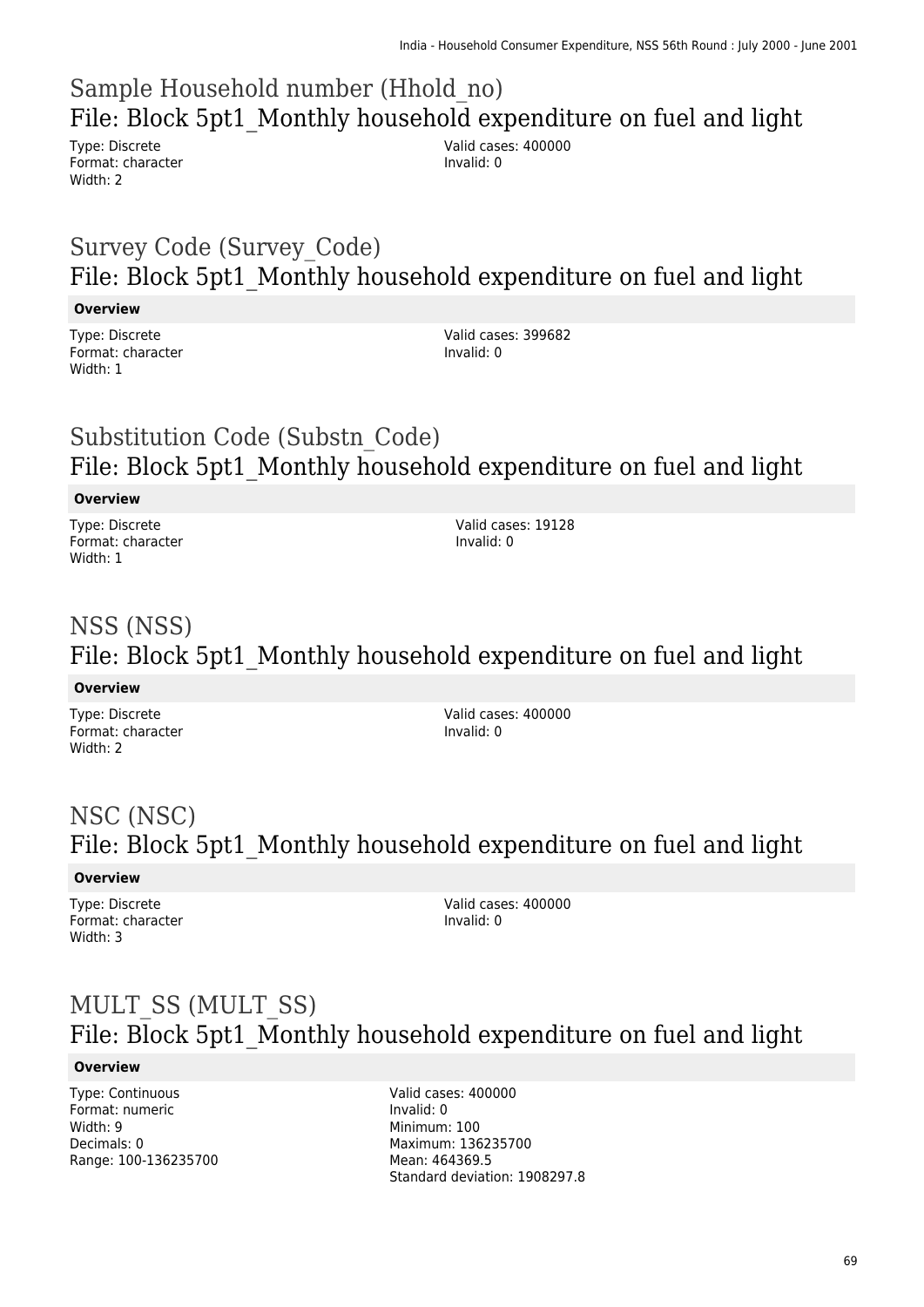# MPCE\_CODE (MPCE\_CODE) File: Block 5pt1\_Monthly household expenditure on fuel and light

### **Overview**

Type: Discrete Format: character Width: 2

Valid cases: 400000 Invalid: 0

## CMPCE\_CODE (CMPCE\_CODE) File: Block 5pt1\_Monthly household expenditure on fuel and light

### **Overview**

Type: Discrete Format: character Width: 2

Valid cases: 400000 Invalid: 0

## Block 5.1 Item Code (B5\_1\_q1) File: Block 5pt1\_Monthly household expenditure on fuel and light

### **Overview**

Type: Discrete Format: character Width: 3

Valid cases: 400000 Invalid: 0

### Quantity  $(0.00)$  (B5 1 q3) File: Block 5pt1 Monthly household expenditure on fuel and light

### **Overview**

Type: Continuous Format: numeric Width: 7 Decimals: 2 Range: 0-4000

Valid cases: 400000 Invalid: 0 Minimum: 0 Maximum: 4000 Mean: 28.3 Standard deviation: 63

### **Literal question**

How much quantity of the item was consumed by the household in the last 30 days?

## Value (Rs. 0.00) (B5\_1\_q4) File: Block 5pt1\_Monthly household expenditure on fuel and light

### **Overview**

Type: Continuous Format: numeric Width: 7 Decimals: 2 Range: 0.1-7600

Valid cases: 400000 Invalid: 0 Minimum: 0.1 Maximum: 7600 Mean: 122.3 Standard deviation: 168.6

### **Literal question**

What was the value of the items consumed by the household in the last 30 days?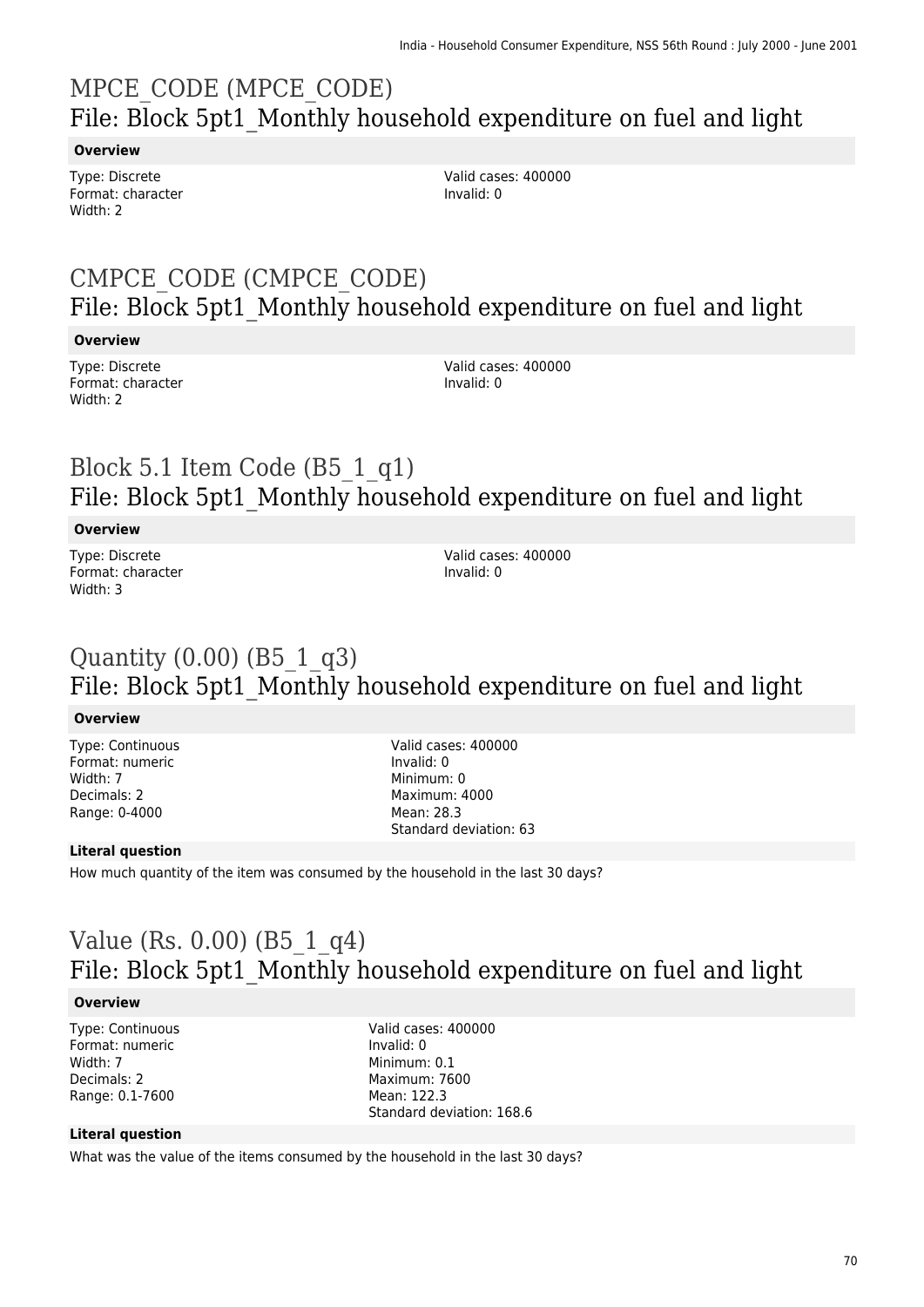# FoodCode (FoodCode) File: Block 5pt1\_Monthly household expenditure on fuel and light

#### **Overview**

Type: Discrete Format: character Width: 1

Valid cases: 400000 Invalid: 0

## OnUseOfDurable (OnUseOfDurable) File: Block 5pt1 Monthly household expenditure on fuel and light

### **Overview**

Type: Discrete Format: character Width: 1

Valid cases: 0 Invalid: 0

## Sub sample Multiplier (Wgt\_SubSample) File: Block 5pt1\_Monthly household expenditure on fuel and light

### **Overview**

Type: Continuous Format: numeric Width: 10 Decimals: 2 Range: 1-1362357

Valid cases: 400000 Invalid: 0 Minimum: 1 Maximum: 1362357 Mean: 4643.7 Standard deviation: 19083

### Combined Multiplier (Wgt\_Combined) File: Block 5pt1 Monthly household expenditure on fuel and light

### **Overview**

Type: Continuous Format: numeric Width: 9 Decimals: 2 Range: 0.5-681178.5

Valid cases: 400000 Invalid: 0 Minimum: 0.5 Maximum: 681178.5 Mean: 2323 Standard deviation: 9542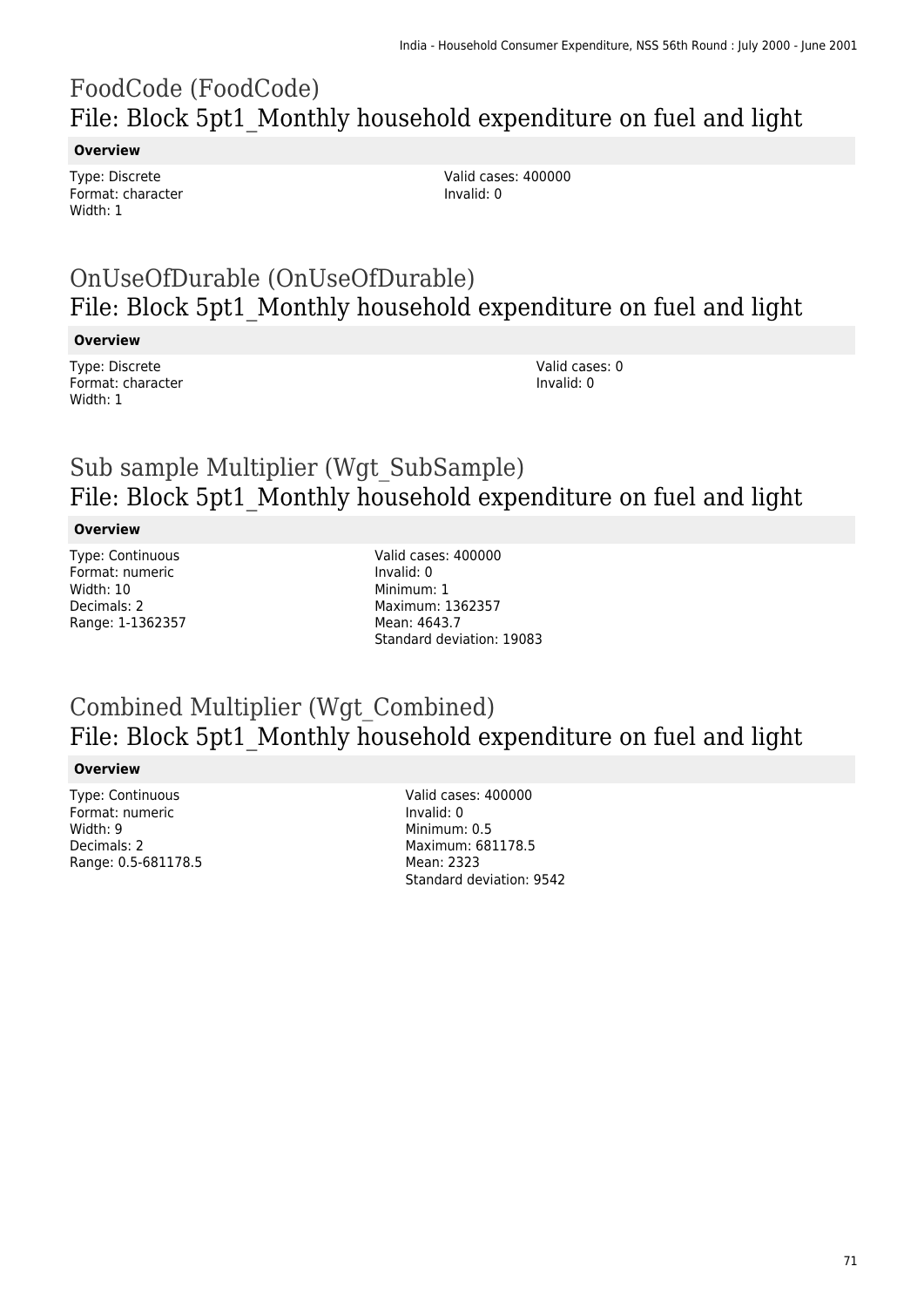# Key to identify a household (HHID) File: Block 6\_Annual household expenditure on clothing

### **Overview**

Type: Discrete Format: character Width: 8

Valid cases: 719734 Invalid: 0

# ID (ID) File: Block 6\_Annual household expenditure on clothing

### **Overview**

Type: Discrete Format: character Width: 2

Valid cases: 719734 Invalid: 0

## Round Schedule (RoundSchedule) File: Block 6 Annual household expenditure on clothing

### **Overview**

Type: Discrete Format: character Width: 3

Valid cases: 719734 Invalid: 0

### **Description**

Indicates the NSS round and schedule number of this survey.

## SS Original (SS Original) File: Block 6\_Annual household expenditure on clothing

### **Overview**

Type: Discrete Format: character Width: 1

Valid cases: 719734 Invalid: 0

## Sector (Sector) File: Block 6 Annual household expenditure on clothing

### **Overview**

Type: Discrete Format: character Width: 1

Valid cases: 719734 Invalid: 0

### **Description**

Sector : A word used for the rural-urban demarcation.

### State region (State region) File: Block 6\_Annual household expenditure on clothing **Overview**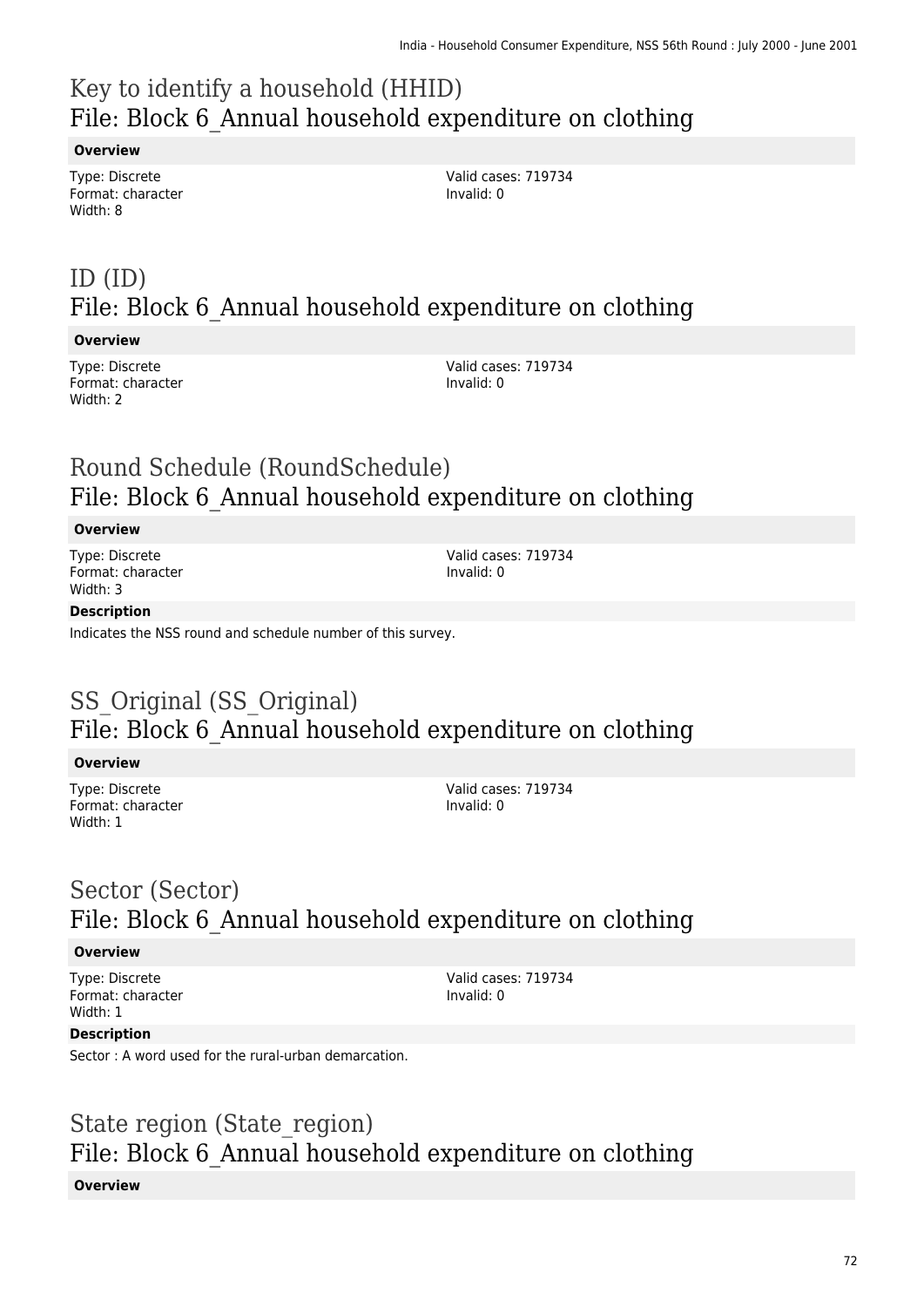# State region (State\_region) File: Block 6\_Annual household expenditure on clothing

Type: Discrete Format: character Width: 3

Valid cases: 719734 Invalid: 0

#### **Description**

Regions are hierarchical domains of study below the level of State/ Union Territory in the NSS.

### State (State) File: Block 6 Annual household expenditure on clothing

#### **Overview**

Type: Discrete Format: character Width: 2

Valid cases: 719734 Invalid: 0

### Stratum number (Stratum) File: Block 6 Annual household expenditure on clothing

#### **Overview**

Type: Discrete Format: character Width: 2

Valid cases: 719734 Invalid: 0

#### **Description**

Within each district of a State/ UT, two basic strata were formed: (i) rural stratum comprising of all rural areas of the district and (ii) urban stratum comprising of all the urban areas of the district.

### Sub Stratum (SubStratum) File: Block 6\_Annual household expenditure on clothing

#### **Overview**

Type: Discrete Format: character Width: 1

Valid cases: 719734 Invalid: 0

# District (District) File: Block 6 Annual household expenditure on clothing

#### **Overview**

Type: Discrete Format: character Width: 2

Valid cases: 719734 Invalid: 0

# Sub Round (SubRound) File: Block 6\_Annual household expenditure on clothing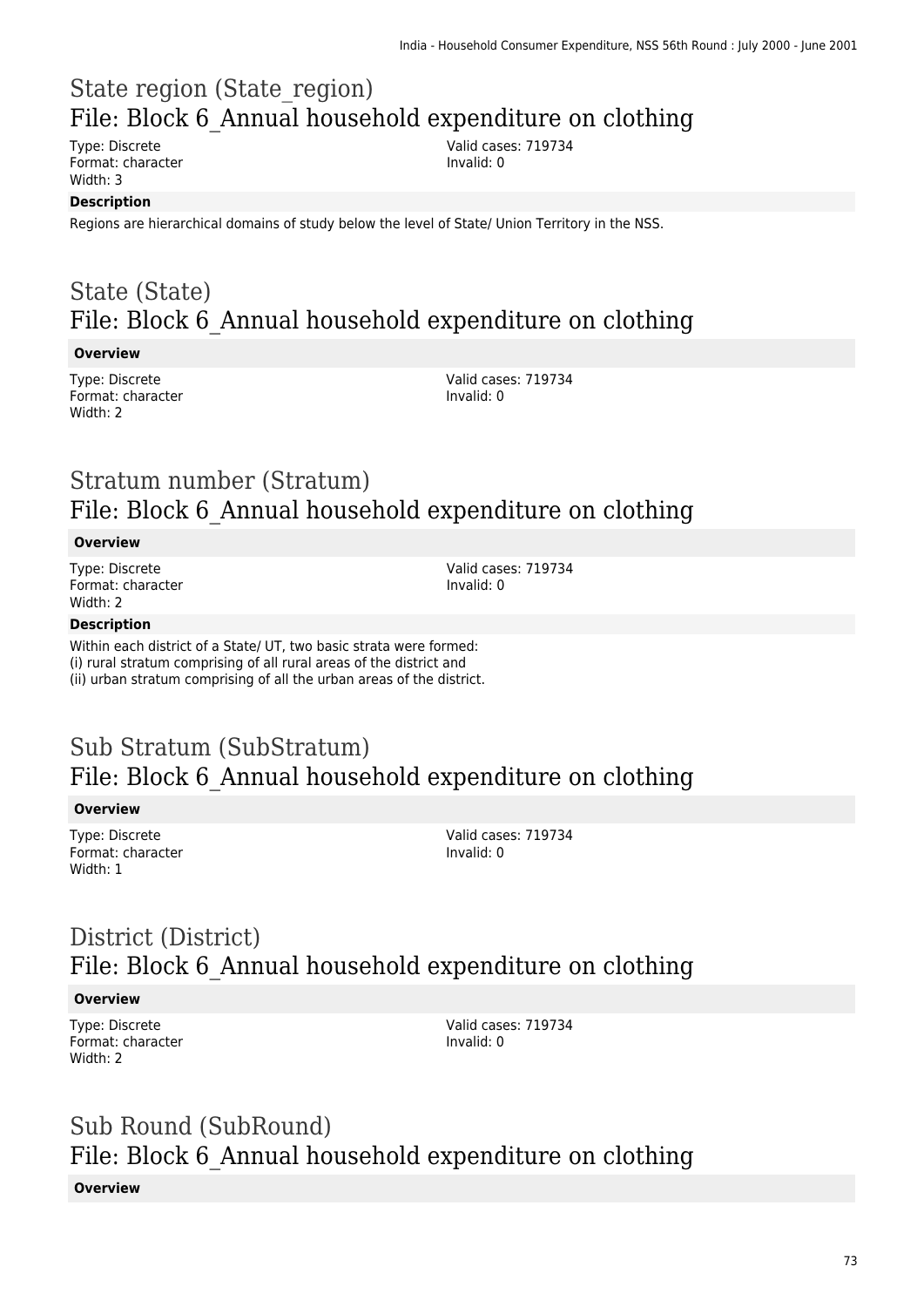# Sub Round (SubRound) File: Block 6\_Annual household expenditure on clothing

Type: Discrete Format: character Width: 1

Valid cases: 719734 Invalid: 0

### **Description**

The survey period of one year of this round was divided into four sub-rounds of three months duration. Equal number of sample villages and blocks were allotted for survey in each of these four sub-rounds.

# SS Revised (SS\_Revised) File: Block 6\_Annual household expenditure on clothing

#### **Overview**

Type: Discrete Format: character Width: 1

Valid cases: 719734 Invalid: 0

#### **Description**

An important feature of the NSS sampling design is that the total sample of first stage units is drawn in the form of two or more independent and parallel samples, termed as interpenetrating sub-samples. Each sub- sample is drawn by the same sampling scheme and is capable of providing valid estimates of the population parameters. The comparison of sub-sample wise estimates shows the margin of uncertainty associated with the combined sample estimate.

Interpenetrating sub-samples have been used in NSS (i) to obtain valid estimates from each sub-round (season) of the survey round, and (ii) to ensure that Central and State samples for any State/ UT cover independent and equally valid samples of units.

The samples surveyed by the NSSO staff are termed as Central sample and the matched samples surveyed by State Government staff are termed as State sample.

### Serial no of village / Block (Vill\_Blk\_Slno) File: Block 6 Annual household expenditure on clothing

#### **Overview**

Type: Discrete Format: character Width: 5

Valid cases: 719734 Invalid: 0

#### **Description**

The first-stage units are census villages in the rural sector and the NSSO urban frame survey (UFS) blocks in the urban sector. This variable indicates the serial number assigned to such units.

# Segment number (SegmentNo) File: Block 6\_Annual household expenditure on clothing

#### **Overview**

Type: Discrete Format: character Width: 1

Valid cases: 719734 Invalid: 0

# Sample Household number (Hhold\_no) File: Block 6\_Annual household expenditure on clothing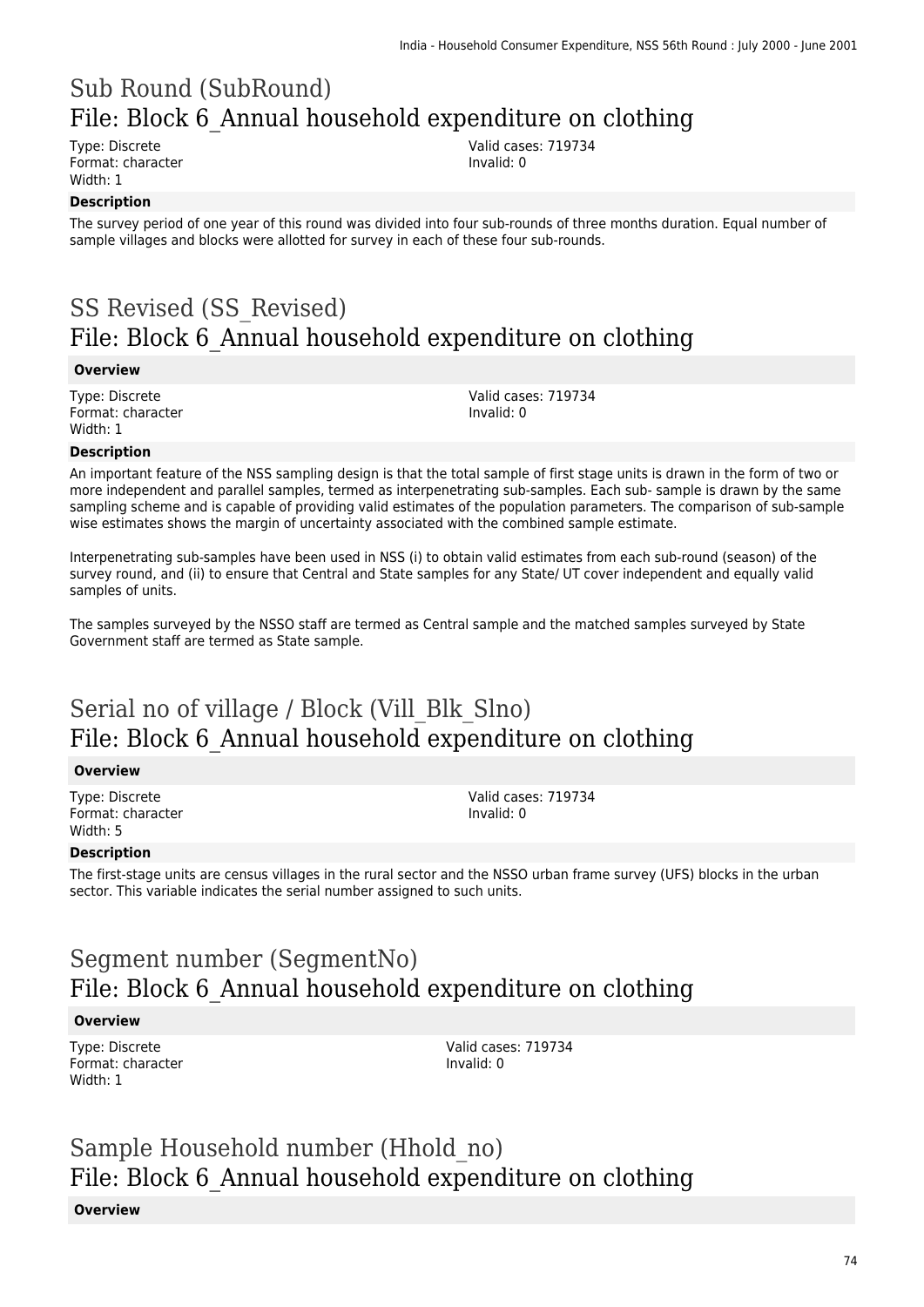# Sample Household number (Hhold\_no) File: Block 6\_Annual household expenditure on clothing

Type: Discrete Format: character Width: 2

Valid cases: 719734 Invalid: 0

### Survey Code (Survey\_Code) File: Block 6\_Annual household expenditure on clothing

### **Overview**

Type: Discrete Format: character Width: 1

Valid cases: 719217 Invalid: 0

### Substitution Code (Substn\_Code) File: Block 6\_Annual household expenditure on clothing

### **Overview**

Type: Discrete Format: character Width: 1

Valid cases: 35150 Invalid: 0

# NSS (NSS) File: Block 6\_Annual household expenditure on clothing

#### **Overview**

Type: Discrete Format: character Width: 2

Valid cases: 719734 Invalid: 0

# NSC (NSC) File: Block 6 Annual household expenditure on clothing

### **Overview**

Type: Discrete Format: character Width: 3

Valid cases: 719734 Invalid: 0

### MULT\_SS (MULT\_SS) File: Block 6\_Annual household expenditure on clothing

#### **Overview**

Type: Continuous Format: numeric Width: 9 Decimals: 0 Range: 100-136235700

Valid cases: 719734 Invalid: 0 Minimum: 100 Maximum: 136235700 Mean: 460781.1 Standard deviation: 1891839.9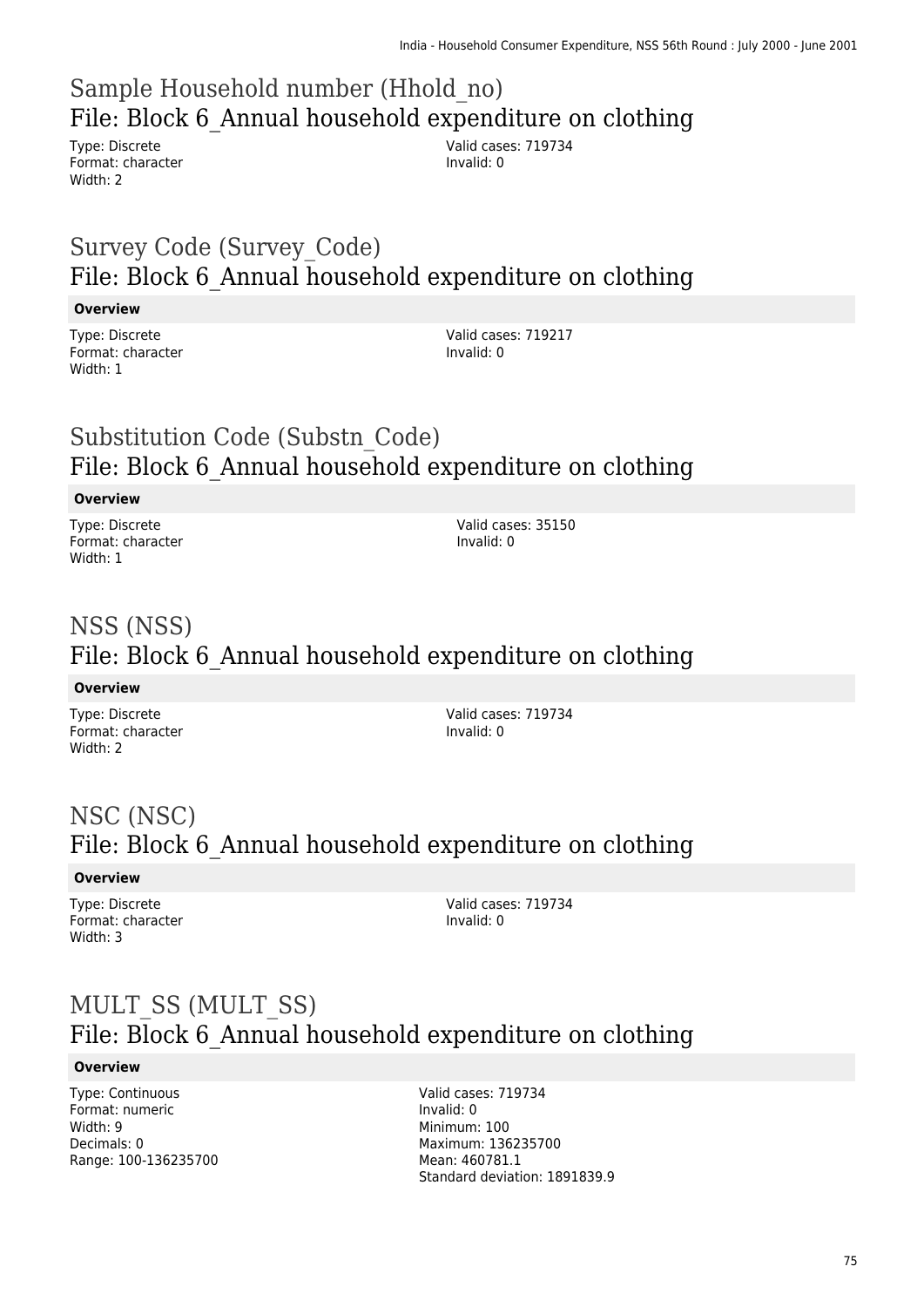# MPCE\_CODE (MPCE\_CODE) File: Block 6 Annual household expenditure on clothing

#### **Overview**

Type: Discrete Format: character Width: 2

Valid cases: 719734 Invalid: 0

### CMPCE\_CODE (CMPCE\_CODE) File: Block 6\_Annual household expenditure on clothing

#### **Overview**

Type: Discrete Format: character Width: 2

Valid cases: 719734 Invalid: 0

### Block 6 item code (B6\_q1) File: Block 6\_Annual household expenditure on clothing

### **Overview**

Type: Discrete Format: character Width: 3

Valid cases: 719734 Invalid: 0

### Quantity (0.00) (B6\_q3) File: Block 6\_Annual household expenditure on clothing

#### **Overview**

Type: Continuous Format: numeric Width: 7 Decimals: 2 Range: 0-2465.75 Valid cases: 719734 Invalid: 0 Minimum: 0 Maximum: 2465.8 Mean: 1.2 Standard deviation: 16.8

### **Literal question**

How much quantity of the item was consumed by the household in the last 365 days?

### Value (Rs. 0.00) (B6\_q4) File: Block 6\_Annual household expenditure on clothing

#### **Overview**

Type: Continuous Format: numeric Width: 8 Decimals: 2 Range: 0-11095.89

Valid cases: 719734 Invalid: 0 Minimum: 0 Maximum: 11095.9 Mean: 52.6 Standard deviation: 99.2

#### **Literal question**

What was the value of the items consumed by the household in the last 365 days?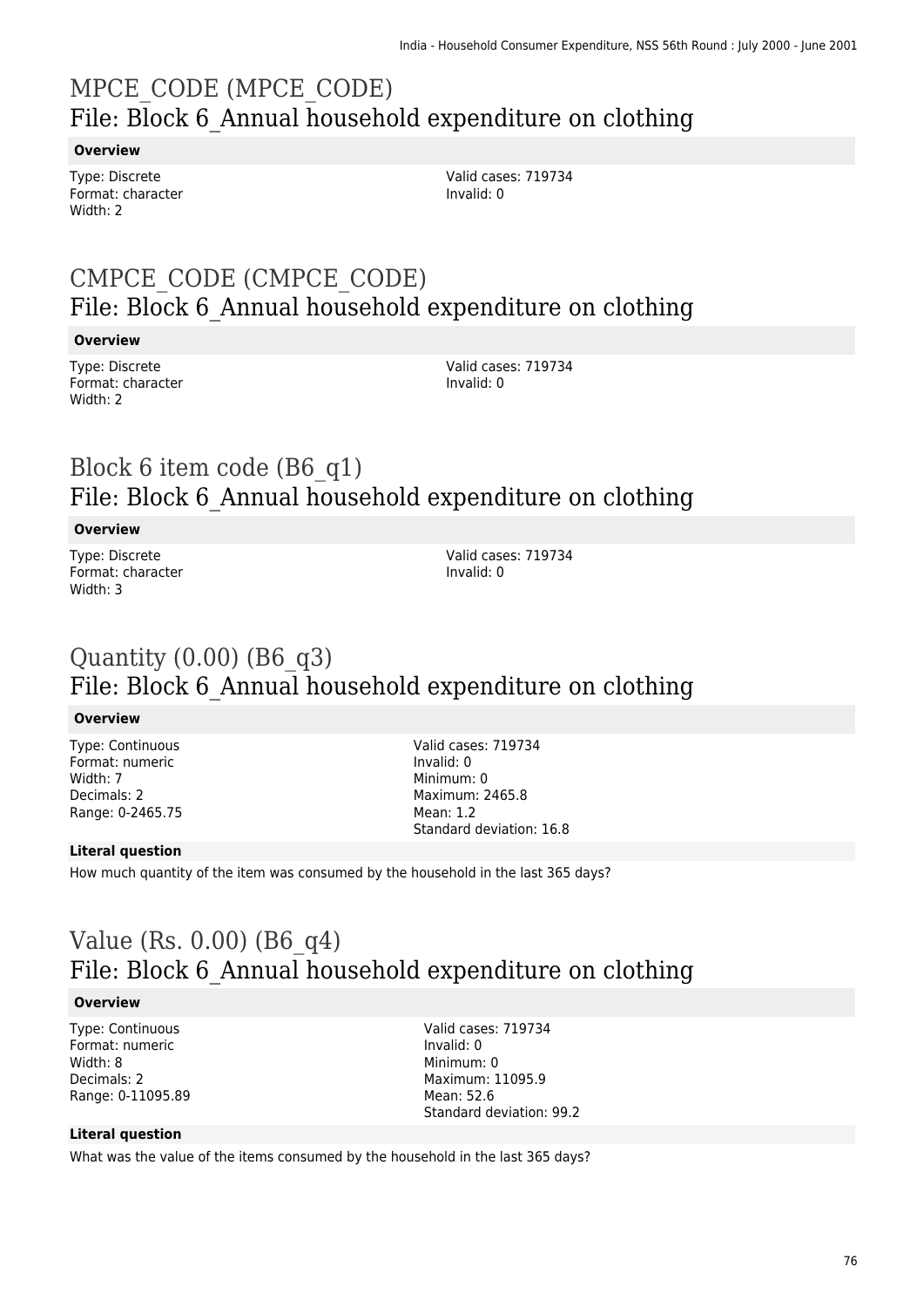# FoodCode (FoodCode) File: Block 6\_Annual household expenditure on clothing

#### **Overview**

Type: Discrete Format: character Width: 1

Valid cases: 719734 Invalid: 0

### OnUseOfDurable (OnUseOfDurable) File: Block 6\_Annual household expenditure on clothing

#### **Overview**

Type: Discrete Format: character Width: 1

Valid cases: 0 Invalid: 0

### Sub sample Multiplier (Wgt\_SubSample) File: Block 6\_Annual household expenditure on clothing

#### **Overview**

Type: Continuous Format: numeric Width: 10 Decimals: 2 Range: 1-1362357

Valid cases: 719734 Invalid: 0 Minimum: 1 Maximum: 1362357 Mean: 4607.8 Standard deviation: 18918.4

### Combined Multiplier (Wgt\_Combined) File: Block 6\_Annual household expenditure on clothing

#### **Overview**

Type: Continuous Format: numeric Width: 9 Decimals: 2 Range: 0.5-681178.5 Valid cases: 719734 Invalid: 0 Minimum: 0.5 Maximum: 681178.5 Mean: 2304.8 Standard deviation: 9459.5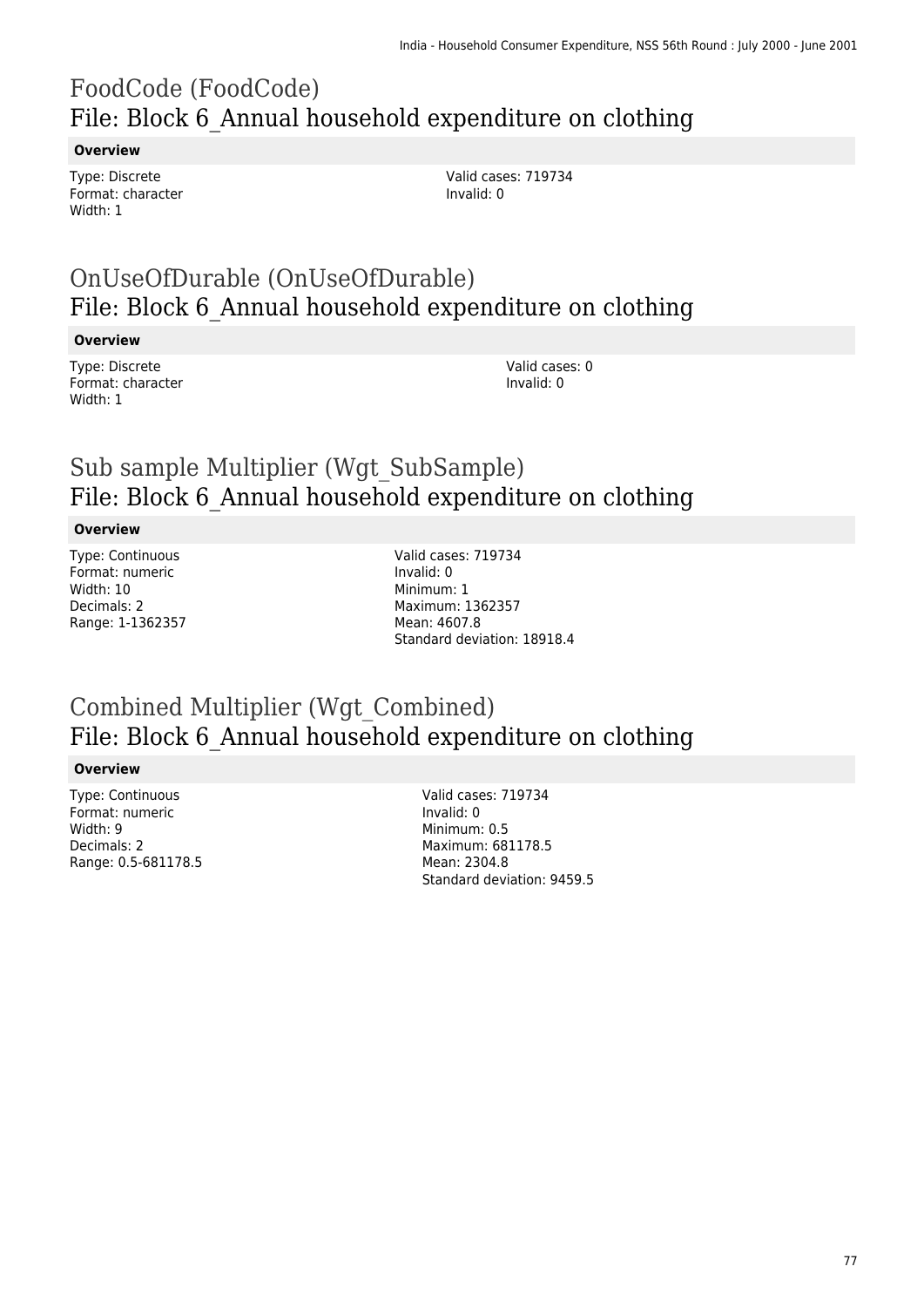# Key to identify a household (HHID) File: Block 7\_Annual household expenditure on footwear

#### **Overview**

Type: Discrete Format: character Width: 8

Valid cases: 243446 Invalid: 0

# ID (ID) File: Block 7\_Annual household expenditure on footwear

#### **Overview**

Type: Discrete Format: character Width: 2

Valid cases: 243446 Invalid: 0

### Round Schedule (RoundSchedule) File: Block 7\_Annual household expenditure on footwear

#### **Overview**

Type: Discrete Format: character Width: 3

Valid cases: 243446 Invalid: 0

#### **Description**

Indicates the NSS round and schedule number of this survey.

# SS Original (SS Original) File: Block 7\_Annual household expenditure on footwear

#### **Overview**

Type: Discrete Format: character Width: 1

Valid cases: 243446 Invalid: 0

### Sector (Sector) File: Block 7\_Annual household expenditure on footwear

#### **Overview**

Type: Discrete Format: character Width: 1

Valid cases: 243446 Invalid: 0

#### **Description**

Sector : A word used for the rural-urban demarcation.

### State region (State\_region) File: Block 7\_Annual household expenditure on footwear **Overview**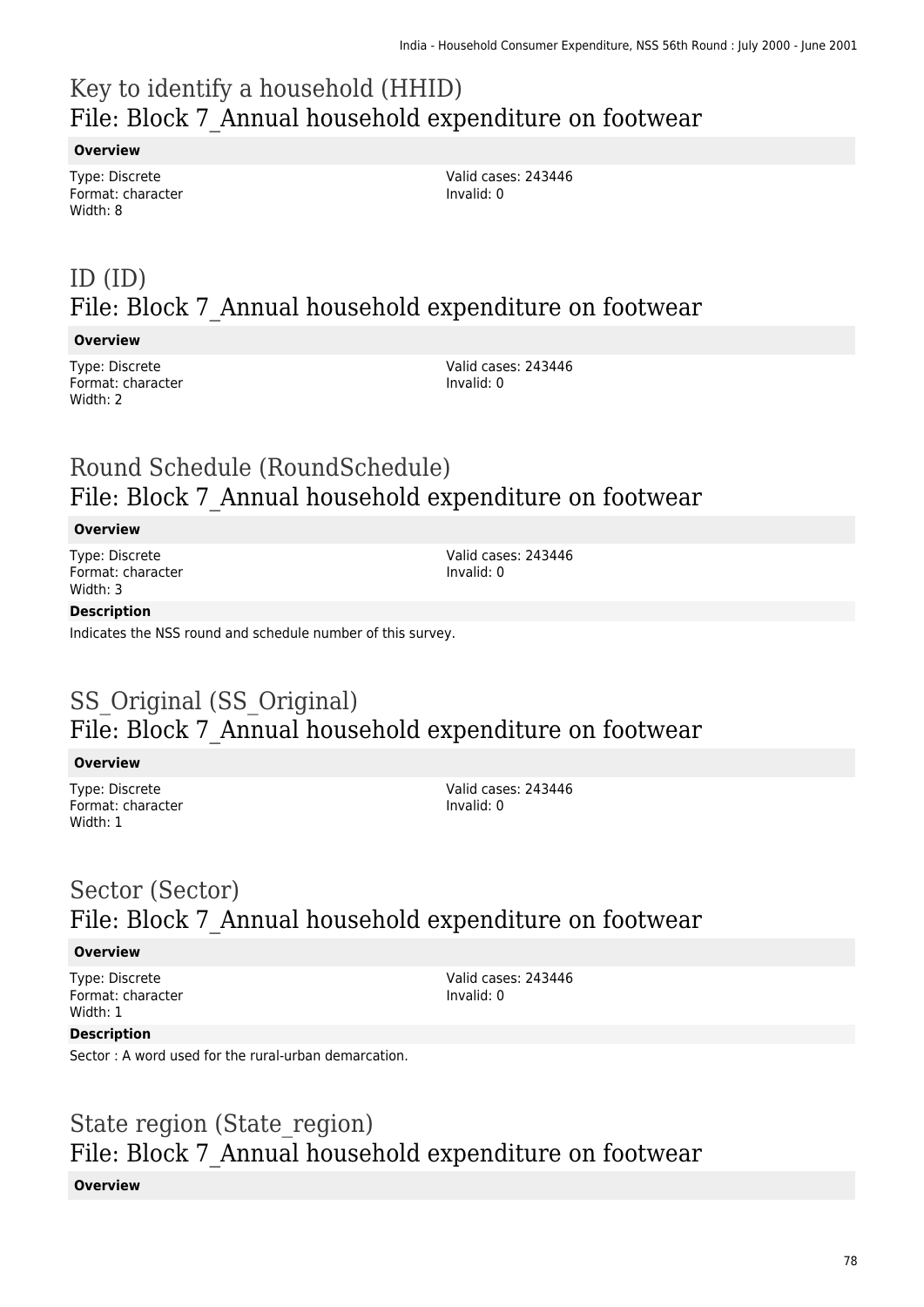# State region (State\_region) File: Block 7\_Annual household expenditure on footwear

Type: Discrete Format: character Width: 3

Valid cases: 243446 Invalid: 0

#### **Description**

Regions are hierarchical domains of study below the level of State/ Union Territory in the NSS.

### State (State) File: Block 7\_Annual household expenditure on footwear

#### **Overview**

Type: Discrete Format: character Width: 2

Valid cases: 243446 Invalid: 0

### Stratum number (Stratum) File: Block 7\_Annual household expenditure on footwear

#### **Overview**

Type: Discrete Format: character Width: 2

Valid cases: 243446 Invalid: 0

#### **Description**

Within each district of a State/ UT, two basic strata were formed: (i) rural stratum comprising of all rural areas of the district and (ii) urban stratum comprising of all the urban areas of the district.

### Sub Stratum (SubStratum) File: Block 7\_Annual household expenditure on footwear

#### **Overview**

Type: Discrete Format: character Width: 1

Valid cases: 243446 Invalid: 0

# District (District) File: Block 7\_Annual household expenditure on footwear

#### **Overview**

Type: Discrete Format: character Width: 2

Valid cases: 243446 Invalid: 0

# Sub Round (SubRound) File: Block 7\_Annual household expenditure on footwear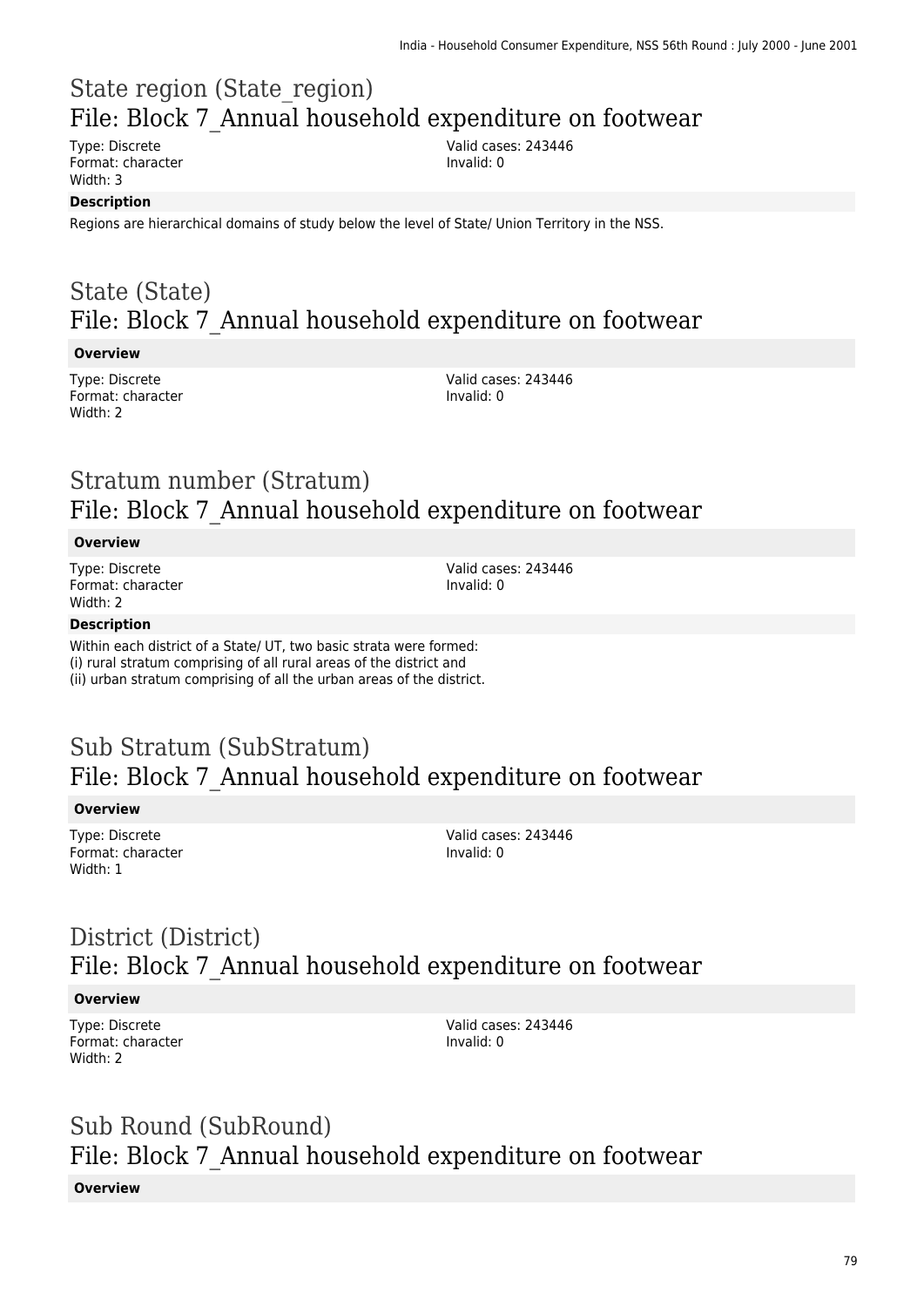# Sub Round (SubRound) File: Block 7\_Annual household expenditure on footwear

Type: Discrete Format: character Width: 1

Valid cases: 243446 Invalid: 0

### **Description**

The survey period of one year of this round was divided into four sub-rounds of three months duration. Equal number of sample villages and blocks were allotted for survey in each of these four sub-rounds.

# SS Revised (SS\_Revised) File: Block 7\_Annual household expenditure on footwear

#### **Overview**

Type: Discrete Format: character Width: 1

Valid cases: 243446 Invalid: 0

#### **Description**

An important feature of the NSS sampling design is that the total sample of first stage units is drawn in the form of two or more independent and parallel samples, termed as interpenetrating sub-samples. Each sub- sample is drawn by the same sampling scheme and is capable of providing valid estimates of the population parameters. The comparison of sub-sample wise estimates shows the margin of uncertainty associated with the combined sample estimate.

Interpenetrating sub-samples have been used in NSS (i) to obtain valid estimates from each sub-round (season) of the survey round, and (ii) to ensure that Central and State samples for any State/ UT cover independent and equally valid samples of units.

The samples surveyed by the NSSO staff are termed as Central sample and the matched samples surveyed by State Government staff are termed as State sample.

### Serial no of village / Block (Vill\_Blk\_Slno) File: Block 7\_Annual household expenditure on footwear

#### **Overview**

Type: Discrete Format: character Width: 5

Valid cases: 243446 Invalid: 0

#### **Description**

The first-stage units are census villages in the rural sector and the NSSO urban frame survey (UFS) blocks in the urban sector. This variable indicates the serial number assigned to such units.

# Segment number (SegmentNo) File: Block 7\_Annual household expenditure on footwear

#### **Overview**

Type: Discrete Format: character Width: 1

Valid cases: 243446 Invalid: 0

# Sample Household number (Hhold\_no) File: Block 7\_Annual household expenditure on footwear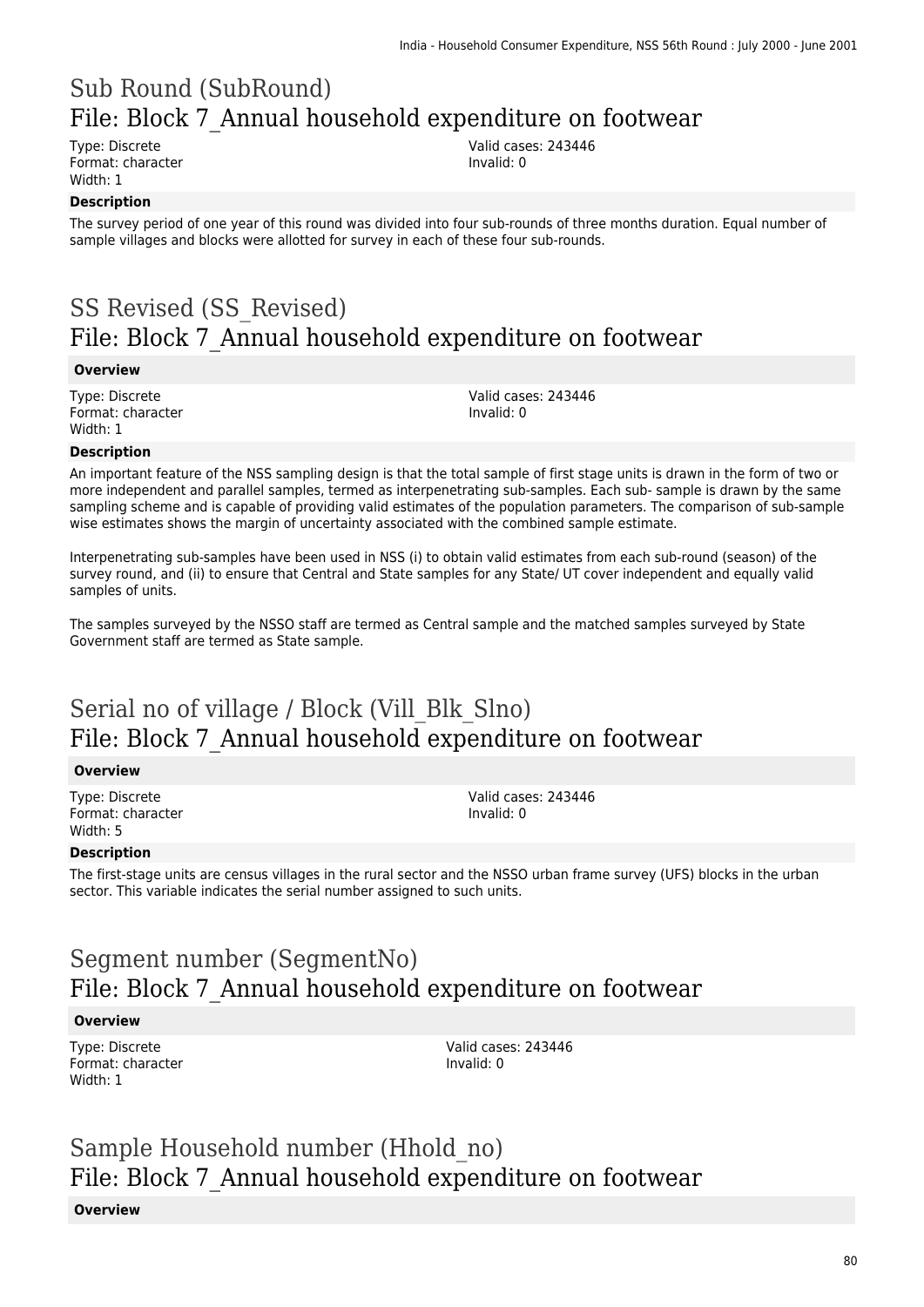# Sample Household number (Hhold\_no) File: Block 7\_Annual household expenditure on footwear

Type: Discrete Format: character Width: 2

Valid cases: 243446 Invalid: 0

### Survey Code (Survey\_Code) File: Block 7\_Annual household expenditure on footwear

### **Overview**

Type: Discrete Format: character Width: 1

Valid cases: 243254 Invalid: 0

### Substitution Code (Substn\_Code) File: Block 7\_Annual household expenditure on footwear

### **Overview**

Type: Discrete Format: character Width: 1

Valid cases: 12537 Invalid: 0

# NSS (NSS) File: Block 7\_Annual household expenditure on footwear

#### **Overview**

Type: Discrete Format: character Width: 2

Valid cases: 243446 Invalid: 0

# NSC (NSC) File: Block 7\_Annual household expenditure on footwear

### **Overview**

Type: Discrete Format: character Width: 3

Valid cases: 243446 Invalid: 0

### MULT\_SS (MULT\_SS) File: Block 7\_Annual household expenditure on footwear

#### **Overview**

Type: Continuous Format: numeric Width: 9 Decimals: 0 Range: 100-136235700

Valid cases: 243446 Invalid: 0 Minimum: 100 Maximum: 136235700 Mean: 430590.4 Standard deviation: 1832520.3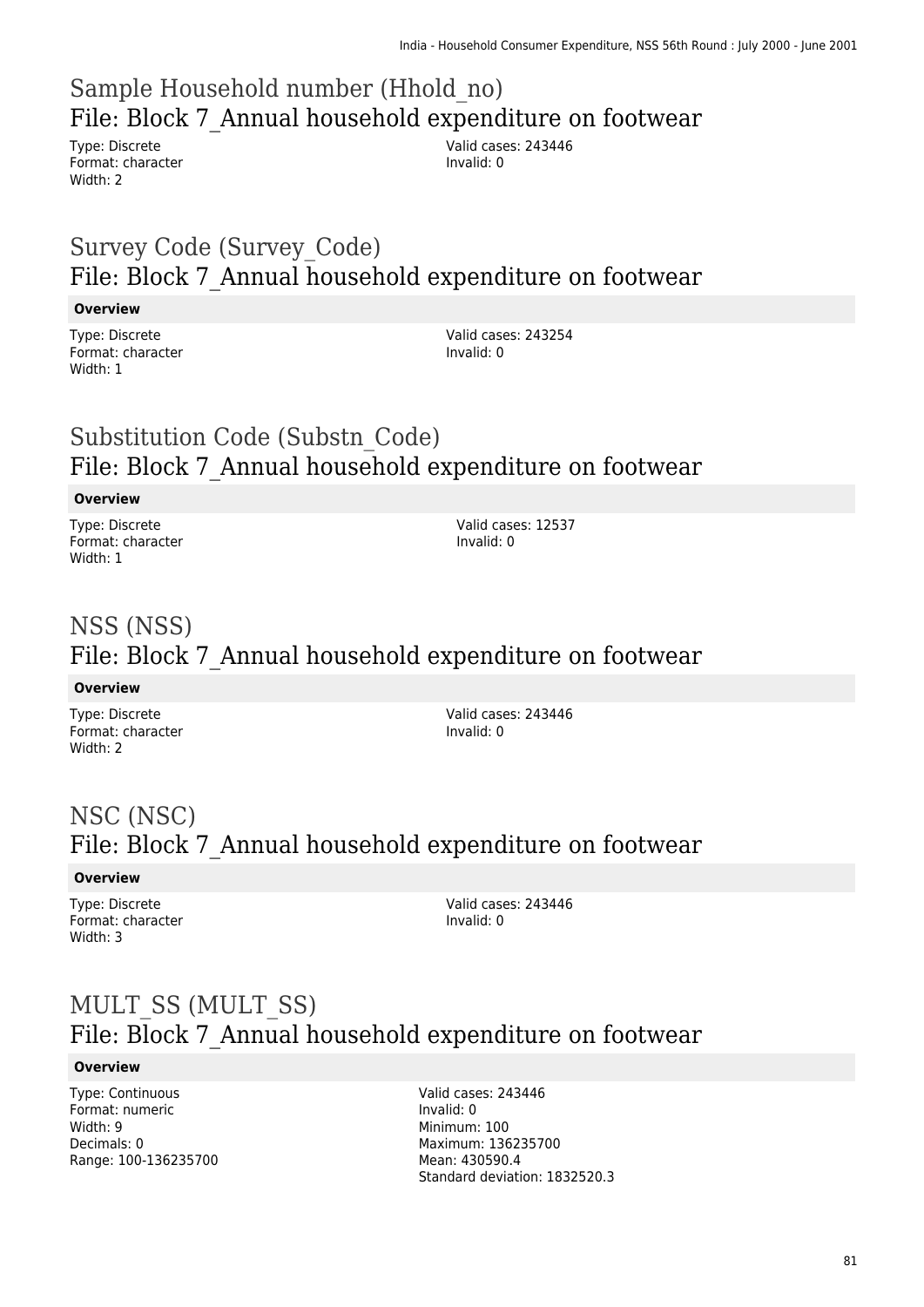# MPCE\_CODE (MPCE\_CODE) File: Block 7 Annual household expenditure on footwear

#### **Overview**

Type: Discrete Format: character Width: 2

Valid cases: 243446 Invalid: 0

### CMPCE\_CODE (CMPCE\_CODE) File: Block 7\_Annual household expenditure on footwear

#### **Overview**

Type: Discrete Format: character Width: 2

Valid cases: 243446 Invalid: 0

### Footwear item code (B7\_q1) File: Block 7\_Annual household expenditure on footwear

### **Overview**

Type: Discrete Format: character Width: 3

Valid cases: 243446 Invalid: 0

### No. of pairs (B7\_q3) File: Block 7\_Annual household expenditure on footwear

#### **Overview**

Type: Continuous Format: numeric Width: 2 Decimals: 0 Range: 0-66

Valid cases: 243446 Invalid: 0 Minimum: 0 Maximum: 66  $M$ aan: 0.2 Standard deviation: 0.5

### **Literal question**

How many pairs of the item were consumed by the household in the last 365 days?

### Value (Rs.)  $(B7q4)$ File: Block 7\_Annual household expenditure on footwear

#### **Overview**

Type: Continuous Format: numeric Width: 5 Decimals: 0 Range: 0-11178

Valid cases: 243446 Invalid: 0 Minimum: 0 Maximum: 11178 Mean: 29.3 Standard deviation: 51.8

#### **Literal question**

What was the value of the items consumed by the household in the last 365 days?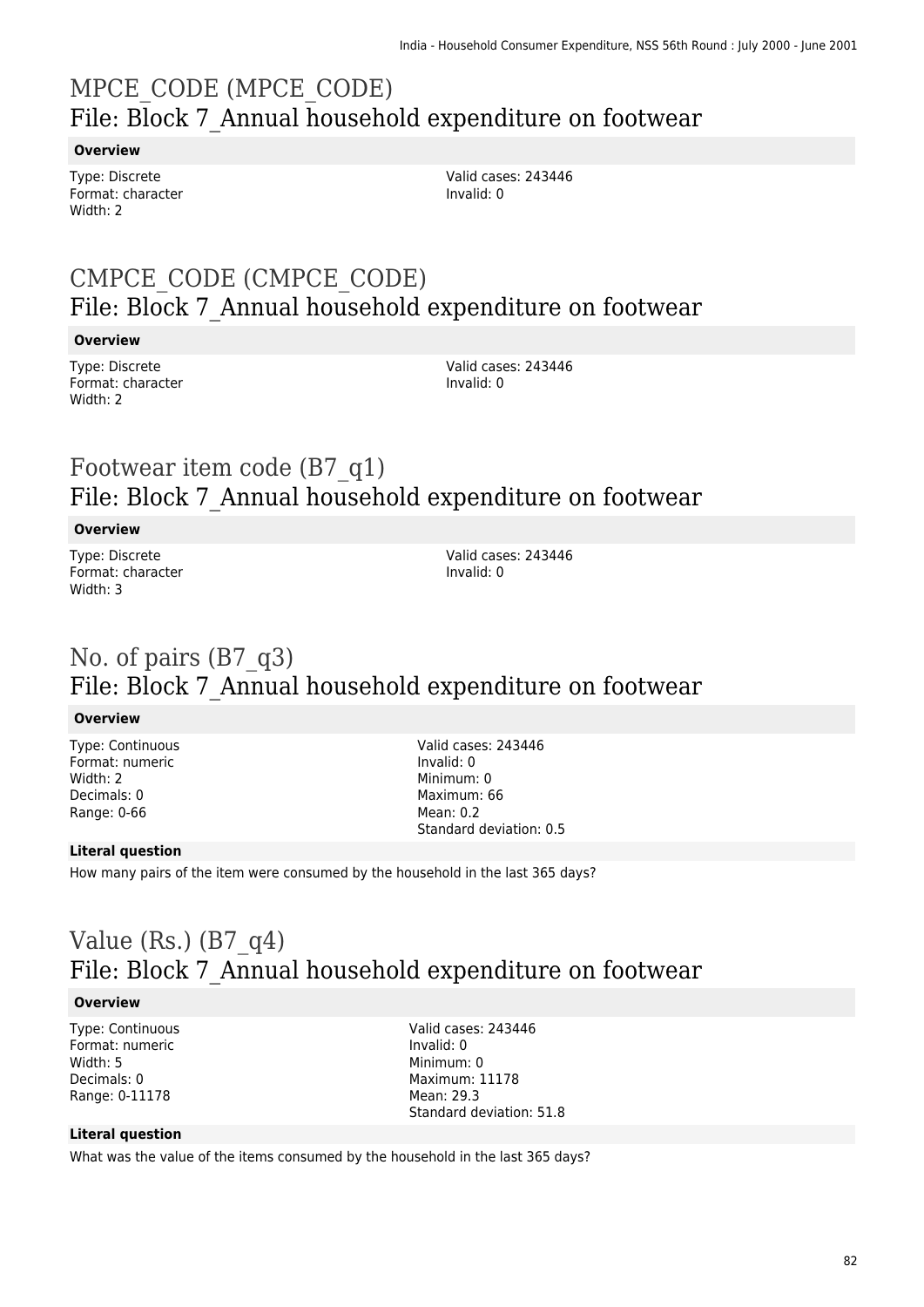# FoodCode (FoodCode) File: Block 7\_Annual household expenditure on footwear

#### **Overview**

Type: Discrete Format: character Width: 1

Valid cases: 243446 Invalid: 0

### OnUseOfDurable (OnUseOfDurable) File: Block 7\_Annual household expenditure on footwear

#### **Overview**

Type: Discrete Format: character Width: 1

Valid cases: 0 Invalid: 0

### Sub sample Multiplier (Wgt\_SubSample) File: Block 7\_Annual household expenditure on footwear

#### **Overview**

Type: Continuous Format: numeric Width: 10 Decimals: 2 Range: 1-1362357 Valid cases: 243446 Invalid: 0 Minimum: 1 Maximum: 1362357 Mean: 4305.9 Standard deviation: 18325.2

### Combined Multiplier (Wgt\_Combined) File: Block 7\_Annual household expenditure on footwear

#### **Overview**

Type: Continuous Format: numeric Width: 9 Decimals: 2 Range: 0.5-681178.5

Valid cases: 243446 Invalid: 0 Minimum: 0.5 Maximum: 681178.5 Mean: 2153.9 Standard deviation: 9163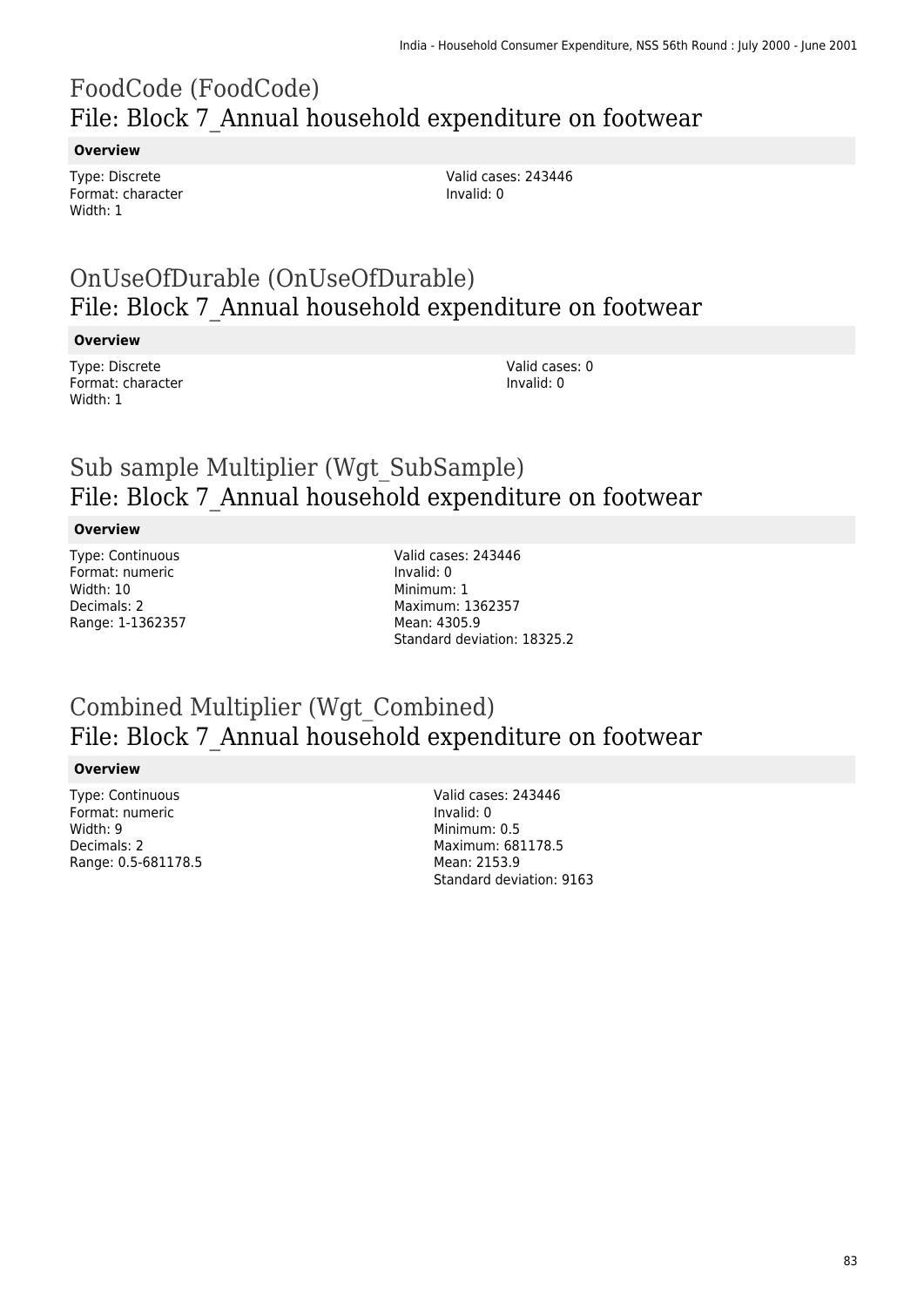### Key to identify a household (HHID) File: Block 8pt1 Annual household expenditure on education and medical (institutional) goods and services

#### **Overview**

Type: Discrete Format: character Width: 8

Valid cases: 279144 Invalid: 0

### ID (ID) File: Block 8pt1 Annual household expenditure on education and medical (institutional) goods and services

### **Overview**

Type: Discrete Format: character Width: 2

Valid cases: 279144 Invalid: 0

### Round Schedule (RoundSchedule) File: Block 8pt1 Annual household expenditure on education and medical (institutional) goods and services

### **Overview**

Type: Discrete Format: character Width: 3

Valid cases: 279144 Invalid: 0

### **Description**

Indicates the NSS round and schedule number of this survey.

### SS Original (SS Original) File: Block 8pt1\_Annual household expenditure on education and medical (institutional) goods and services

#### **Overview**

Type: Discrete Format: character Width: 1

Valid cases: 279144 Invalid: 0

### Sector (Sector)

### File: Block 8pt1\_Annual household expenditure on education and medical (institutional) goods and services

#### **Overview**

**Description**

Type: Discrete Format: character Width: 1

Valid cases: 279144 Invalid: 0

Sector : A word used for the rural-urban demarcation.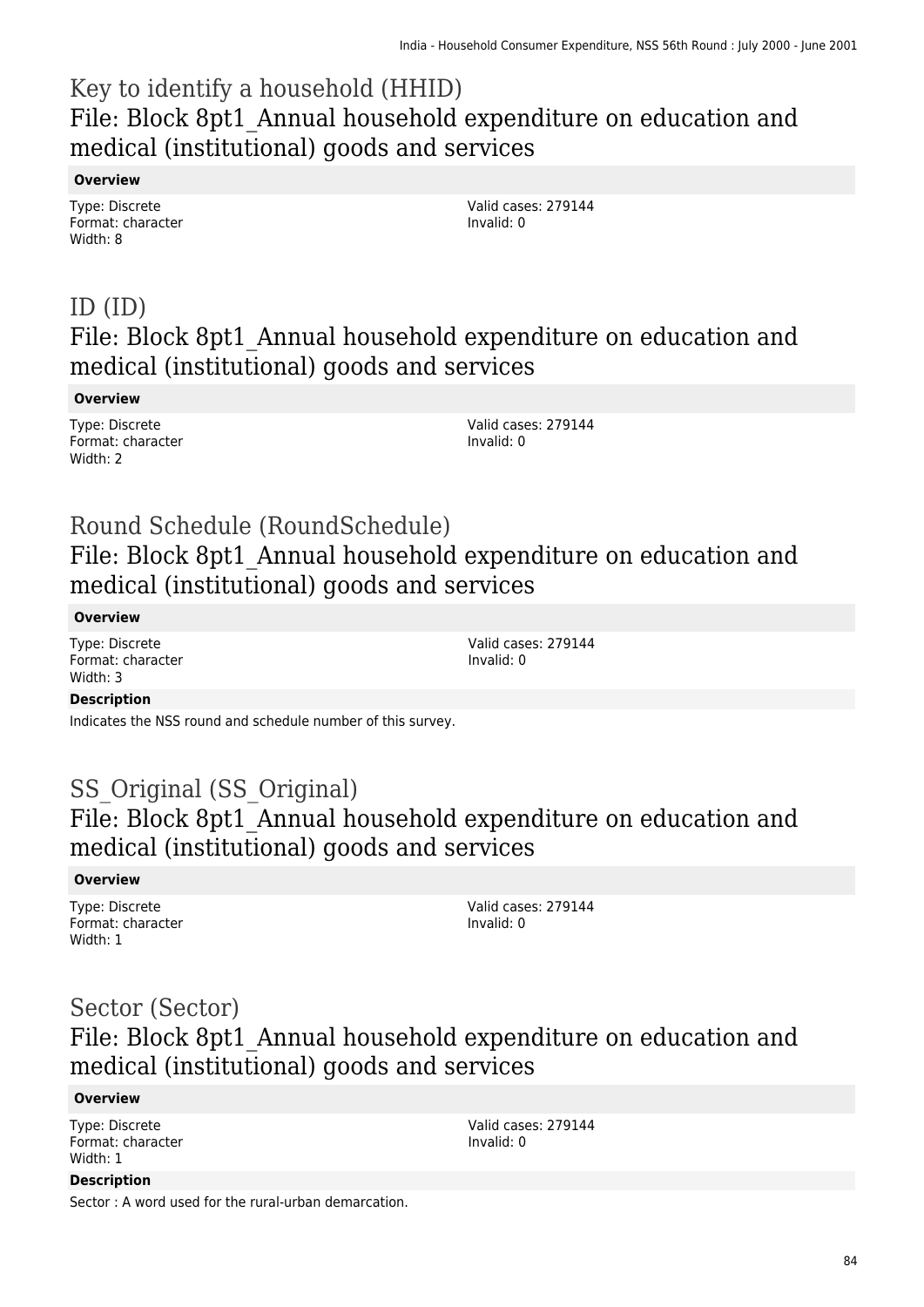### State region (State\_region) File: Block 8pt1 Annual household expenditure on education and medical (institutional) goods and services

### **Overview**

Type: Discrete Format: character Width: 3

Valid cases: 279144 Invalid: 0

### **Description**

Regions are hierarchical domains of study below the level of State/ Union Territory in the NSS.

### State (State) File: Block 8pt1 Annual household expenditure on education and medical (institutional) goods and services

### **Overview**

Type: Discrete Format: character Width: 2

Valid cases: 279144 Invalid: 0

### Stratum number (Stratum)

File: Block 8pt1 Annual household expenditure on education and medical (institutional) goods and services

### **Overview**

Type: Discrete Format: character Width: 2

Valid cases: 279144 Invalid: 0

### **Description**

Within each district of a State/ UT, two basic strata were formed: (i) rural stratum comprising of all rural areas of the district and (ii) urban stratum comprising of all the urban areas of the district.

### Sub Stratum (SubStratum) File: Block 8pt1\_Annual household expenditure on education and medical (institutional) goods and services

### **Overview**

Type: Discrete Format: character Width: 1

Valid cases: 279144 Invalid: 0

# District (District) File: Block 8pt1 Annual household expenditure on education and medical (institutional) goods and services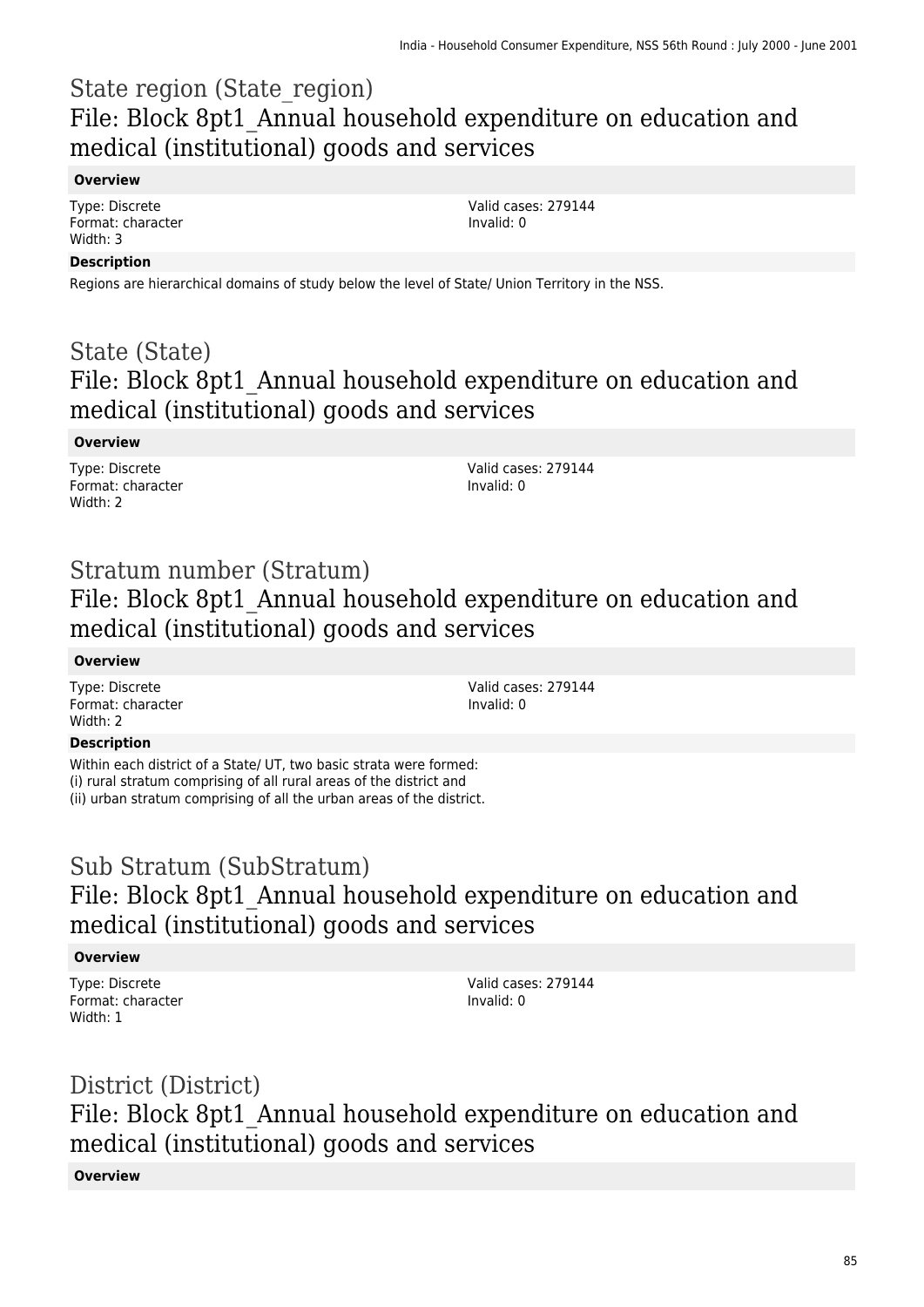### District (District) File: Block 8pt1 Annual household expenditure on education and medical (institutional) goods and services

Type: Discrete Format: character Width: 2

Valid cases: 279144 Invalid: 0

### Sub Round (SubRound) File: Block 8pt1 Annual household expenditure on education and medical (institutional) goods and services

#### **Overview**

Type: Discrete Format: character Width: 1

Valid cases: 279144 Invalid: 0

#### **Description**

The survey period of one year of this round was divided into four sub-rounds of three months duration. Equal number of sample villages and blocks were allotted for survey in each of these four sub-rounds.

# SS Revised (SS\_Revised) File: Block 8pt1 Annual household expenditure on education and medical (institutional) goods and services

#### **Overview**

Type: Discrete Format: character Width: 1

Valid cases: 279144 Invalid: 0

#### **Description**

An important feature of the NSS sampling design is that the total sample of first stage units is drawn in the form of two or more independent and parallel samples, termed as interpenetrating sub-samples. Each sub- sample is drawn by the same sampling scheme and is capable of providing valid estimates of the population parameters. The comparison of sub-sample wise estimates shows the margin of uncertainty associated with the combined sample estimate.

Interpenetrating sub-samples have been used in NSS (i) to obtain valid estimates from each sub-round (season) of the survey round, and (ii) to ensure that Central and State samples for any State/ UT cover independent and equally valid samples of units.

The samples surveyed by the NSSO staff are termed as Central sample and the matched samples surveyed by State Government staff are termed as State sample.

### Serial no of village / Block (Vill\_Blk\_Slno) File: Block 8pt1\_Annual household expenditure on education and medical (institutional) goods and services

#### **Overview**

Type: Discrete Format: character Width: 5

Valid cases: 279144 Invalid: 0

#### **Description**

The first-stage units are census villages in the rural sector and the NSSO urban frame survey (UFS) blocks in the urban sector. This variable indicates the serial number assigned to such units.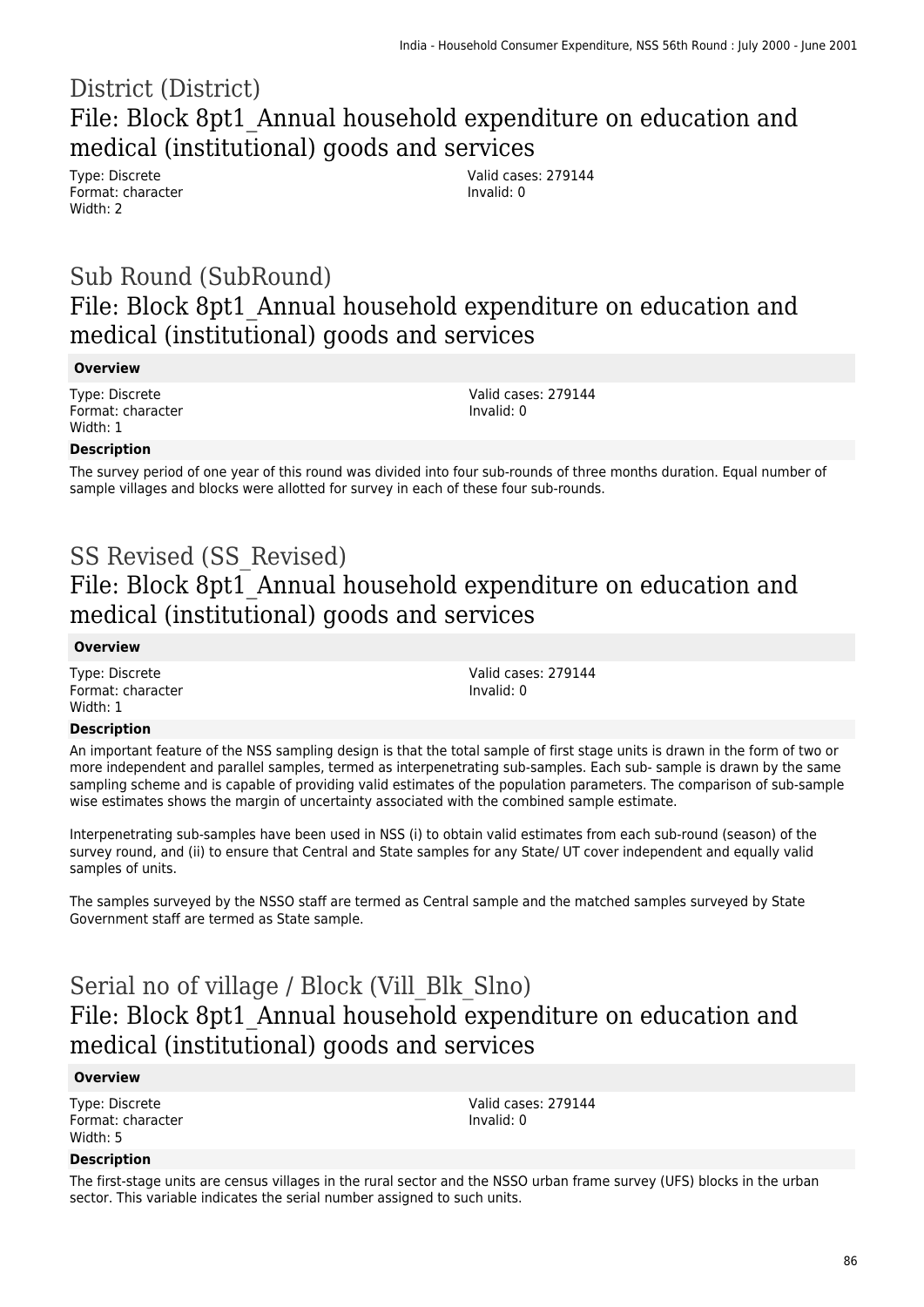### Segment number (SegmentNo) File: Block 8pt1 Annual household expenditure on education and medical (institutional) goods and services

### **Overview**

Type: Discrete Format: character Width: 1

Valid cases: 279144 Invalid: 0

### Sample Household number (Hhold\_no) File: Block 8pt1 Annual household expenditure on education and medical (institutional) goods and services

### **Overview**

Type: Discrete Format: character Width: 2

Valid cases: 279144 Invalid: 0

### Survey Code (Survey\_Code) File: Block 8pt1 Annual household expenditure on education and medical (institutional) goods and services

### **Overview**

Type: Discrete Format: character Width: 1

Valid cases: 278963 Invalid: 0

### Substitution Code (Substn\_Code) File: Block 8pt1\_Annual household expenditure on education and medical (institutional) goods and services

### **Overview**

Type: Discrete Format: character Width: 1

Valid cases: 14569 Invalid: 0

### NSS (NSS) File: Block 8pt1 Annual household expenditure on education and medical (institutional) goods and services

#### **Overview**

Type: Discrete Format: character Width: 2

Valid cases: 279144 Invalid: 0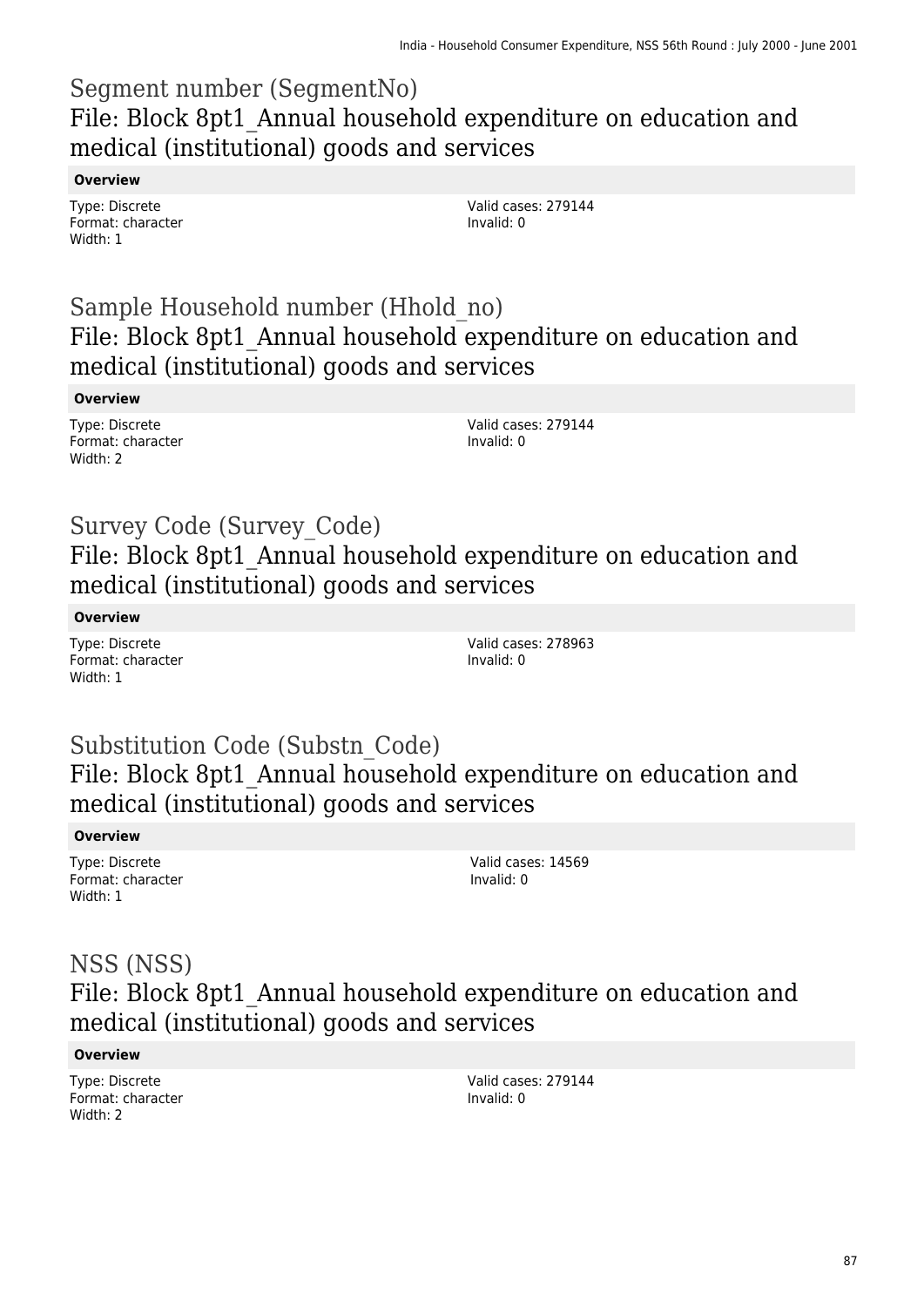### NSC (NSC) File: Block 8pt1\_Annual household expenditure on education and medical (institutional) goods and services

### **Overview**

Type: Discrete Format: character Width: 3

Valid cases: 279144 Invalid: 0

### MULT\_SS (MULT\_SS) File: Block 8pt1\_Annual household expenditure on education and medical (institutional) goods and services

### **Overview**

Type: Continuous Format: numeric Width: 9 Decimals: 0 Range: 100-136235700 Valid cases: 279144 Invalid: 0 Minimum: 100 Maximum: 136235700 Mean: 425998.5 Standard deviation: 1794182.5

# MPCE\_CODE (MPCE\_CODE)

File: Block 8pt1\_Annual household expenditure on education and medical (institutional) goods and services

### **Overview**

Type: Discrete Format: character Width: 2

Valid cases: 279144 Invalid: 0

### CMPCE\_CODE (CMPCE\_CODE) File: Block 8pt1\_Annual household expenditure on education and medical (institutional) goods and services

### **Overview**

Type: Discrete Format: character Width: 2

Valid cases: 279144 Invalid: 0

### Block 8.1 item code (B8\_1\_q1)

### File: Block 8pt1 Annual household expenditure on education and medical (institutional) goods and services

### **Overview**

Type: Discrete Format: character Width: 3

Valid cases: 279144 Invalid: 0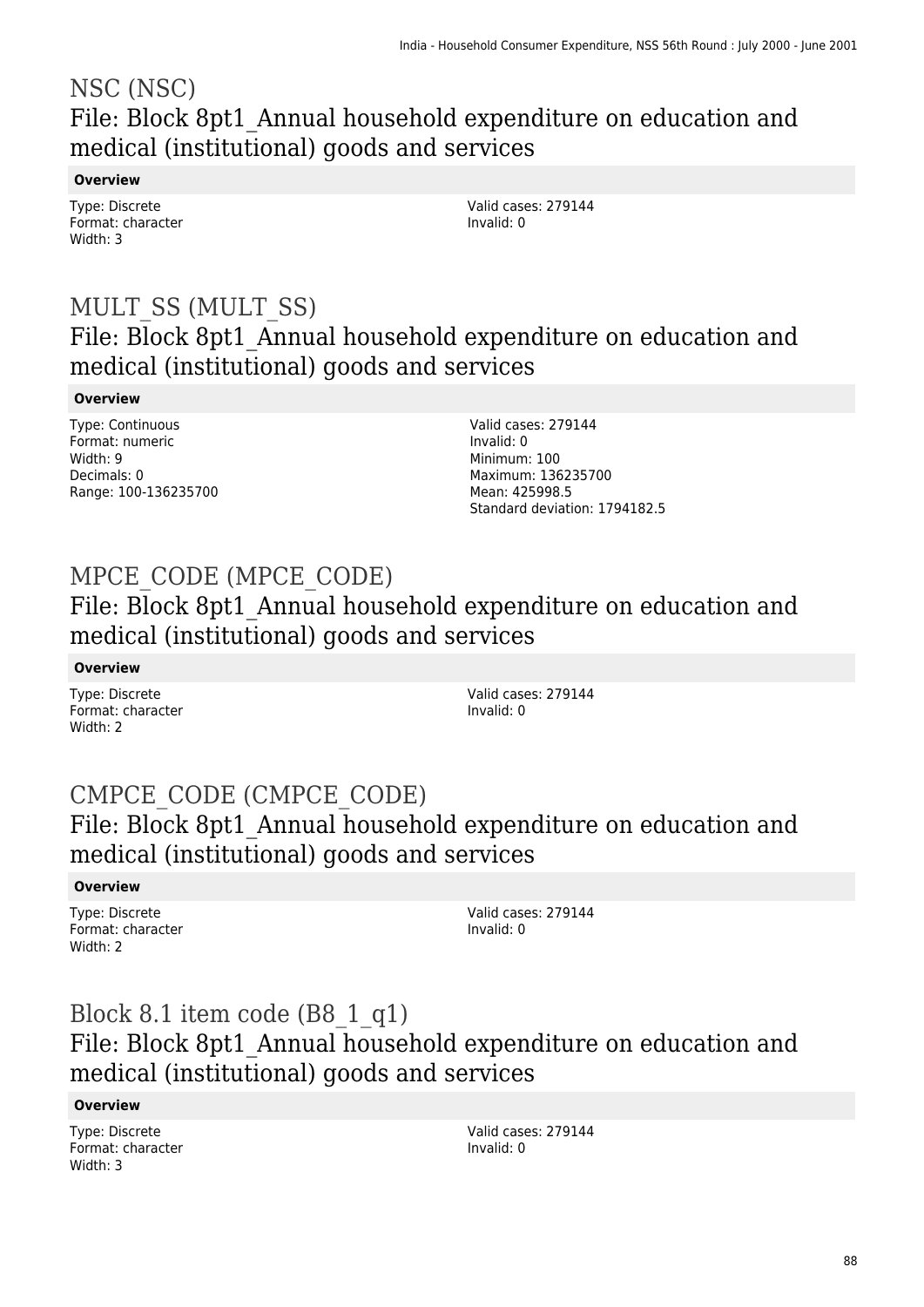### Value (Rs. 0.00) (B8\_1\_3) File: Block 8pt1\_Annual household expenditure on education and medical (institutional) goods and services

### **Overview**

Type: Continuous Format: numeric Width: 8 Decimals: 2 Range: 0-53835.62

### **Literal question**

What was the value of the items consumed by the household in the last 365 days?

# FoodCode (FoodCode) File: Block 8pt1 Annual household expenditure on education and medical (institutional) goods and services

### **Overview**

Type: Discrete Format: character Width: 1

Valid cases: 279144 Invalid: 0

Valid cases: 279144

Standard deviation: 400.7

Invalid: 0 Minimum: 0 Maximum: 53835.6 Mean: 123.8

# OnUseOfDurable (OnUseOfDurable)

### File: Block 8pt1\_Annual household expenditure on education and medical (institutional) goods and services

### **Overview**

Type: Discrete Format: character Width: 1

Valid cases: 0 Invalid: 0

### Sub sample Multiplier (Wgt\_SubSample) File: Block 8pt1 Annual household expenditure on education and medical (institutional) goods and services

### **Overview**

Type: Continuous Format: numeric Width: 10 Decimals: 2 Range: 1-1362357 Valid cases: 279144 Invalid: 0 Minimum: 1 Maximum: 1362357 Mean: 4260 Standard deviation: 17941.8

### Combined Multiplier (Wgt\_Combined) File: Block 8pt1 Annual household expenditure on education and medical (institutional) goods and services **Overview**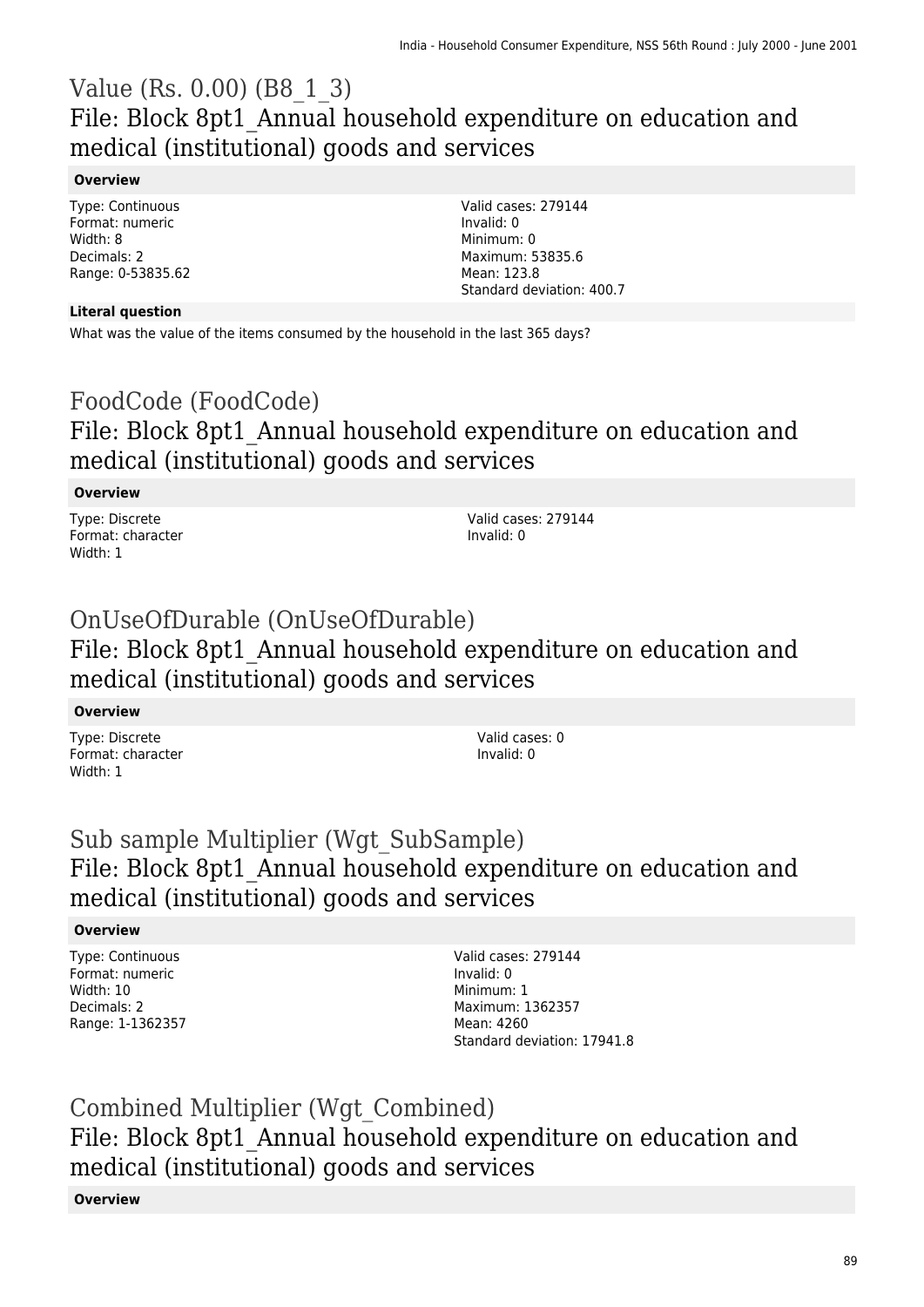### Combined Multiplier (Wgt\_Combined) File: Block 8pt1\_Annual household expenditure on education and medical (institutional) goods and services

Type: Continuous Format: numeric Width: 9 Decimals: 2 Range: 0.5-681178.5

Valid cases: 279144 Invalid: 0 Minimum: 0.5 Maximum: 681178.5 Mean: 2131.2 Standard deviation: 8971.6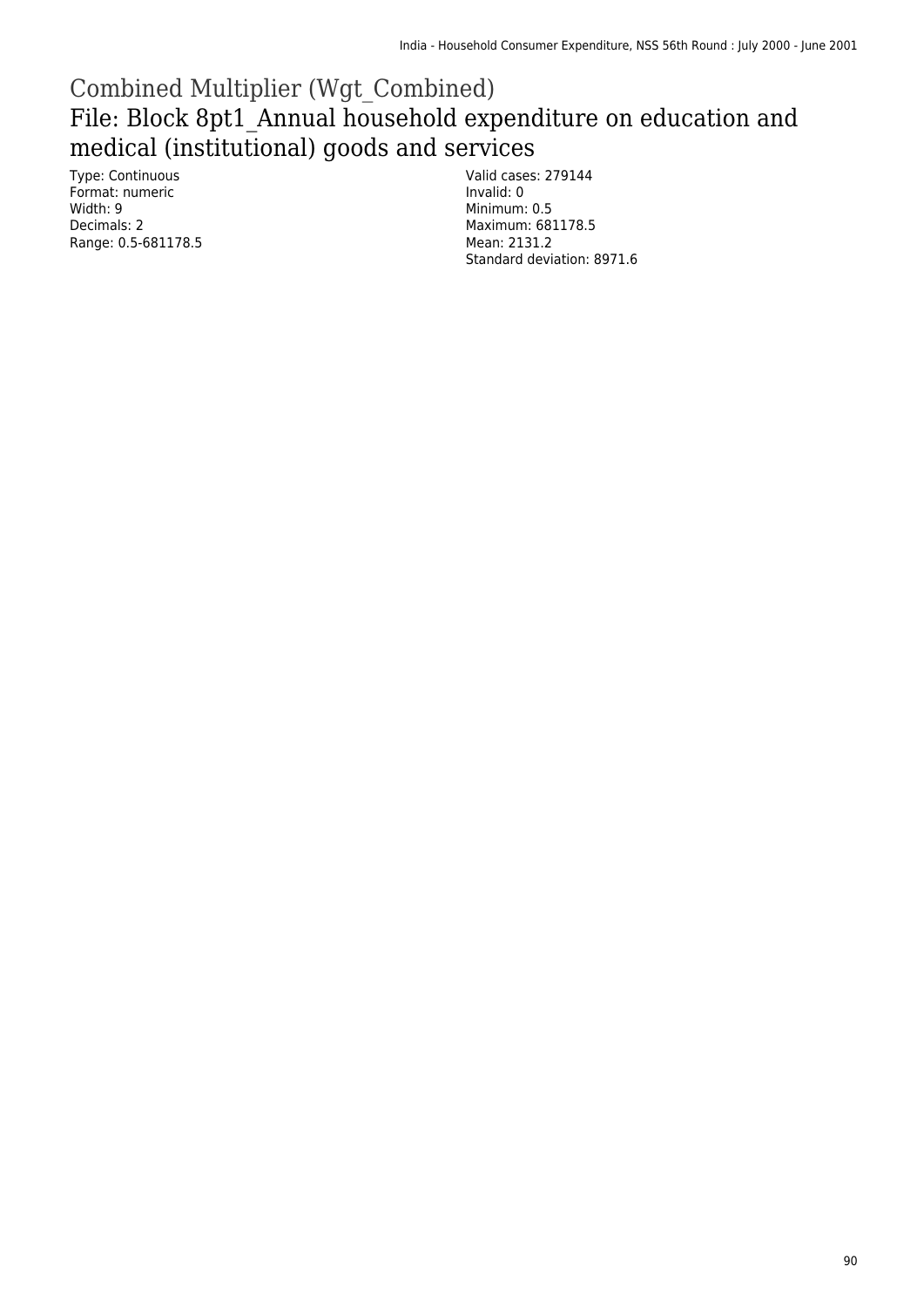### Key to identify a household (HHID) File: Block 8pt2\_Monthly household expenditure on medical (non-institutional) goods and services

#### **Overview**

Type: Discrete Format: character Width: 8

Valid cases: 1563537 Invalid: 0

### ID (ID) File: Block 8pt2\_Monthly household expenditure on medical (non-institutional) goods and services

#### **Overview**

Type: Discrete Format: character Width: 2

Valid cases: 1563537 Invalid: 0

### Round Schedule (RoundSchedule) File: Block 8pt2\_Monthly household expenditure on medical (non-institutional) goods and services

#### **Overview**

Type: Discrete Format: character Width: 3

Valid cases: 1563537 Invalid: 0

### **Description**

Indicates the NSS round and schedule number of this survey.

### SS Original (SS Original) File: Block 8pt2\_Monthly household expenditure on medical (non-institutional) goods and services

#### **Overview**

Type: Discrete Format: character Width: 1

Valid cases: 1563537 Invalid: 0

### Sector (Sector) File: Block 8pt2 Monthly household expenditure on medical (non-institutional) goods and services

#### **Overview**

Type: Discrete Format: character Width: 1

Valid cases: 1563537 Invalid: 0

#### **Description**

Sector : A word used for the rural-urban demarcation.

91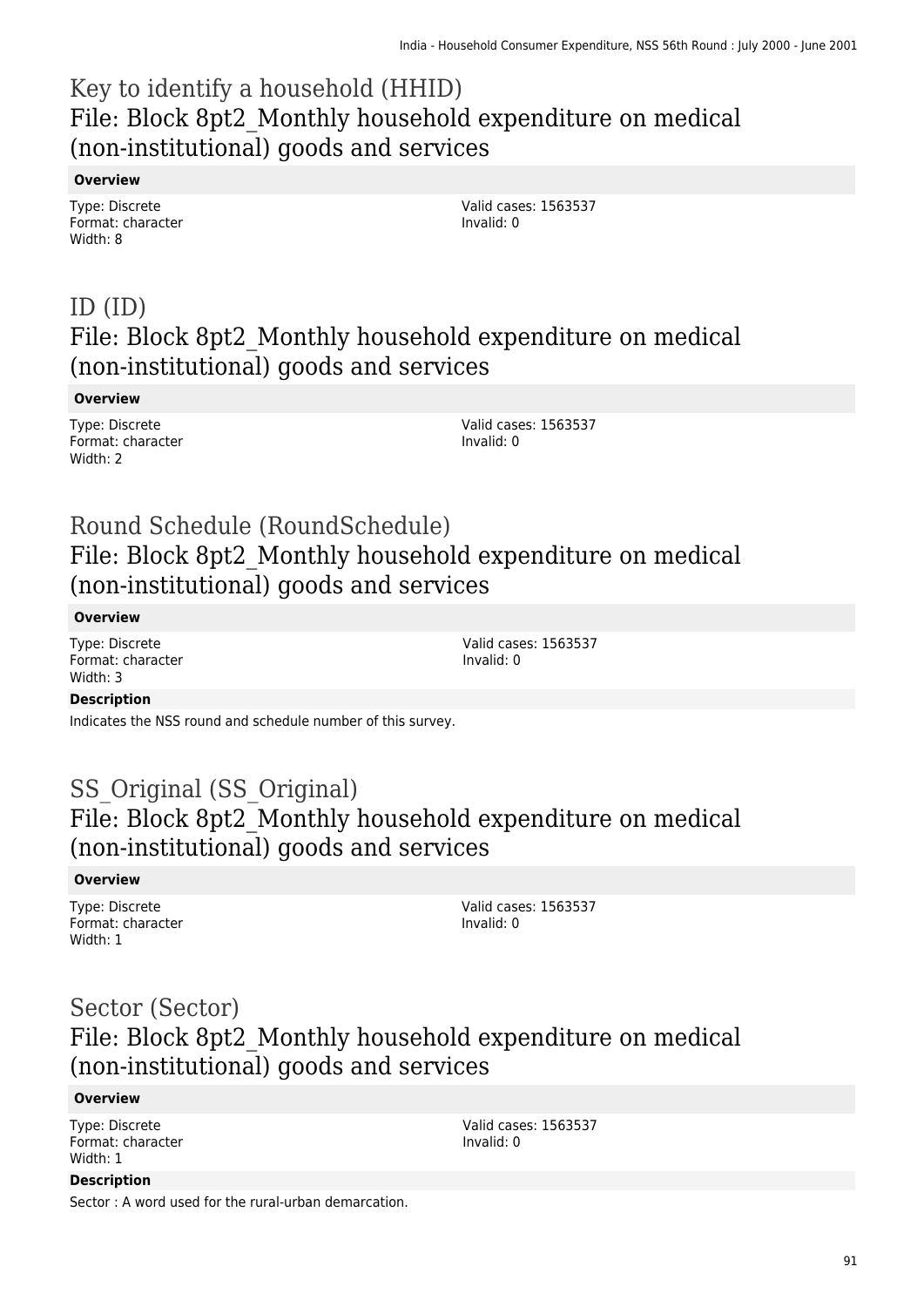### State region (State\_region) File: Block 8pt2\_Monthly household expenditure on medical (non-institutional) goods and services

#### **Overview**

Type: Discrete Format: character Width: 3

Valid cases: 1563537 Invalid: 0

### **Description**

Regions are hierarchical domains of study below the level of State/ Union Territory in the NSS.

### State (State) File: Block 8pt2 Monthly household expenditure on medical (non-institutional) goods and services

### **Overview**

Type: Discrete Format: character Width: 2

Valid cases: 1563537 Invalid: 0

### Stratum number (Stratum) File: Block 8pt2 Monthly household expenditure on medical (non-institutional) goods and services

#### **Overview**

Type: Discrete Format: character Width: 2

Valid cases: 1563537 Invalid: 0

### **Description**

Within each district of a State/ UT, two basic strata were formed: (i) rural stratum comprising of all rural areas of the district and (ii) urban stratum comprising of all the urban areas of the district.

### Sub Stratum (SubStratum) File: Block 8pt2 Monthly household expenditure on medical (non-institutional) goods and services

### **Overview**

Type: Discrete Format: character Width: 1

Valid cases: 1563537 Invalid: 0

### District (District) File: Block 8pt2 Monthly household expenditure on medical (non-institutional) goods and services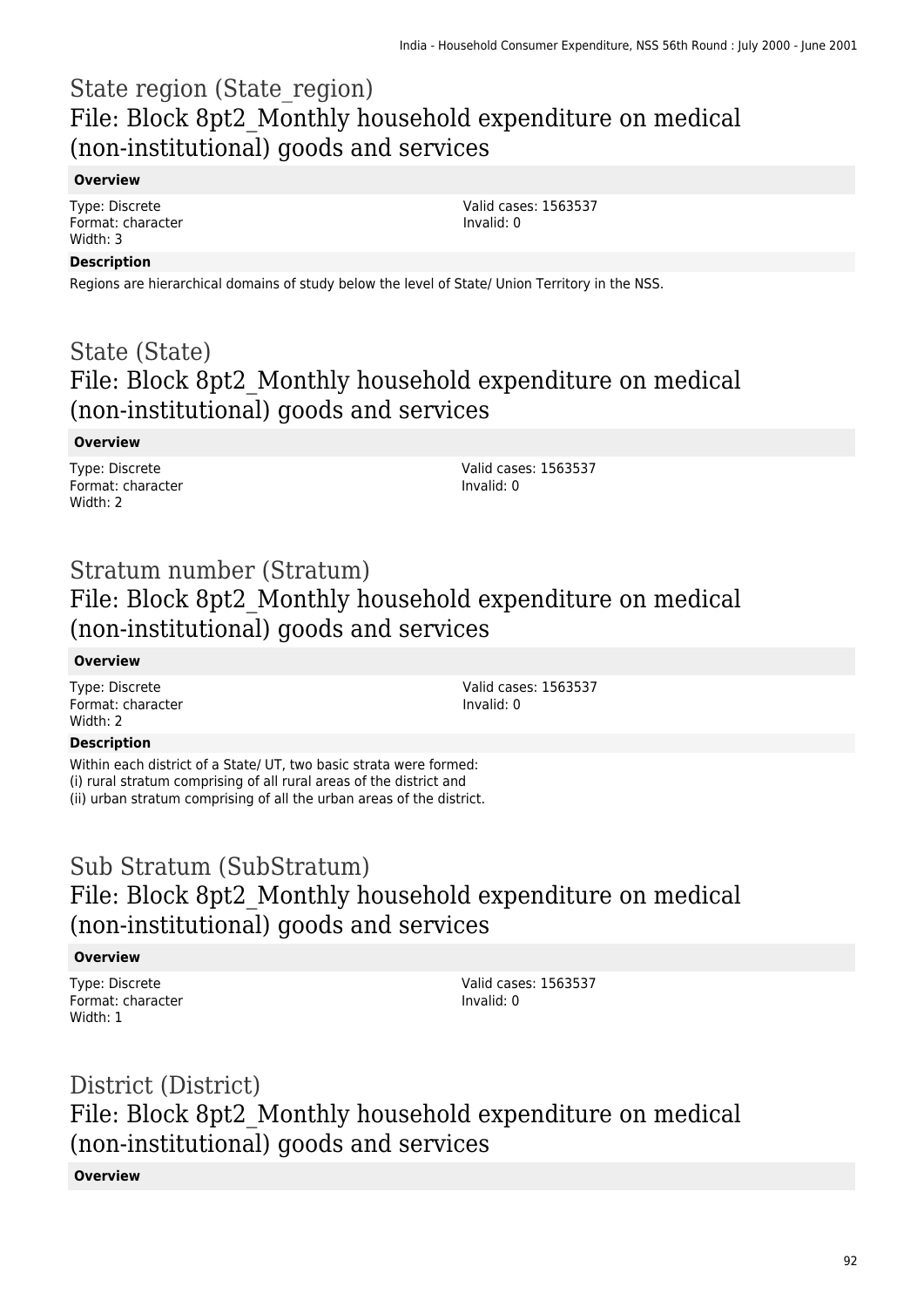### District (District) File: Block 8pt2\_Monthly household expenditure on medical (non-institutional) goods and services

Type: Discrete Format: character Width: 2

Valid cases: 1563537 Invalid: 0

### Sub Round (SubRound) File: Block 8pt2\_Monthly household expenditure on medical (non-institutional) goods and services

#### **Overview**

Type: Discrete Format: character Width: 1

Valid cases: 1563537 Invalid: 0

#### **Description**

The survey period of one year of this round was divided into four sub-rounds of three months duration. Equal number of sample villages and blocks were allotted for survey in each of these four sub-rounds.

### SS Revised (SS\_Revised) File: Block 8pt2 Monthly household expenditure on medical (non-institutional) goods and services

#### **Overview**

Type: Discrete Format: character Width: 1

Valid cases: 1563537 Invalid: 0

#### **Description**

An important feature of the NSS sampling design is that the total sample of first stage units is drawn in the form of two or more independent and parallel samples, termed as interpenetrating sub-samples. Each sub- sample is drawn by the same sampling scheme and is capable of providing valid estimates of the population parameters. The comparison of sub-sample wise estimates shows the margin of uncertainty associated with the combined sample estimate.

Interpenetrating sub-samples have been used in NSS (i) to obtain valid estimates from each sub-round (season) of the survey round, and (ii) to ensure that Central and State samples for any State/ UT cover independent and equally valid samples of units.

The samples surveyed by the NSSO staff are termed as Central sample and the matched samples surveyed by State Government staff are termed as State sample.

### Serial no of village / Block (Vill\_Blk\_Slno) File: Block 8pt2 Monthly household expenditure on medical (non-institutional) goods and services

#### **Overview**

Type: Discrete Format: character Width: 5

Valid cases: 1563537 Invalid: 0

#### **Description**

The first-stage units are census villages in the rural sector and the NSSO urban frame survey (UFS) blocks in the urban sector. This variable indicates the serial number assigned to such units.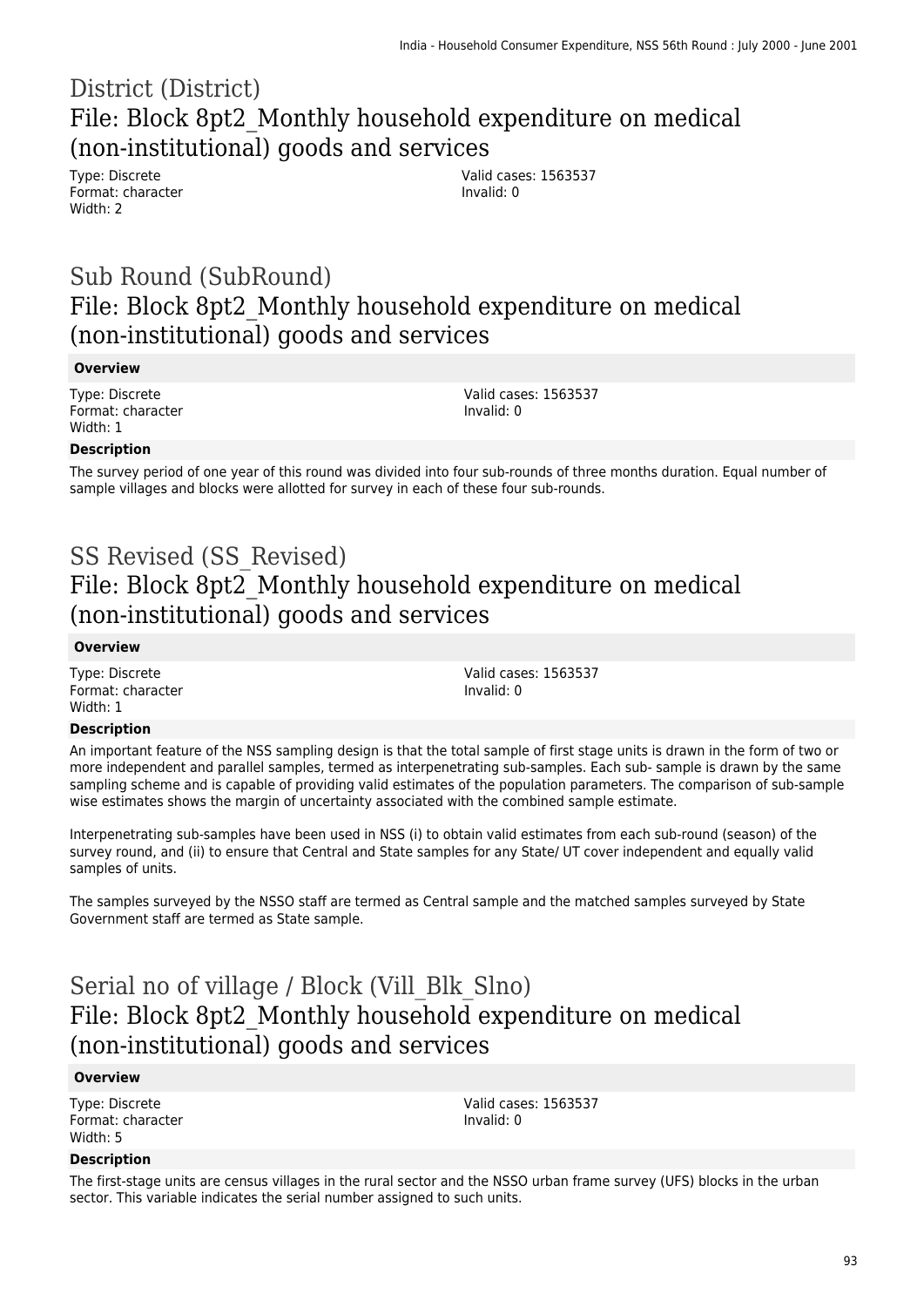### Segment number (SegmentNo) File: Block 8pt2\_Monthly household expenditure on medical (non-institutional) goods and services

#### **Overview**

Type: Discrete Format: character Width: 1

Valid cases: 1563537 Invalid: 0

### Sample Household number (Hhold\_no) File: Block 8pt2\_Monthly household expenditure on medical (non-institutional) goods and services

### **Overview**

Type: Discrete Format: character Width: 2

Valid cases: 1563537 Invalid: 0

### Survey Code (Survey\_Code) File: Block 8pt2 Monthly household expenditure on medical (non-institutional) goods and services

### **Overview**

Type: Discrete Format: character Width: 1

Valid cases: 1562527 Invalid: 0

### Substitution Code (Substn\_Code) File: Block 8pt2 Monthly household expenditure on medical (non-institutional) goods and services

#### **Overview**

Type: Discrete Format: character Width: 1

Valid cases: 85170 Invalid: 0

### NSS (NSS) File: Block 8pt2\_Monthly household expenditure on medical (non-institutional) goods and services

#### **Overview**

Type: Discrete Format: character Width: 2

Valid cases: 1563537 Invalid: 0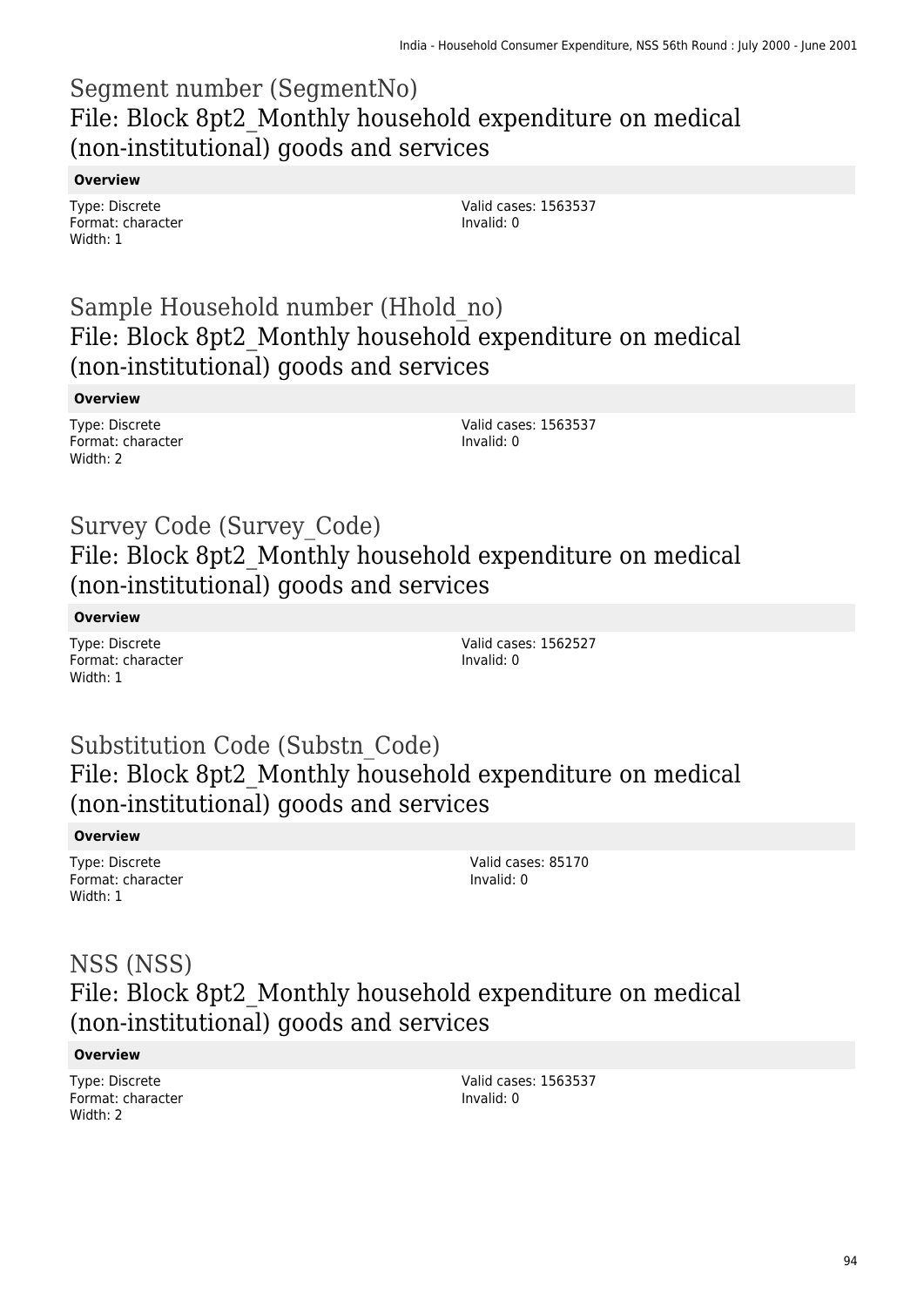### NSC (NSC) File: Block 8pt2\_Monthly household expenditure on medical (non-institutional) goods and services

### **Overview**

Type: Discrete Format: character Width: 3

Valid cases: 1563537 Invalid: 0

### MULT\_SS (MULT\_SS) File: Block 8pt2\_Monthly household expenditure on medical (non-institutional) goods and services

### **Overview**

Type: Continuous Format: numeric Width: 9 Decimals: 0 Range: 100-136235700 Valid cases: 1563537 Invalid: 0 Minimum: 100 Maximum: 136235700 Mean: 431080.8 Standard deviation: 1812710.2

# MPCE\_CODE (MPCE\_CODE)

File: Block 8pt2\_Monthly household expenditure on medical (non-institutional) goods and services

**Overview**

Type: Discrete Format: character Width: 2

Valid cases: 1563537 Invalid: 0

### CMPCE\_CODE (CMPCE\_CODE) File: Block 8pt2\_Monthly household expenditure on medical (non-institutional) goods and services

### **Overview**

Type: Discrete Format: character Width: 2

Valid cases: 1563537 Invalid: 0

### Block 8.2 item code (B8\_2\_q1) File: Block 8pt2 Monthly household expenditure on medical (non-institutional) goods and services

### **Overview**

Type: Discrete Format: character Width: 3

Valid cases: 1563537 Invalid: 0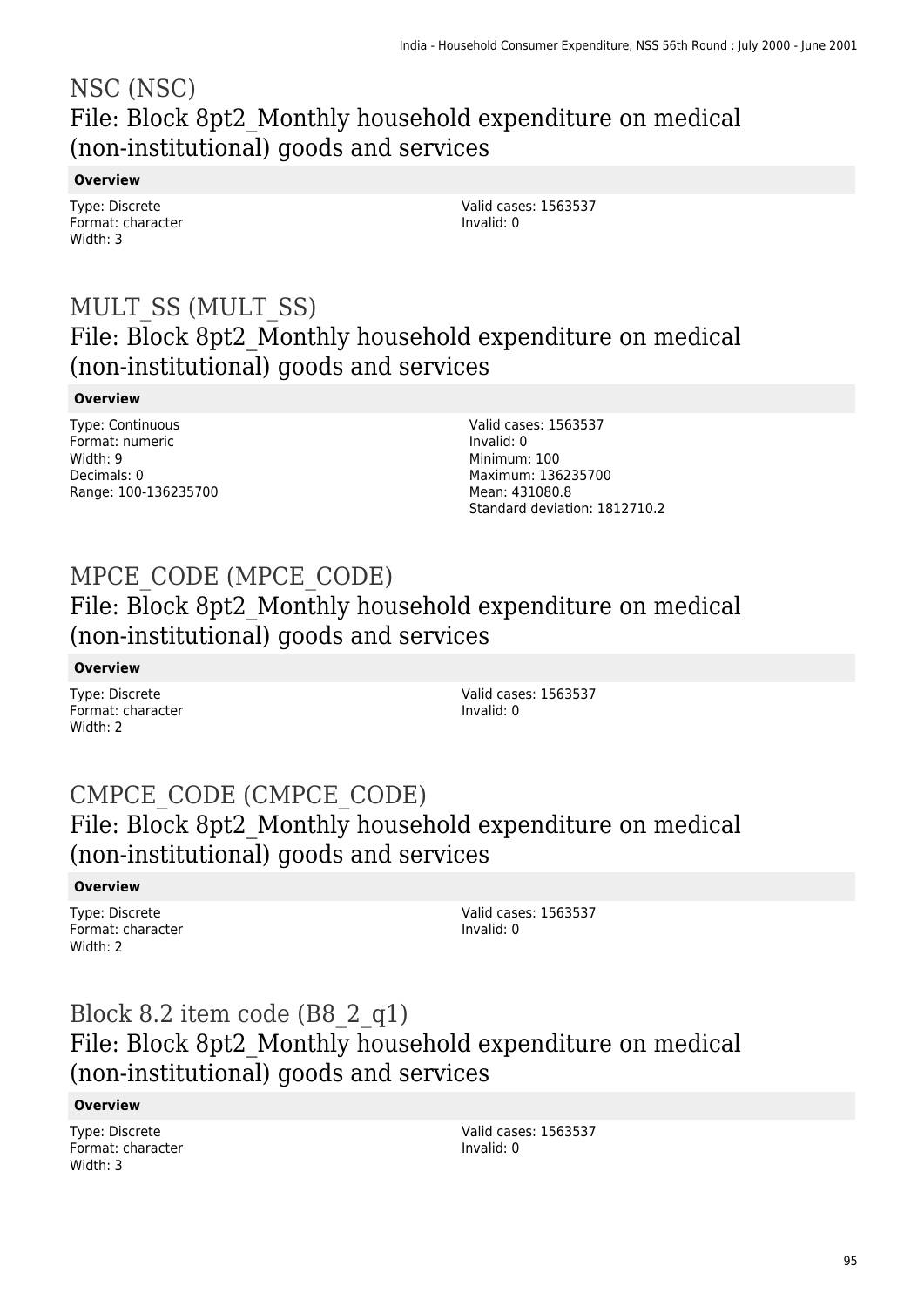### Value (Rs. 0.00) (B8\_2\_q2) File: Block 8pt2\_Monthly household expenditure on medical (non-institutional) goods and services

#### **Overview**

Type: Continuous Format: numeric Width: 9 Decimals: 2 Range: 0-560000

#### **Literal question**

What was the value of the items consumed by the household in the last 30 days?

### FoodCode (FoodCode) File: Block 8pt2\_Monthly household expenditure on medical (non-institutional) goods and services

### **Overview**

Type: Discrete Format: character Width: 1

Valid cases: 1563537 Invalid: 0

Valid cases: 1563537

Standard deviation: 568.4

Invalid: 0 Minimum: 0 Maximum: 560000 Mean: 104.2

### OnUseOfDurable (OnUseOfDurable) File: Block 8pt2\_Monthly household expenditure on medical (non-institutional) goods and services

#### **Overview**

Type: Discrete Format: character Width: 1

Valid cases: 1 Invalid: 0

### Sub sample Multiplier (Wgt\_SubSample) File: Block 8pt2 Monthly household expenditure on medical (non-institutional) goods and services

#### **Overview**

Type: Continuous Format: numeric Width: 10 Decimals: 2 Range: 1-1362357

Valid cases: 1563537 Invalid: 0 Minimum: 1 Maximum: 1362357 Mean: 4310.8 Standard deviation: 18127.1

Combined Multiplier (Wgt\_Combined) File: Block 8pt2\_Monthly household expenditure on medical (non-institutional) goods and services **Overview**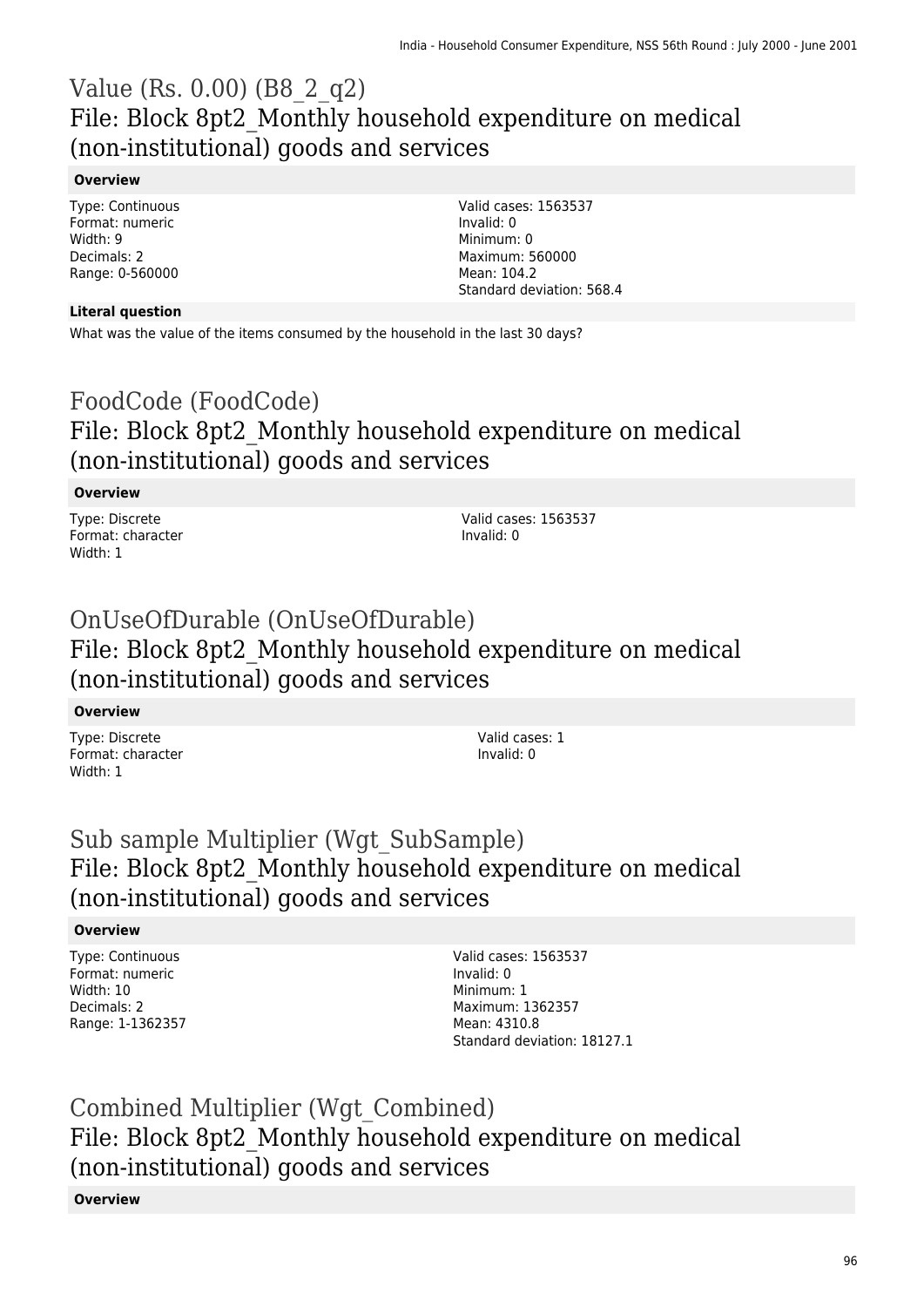### Combined Multiplier (Wgt\_Combined) File: Block 8pt2\_Monthly household expenditure on medical (non-institutional) goods and services

Type: Continuous Format: numeric Width: 9 Decimals: 2 Range: 0.5-681178.5

Valid cases: 1563537 Invalid: 0 Minimum: 0.5 Maximum: 681178.5 Mean: 2156.3 Standard deviation: 9064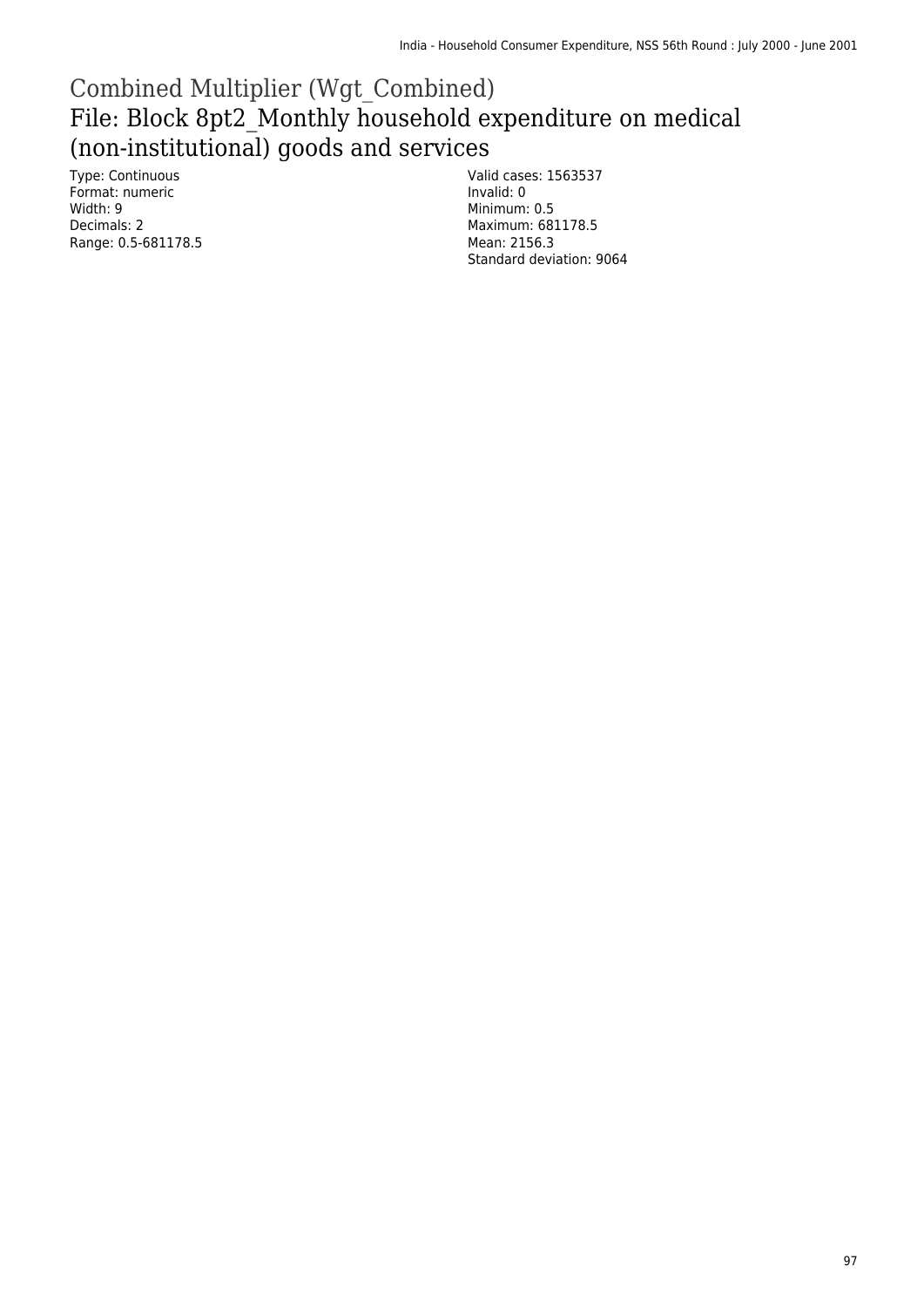# Key to identify a household (HHID) File: Block 9\_Annual household expenditure on durables

#### **Overview**

Type: Discrete Format: character Width: 8

Valid cases: 902441 Invalid: 0

# ID (ID) File: Block 9\_Annual household expenditure on durables

#### **Overview**

Type: Discrete Format: character Width: 2

Valid cases: 902441 Invalid: 0

# Round Schedule (RoundSchedule) File: Block 9\_Annual household expenditure on durables

### **Overview**

Type: Discrete Format: character Width: 3

Valid cases: 902441 Invalid: 0

### **Description**

Indicates the NSS round and schedule number of this survey.

# SS Original (SS Original) File: Block 9\_Annual household expenditure on durables

#### **Overview**

Type: Discrete Format: character Width: 1

Valid cases: 902441 Invalid: 0

### Sector (Sector) File: Block 9\_Annual household expenditure on durables

#### **Overview**

Type: Discrete Format: character Width: 1

Valid cases: 902441 Invalid: 0

#### **Description**

Sector : A word used for the rural-urban demarcation.

### State region (State region) File: Block 9\_Annual household expenditure on durables **Overview**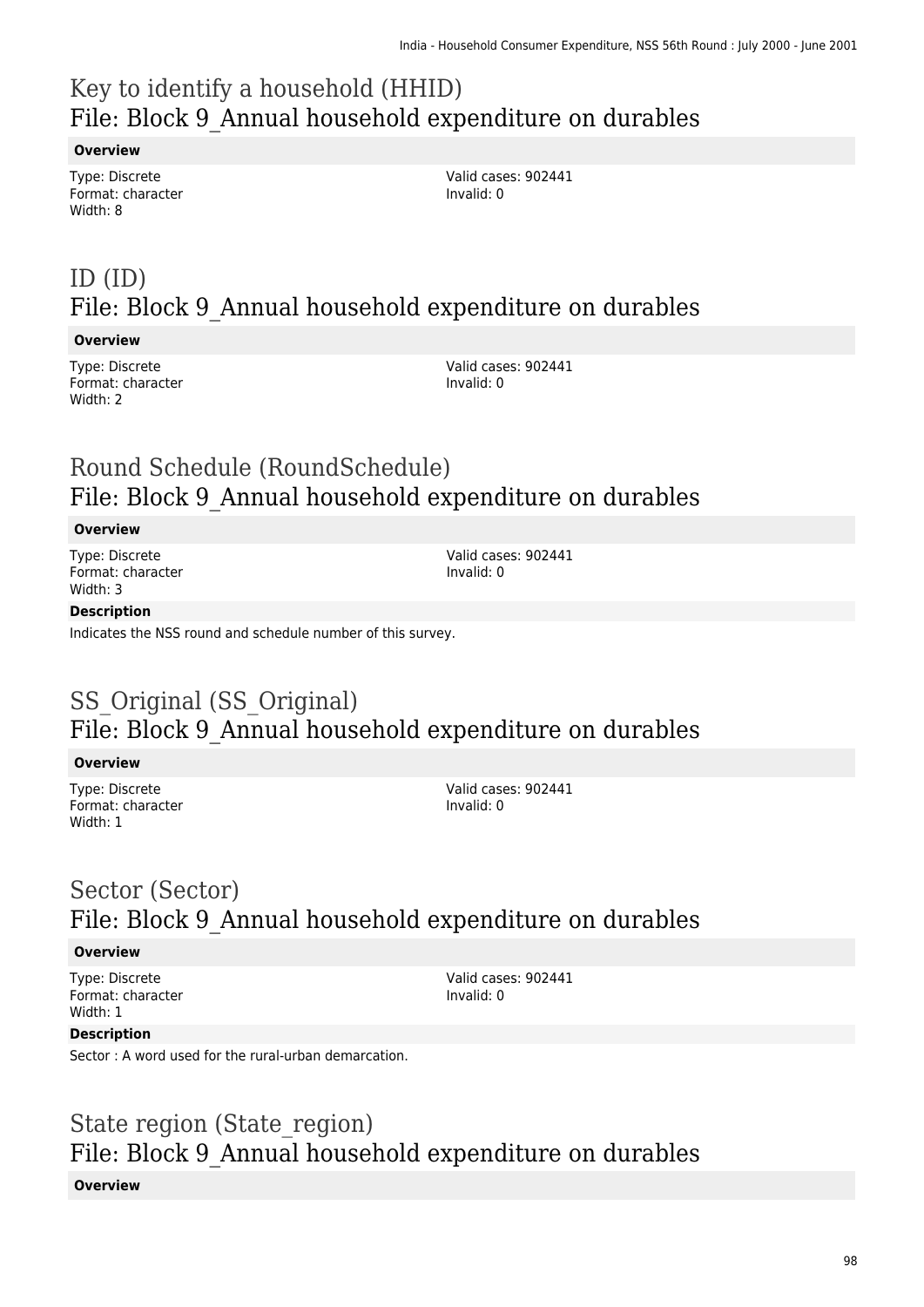# State region (State\_region) File: Block 9\_Annual household expenditure on durables

Type: Discrete Format: character Width: 3

Valid cases: 902441 Invalid: 0

#### **Description**

Regions are hierarchical domains of study below the level of State/ Union Territory in the NSS.

### State (State) File: Block 9\_Annual household expenditure on durables

#### **Overview**

Type: Discrete Format: character Width: 2

Valid cases: 902441 Invalid: 0

### Stratum number (Stratum) File: Block 9\_Annual household expenditure on durables

#### **Overview**

Type: Discrete Format: character Width: 2

Valid cases: 902441 Invalid: 0

#### **Description**

Within each district of a State/ UT, two basic strata were formed: (i) rural stratum comprising of all rural areas of the district and (ii) urban stratum comprising of all the urban areas of the district.

# Sub Stratum (SubStratum) File: Block 9\_Annual household expenditure on durables

#### **Overview**

Type: Discrete Format: character Width: 1

Valid cases: 902441 Invalid: 0

# District (District) File: Block 9\_Annual household expenditure on durables

#### **Overview**

Type: Discrete Format: character Width: 2

Valid cases: 902441 Invalid: 0

# Sub Round (SubRound) File: Block 9\_Annual household expenditure on durables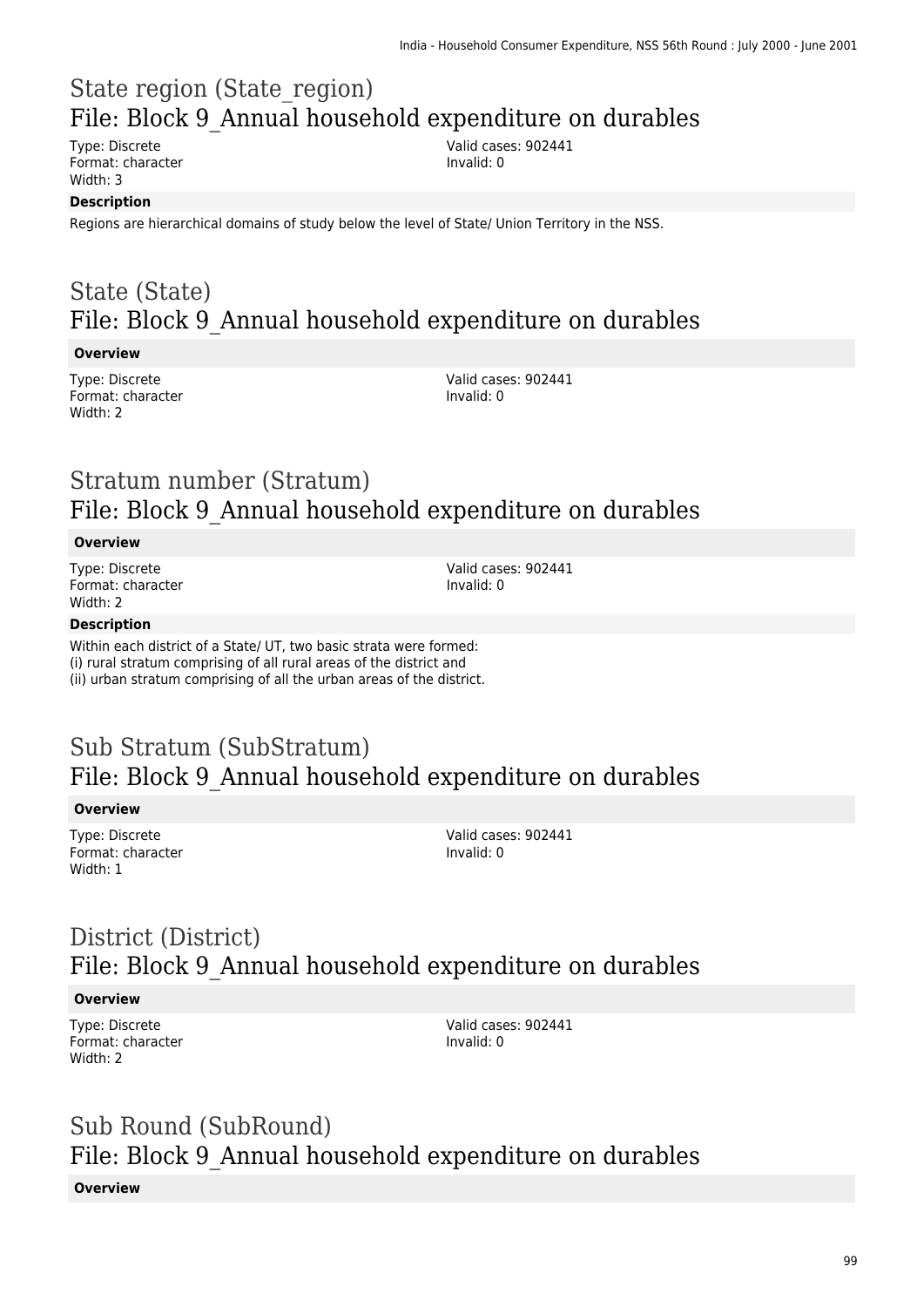# Sub Round (SubRound) File: Block 9\_Annual household expenditure on durables

Type: Discrete Format: character Width: 1

Valid cases: 902441 Invalid: 0

### **Description**

The survey period of one year of this round was divided into four sub-rounds of three months duration. Equal number of sample villages and blocks were allotted for survey in each of these four sub-rounds.

# SS Revised (SS\_Revised) File: Block 9\_Annual household expenditure on durables

#### **Overview**

Type: Discrete Format: character Width: 1

Valid cases: 902441 Invalid: 0

#### **Description**

An important feature of the NSS sampling design is that the total sample of first stage units is drawn in the form of two or more independent and parallel samples, termed as interpenetrating sub-samples. Each sub- sample is drawn by the same sampling scheme and is capable of providing valid estimates of the population parameters. The comparison of sub-sample wise estimates shows the margin of uncertainty associated with the combined sample estimate.

Interpenetrating sub-samples have been used in NSS (i) to obtain valid estimates from each sub-round (season) of the survey round, and (ii) to ensure that Central and State samples for any State/ UT cover independent and equally valid samples of units.

The samples surveyed by the NSSO staff are termed as Central sample and the matched samples surveyed by State Government staff are termed as State sample.

### Serial no of village / Block (Vill\_Blk\_Slno) File: Block 9\_Annual household expenditure on durables

#### **Overview**

Type: Discrete Format: character Width: 5

Valid cases: 902441 Invalid: 0

#### **Description**

The first-stage units are census villages in the rural sector and the NSSO urban frame survey (UFS) blocks in the urban sector. This variable indicates the serial number assigned to such units.

# Segment number (SegmentNo) File: Block 9\_Annual household expenditure on durables

#### **Overview**

Type: Discrete Format: character Width: 1

Valid cases: 902441 Invalid: 0

# Sample Household number (Hhold\_no) File: Block 9\_Annual household expenditure on durables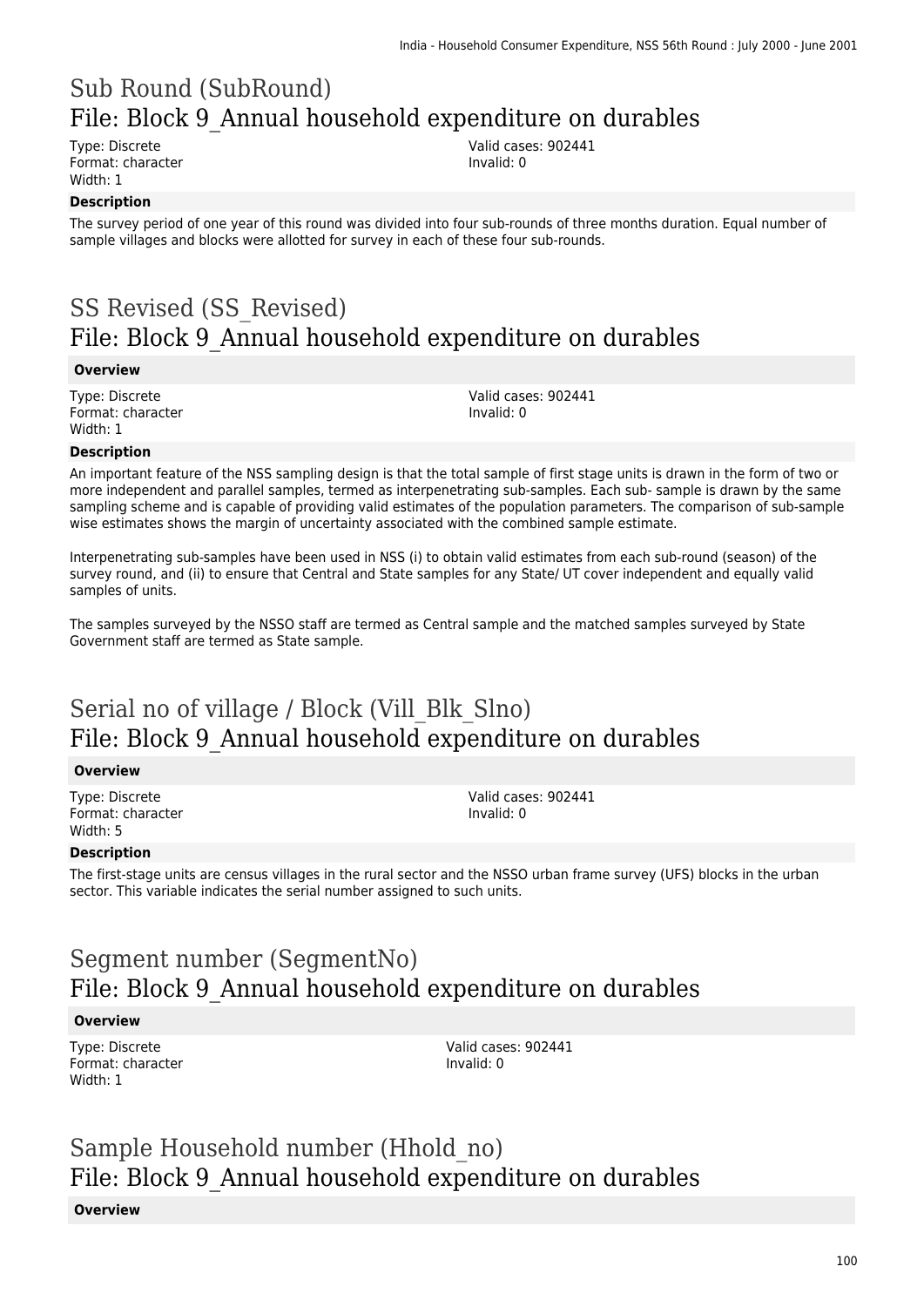# Sample Household number (Hhold\_no) File: Block 9\_Annual household expenditure on durables

Type: Discrete Format: character Width: 2

Valid cases: 902441 Invalid: 0

### Survey Code (Survey\_Code) File: Block 9\_Annual household expenditure on durables

### **Overview**

Type: Discrete Format: character Width: 1

Valid cases: 901898 Invalid: 0

### Substitution Code (Substn\_Code) File: Block 9\_Annual household expenditure on durables

### **Overview**

Type: Discrete Format: character Width: 1

Valid cases: 49382 Invalid: 0

# NSS (NSS) File: Block 9\_Annual household expenditure on durables

#### **Overview**

Type: Discrete Format: character Width: 2

Valid cases: 902441 Invalid: 0

# NSC (NSC) File: Block 9\_Annual household expenditure on durables

### **Overview**

Type: Discrete Format: character Width: 3

Valid cases: 902441 Invalid: 0

### MULT\_SS (MULT\_SS) File: Block 9\_Annual household expenditure on durables

#### **Overview**

Type: Continuous Format: numeric Width: 9 Decimals: 0 Range: 100-136235700

Valid cases: 902441 Invalid: 0 Minimum: 100 Maximum: 136235700 Mean: 425213.7 Standard deviation: 1795323.9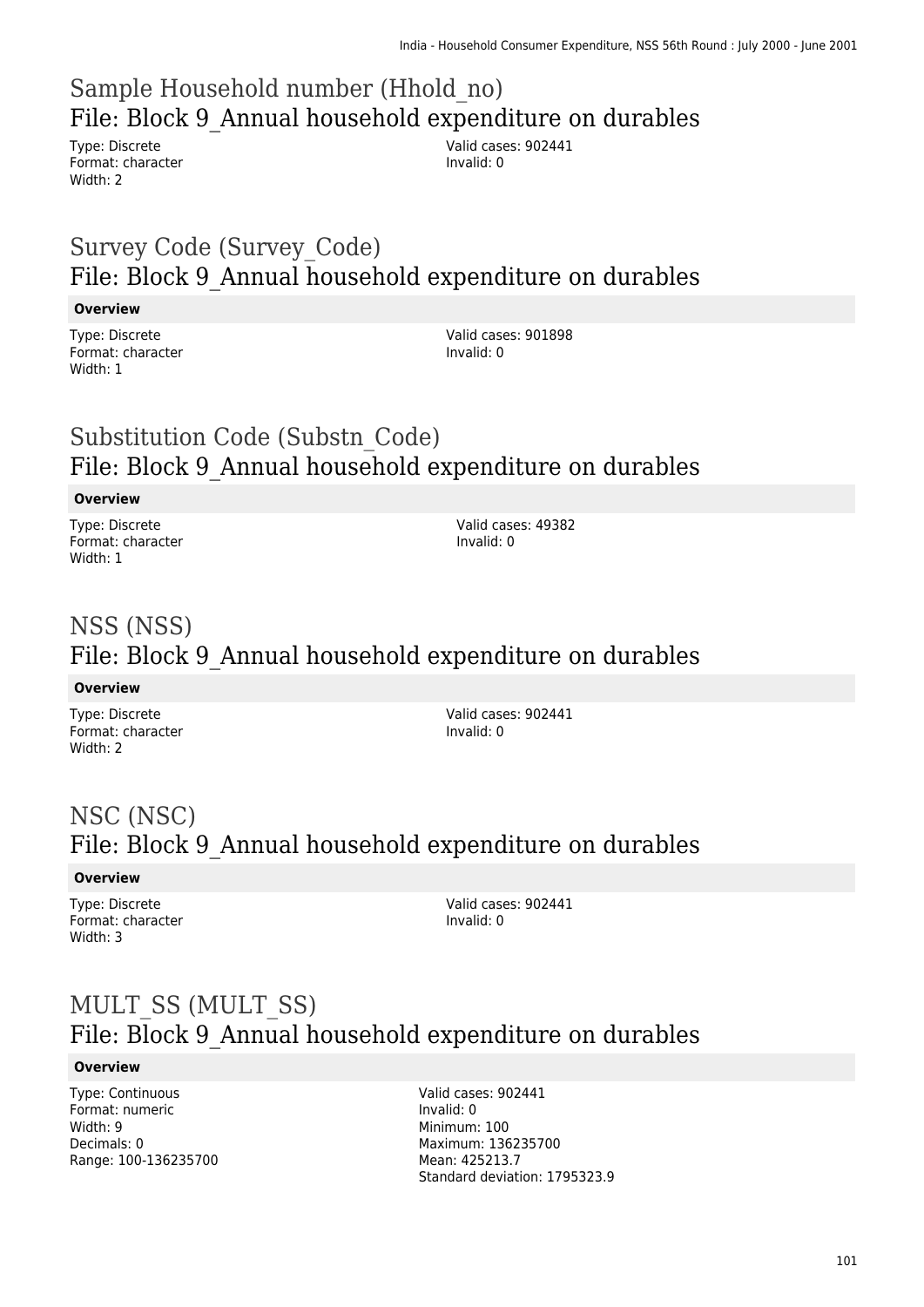# MPCE\_CODE (MPCE\_CODE) File: Block 9\_Annual household expenditure on durables

#### **Overview**

Type: Discrete Format: character Width: 2

Valid cases: 902441 Invalid: 0

### CMPCE\_CODE (CMPCE\_CODE) File: Block 9\_Annual household expenditure on durables

#### **Overview**

Type: Discrete Format: character Width: 2

Valid cases: 902441 Invalid: 0

### Block 9 item code (Item\_Code) File: Block 9\_Annual household expenditure on durables

#### **Overview**

Type: Discrete Format: character Width: 3

Valid cases: 902441 Invalid: 0

### First hand value (B9\_q6) File: Block 9\_Annual household expenditure on durables

#### **Overview**

Type: Continuous Format: numeric Width: 5 Decimals: 0 Range: 0-36986

Valid cases: 902441 Invalid: 0 Minimum: 0 Maximum: 36986 Mean: 22.4 Standard deviation: 336.7

#### **Literal question**

How much was the value of the first hand purchased item?

### Second hand value (B9\_q9) File: Block 9\_Annual household expenditure on durables

#### **Overview**

Type: Continuous Format: numeric Width: 5 Decimals: 0 Range: 0-13151

Valid cases: 902441 Invalid: 0 Minimum: 0 Maximum: 13151 Mean: 1 Standard deviation: 71.7

#### **Literal question**

How much was the value of the second hand purchased item?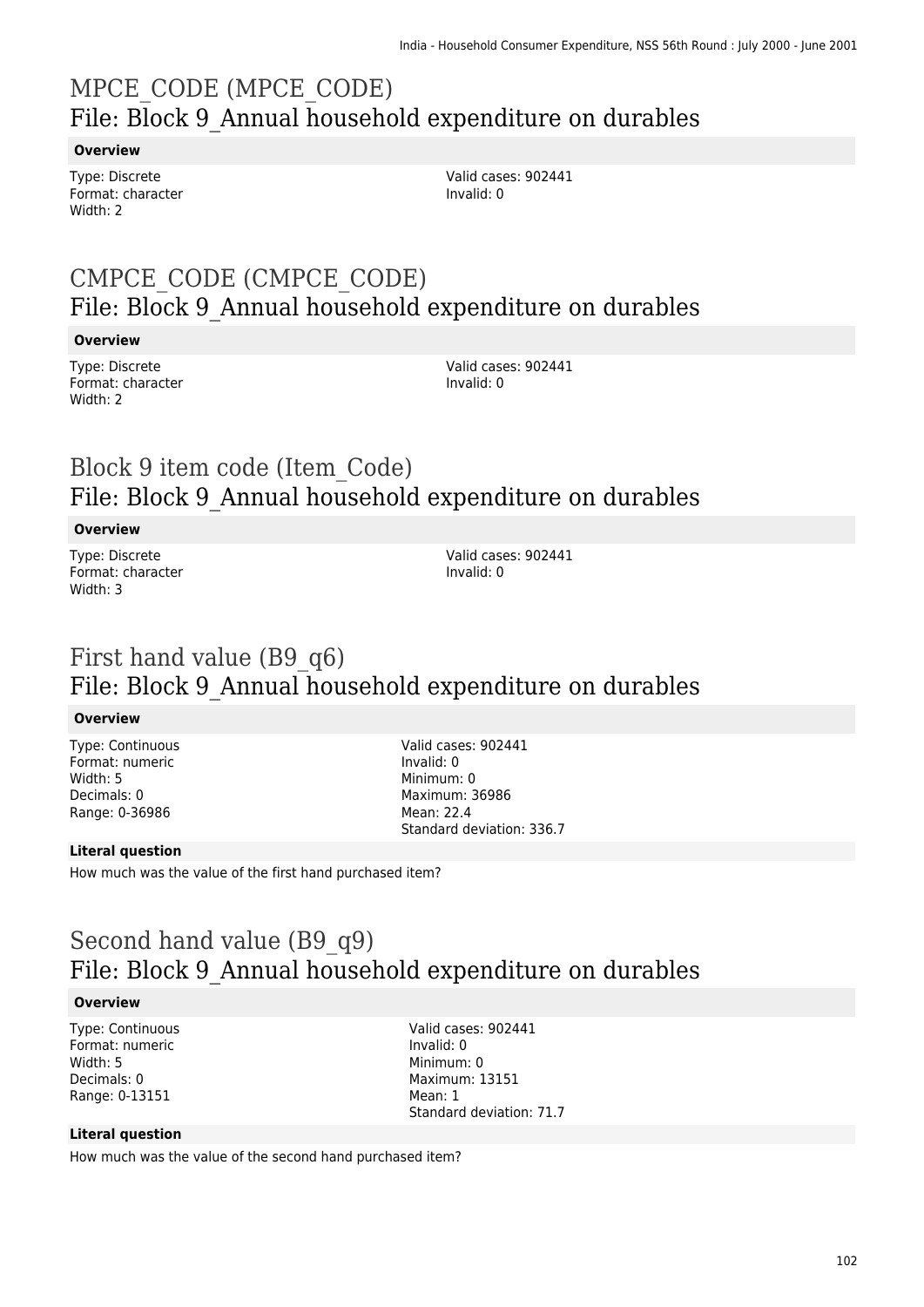# Total value (B9\_q10) File: Block 9\_Annual household expenditure on durables

#### **Overview**

Type: Continuous Format: numeric Width: 5 Decimals: 0 Range: 0-36996

Valid cases: 902441 Invalid: 0 Minimum: 0 Maximum: 36996 Mean: 35.9 Standard deviation: 363.8

#### **Literal question**

What was the value of the items consumed by the household in the last 365 days?

### FoodCode (FoodCode) File: Block 9\_Annual household expenditure on durables

#### **Overview**

Type: Discrete Format: character Width: 1

Valid cases: 902441 Invalid: 0

### OnUseOfDurable (OnUseOfDurable) File: Block 9\_Annual household expenditure on durables

**Overview**

Type: Discrete Format: character Width: 3

Valid cases: 605938 Invalid: 0

### Sub sample Multiplier (Wgt\_SubSample) File: Block 9\_Annual household expenditure on durables

#### **Overview**

Type: Continuous Format: numeric Width: 10 Decimals: 2 Range: 1-1362357

Valid cases: 902441 Invalid: 0 Minimum: 1 Maximum: 1362357 Mean: 4252.1 Standard deviation: 17953.2

### Combined Multiplier (Wgt\_Combined) File: Block 9\_Annual household expenditure on durables

#### **Overview**

Type: Continuous Format: numeric Width: 9 Decimals: 2 Range: 0.5-681178.5 Valid cases: 902441 Invalid: 0 Minimum: 0.5 Maximum: 681178.5 Mean: 2126.7 Standard deviation: 8976.9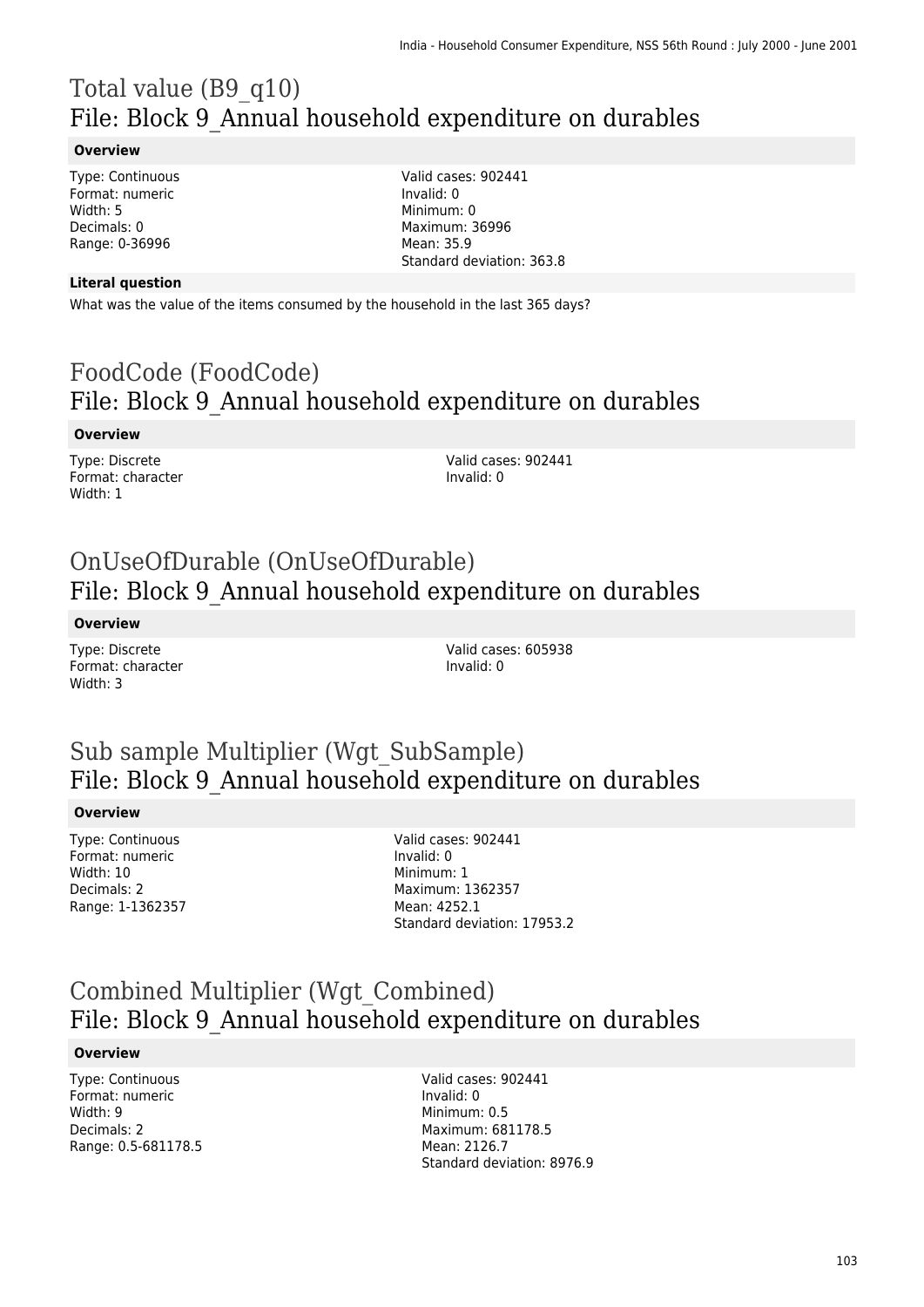# **Documentation**

### **Questionnaires**

### **Schedule 1.0 NSS Round 56**

Title Schedule 1.0 NSS Round 56 Author(s) National Sample Survey Organisation Department of Statistics Government of India Country India Filename Schedule\_1.0\_Round 56.pdf

### **Reports**

### **476\_Household Consumer Expenditure and Employment - Unemployment Situation in India, 2000 - 2001**

Title 476\_Household Consumer Expenditure and Employment - Unemployment Situation in India, 2000 - 2001 Author(s) National Sample Survey Organisation Department of Statistics Government of India Country India Filename 476 Household Consumer Expenditure and Employment - Unemployment Situation in India, 2000 - 2001.pdf

### **IHSN Report - NSS Round 56 Schedule 1.0 Consumer Expenditure**

Title IHSN Report - NSS Round 56 Schedule 1.0 Consumer Expenditure Author(s) Shalini Gupta Country India Filename ihsn nsso 56 sch 1pt0 cons exp.pdf

### **Technical documents**

### **Introduction, Concepts, Definitions And Procedures**

Title Introduction, Concepts, Definitions And Procedures Author(s) National Sample Survey Organisation Department of Statistics Government of India Country India Filename Introduction, Concepts, Definitions And Procedures.pdf

### **Sample Design**

Title Sample Design Author(s) National Sample Survey Organisation Department of Statistics Government of India Country India Filename Sample Design of NSS 56th Round.pdf